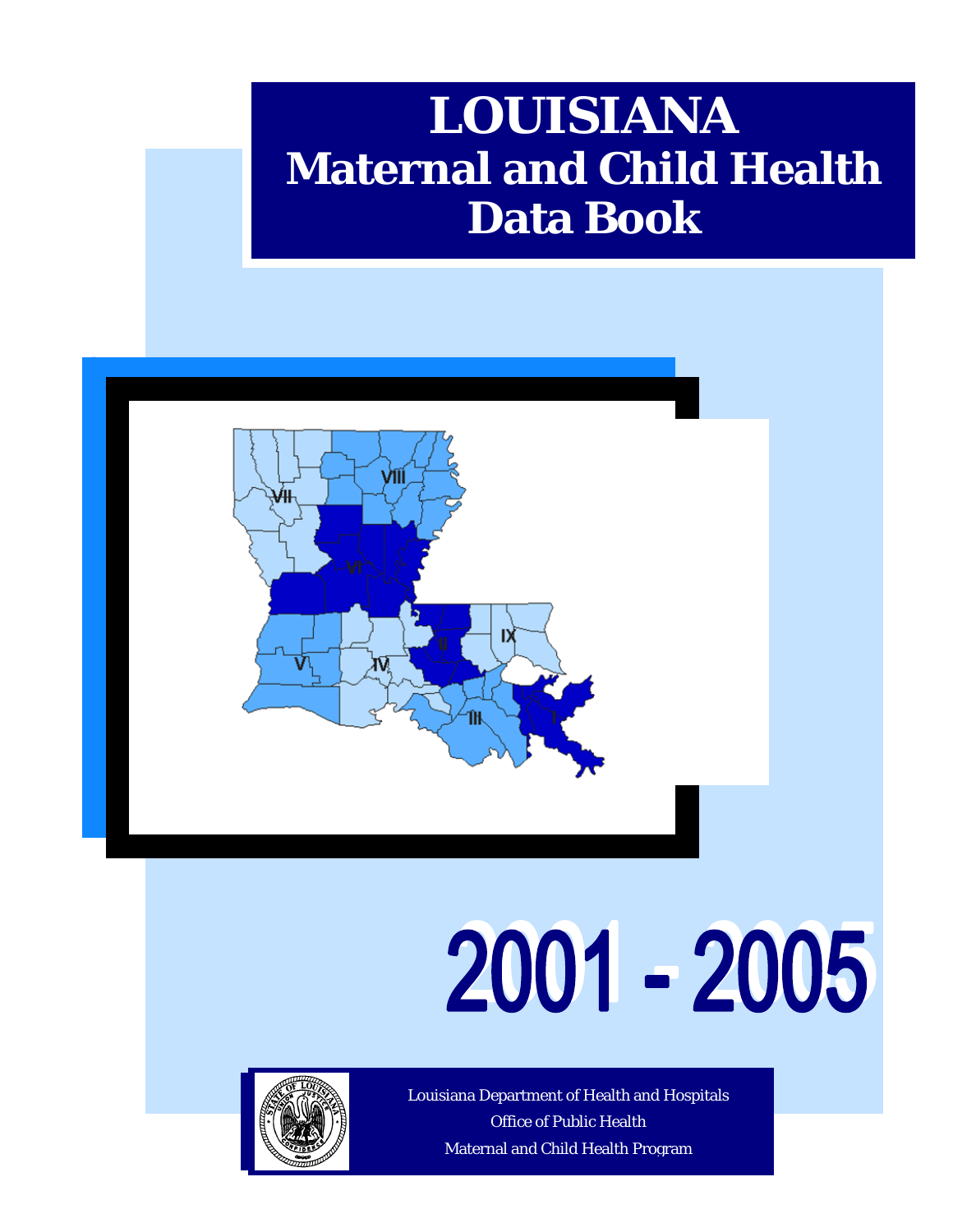#### **LOUISIANA MATERNAL AND CHILD HEALTH PROGRAM Epidemiology, Assessment, and Evaluation Unit**

**2001 – 2005 MATERNAL AND CHILD HEALTH DATA BOOK**  *May 2009* 



Tri Tran, MD, MPH $^{1,2}$ Lillian Funke, MPH $<sup>1</sup>$ </sup> Lyn Kieltyka, PhD, MPH $<sup>1</sup>$ </sup> Joan Wightkin, DrPH<sup>1</sup>

<sup>1</sup> Louisiana Office of Public Health, Maternal and Child Health Program <sup>2</sup> Louisiana State University Health Sciences Center, School of Medicine in New Orleans

> Louisiana Department of Health and Hospitals Office of Public Health Maternal and Child Health Program 1010 Common Street, Room 2710 New Orleans, LA 70112 Phone: (504) – 568-3504 Fax:  $(504) - 568 - 3503$ Website: http://www.dhh.louisiana.gov/offices/?ID=267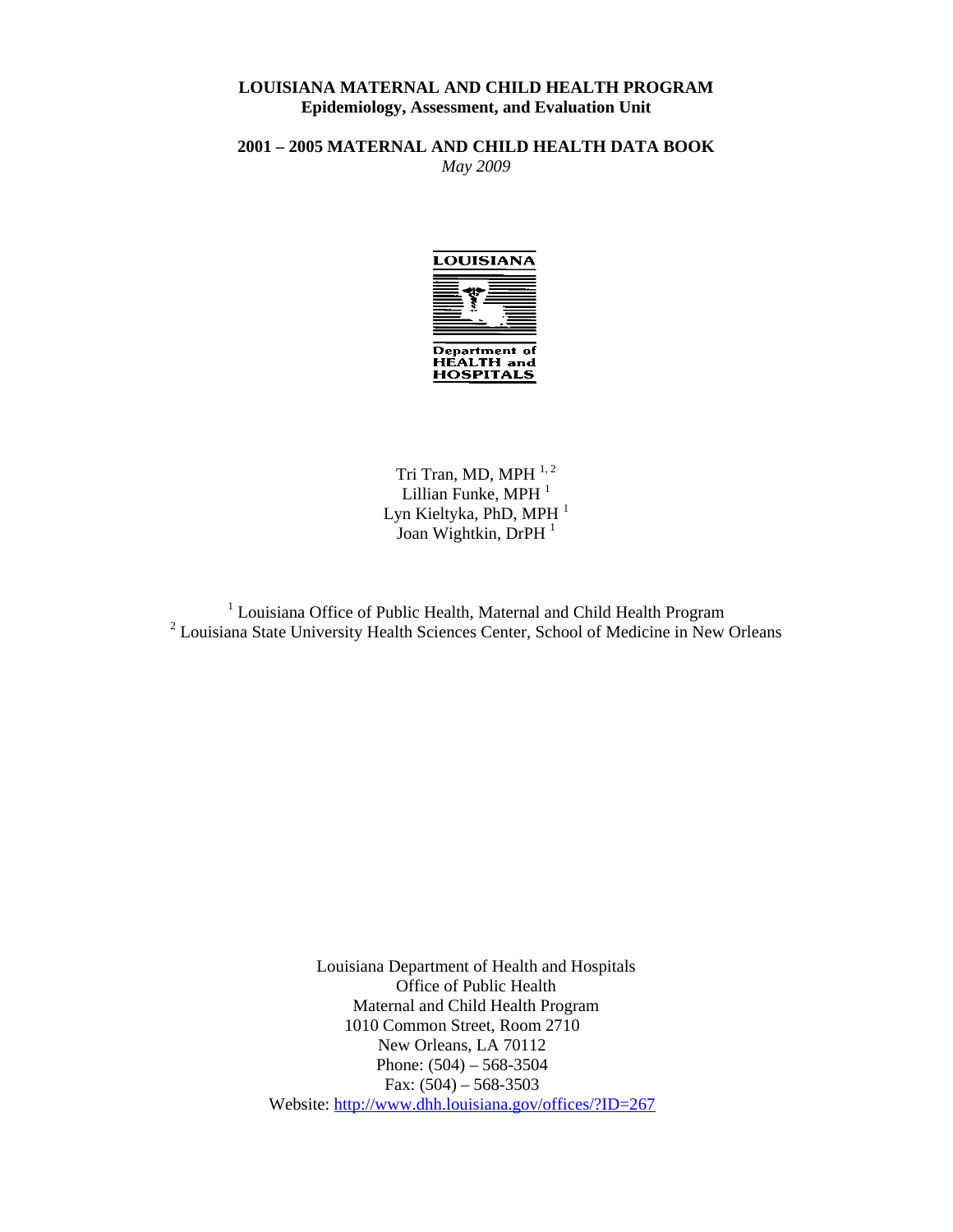#### **ACKNOWLEDGEMENTS**

We would like to thank the following for their support and collaboration on this data book:

#### **Louisiana office of Public Health, Maternal and Child Health Program:**

 Joan Wightkin, DrPH, MCH program director Lyn Kieltyka, PhD, MPH, Senior MCH Epidemiologist Tri Tran, MD, MPH, Senior MCH Epidemiologist Lillian Funke, MPH, LaPRAMS coordinator Fusheng Zhao, MD, MPH, LaPRAMS Data Manager Dionka Pierce, MPH, Former LaPRAMS coordinator Folorunso Akintan, MD, MPH, Former MCH Epidemiologist Jamie Slaughter, MPH, Former MCH Epidemiologist Genet Burka, MD, MPH, ORISE Fellow assigned to the MCH program Ashley Chin, MPH, PhD, CSTE Fellow assigned to the MCH program

#### **Louisiana office of Public Health, Center for Health Statistics and Vital Records**

Darlene W. Smith, State Registrar and Center Director Devin George, Deputy State Registrar and Asst. Center Director Robert Starszak, MS, MPH, Public Health Epidemiologist, Manager Joan Borstell, MS, Public Health Epidemiologist Shenkang Yu, MS, Public Health Epidemiologist

#### **Louisiana office of Public Health, Children's Special Health Services Program**

Susan Berry, MD, MPH, CSHS director Nicole Richmond, MPH, Public Health Epidemiologist Kay Webster, MPH, LBDMN program monitor Lorraine E. Farr, M.S., CCC (A-Sp) Program Manager, Hearing, Speech and Vision Program

#### **Louisiana office of Public Health, Genetic Diseases & Lead Poisoning Prevention**

 Charles Myers, GSW, Former Program Administrator Ngoc Huynh, MD, MPH, Public Health Epidemiologist

#### **Louisiana office of Public Health, Sexually Transmitted Diseases Prevention Program**

Lisa Longfellow, MPH, STD Manager Ming-Kuang Huseh, MPH, Former Public Health Epidemiologist Binh Le, MD, MPH, Former Public Health Epidemiologist

#### **Louisiana Office of Public Health, HIV/AIDS Surveillance Program**

 Amy Zapata, MHP, HIV/AIDS Surveillance Program Manager William T. Robinson, PhD, Biostatistician

#### **Louisiana Office of Management and Finance, Health Economics**

Ronald Young, PhD, Health Economic Director Hua Na, MAS, Program Monitor Xiaobing Fang, MAS, Former Biostatistician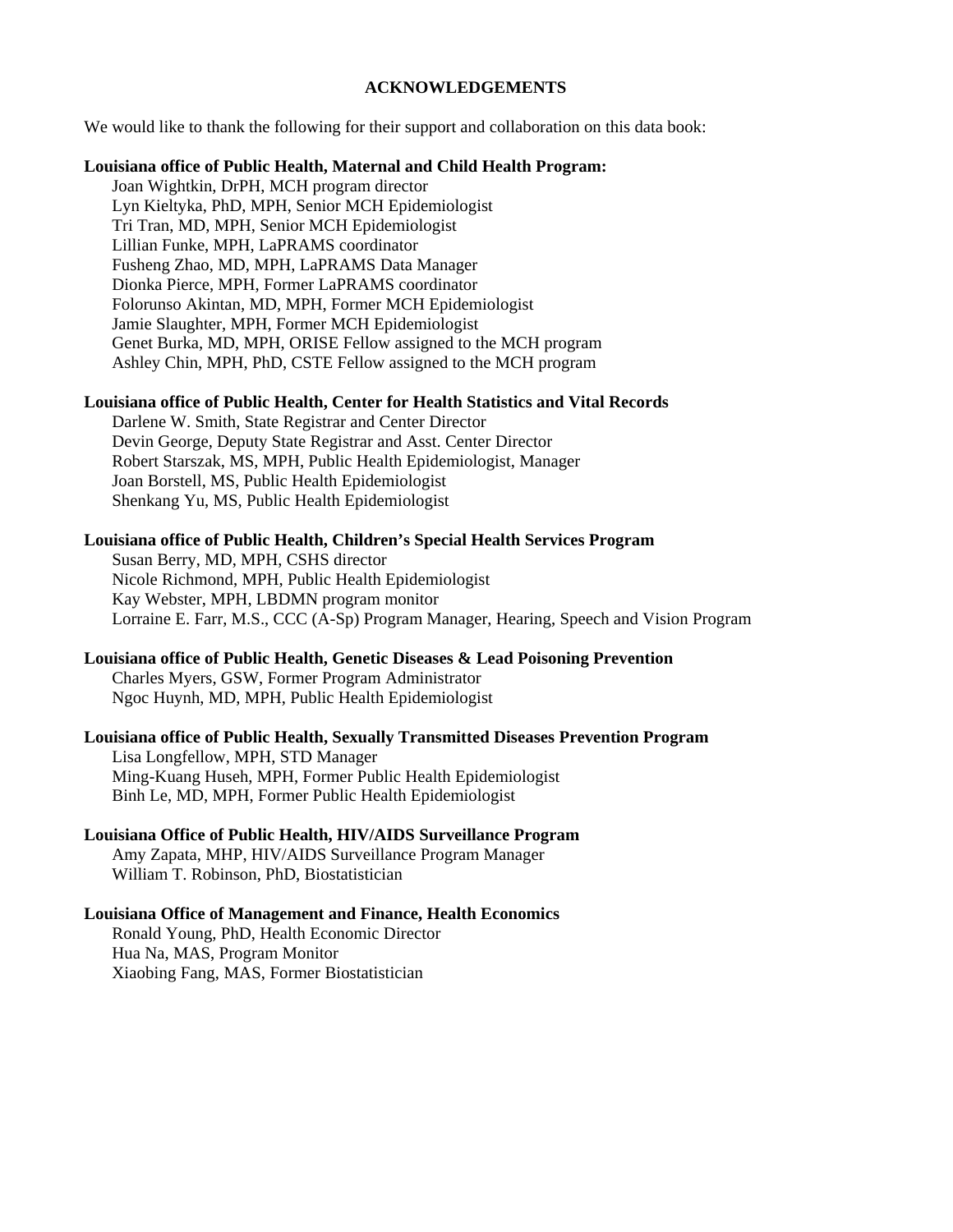#### **TABLE OF CONTENTS** *page number*

| 3.      |                                                                                                   |  |
|---------|---------------------------------------------------------------------------------------------------|--|
|         |                                                                                                   |  |
|         |                                                                                                   |  |
| $2_{1}$ |                                                                                                   |  |
|         |                                                                                                   |  |
|         |                                                                                                   |  |
|         |                                                                                                   |  |
|         |                                                                                                   |  |
|         |                                                                                                   |  |
|         |                                                                                                   |  |
|         |                                                                                                   |  |
|         |                                                                                                   |  |
|         |                                                                                                   |  |
|         | D. SEXUALLY TRANSMITTED DISEASES (STDs) DURING PREGNANCY 34-37                                    |  |
|         |                                                                                                   |  |
|         |                                                                                                   |  |
|         |                                                                                                   |  |
|         |                                                                                                   |  |
|         |                                                                                                   |  |
|         |                                                                                                   |  |
|         |                                                                                                   |  |
|         |                                                                                                   |  |
|         | 1. Very low birth weight infants born at level III hospitals or subspecialty perinatal centers 40 |  |
|         |                                                                                                   |  |
|         |                                                                                                   |  |
|         |                                                                                                   |  |
|         |                                                                                                   |  |
|         |                                                                                                   |  |
|         |                                                                                                   |  |
|         |                                                                                                   |  |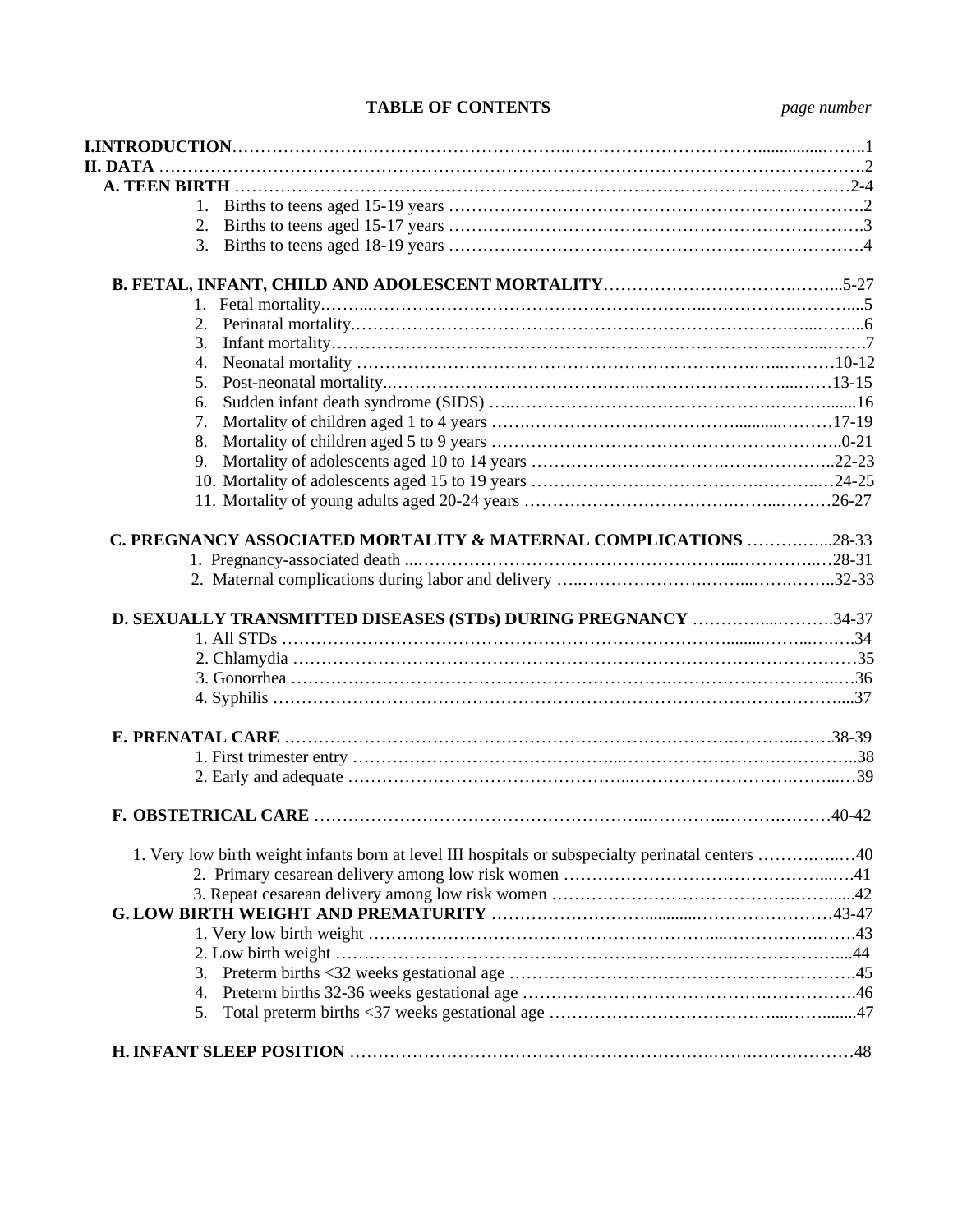| 4. Multiple Sexually Transmitted Infections during Pregnancy in Louisiana 2005-2006 72                                                                                                       |  |
|----------------------------------------------------------------------------------------------------------------------------------------------------------------------------------------------|--|
| 5. Evaluation of maternal mortality in Louisiana using linked data and five measurements defined by                                                                                          |  |
|                                                                                                                                                                                              |  |
|                                                                                                                                                                                              |  |
| 7. The Quest for Linking Data Records: A Trial to Develop Standard Data Linkage Method, the Case                                                                                             |  |
|                                                                                                                                                                                              |  |
|                                                                                                                                                                                              |  |
| 9. Achieving Appropriate Weight Gain during Pregnancy Requires More Than Education 77<br>10. Determinants of Poor Child Outcomes: Mental Health among Louisiana Mothers 78                   |  |
|                                                                                                                                                                                              |  |
|                                                                                                                                                                                              |  |
|                                                                                                                                                                                              |  |
|                                                                                                                                                                                              |  |
|                                                                                                                                                                                              |  |
| 11. Frequency distribution of preterm births among Medicaid paid deliveries in Louisiana 2000-0479<br>14. PRAMS - Mother's Self Report versus Medicaid, Louisiana 2002-2004Do They Agree? 82 |  |
|                                                                                                                                                                                              |  |
| 16. Repeat Preterm Births: Identification of At-Risk Pregnancies May Allow Interventions for                                                                                                 |  |
|                                                                                                                                                                                              |  |
| 18. Whose Very Low Birth weight Babies Were At Risk To Be Born in Lower Level Facilities in                                                                                                  |  |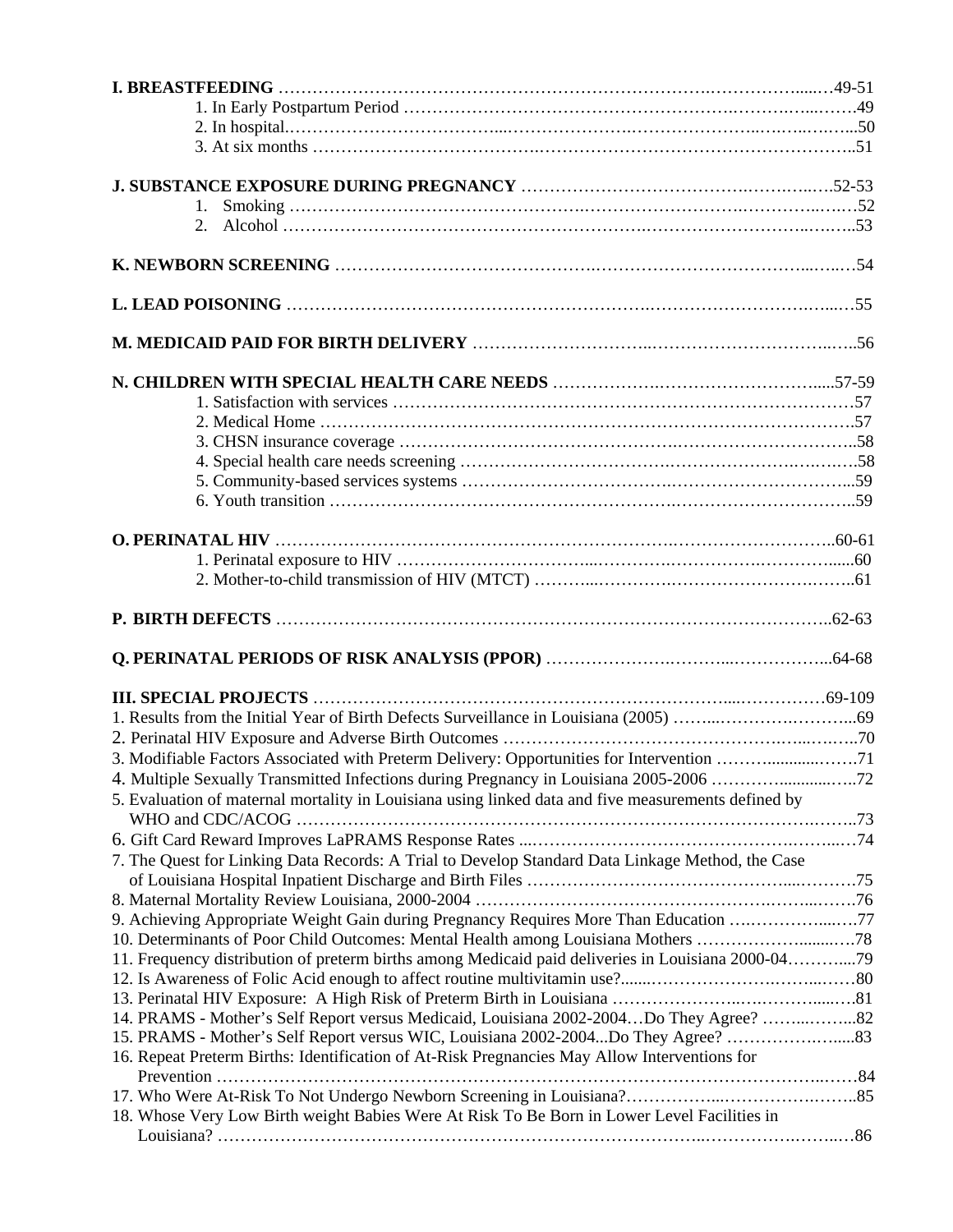| 21. An Evaluation of the Louisiana Pregnancy Risk Assessment Monitoring System 89               |  |
|-------------------------------------------------------------------------------------------------|--|
| 22. Analysis of Fetal and Infant Mortality Rates - Using Perinatal Period of Risk Approach-     |  |
|                                                                                                 |  |
|                                                                                                 |  |
|                                                                                                 |  |
| 25. Relationship between Prenatal HIV Prevention Counseling and Medicaid Status in Louisiana    |  |
|                                                                                                 |  |
| 27. A Trend Analysis of Gonorrhea and Chlamydia Infection during Pregnancy between 1997 and     |  |
|                                                                                                 |  |
| 28. Is Smoking And Alcohol Consumption During Pregnancy Under Reported In Louisiana Birth       |  |
|                                                                                                 |  |
|                                                                                                 |  |
|                                                                                                 |  |
|                                                                                                 |  |
| 32. Whose Infants Are More Likely To Be Delivered By Primary Cesarean? Louisiana, 2005100       |  |
| 33. Pregnancy Intention and Breastfeeding Initiation among Women in Louisiana 101               |  |
|                                                                                                 |  |
| 35. Relationship between Sexually Transmitted Diseases during Pregnancy and Preterm Births in   |  |
|                                                                                                 |  |
| 36. Factors Affecting Sexually Transmitted Diseases during Pregnancy in Louisiana 104           |  |
| 37. Adequacy of Prenatal Care as a Determinant for Length of Hospital Stay among Moderately Low |  |
| 38. Trends in Birth weight Distribution and Birth weight- Specific Mortality among Whites and   |  |
|                                                                                                 |  |
|                                                                                                 |  |
| 40. Association between Neonatal Hospital Level and Mortality among Very Low Birth Weight       |  |
|                                                                                                 |  |
| 41. Healthy People 2000-2010: An evaluation of Louisiana's MCH Objectives 109                   |  |
|                                                                                                 |  |
|                                                                                                 |  |
|                                                                                                 |  |
|                                                                                                 |  |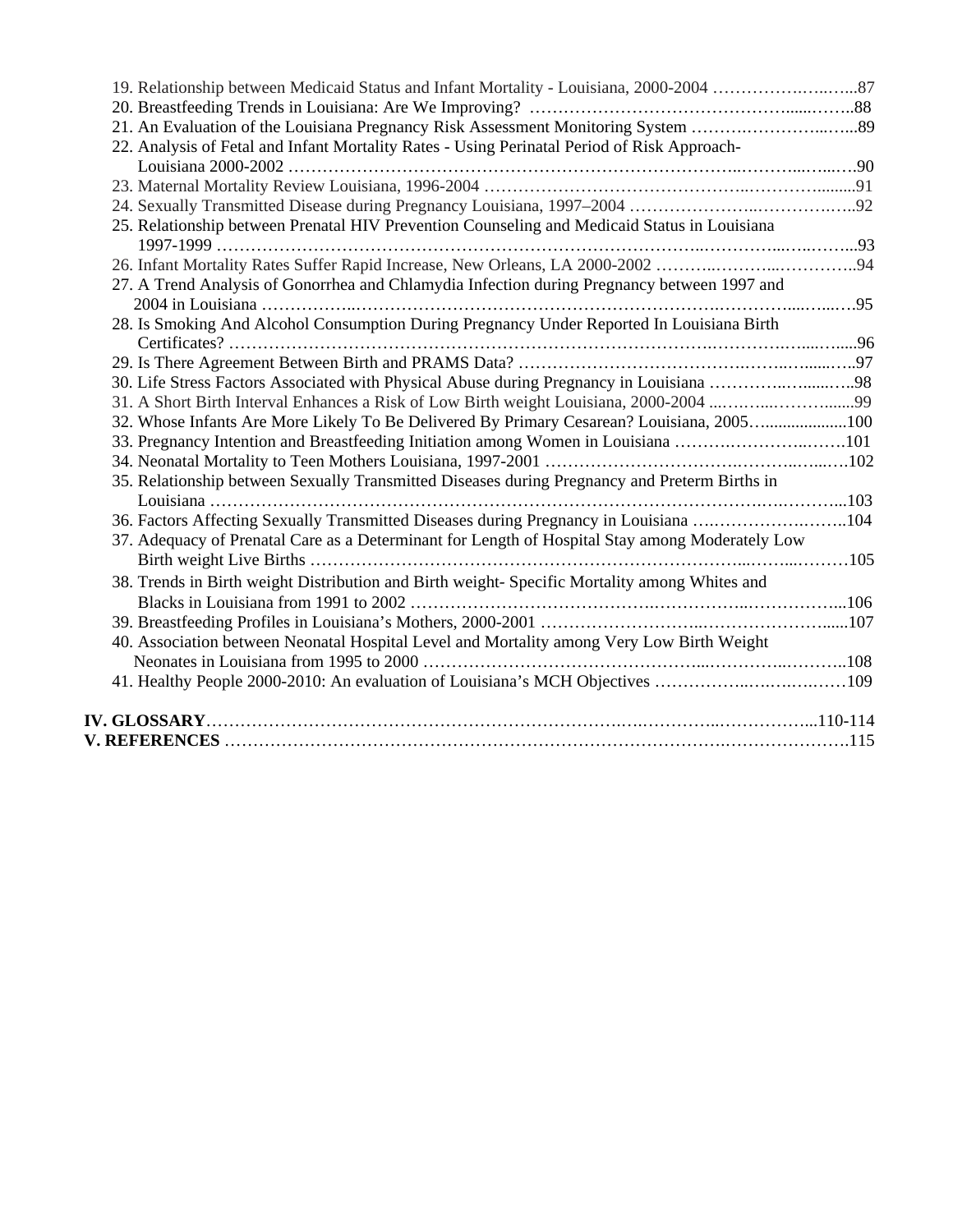#### **I. INTRODUCTION**

Maternal and Child Health (MCH) issues are emerging on the local, state, and national stages as Louisiana continues to rank among states with the highest rates for indicators such as low birth weight, preterm birth, infant, child and adolescent mortality, and rates of infection from sexually transmitted diseases (STDs). Lowering the rates of these indicators lies in the state's ability to design and implement evidence-based programs and interventions that are culturally competent and supported by the community.

The 2001-2005 MCH data book, a continuation of the 1990-2000 MCH data book published on the Louisiana DHH, Office of Public Health, MCH website in February 2006, is a compilation of what are believed to be the most important and useful indicators related to the health status of Louisiana's mothers and children. Most of the indicators in this data book have been obtained by the descriptive analysis of Louisiana's state vital records data, including birth, death, fetal death and linked birth-death files. Data on infant sleep position, breastfeeding and substance exposure during pregnancy come from the Louisiana Pregnancy Risk Assessment Monitoring System (LaPRAMS), an ongoing, population-based risk factor surveillance system designed to describe selected maternal behaviors and experiences. Data sources for the remainder of the indicators including newborn screening, lead poisoning, children with special health care needs, birth defects, Medicaid paid for delivery, STDs during pregnancy, and perinatal HIV are listed in each respective section. National level MCH indicators are provided to allow for comparison and are obtained from the National Center for Health Statistics, unless otherwise noted. For a demographic description of Louisiana's population, please refer to the U.S. Census Bureau's website at http://www.census.gov/census2000/states/la.html.

 Trend analyses with estimates of annual percentage changes are provided for indicators deemed relevant by the MCH group. Because of the far-reaching effects of the 2005 hurricanes, fetal death data is considered under reported; data are not shown in the fetal death and perinatal death sections for 2005. In addition, 2005 LaPRAMS data were not fully collected due to the hurricanes; therefore, LaPRAMS data are not available for 2005. Only state level data are presented in the text. For region and parish-level data, please refer to the "Reports" link on the MCH section website, available at http://www.dhh.louisiana.gov/offices/?ID=267.

 Each section provides 1) the definition of each indicator and data sources, 2) if available, the target set by Healthy People 2010 (HP 2010) for that particular indicator and Louisiana's rank among the fifty states and the District of Colombia (D.C.) for that indicator, 3) trend data from 2001 to 2005 for the indicator at the state level by race, 4) the racial disparity between white and black women, 5) and tables and graphs for a visual representation of the data presented. References utilized to supplement information provided in the text are included in the last section of the data book. This format allows interested individuals reviewing the analyses to fully understand the origin and meaning of each indicator. Most indicators are presented in the form of performance measures as required by the Title V Block Grant application, which provides federal funding to Louisiana's MCH program.

 Special projects include abstracts or key findings of studies, conducted by the Epidemiology, Assessment, and Evaluation Unit unit and its partners, which were either presented at national conferences or published in the Louisiana Morbidity Report or the Journal of the Louisiana State Medical Society.

 It is our hope that this document will provide useful insight into Louisiana's MCH status and allow for easier access to basic MCH information. If further information or in-depth analysis is required, please contact the Epidemiology, Assessment, and Evaluation Unit, MCH Program, Louisiana Office of Public Health, phone (504) 568 - 3504.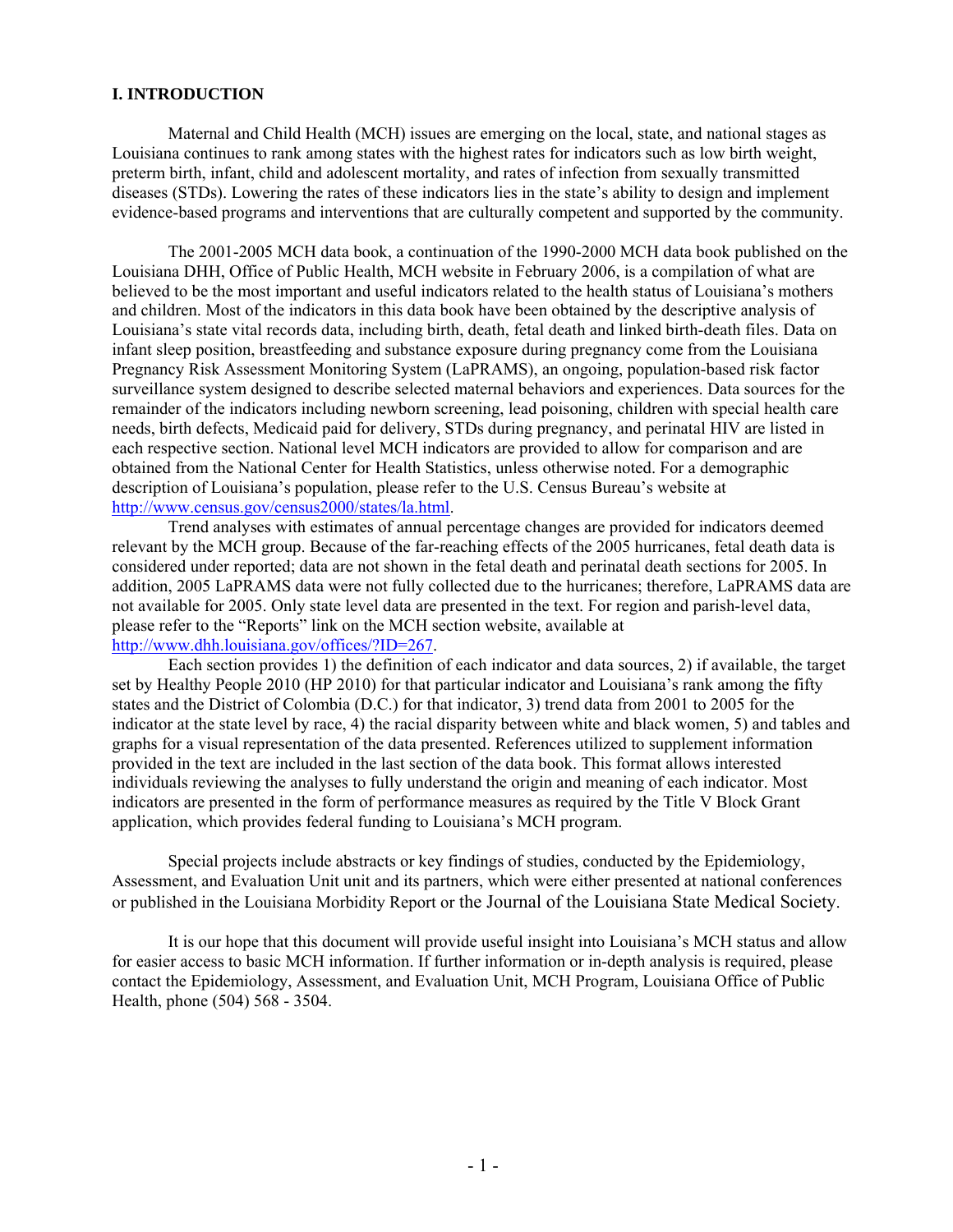#### **II. DATA**

#### **A. TEEN BIRTH**

A recent study estimated that the annual public cost of teenage childbearing in the United States is around 9.1 billion dollars. Teenage pregnancies are associated with adverse birth outcomes, including preterm birth, very low birth weight (VLBW), low birth weight (LBW), and neonatal mortality. [1] The majority of teen mother-infant dyads are insured by Medicaid. Furthermore, research suggests that younger teen mothers are more at-risk for adverse maternal and birth outcomes than older teen mothers. [2] - Data sources:

1. DHH Louisiana State Center for Health Statistics, *2001 -2005 birth certificates*

2. Population Estimates Program, Population Division, U.S. Census Bureau, *County Population Estimates by Age, Sex, Race and Hispanic Origin: April 1, 2000 to July 1, 2006.* 

#### **A.1. Births to women aged 15-19 years**

The teen birth rate among women aged 15-19 years refers to the number of live births to women aged less than or equal to 19 years, per 1,000 female population aged 15-19 years.

In 2005, Louisiana ranked  $38<sup>th</sup>$  among the 50 states for teen birth rate among women aged 15-19 years. [3]

From 2001 to 2005 the rate decreased by 3.0% annually for white teens, and by 4.7% for black teens, accounting for a 3.8% annual decrease for all races. The ratio of black to white teen birth rates among females aged 15-19 years remained steady at around 2.0 for the years from 2001 to 2005 (Table 1, Figure 1).

|  |  | Table 1: Birth rates among women aged 15-19 years by race, Louisiana 2001-2005 |               |
|--|--|--------------------------------------------------------------------------------|---------------|
|  |  |                                                                                | _____________ |

| Tuble 1: Difficultures annong women aged 10-17 years by race, Louisiana 2001-2000 |      |      |      |      |      |                 |
|-----------------------------------------------------------------------------------|------|------|------|------|------|-----------------|
| Race                                                                              | 2001 | 2002 | 2003 | 2004 | 2005 | <b>U.S.2005</b> |
| White                                                                             | 41.4 | 41.7 | 40.5 | 399  | 36.5 |                 |
| <b>Black</b>                                                                      | 84.4 | 82.6 | 79 1 | 793  | 69 1 |                 |
| All Races                                                                         | 58.1 | 57 9 | 55.6 | 55.6 | 49.6 | 40.5            |

#### **Figure 1: Trend of birth rates among women aged 15-19 years by race, Louisiana 2001-05**

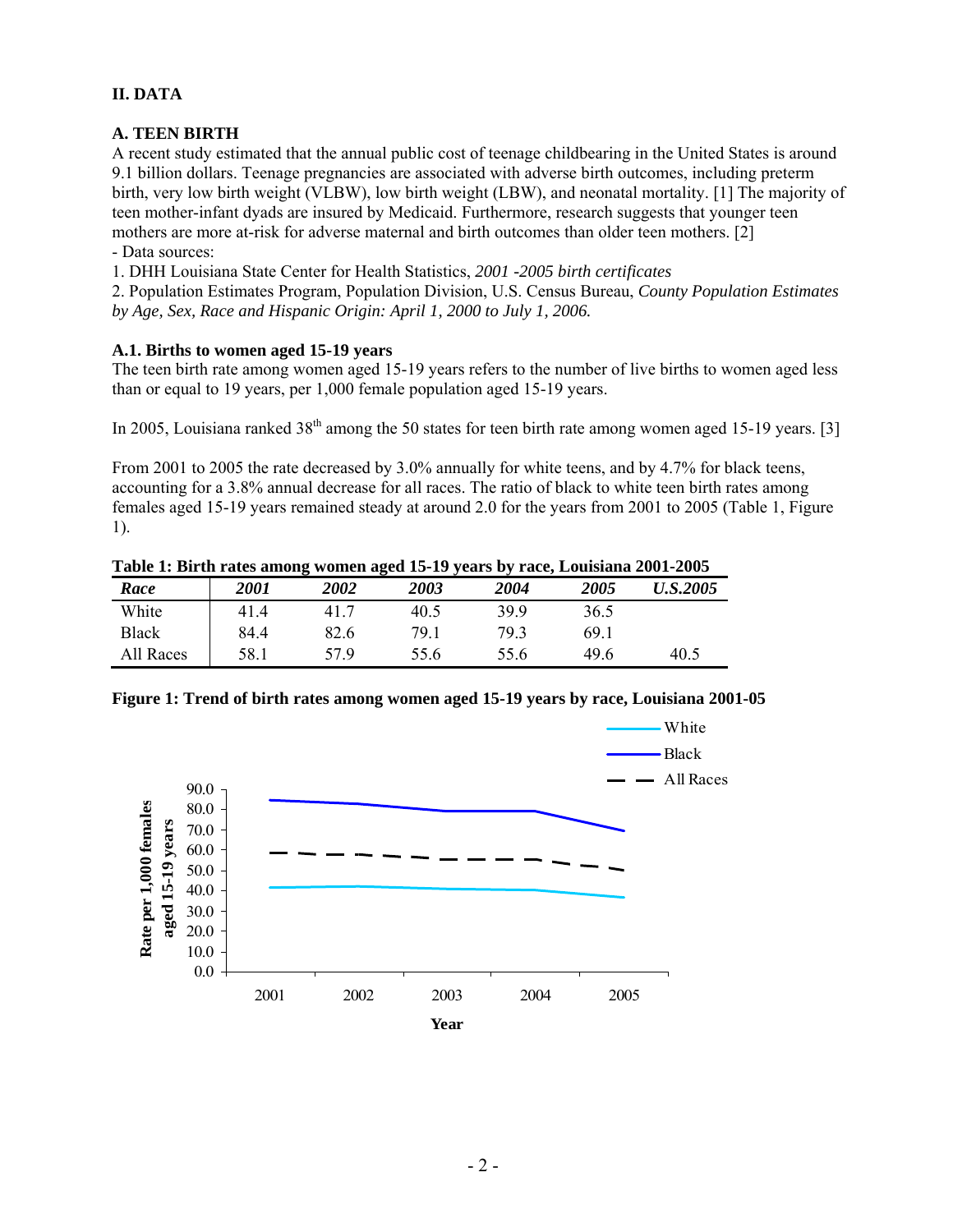#### **A.2. Births to women aged 15-17 years**

The teen birth rate among women aged 15-17 years refers to the number of live births to women aged less than or equal to 17 years, per 1,000 female population aged 15-17 years.

In 2005, Louisiana ranked  $38<sup>th</sup>$  among the 50 states for teen birth rate among women aged 15-17 years. [3]

From 2001 to 2005, the rate decreased annually by 2.9% for white and 5.6% for black women, contributing to an annual decrease of 4.3% for all races. The ratio of black to white teen birth rates among females aged 15-17 years ranged between 2.5 and 2.8 during 2001 – 2005 (Table 2, Figure 2).

| Table 2: Birth rates among women aged 15-17 years by race, Louisiana 2001-2004 |      |      |      |      |                    |           |  |
|--------------------------------------------------------------------------------|------|------|------|------|--------------------|-----------|--|
| Race                                                                           | 2001 | 2002 | 2003 | 2004 | <i><b>2005</b></i> | U.S. 2005 |  |
| White                                                                          | 18.7 | 189  | 17.5 | 173  | 16.6               |           |  |
| <b>Black</b>                                                                   | 52.6 | 49 8 | 46.8 | 46 9 | 41.7               |           |  |
| All Races                                                                      | 32.0 | 31 Z | 29.2 | 29.2 | 26.8               | 214       |  |

|                                            |        |      |      |      |      |      | White        |
|--------------------------------------------|--------|------|------|------|------|------|--------------|
|                                            | 60.0   |      |      |      |      |      | <b>Black</b> |
|                                            |        |      |      |      |      |      | - All Races  |
|                                            | 50.0   |      |      |      |      |      |              |
|                                            | 40.0   |      |      |      |      |      |              |
|                                            | $30.0$ |      |      |      |      |      |              |
| Rate per 1,000 females<br>aged 15-17 years | 20.0   |      |      |      |      |      |              |
|                                            | 10.0   |      |      |      |      |      |              |
|                                            | 0.0    |      |      |      |      |      |              |
|                                            |        | 2001 | 2002 | 2003 | 2004 | 2005 |              |
|                                            |        |      |      | Year |      |      |              |

**Figure 2: Trend of birth rates among women aged 15-17 years by race, Louisiana 2001-2005**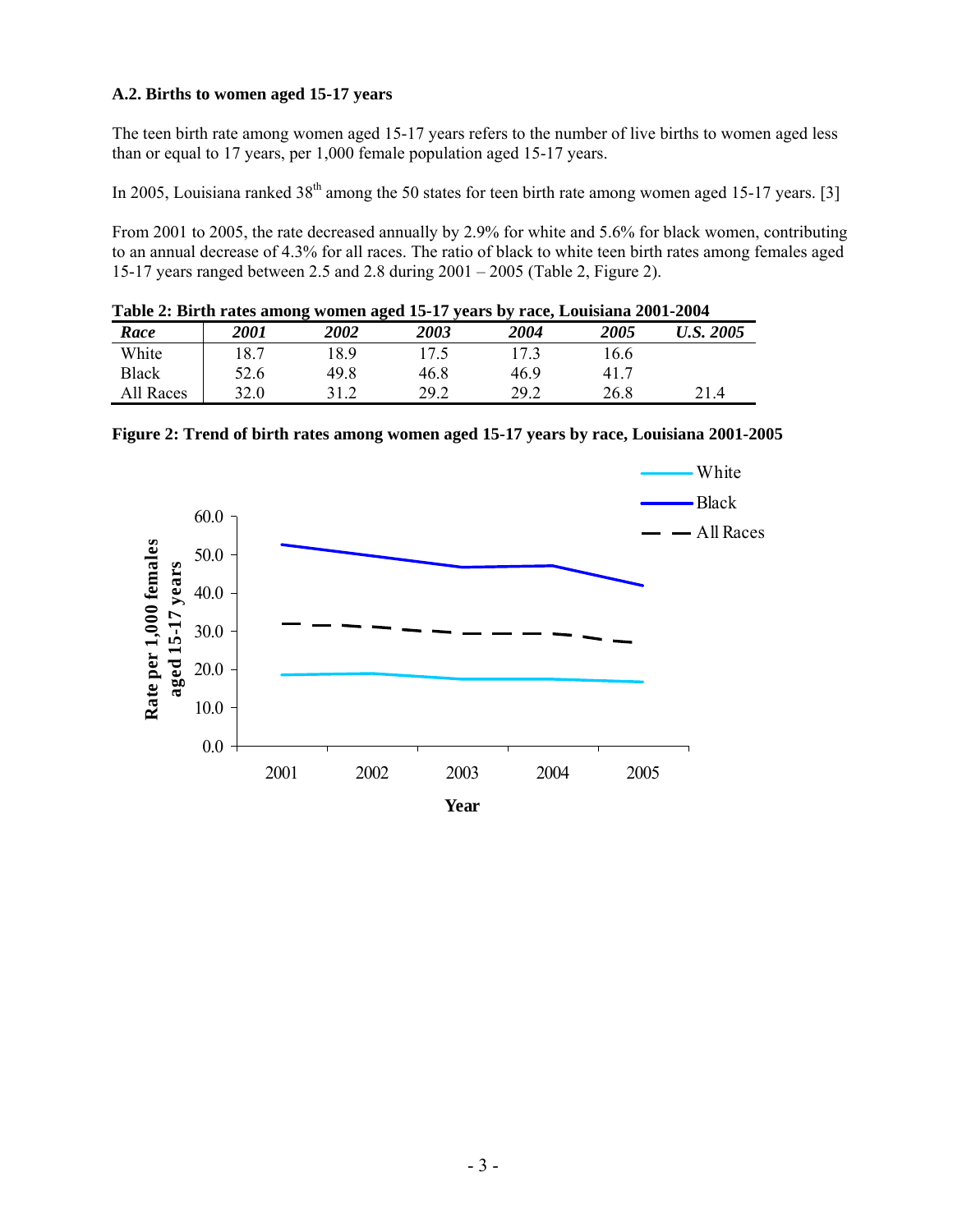#### **A.3. Births to women aged 18-19 years**

The teen birth rate among women aged 18-19 years refers to the number of live births to women aged 18-19 years, per 1,000 female population aged 18-19 years.

In 2005, Louisiana ranked  $37<sup>th</sup>$  among the 50 states for teen birth rate among women aged 18-19 years. [3]

From 2001 to 2005 birth rates among mothers aged 18-19 years annually decreased by 3.5%, 3.1%, and 4.3% to all race, white, and black mothers, respectively. The ratio of black to white teen birth rates among females aged 18-19 years remained steady from 2001-2005 at around 1.7 (Table 3, Figure 3).

|           |             |      |       |       |      | Table 3: Birth rates among women aged 18-19 years by race, Louisiana 2001-2005 |
|-----------|-------------|------|-------|-------|------|--------------------------------------------------------------------------------|
| Race      | <i>2001</i> | 2002 | 2003  | 2004  | 2005 | U.S. 2005                                                                      |
| White     | 754         | 76 O | 74 9  | 73 8  | 663  |                                                                                |
| Black     | 132.2       | 1319 | 127.5 | 128.0 | 1102 |                                                                                |
| All Races | 973         | 97 9 | 951   | 95.2  | 83 9 | 69 9                                                                           |



**Figure 3: Trend of birth rates among women aged 18-19 years by race, Louisiana 2001-2005**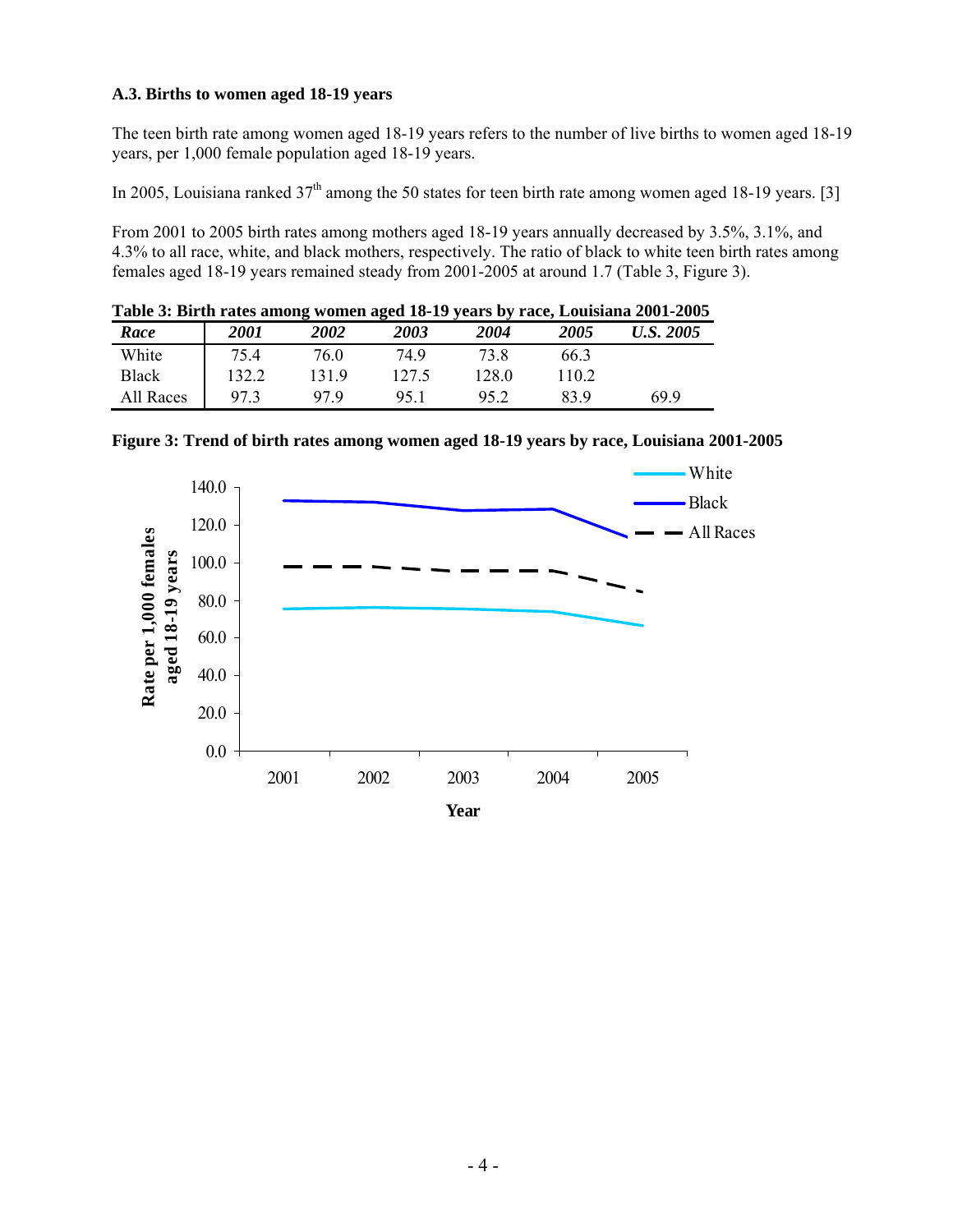#### **B. FETAL, INFANT, CHILD AND ADOLESCENT MORTALITY**

#### **B.1. Fetal Mortality**

In Louisiana, the fetal mortality rate is defined as the number of fetal deaths with gestational aged (GA)  $\geq$ 20 weeks or birth weight  $\geq$  350 grams during a given year, per 1,000 live births plus fetal deaths in the same year. This definition is different from the definition used in the HP 2010 objective, which measures the fetal mortality rate based on fetal deaths with  $GA \geq 20$  weeks.

- Data sources: DHH Louisiana State Center for Health Statistics, *2001-2004 fetal death and birth certificates.* Because of fetal death underreporting in 2005 as a result of the 2005 hurricanes, the 2005 fetal mortality rate is not reported in this data book.

HP 2010 Target: (16-1a) **4.1** fetal mortality rate at 20 or more weeks of gestation per 1,000 live births plus fetal deaths.

In 2004, Louisiana ranked  $40<sup>th</sup>$  out of 50 states and Washington DC, with the twelfth-highest fetal mortality rate, using the definition of the HP 2010 objective for fetal morality. [4]

White fetal mortality rates, using the Louisiana definition, slightly decreased by 0.5% per year from 2001 to 2004, while the rate slightly increased by 0.4% per year for blacks in the same time period. The annual percentage change was nil for all races. Black to white fetal mortality ratios ranged between 1.9 and 2.2 for the years  $2001 - 2004$  (Table 4, Figure 4).

#### **Table 4: Fetal mortality rates by race, Louisiana 2001-2004**

| Race         | <i>2001</i> | <i><b>2002</b></i> | 2003 | 2004 | <b>U.S 2004</b> |
|--------------|-------------|--------------------|------|------|-----------------|
| White        | 5.1         | 5.3                | 49   | 5.0  |                 |
| <b>Black</b> | 99          | 10.4               | 10.6 | 10.0 |                 |
| All Races    |             | 7.4                |      |      | 6.2             |

**Figure 4: Trend of fetal mortality rates for fetal deaths with GA > 20 weeks or birth weight > 350 grams by race, Louisiana 2001-2004** 

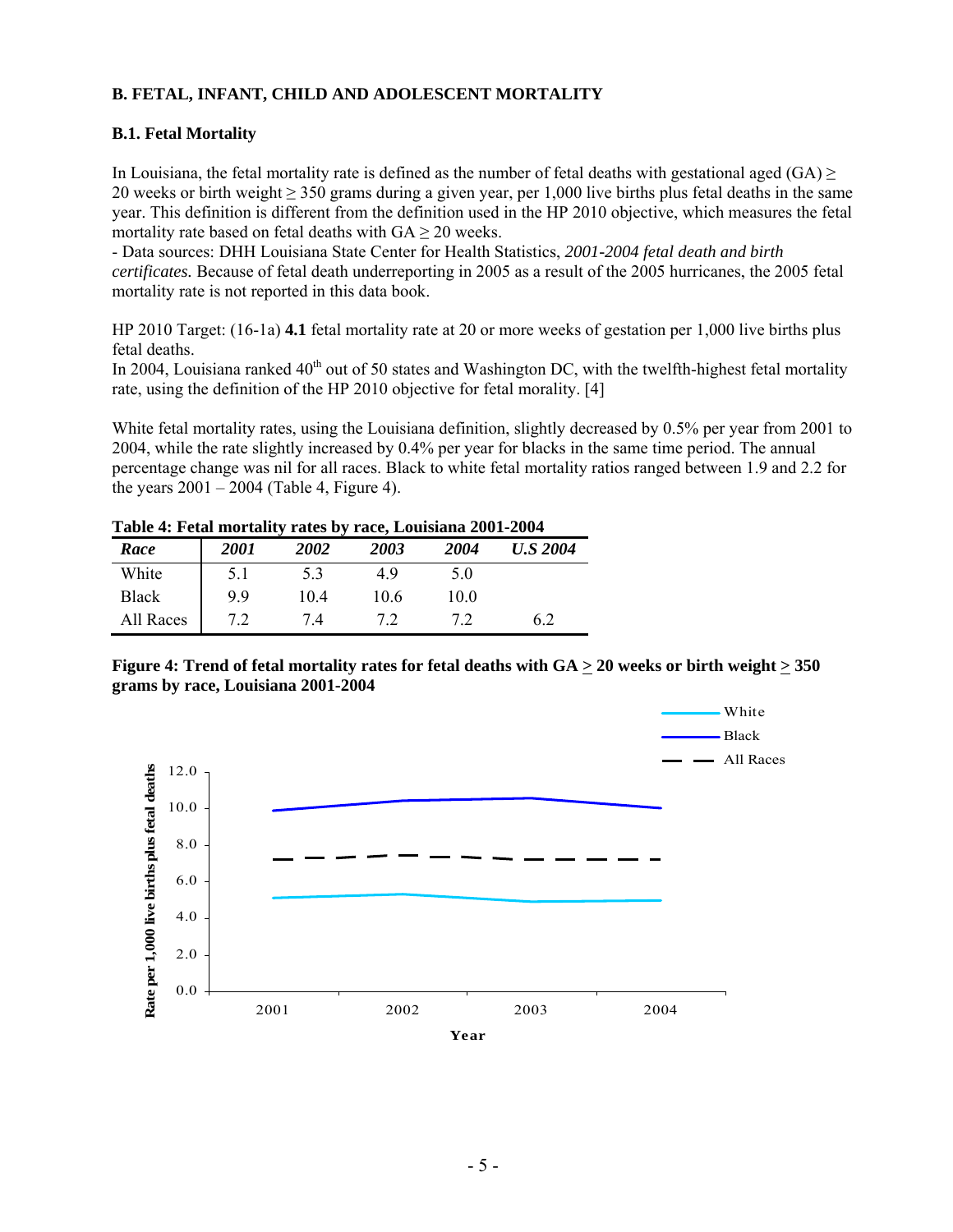#### **B.2. Perinatal Mortality**

The Perinatal mortality rate is defined as the number of fetal deaths with  $GA > 28$  weeks plus deaths of infants under 7 days of age per 1,000 live births plus fetal deaths.

Data sources: DHH Louisiana State Center for Health Statistics, *2001-2004 fetal death, infant death, and birth certificates.* Because of fetal death underreporting in 2005 as a result of the 2005 hurricanes, the 2005 perinatal mortality rate is not reported in this data book.

HP 2010 Target: (16-1b): **4.5** fetal and infant deaths during the perinatal period per 1,000 live births and fetal deaths.

In 2004, Louisiana ranked  $42<sup>nd</sup>$  out of 50 states and Washington DC with the tenth-highest perinatal mortality rate. [4]

From 2001 to 2004, the perinatal mortality rate increased by 1.7% annually for whites and decreased by 2.3% annually for blacks, contributing to a 1.7% annual decrease for all races. For the years 2001 - 2004, the black to white ratio of perinatal mortality rates ranged between 1.9 and 2.2 (Table 5, Figure 5).

| Table 5: Perinatal mortality rates by race, Louisiana 2001-2004 |             |      |      |      |           |  |  |
|-----------------------------------------------------------------|-------------|------|------|------|-----------|--|--|
| Race                                                            | <i>2001</i> | 2002 | 2003 | 2004 | U.S. 2004 |  |  |
| White                                                           | 56          | 5.8  |      | 58   |           |  |  |
| <b>Black</b>                                                    | 120         | 12 6 | 11 O | 111  |           |  |  |

All Races | 8.4 8.6 7.5 7.9 6.69



#### **Figure 5: Trend of perinatal mortality rates by race, Louisiana 2001-2004**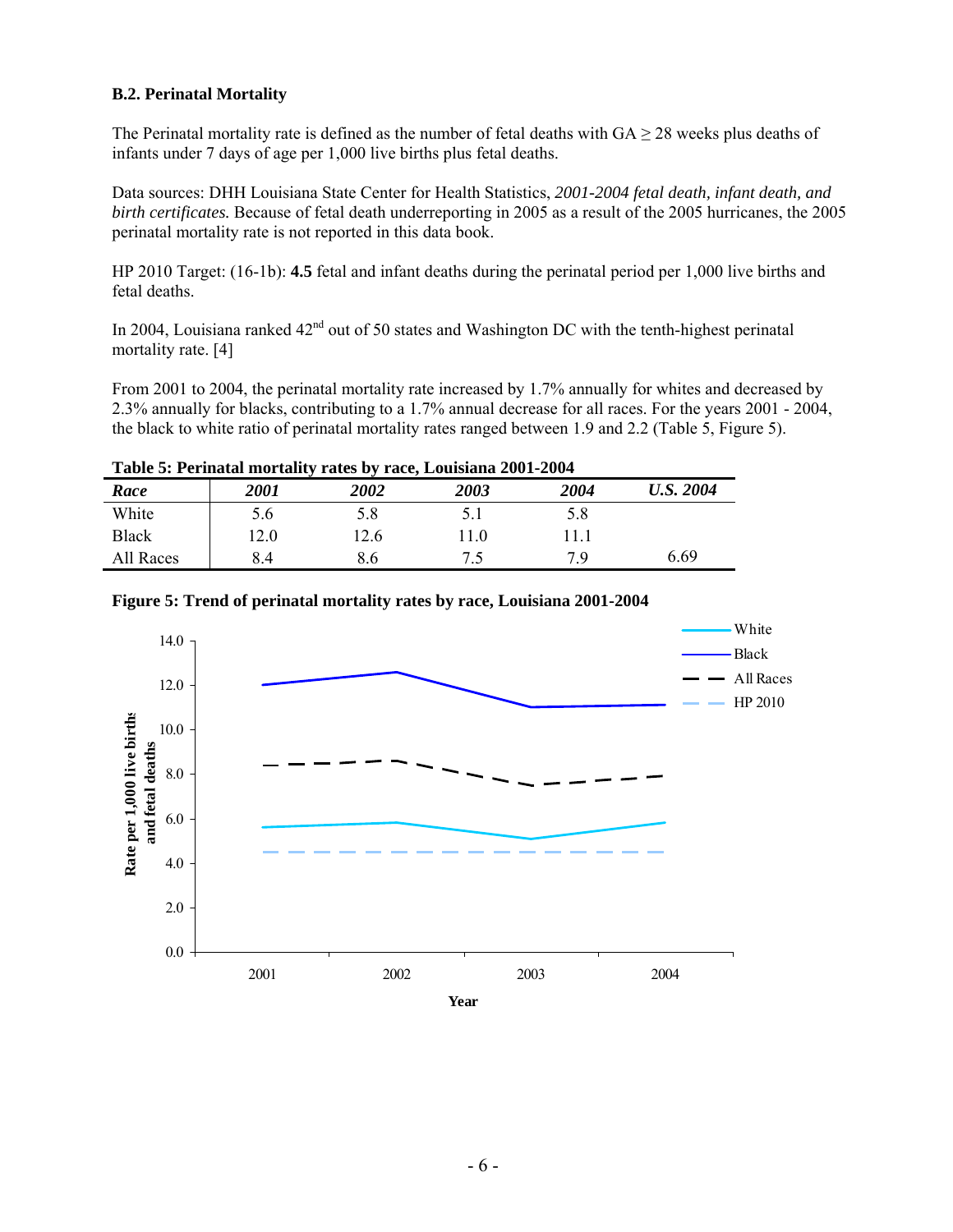#### **B.3. Infant Mortality**

The infant mortality rate (IMR) measures the rate of deaths of infants less than one year of age. This measure is frequently used for health status comparisons, because it is representative of social behaviors as well as medical risk factors. Louisiana State Center for Health Statistics *2001-2005 death and birth certificates* were data sources for infant mortality, including neonatal and post-neonatal mortality, and Sudden Infant Death Syndrome (SIDS).

IMR is defined as the number of deaths of children less than 1 year of age in a given year per 1,000 live births in the same year.

HP 2010 Target: (16-1c) **4.5** infant deaths per 1,000 live births.

Louisiana ranked  $49<sup>th</sup>$  out of 50 states and Washington DC with the third-highest infant mortality rate in the U.S. in 2005. [5]

From 2001 to 2005, the white infant mortality rate increased by 2.9%, while the black infant mortality rate increased by 1.4% annually, contributing to a 1.3% annual increase for all races. For years 2001-2005, the ratio of black to white infant mortality rates ranged between 1.9 and 2.2 (Table 6, Figure 6).

| Table 0. Infant mortanty rates by race, Louisland 2001-2005 |             |      |      |      |      |                 |  |
|-------------------------------------------------------------|-------------|------|------|------|------|-----------------|--|
| Race                                                        | <i>2001</i> | 2002 | 2003 | 2004 | 2005 | <b>U.S.2005</b> |  |
| White                                                       | 6.5         | 6.9  | 6.4  |      |      |                 |  |
| <b>Black</b>                                                | 14.4        | .5.0 | 13.8 | 14.7 | 15.1 |                 |  |
| All Races                                                   | 9.8         | 0.2  | 93   | 0.4  | 10.2 | 6.87            |  |

**Table 6: Infant mortality rates by race, Louisiana 2001-2005** 



**Figure 6: Trend of infant mortality rates by race, Louisiana 2001-2005**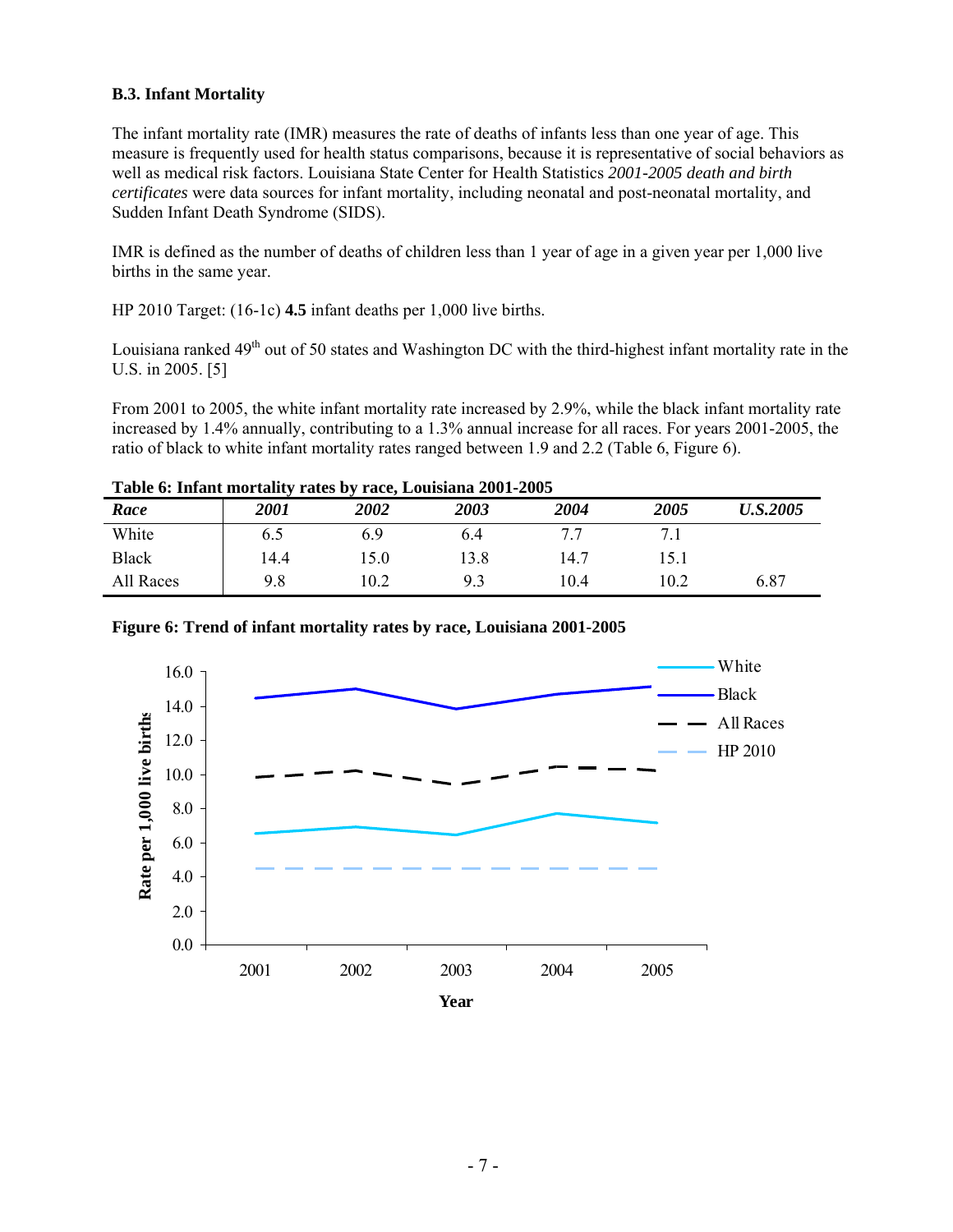#### **Causes of infant deaths**

The three leading causes of infant mortality from 2001 to 2005 were (1) conditions originating in the perinatal period (47.5%), (2) congenital malformations, deformations and chromosomal abnormalities (18.6%), and (3) Sudden Infant Death Syndrome (SIDS) (10.7%) (Table 7). Of conditions originating in the perinatal period, the three leading causes of death were (1) disorders related to the length of gestational age and fetal nutrition (39.7%), (2) conditions affected by maternal factors and complications of pregnancy, labor and delivery (18.6%), and (3) respiratory conditions originating in the perinatal period, including respiratory distress of the newborn (19.0%) (Table 8). Of congenital malformations, deformations and chromosomal abnormalities, congenital malformations of circulatory system (32.4%) were the most common causes of death (Table 9). The most common external cause of mortality was accidental strangulation and suffocation (50%) (Table 10).

| Causes of deaths                                                                                       | <b>Percent</b> |
|--------------------------------------------------------------------------------------------------------|----------------|
| Conditions originating in the perinatal period                                                         | 47.5           |
| Congenital malformations, deformations, and chromosomal abnormalities                                  | 18.6           |
| Sudden infant death syndrome                                                                           | 10.7           |
| External causes of mortality                                                                           | 5.9            |
| Disease of the respiratory system                                                                      | 2.7            |
| Disease of the circulatory system                                                                      | 2.3            |
| Infectious and parasitic diseases                                                                      | 2.3            |
| Disease of the digestive system                                                                        | 1.8            |
| Diseases of nervous system                                                                             | 1.2            |
| Disease of the genitourinary system                                                                    | 1.0            |
| Endocrine, nutritional and metabolic diseases                                                          | 0.7            |
| Neoplasm                                                                                               | 0.3            |
| Diseases of the blood and blood-forming organs and certain disorders involving the immune<br>mechanism | 0.2            |
| Symptoms, signs and abnormal clinical and laboratory findings, not elsewhere classified                | 4.6            |
| All other diseases                                                                                     | 0.2            |
| Total                                                                                                  | 100.0          |

#### **Table 7: Causes of infant deaths, Louisiana 2001-2005**

#### **Table 8: Causes of infant deaths from conditions originating in the perinatal period, Louisiana 2001-2005**

| Conditions originating in the perinatal period                                                | Percent |
|-----------------------------------------------------------------------------------------------|---------|
| Disorders related to length of gestational age and fetal malnutrition                         | 39.7    |
| Conditions affected by maternal factors and by complications of pregnancy, labor and delivery | 19.7    |
| Respiratory conditions originating in the perinatal period                                    | 19.0    |
| Infections specific to the perinatal period                                                   | 5.8     |
| Hemorrhage and hematological disorders of newborn                                             | 3.4     |
| Intrauterine hypoxia and birth asphyxia                                                       | 3.2     |
| Necrotizing enterocolitis of newborn                                                          | 3.0     |
| Birth trauma                                                                                  | 1.1     |
| Hydrops fetalis not due to hemolytic disease                                                  | 0.4     |
| Syndrome of infant of a diabetes mother and neonatal diabetes mellitus                        | 0.1     |
| Other perinatal conditions                                                                    | 4.7     |
| Total                                                                                         | 100.0   |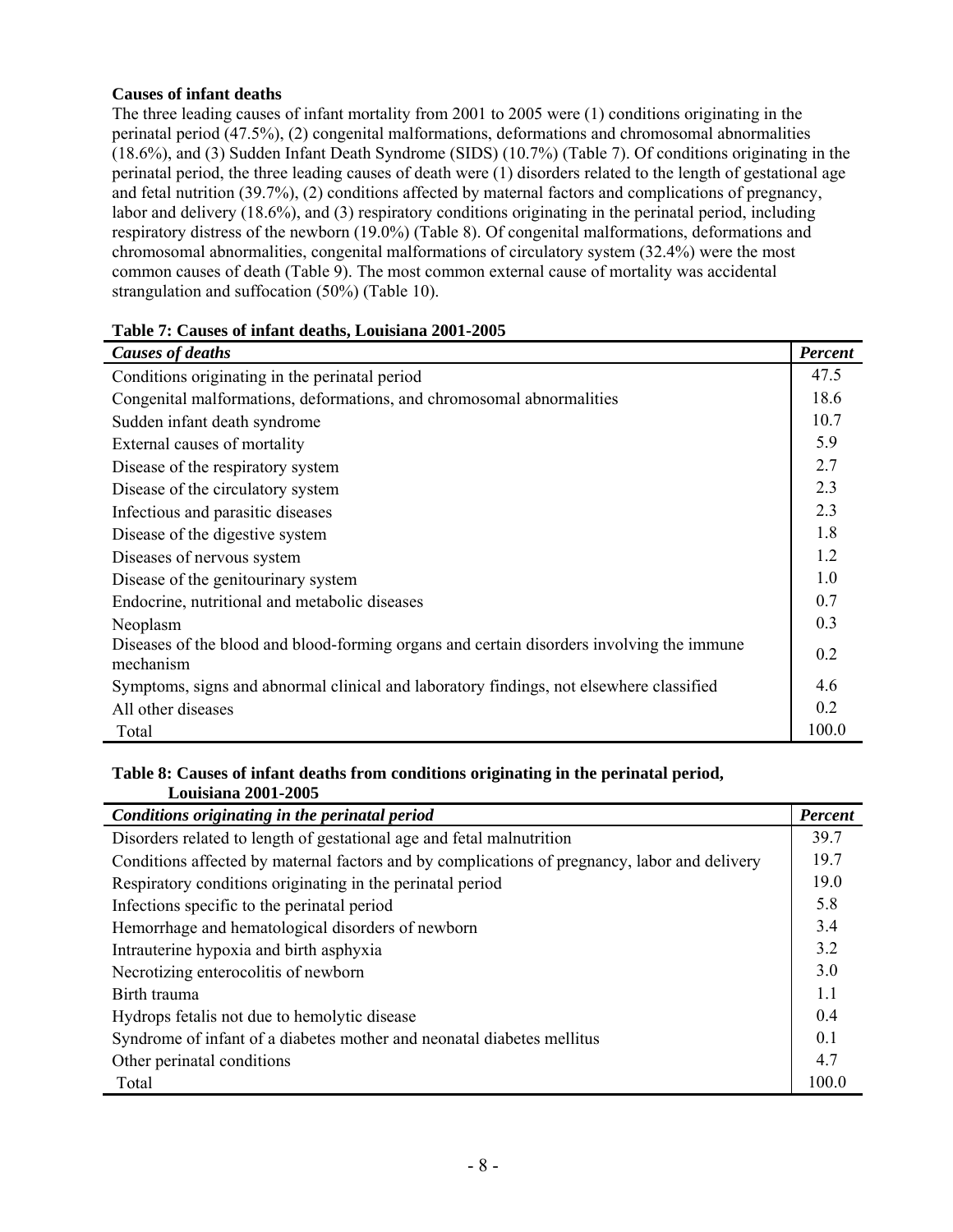| chromosomal abnormalities, Louisiana 2001-2005                        |                                                                                           |                |
|-----------------------------------------------------------------------|-------------------------------------------------------------------------------------------|----------------|
| Congenital malformations, deformations, and chromosomal abnormalities |                                                                                           | <b>Percent</b> |
| Congenital malformations of circulatory system                        |                                                                                           | 32.4           |
| Congenital malformations of respiratory system                        |                                                                                           | 9.9            |
|                                                                       | Congenital malformations and deformations of musculoskeletal system, limbs and integument | 7.6            |
| Congenital malformations of genitourinary system                      |                                                                                           | 7.1            |
| Congenital malformations of nervous system                            |                                                                                           |                |
|                                                                       | - Anencephaly and similar malformations                                                   | 5.9            |
|                                                                       | - Congenital hydrocephalus                                                                | 1.3            |
|                                                                       | - Other congenital malformations of nervous system                                        | 4.4            |
| Chromosomal abnormalities                                             |                                                                                           |                |
|                                                                       | - Edward syndrome                                                                         | 7.1            |
|                                                                       | - Patau syndrome                                                                          | 4.9            |
|                                                                       | - Down syndrome                                                                           | 1.9            |
|                                                                       | - Other not elsewhere classified                                                          | 2.4            |
| Congenital malformations of digestive system                          |                                                                                           | 2.0            |
| Other congenital malformations and deformations                       |                                                                                           | 13.3           |
| Total                                                                 |                                                                                           | 100.0          |

## **Table 9: Causes of infant death relating to congenital malformations, deformations, and**

### **Table 10: External causes of infant deaths, Louisiana 2001-2005**

| <b>External causes of deaths</b>                        |                                                                                                 | <b>Percent</b> |
|---------------------------------------------------------|-------------------------------------------------------------------------------------------------|----------------|
| Accidental suffocation and strangulation                |                                                                                                 |                |
|                                                         | - Accidental suffocation and strangulation in bed                                               | 33.0           |
|                                                         | - Other accidental suffocation and strangulation                                                | 17.0           |
| Assault (homicide)                                      |                                                                                                 |                |
|                                                         | - Assault by hanging, strangulation and suffocation                                             | 2.1            |
|                                                         | - Assault by discharge of firearm                                                               | 1.1            |
|                                                         | - Assault by other and unspecified means                                                        | 8.5            |
| Motor vehicle accidents                                 |                                                                                                 | 6.9            |
| Neglect, abandonment and other maltreatment syndromes   |                                                                                                 | 6.9            |
| tract                                                   | Accidental inhalation and ingestion of food or other objects causing obstruction of respiratory | 5.9            |
| Accidents caused by exposure to smoke, fire and flames  |                                                                                                 | 3.2            |
| Accidental poisoning and exposure to noxious substances |                                                                                                 | 3.2            |
| Accidental drowning and submersion                      |                                                                                                 | 2.1            |
| Complication of medical and surgical care               |                                                                                                 | 2.1            |
| Falls                                                   |                                                                                                 | 0.5            |
| Other and unspecified accidents                         |                                                                                                 | 3.2            |
| Other external causes                                   |                                                                                                 | 4.3            |
| Total                                                   |                                                                                                 | 100.0          |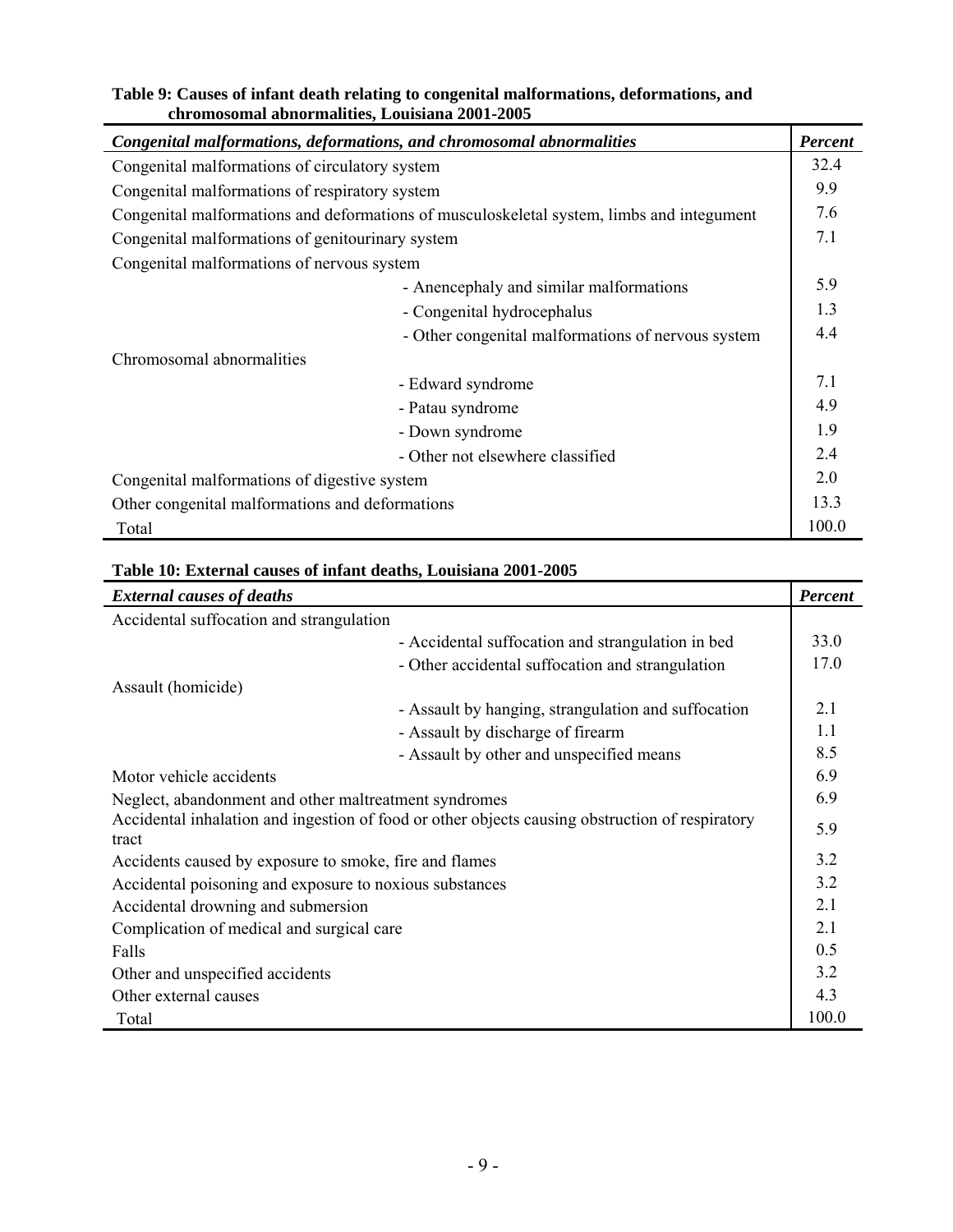#### **B.4. Neonatal Mortality**

The Neonatal mortality rate measures the number of deaths of children up to 28 days of age per 1,000 live births.

HP 2010 Target: (16-1d) **2.9** neonatal deaths (within the first 28 days of life) per 1,000 live births.

Louisiana ranked 46<sup>th</sup> out of 50 states and Washington DC with the sixth-highest neonatal mortality rate in the U.S. in 2005. [5]

From 2001 to 2005, the neonatal mortality rate showed a 1.0% annual increase for white and nearly a 2.0% annual decrease for black infants. The annual percentage change for all races was a 2.0% decrease. For the years 2001 to 2005, the ratio of black to white neonatal mortality rates decreased from 2.3 in 2001 to 2.0 in 2005 (Table 11, Figure 7).

|              | Table 11. Promatal mortanty rates by race, Louisiana 2001-2005 |      |      |      |      |                 |
|--------------|----------------------------------------------------------------|------|------|------|------|-----------------|
| Race         | 2001                                                           | 2002 | 2003 | 2004 | 2005 | <b>U.S.2005</b> |
| White        | 4.1                                                            | 4.5  | 3.9  | 4.2  |      |                 |
| <b>Black</b> | 9.4                                                            |      | 8.4  | 9.4  |      |                 |
| All Races    | 6.4                                                            | 6.6  |      | 6.3  | 5.8  | 4.54            |

**Table 11: Neonatal mortality rates by race, Louisiana 2001-2005** 



**Figure 7: Trend of neonatal mortality rates by race, Louisiana 2001-2005**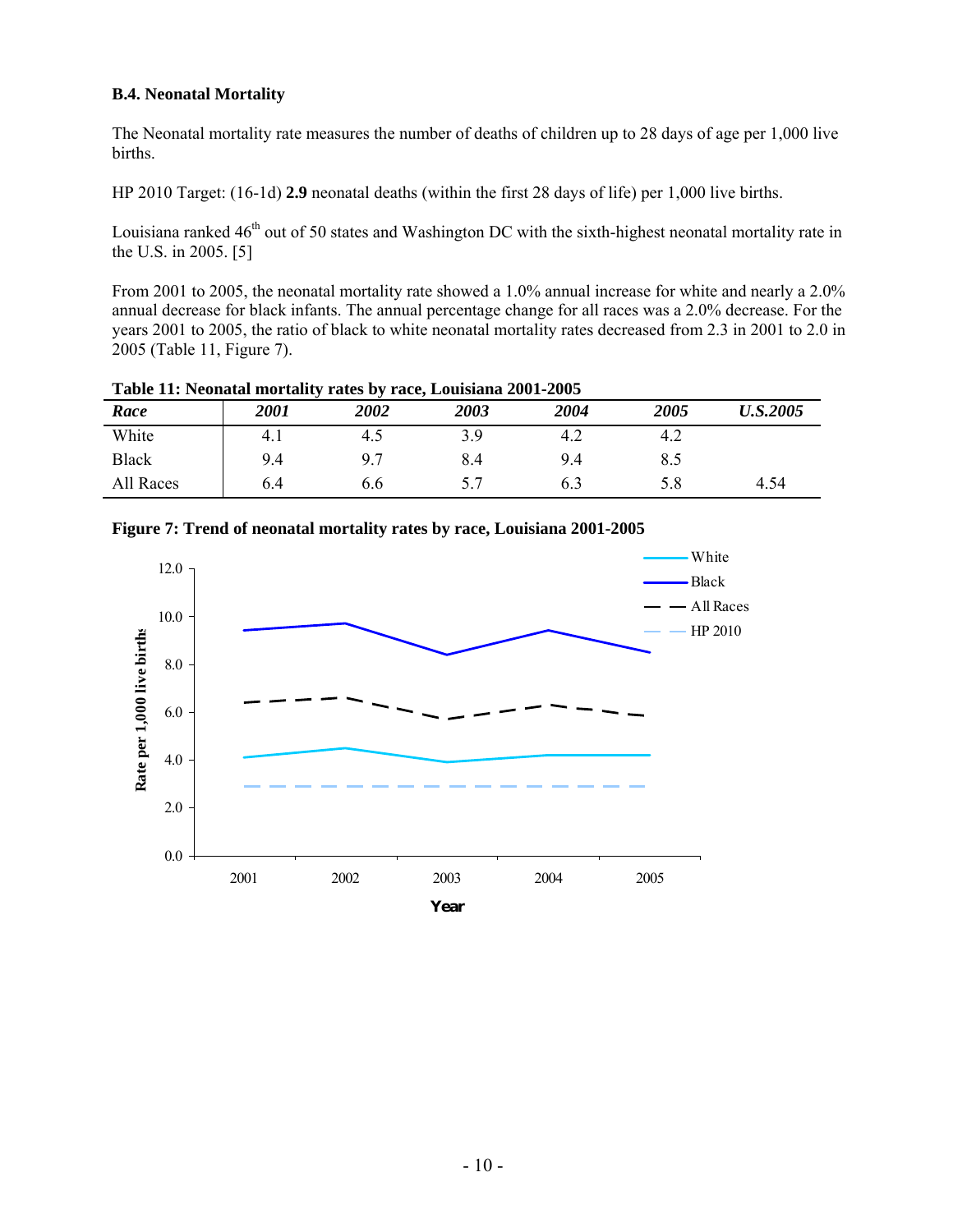#### **Causes of neonatal deaths**

The two leading causes of neonatal mortality from 2001 to 2005 were (1) conditions originating in the perinatal period (70.9%) and (2) congenital malformations, deformations and chromosomal abnormalities (20.3%) (Table 12). Of conditions originating in the perinatal period, the three leading causes of death were (1) disorders related to the length of gestational age and fetal nutrition (41.5%), (2) conditions affected by maternal factors and complications of pregnancy, labor and delivery (20.5%), and (3) respiratory conditions originating in the perinatal period, including respiratory distress of the newborn (16.4%) (Table 13). Of congenital malformations, deformations and chromosomal abnormalities, the most common causes of death were congenital malformations of the heart (19.8%) (Table 14).

| <b>Causes of deaths</b>                                                                 | Percent |
|-----------------------------------------------------------------------------------------|---------|
| Conditions originating in the perinatal period                                          | 70.9    |
| Congenital malformations, deformations, and chromosomal abnormalities                   | 20.3    |
| Disease of the circulatory system                                                       | 1.2     |
| Sudden infant death syndrome                                                            | 1.1     |
| External causes of mortality                                                            | 1.1     |
| Disease of the genitourinary system                                                     | 0.8     |
| Disease of the digestive system                                                         | 0.7     |
| Infectious and parasitic diseases                                                       | 0.5     |
| Endocrine, nutritional and metabolic diseases                                           | 0.4     |
| Disease of the respiratory system                                                       | 0.3     |
| Neoplasm                                                                                | 0.3     |
| Diseases of nervous system                                                              | 0.2     |
| Symptoms, signs and abnormal clinical and laboratory findings, not elsewhere classified | 2.3     |
| All other diseases                                                                      | 0.2     |
| Total                                                                                   | 100.0   |

#### **Table 12: Causes of neonatal deaths, Louisiana 2001-2005**

#### **Table 13: Causes of neonatal deaths from conditions originating in the perinatal period, Louisiana 2001-2005**

| Conditions originating in the perinatal period                                                           | Percent          |
|----------------------------------------------------------------------------------------------------------|------------------|
| Disorders related to length of gestational age and fetal malnutrition                                    | 41.5             |
| Newborn affected by maternal factors and by complications of pregnancy, labor and delivery               | 20.5             |
| Respiratory conditions originating in the perinatal period, including respiratory distress of<br>newhorn | 16.4             |
| Infections specific to the perinatal period                                                              | 5.6              |
| Hemorrhage and hematological disorders of newborn                                                        | 36               |
| Intrauterine hypoxia and birth asphyxia                                                                  | 32               |
| Necrotizing enterocolitis of newborn                                                                     | 2.7              |
| Birth trauma                                                                                             | 11               |
| Hydrops fetalis not due to hemolytic disease                                                             | 0.4              |
| Syndrome of infant of a diabetes mother and neonatal diabetes mellitus                                   | $\overline{0}$ 1 |
| Other perinatal conditions                                                                               | 47               |
| Total                                                                                                    | 100.0            |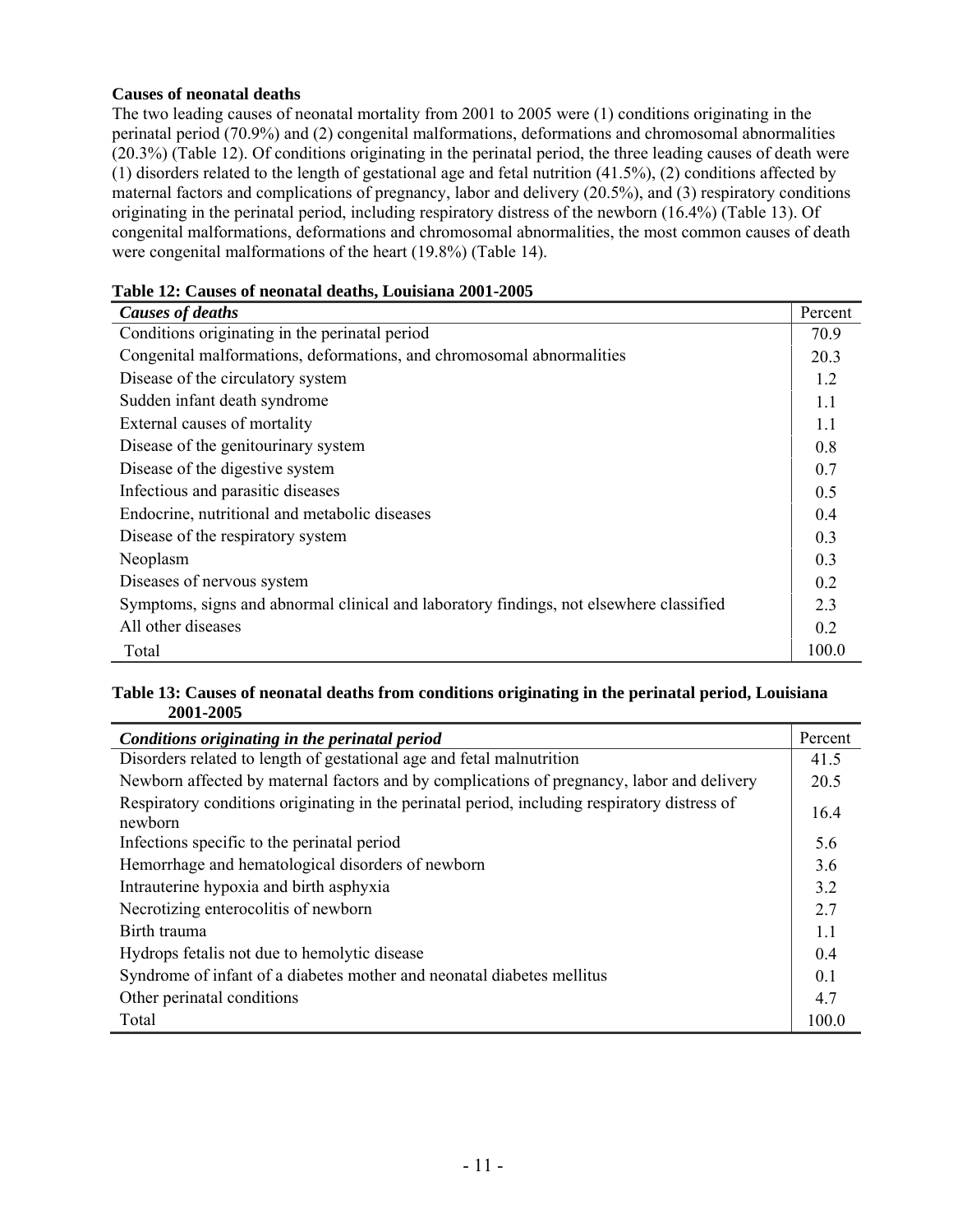| chromosomal abnormalities, Louisiana 2001-2005                                            |         |  |
|-------------------------------------------------------------------------------------------|---------|--|
| Congenital malformations, deformations, and chromosomal abnormalities                     | Percent |  |
| Congenital malformations of circulatory system                                            |         |  |
| - Congenital malformations of heart                                                       | 19.8    |  |
| - Other congenital malformations of circulatory system                                    | 5.3     |  |
| Congenital malformations of respiratory system                                            | 11.3    |  |
| Congenital malformations of genitourinary system                                          | 10.3    |  |
| Congenital malformations of nervous system                                                |         |  |
| - Anencephaly and similar malformations                                                   | 8.5     |  |
| - Congenital hydrocephalus                                                                | 1.0     |  |
| - Other congenital malformations of nervous system                                        | 2.8     |  |
| Chromosomal abnormalities not elsewhere classified                                        |         |  |
| - Edward syndrome                                                                         | 8.3     |  |
| - Patau syndrome                                                                          | 6.0     |  |
| - Down syndrome                                                                           | 1.8     |  |
| - Other chromosomal abnormalities not elsewhere classified                                | 2.5     |  |
| Congenital malformations and deformations of musculoskeletal system, limbs and integument |         |  |
| Congenital malformations of digestive system                                              |         |  |
| Other congenital malformations and deformations                                           |         |  |
| Total                                                                                     | 100.0   |  |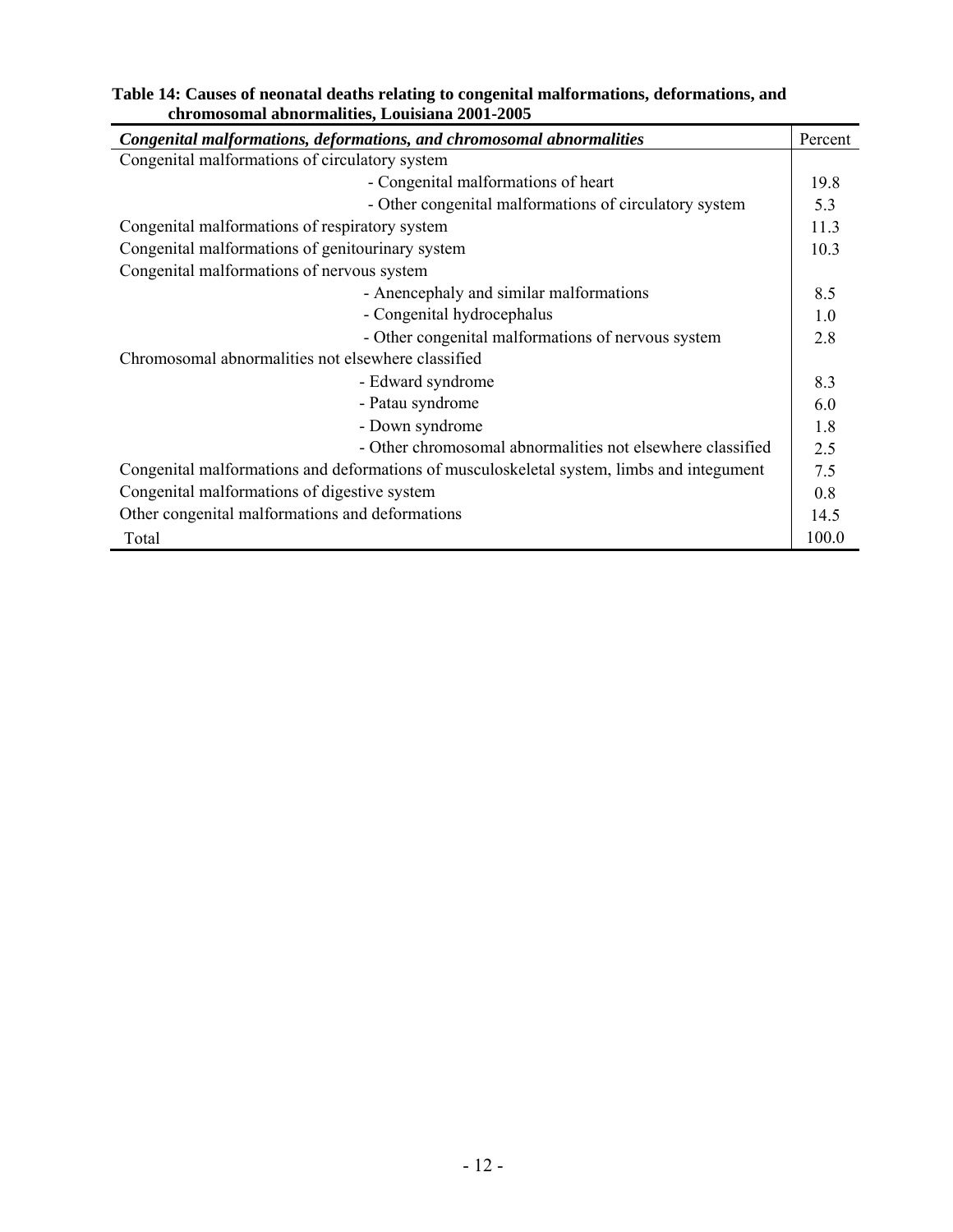#### **B.5. Post-neonatal Mortality**

The Post-neonatal mortality rate is defined as the number of deaths of children that occur 28 to 365 days after birth per 1,000 live births.

HP 2010 Target: (16-1e) **1.5** post-neonatal deaths (between 28 days and 1 year) per 1,000 live births.

Louisiana ranked  $50<sup>th</sup>$  out of 50 states and Washington DC with the second-highest post-neonatal mortality rate in the U.S. in 2005. [5]

From 2001 to 2005, the post-neonatal mortality rate increased by 7.1% annually for white and 7.6% annually for black infants. The annual percentage increase for all races was 5.5%. For each year from 2001 to 2003, the ratio of post-neonatal mortality remained steady at 2.1 black deaths for every white death. In 2004, the black to white ratio decreased to 1.6, but the ratio increased to 2.2 in 2005 (Table 15, Figure 8).

|              | Table 15. I ost-heonatal moltanty by face, Louisiana 2001-2005 |      |      |      |      |                        |
|--------------|----------------------------------------------------------------|------|------|------|------|------------------------|
| Race         | 2001                                                           | 2002 | 2003 | 2004 | 2005 | <i><b>U.S.2005</b></i> |
| White        | 2.4                                                            | 2.5  | 2.5  | 3.4  |      |                        |
| <b>Black</b> | 5.0                                                            | 5.3  | 5.3  | 5.3  | 6.6  |                        |
| All Races    | ? <                                                            | 3.6  | 3.6  | 4.2  | 43   | 2.33                   |

**Table 15: Post-neonatal mortality by race, Louisiana 2001-2005** 

| $7.0\,$                                                                                                                    |      |          |      |      |                    | White                  |
|----------------------------------------------------------------------------------------------------------------------------|------|----------|------|------|--------------------|------------------------|
| 6.0                                                                                                                        |      |          |      |      |                    | - Black<br>- All Races |
|                                                                                                                            |      |          |      |      | <b>The College</b> | $-$ HP 2010            |
| Rate per 1,000 live births<br>$\therefore$<br>$\therefore$<br>$\therefore$<br>$\therefore$<br>$\therefore$<br>$\therefore$ |      |          |      |      |                    |                        |
|                                                                                                                            |      |          |      |      |                    |                        |
|                                                                                                                            |      |          |      |      |                    |                        |
| $1.0\,$                                                                                                                    |      |          |      |      |                    |                        |
| $0.0\,$<br>┱                                                                                                               |      |          |      |      |                    |                        |
|                                                                                                                            | 2001 | $2002\,$ | 2003 | 2004 | 2005               |                        |
|                                                                                                                            |      |          | Year |      |                    |                        |

**Figure 8: Trend of post-neonatal mortality rates by race, Louisiana 2001-2005**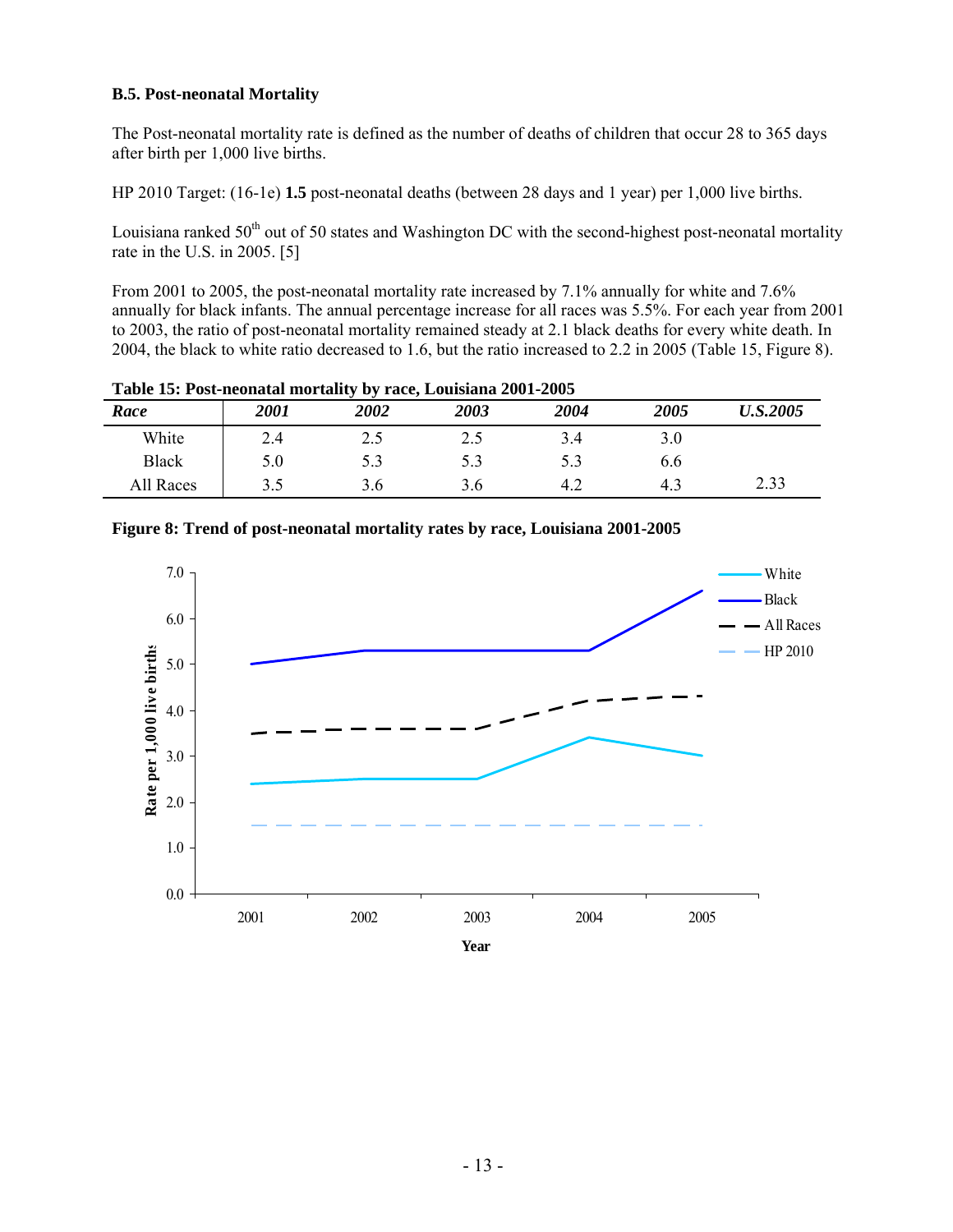#### **Causes of post-neonatal deaths**

From 2001 to 2005 the most common causes of post-neonatal deaths was Sudden Infant Death Syndrome (SIDS) (26.2%), followed by congenital malformations, deformations and chromosomal abnormalities (15.8%), and external causes of deaths (13.6%) (Table 16). Congenital malformations of the heart (42.8%) were the most common among deaths caused by congenital malformations, deformations and chromosomal abnormalities (Table 17). The most common external causes of mortality were accidental strangulation and suffocation (49.1%) (Table 18).

| <b>Causes of deaths</b>                                                                   | Percent |
|-------------------------------------------------------------------------------------------|---------|
| Sudden infant death syndrome                                                              | 26.2    |
| Congenital malformations, deformations, and chromosomal abnormalities                     | 15.8    |
| External causes of mortality                                                              | 13.6    |
| Conditions originating in the perinatal period                                            | 9.7     |
| Disease of the respiratory system                                                         | 6.5     |
| Infectious and parasitic diseases                                                         | 5.2     |
| Disease of the circulatory system                                                         | 4.2     |
| Disease of the digestive system                                                           | 3.8     |
| Diseases of nervous system                                                                | 2.9     |
| Disease of the genitourinary system                                                       | 1.3     |
| Endocrine, nutritional and metabolic diseases                                             | 1.1     |
| Diseases of the blood and blood-forming organs and certain disorders involving the immune |         |
| mechanism                                                                                 | 0.6     |
| Neoplasm                                                                                  | 0.5     |
| Symptoms, signs and abnormal clinical and laboratory findings, not elsewhere classified   | 8.3     |
| All other diseases                                                                        | 0.3     |
| Total                                                                                     | 100.0   |

**Table 16: Causes of post-neonatal deaths, Louisiana 2001-2005** 

#### **Table 17: Causes of post-neonatal deaths relating to congenital malformations, deformations, and chromosomal abnormalities, Louisiana 2001-2005**

|                                                                                           | Congenital malformations, deformations, and chromosomal abnormalities | Percent |  |
|-------------------------------------------------------------------------------------------|-----------------------------------------------------------------------|---------|--|
| Congenital malformations of circulatory system                                            |                                                                       |         |  |
|                                                                                           | - Congenital malformations of heart                                   | 42.8    |  |
|                                                                                           | - Other congenital malformations of circulatory system                | 4.6     |  |
| Congenital malformations of nervous system                                                |                                                                       |         |  |
|                                                                                           | - Congenital hydrocephalus                                            | 2.1     |  |
|                                                                                           | - Anencephaly and similar malformations                               | 0.5     |  |
|                                                                                           | - Other congenital malformations of nervous system                    | 7.7     |  |
| Congenital malformations and deformations of musculoskeletal system, limbs and integument |                                                                       |         |  |
| Congenital malformations of respiratory system                                            |                                                                       |         |  |
| Congenital malformations of digestive system                                              |                                                                       |         |  |
| Chromosomal abnormalities                                                                 |                                                                       |         |  |
|                                                                                           | - Edward syndrome                                                     | 4.6     |  |
|                                                                                           | - Patau syndrome                                                      | 2.6     |  |
|                                                                                           | - Down syndrome                                                       | 2.1     |  |
|                                                                                           | - Other chromosomal abnormalities not elsewhere classified            | 2.1     |  |
| Congenital malformations of genitourinary system                                          |                                                                       |         |  |
| Other congenital malformations and deformations                                           |                                                                       |         |  |
| Total                                                                                     |                                                                       | 100.0   |  |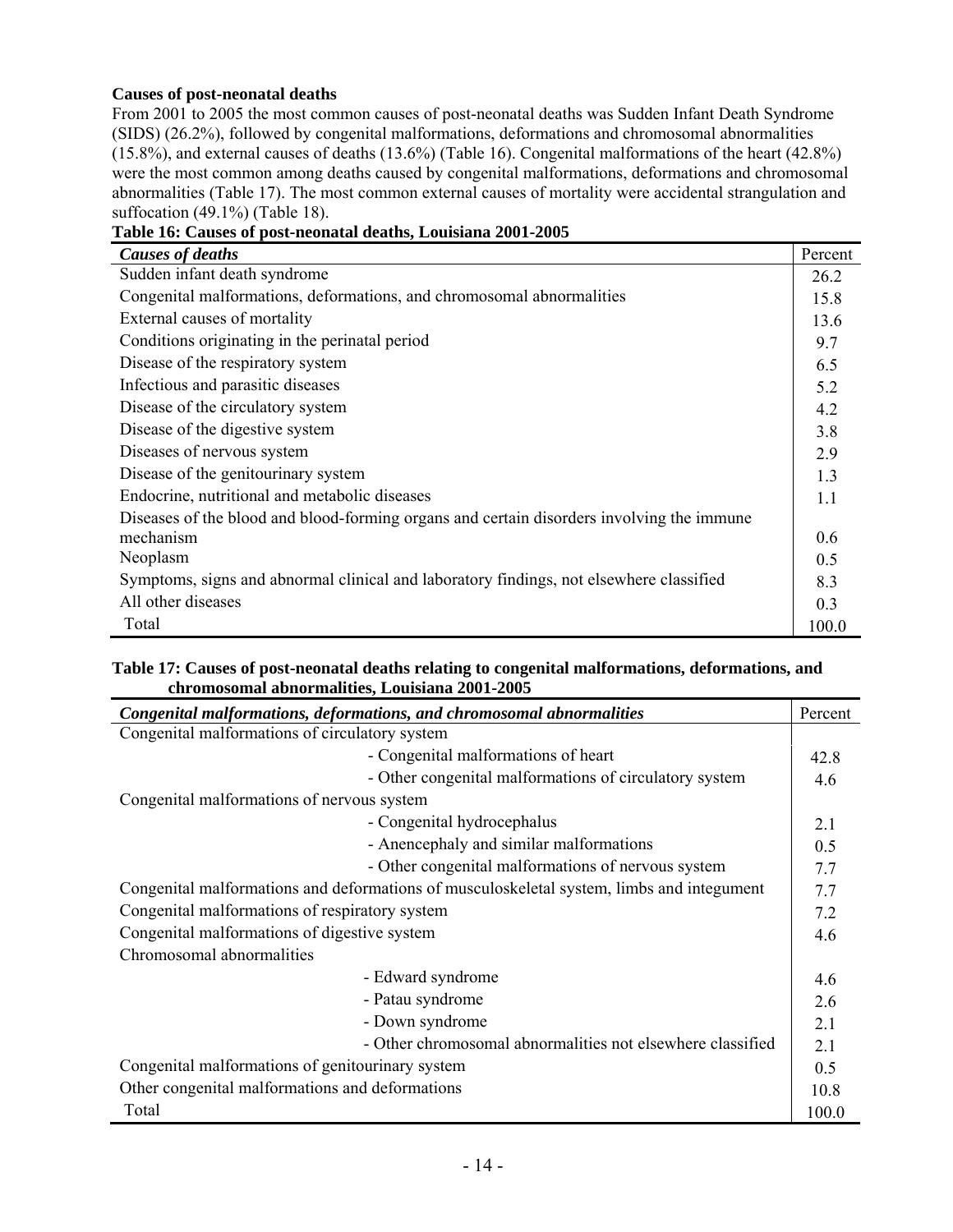| <b>External causes of deaths</b>                        |                                                                                                 | Percent |  |  |
|---------------------------------------------------------|-------------------------------------------------------------------------------------------------|---------|--|--|
| Accidental suffocation and strangulation                |                                                                                                 |         |  |  |
|                                                         | - Accidental suffocation and strangulation in bed                                               | 31.1    |  |  |
|                                                         | - Other accidental suffocation and strangulation                                                | 18.0    |  |  |
| Assault (homicide)                                      |                                                                                                 |         |  |  |
|                                                         | - Assault by discharge of firearm                                                               | 1.2     |  |  |
|                                                         | - Assault by hanging, strangulation and suffocation                                             | 0.6     |  |  |
|                                                         | - Assault by other and unspecified means                                                        | 8.4     |  |  |
| Motor vehicle accidents                                 |                                                                                                 | 7.8     |  |  |
| Neglect, abandonment and other maltreatment syndromes   |                                                                                                 |         |  |  |
|                                                         | Accidental inhalation and ingestion of food or other objects causing obstruction of respiratory |         |  |  |
| tract                                                   |                                                                                                 | 6.6     |  |  |
| Accidents caused by exposure to smoke, fire and flames  |                                                                                                 | 3.6     |  |  |
| Accidental poisoning and exposure to noxious substances |                                                                                                 | 3.0     |  |  |
| Accidental drowning and submersion                      |                                                                                                 | 2.4     |  |  |
| Complication of medical and surgical care               |                                                                                                 | 1.8     |  |  |
| Falls                                                   |                                                                                                 | 0.6     |  |  |
| Other and unspecified accidents                         |                                                                                                 |         |  |  |
| Other external causes                                   |                                                                                                 | 4.2     |  |  |
| Total                                                   |                                                                                                 | 100.0   |  |  |

#### **Table 18: External causes of post-neonatal deaths, Louisiana 2001-2005**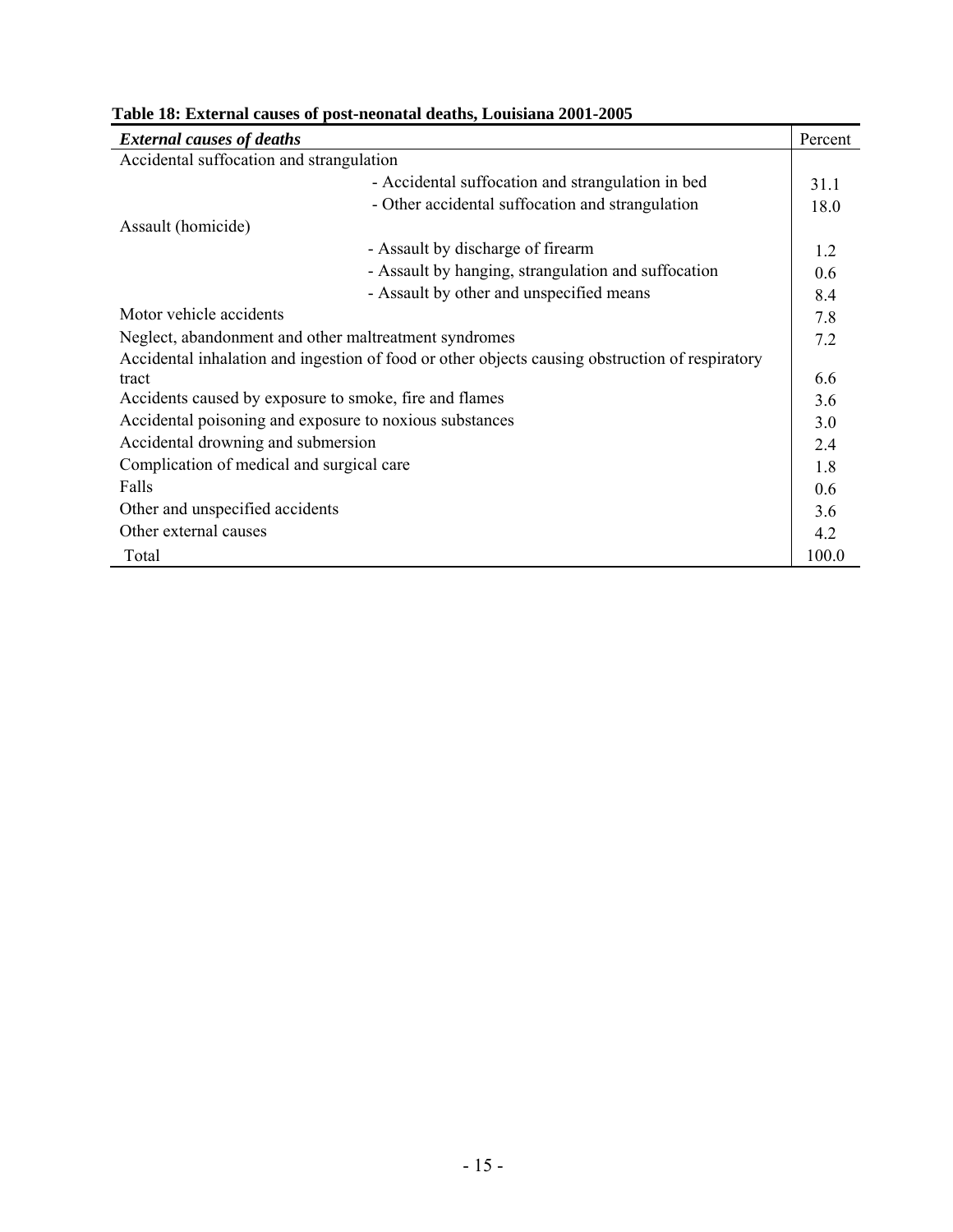#### **B.6. Sudden Infant Death Syndrome (SIDS)**

A death due to SIDS is defined as a sudden, unexplained death of an infant from an unknown cause. The mortality rate of deaths due to SIDS is defined as the number of infant deaths due to SIDS per 1,000 live births.

HP 2010 Target: (16-1h) **0.3** deaths from SIDS per 1,000 live births.

From 2001 to 2005, mortality rates of deaths due to SIDS increased by 7.7% annually for all races, 5.9% for white, and 13.8% for black infants. For the years from 2001 to 2005, the ratio of black to white mortality rates of deaths due to SIDS were 1.5, 1.3, 1.2, 1.1, and 1.8, respectively (Table 19, Figure 9).

**Table 19: Rates of infant deaths due to SIDS by race, 2001-2005** 

|              |             |      | ------ |      |      |
|--------------|-------------|------|--------|------|------|
| Race         | <i>2001</i> | 2002 | 2003   | 2004 | 2005 |
| White        | 0.8         | 0.9  | 0.9    |      |      |
| <b>Black</b> |             |      |        |      | 1.8  |
| All Races    | 1.0         |      |        | 1.0  |      |



**Figure 9: Rates of infant deaths due to SIDS by race, Louisiana 2001-2005**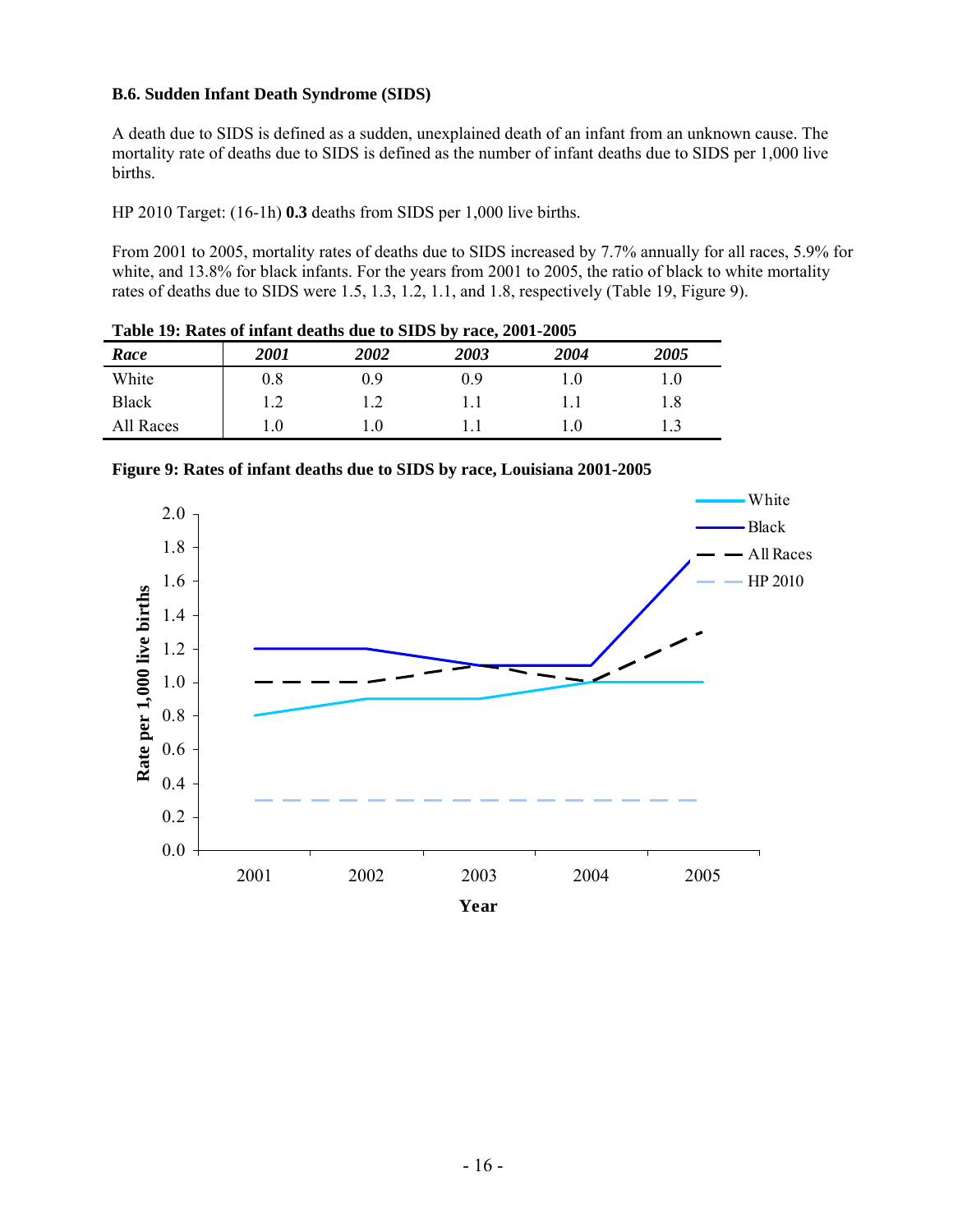#### **B.7. Mortality of Children Aged 1 to 4 Years**

The mortality rate of children aged 1-4 years is defined as the deaths of children aged 1-4 years per 100,000 population aged 1-4 years.

HP 2010 Target: (16-2a) **25.0** deaths of children aged 1 to 4 years per 100,000 population aged 1-4 years.

From 2001 to 2005, deaths to children aged 1-4 years increased by 1.1% annually for white and 7.6% annually for black children. The annual percentage increase for all races was 0.7%. The ratio of black to white deaths for each year from 2001 to 2005 markedly changed and ranged between 1.0 and 3.1 (Table 20, Figure 10).

| Table 20: Mortality rates among children aged 1 - 4 years by race, Louisiana 2001-2005 |             |      |      |      |      |  |
|----------------------------------------------------------------------------------------|-------------|------|------|------|------|--|
| Race                                                                                   | <i>2001</i> | 2002 | 2003 | 2004 | 2005 |  |
| White                                                                                  | 51.8        | 42.9 | 22.5 | 36.6 | 38.9 |  |
| <b>Black</b>                                                                           | 52.7        | 759  | 689  | 64.8 | 65.9 |  |
| All Races                                                                              | 50.8        | 55.7 | 416  | 47.5 | 49.6 |  |



**Figure 10: Trend of mortality rates among children aged 1-4 years by race, Louisiana 2001-2005**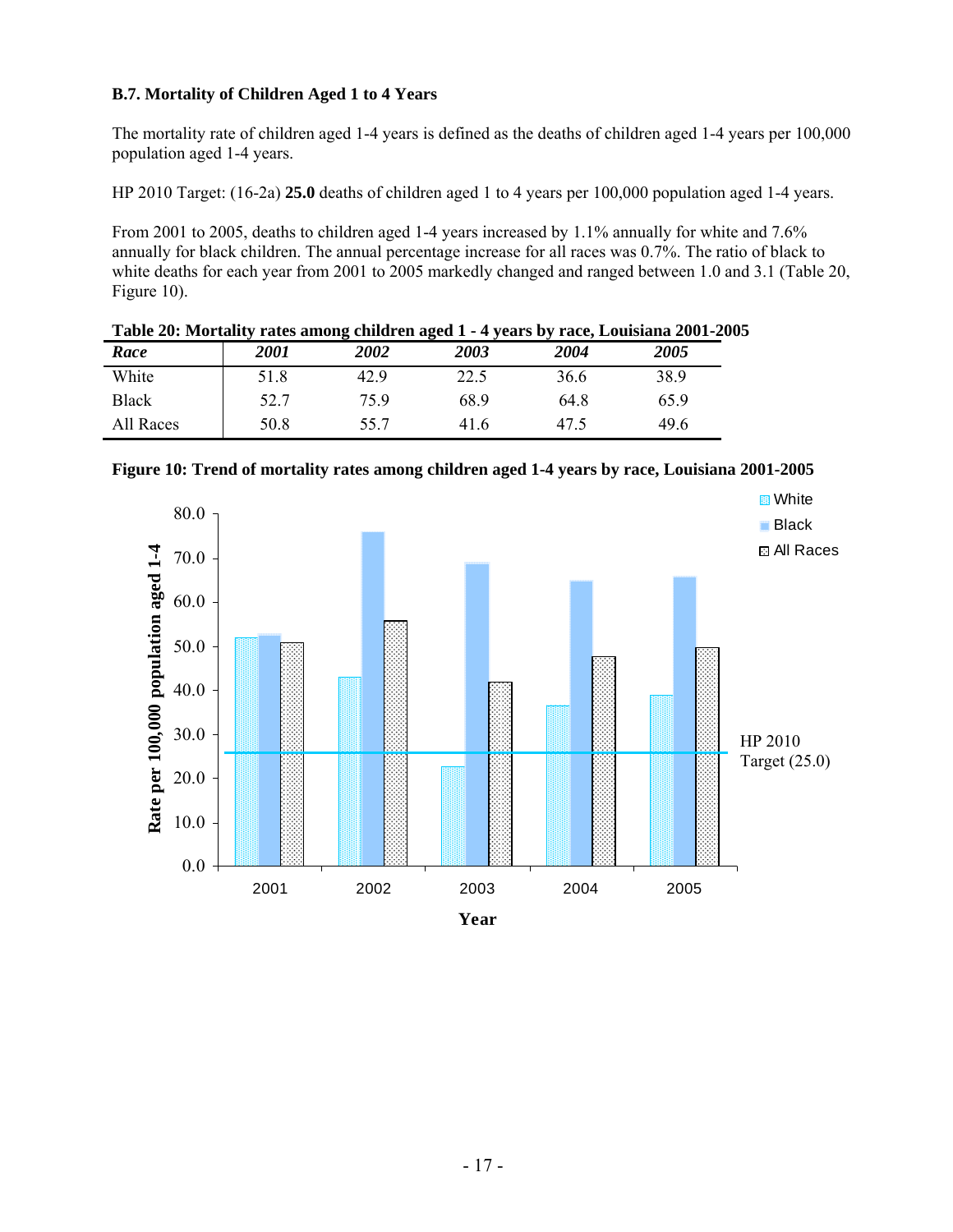#### **Causes of deaths among children aged 1-4 years**

The two leading causes of deaths among children aged 1-4 years from 2001 to 2005 were (1) external causes of deaths (49.3%) and (2) congenital malformations, deformations, and chromosomal abnormalities (10%) (Table 21). The most common external cause of mortality was motor vehicle accidents (29.3%), followed by accidents caused by exposure to smoke, fire and flames (19.6%), and accidental drowning and submersion (18.7%) (Table 22). Of congenital malformations, deformations and chromosomal abnormalities, congenital malformations of the heart were the most common (27%) (Table 23).

| Table 21: Causes of deaths among children aged 1-4 years, Louisiana 2001-2005 |  |  |  |
|-------------------------------------------------------------------------------|--|--|--|
|                                                                               |  |  |  |
|                                                                               |  |  |  |

| <b>Causes of deaths</b>                                                                                | Percent |
|--------------------------------------------------------------------------------------------------------|---------|
| External causes of mortality                                                                           | 49.3    |
| Congenital malformations, deformations, and chromosomal abnormalities                                  | 10.0    |
| Disease of the respiratory system                                                                      | 7.5     |
| Neoplasm                                                                                               | 7.3     |
| Diseases of nervous system                                                                             | 7.1     |
| Disease of the circulatory system                                                                      | 4.1     |
| Infectious and parasitic diseases                                                                      | 32      |
| Disease of the digestive system                                                                        | 1.9     |
| Endocrine, nutritional and metabolic diseases                                                          | 1.7     |
| Diseases of the blood and blood-forming organs and certain disorders involving the immune<br>mechanism | 1.3     |
| Conditions originating in the perinatal period                                                         | 0.8     |
| Disease of the genitourinary system                                                                    | 0.3     |
| Symptoms, signs and abnormal clinical and laboratory findings, not elsewhere classified                | 5.4     |
| All other diseases                                                                                     | 0.2     |
| Total                                                                                                  | 100.0   |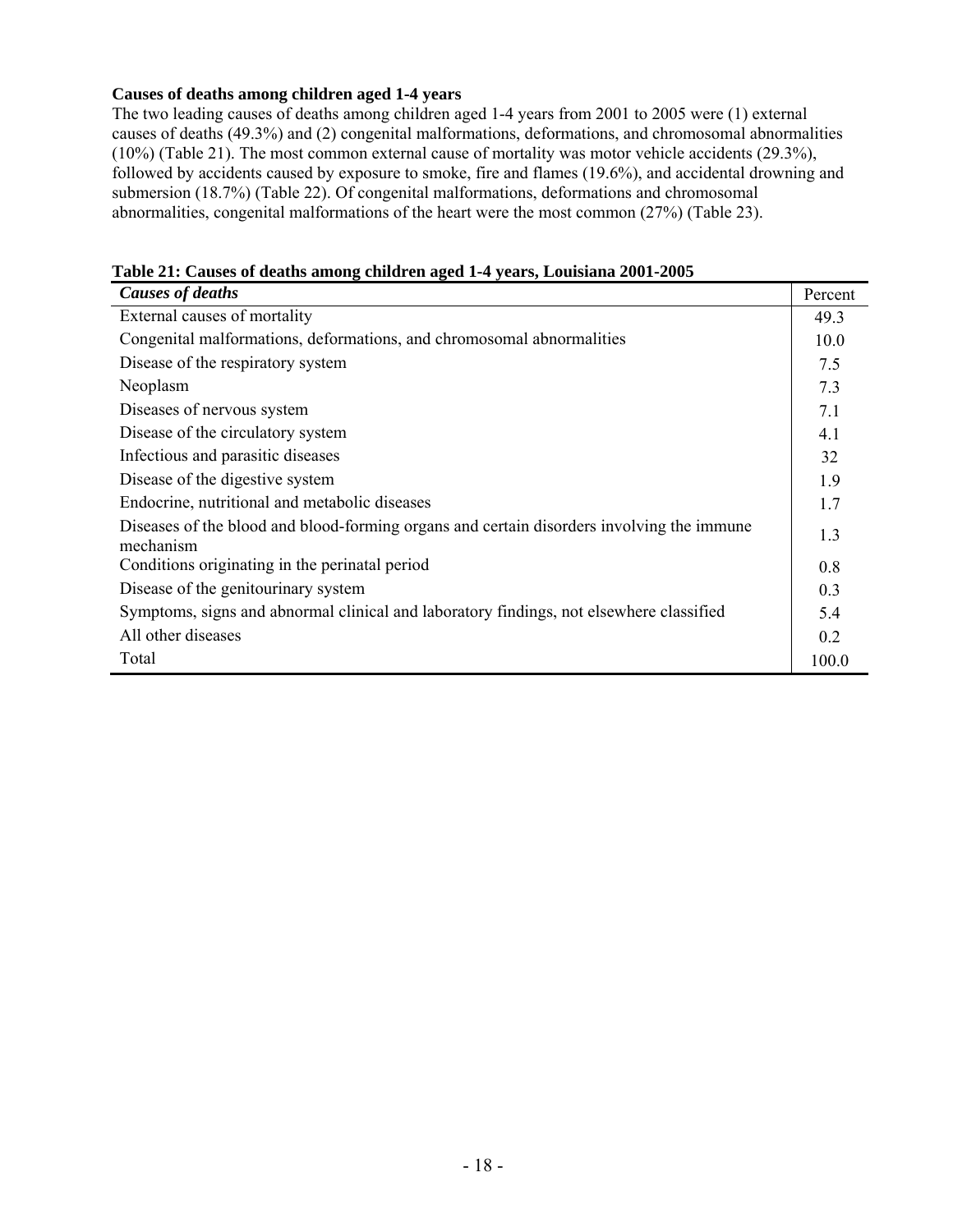|  |  | Table 22: External causes of deaths among children aged 1-4 years, Louisiana 2001-2005 |  |
|--|--|----------------------------------------------------------------------------------------|--|
|  |  |                                                                                        |  |

| <b>External causes of deaths</b>                                                                         | Percent                                                  |       |  |
|----------------------------------------------------------------------------------------------------------|----------------------------------------------------------|-------|--|
| Motor vehicle accidents                                                                                  | 29.3                                                     |       |  |
| Accidents caused by exposure to smoke, fire and flames                                                   | 19.6                                                     |       |  |
| Accidental drowning and submersion                                                                       | 18.7                                                     |       |  |
| Assault (homicide)                                                                                       |                                                          |       |  |
| - Assault by discharge of firearm                                                                        | 2.3                                                      |       |  |
|                                                                                                          | - Assault by other and unspecified means<br>6.1          |       |  |
| Neglect, abandonment and other maltreatment syndromes                                                    |                                                          |       |  |
| Accidental inhalation and ingestion of food or other objects causing obstruction of respiratory<br>tract |                                                          |       |  |
| Accidental suffocation and strangulation                                                                 |                                                          |       |  |
|                                                                                                          | - Accidental suffocation and strangulation in bed<br>0.3 |       |  |
|                                                                                                          | - Other accidental suffocation and strangulation<br>1.9  |       |  |
| Falls                                                                                                    | 1.9                                                      |       |  |
| Accidental discharge of firearms                                                                         | 1.9                                                      |       |  |
| Accidental poisoning and exposure to noxious substances                                                  | 1.3                                                      |       |  |
| Complication of medical and surgical care                                                                | 1.0                                                      |       |  |
| Other and unspecified transport accidents                                                                | 2.3                                                      |       |  |
| Other and unspecified accidents                                                                          | 4.2                                                      |       |  |
| Other external causes                                                                                    | 2.6                                                      |       |  |
| Total                                                                                                    |                                                          | 100.0 |  |

#### **Table 23: Causes of deaths relating to congenital malformations, deformations, and chromosomal abnormalities among children aged 1-4 yeas, Louisiana 2001-2005**

| Congenital malformations, deformations, and chromosomal abnormalities                     | Percent |  |
|-------------------------------------------------------------------------------------------|---------|--|
| Congenital malformations of heart                                                         | 27.0    |  |
| Congenital malformations of nervous system                                                |         |  |
| - Congenital hydrocephalus                                                                | 12.7    |  |
| - Other congenital malformations of nervous system                                        | 20.6    |  |
| Chromosomal abnormalities                                                                 |         |  |
| - Edward syndrome                                                                         | 4.8     |  |
| - Down syndrome                                                                           | 3.2     |  |
| - Patau syndrome                                                                          | 3.2     |  |
| - Other chromosomal abnormalities not elsewhere classified                                | 4.8     |  |
| Congenital malformations of digestive system                                              |         |  |
| Congenital malformations and deformations of musculoskeletal system, limbs and integument |         |  |
| Other congenital malformations and deformations                                           |         |  |
| Total                                                                                     | 100.0   |  |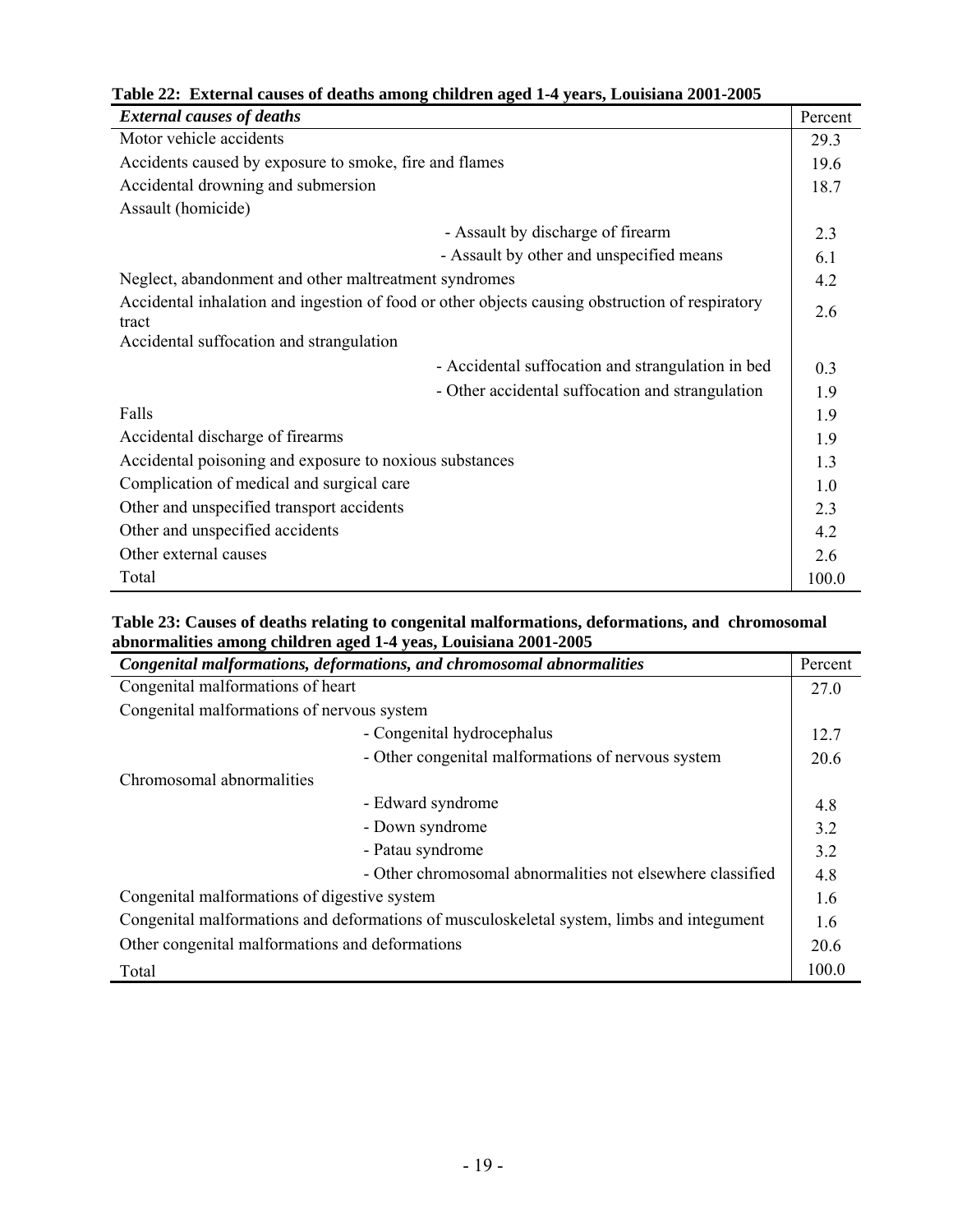#### **B.8. Mortality of Children Aged 5 to 9 Years**

The mortality rate of children aged 5-9 years is measured as the number of deaths of children aged 5-9 years per 100,000 population aged 5-9 years.

HP 2010 Target: (16-2b) **14.3** deaths of children aged 5 to 9 years per 100,000 population aged 5 to 9 years.

From 2001 to 2005, the mortality rate among children aged 5-9 years decreased by 8.3% annually for white but increased 9.5% annually for black children, resulting in a 2.8% annual decrease for all races. For each year from 2001 to 2005, the ratio of black to white child mortality rates were 1.1, 1.9, 1.8, 1.2 and 2.6, respectively (Table 24, Figure 11).

| Lavic 24. Clinu aged 3-7 moltanty Lates by Late, Louisland 2001-2003 |      |                    |      |      |      |  |  |  |
|----------------------------------------------------------------------|------|--------------------|------|------|------|--|--|--|
| Race                                                                 | 2001 | <i><b>2002</b></i> | 2003 | 2004 | 2005 |  |  |  |
| White                                                                | 23.6 | 179                | 14.7 | 21.7 | 13.3 |  |  |  |
| <b>Black</b>                                                         | 26.3 | 34.9               | 27.1 | 26.2 | 34.3 |  |  |  |
| All Races                                                            | 24.6 | 24.5               | 19.5 | 23.1 | 211  |  |  |  |

**Table 24: Child aged 5-9 mortality rates by race, Louisiana 2001-2005** 



**Figure 11: Trend of child aged 5-9 mortality rates by race, Louisiana 2001-2005**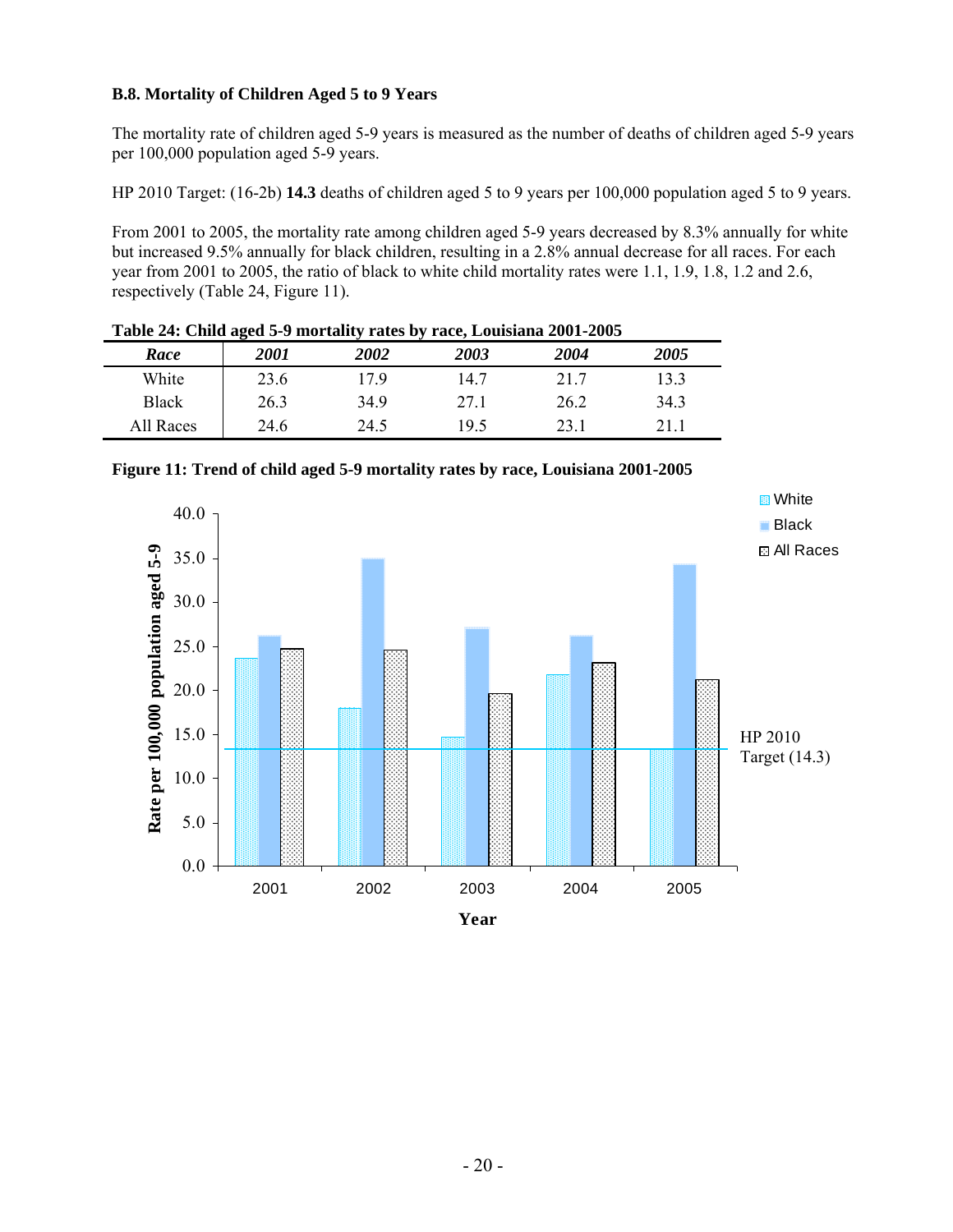#### **Causes of deaths among children aged 5-9 years**

The leading causes of deaths among children aged 5-9 years from 2001 to 2005 were external causes of deaths (52.5%), followed by neoplasm (14.3%) (Table 25). Of external causes of deaths, the three most common causes were (1) motor vehicle accidents (47.6%), (2) accidents caused by exposure to smoke, fire and flames (17.7%), and (3) accidental drowning and submersion (11.8%) (Table 26).

|  |  |  |  | Table 25: Causes of deaths among children aged 5-9 years, Louisiana 2001-2005 |
|--|--|--|--|-------------------------------------------------------------------------------|
|  |  |  |  |                                                                               |

| <b>Causes of deaths</b>                                                                                | Percent |
|--------------------------------------------------------------------------------------------------------|---------|
| External causes of mortality                                                                           | 52.5    |
| Neoplasm                                                                                               | 14.3    |
| Diseases of nervous system                                                                             | 7.3     |
| Congenital malformations, deformations, and chromosomal abnormalities                                  | 6.5     |
| Disease of the circulatory system                                                                      | 3.9     |
| Disease of the respiratory system                                                                      | 3.9     |
| Infectious and parasitic diseases                                                                      | 3.7     |
| Endocrine, nutritional and metabolic diseases                                                          | 3.1     |
| Disease of the digestive system                                                                        | 2.0     |
| Diseases of the blood and blood-forming organs and certain disorders involving the immune<br>mechanism | 0.6     |
| Disease of the genitourinary system                                                                    | 0.3     |
| Symptoms, signs and abnormal clinical and laboratory findings, not elsewhere classified                | 1.7     |
| All other diseases                                                                                     | 0.3     |
| Total                                                                                                  | 100.0   |

#### **Table 26: External causes of deaths among children aged 5-9 years, Louisiana 2001-2005**

| <b>External causes of mortality</b>                                                                      | Percent |
|----------------------------------------------------------------------------------------------------------|---------|
| Motor vehicle accidents                                                                                  | 47.6    |
| Accidents caused by exposure to smoke, fire and flames                                                   | 17.7    |
| Accidental drowning and submersion                                                                       | 11.8    |
| Assault (homicide)                                                                                       |         |
| - Assault by discharge of firearm                                                                        | 2.7     |
| - Assault by hanging, strangulation and suffocation                                                      | 1.6     |
| - Assault by other and unspecified means                                                                 | 4.3     |
| Accidental discharge of firearms                                                                         | 1.6     |
| Accidental suffocation and strangulation                                                                 | 1.6     |
| Accidental inhalation and ingestion of food or other objects causing obstruction of respiratory<br>tract | 0.5     |
| Neglect, abandonment and other maltreatment syndromes                                                    | 0.5     |
| Complication of medical and surgical care                                                                | 0.5     |
| Other and unspecified transport accidents                                                                | 4.3     |
| Other and unspecified accidents                                                                          | 4.3     |
| Other external causes                                                                                    | 11      |
| Total                                                                                                    | 100.0   |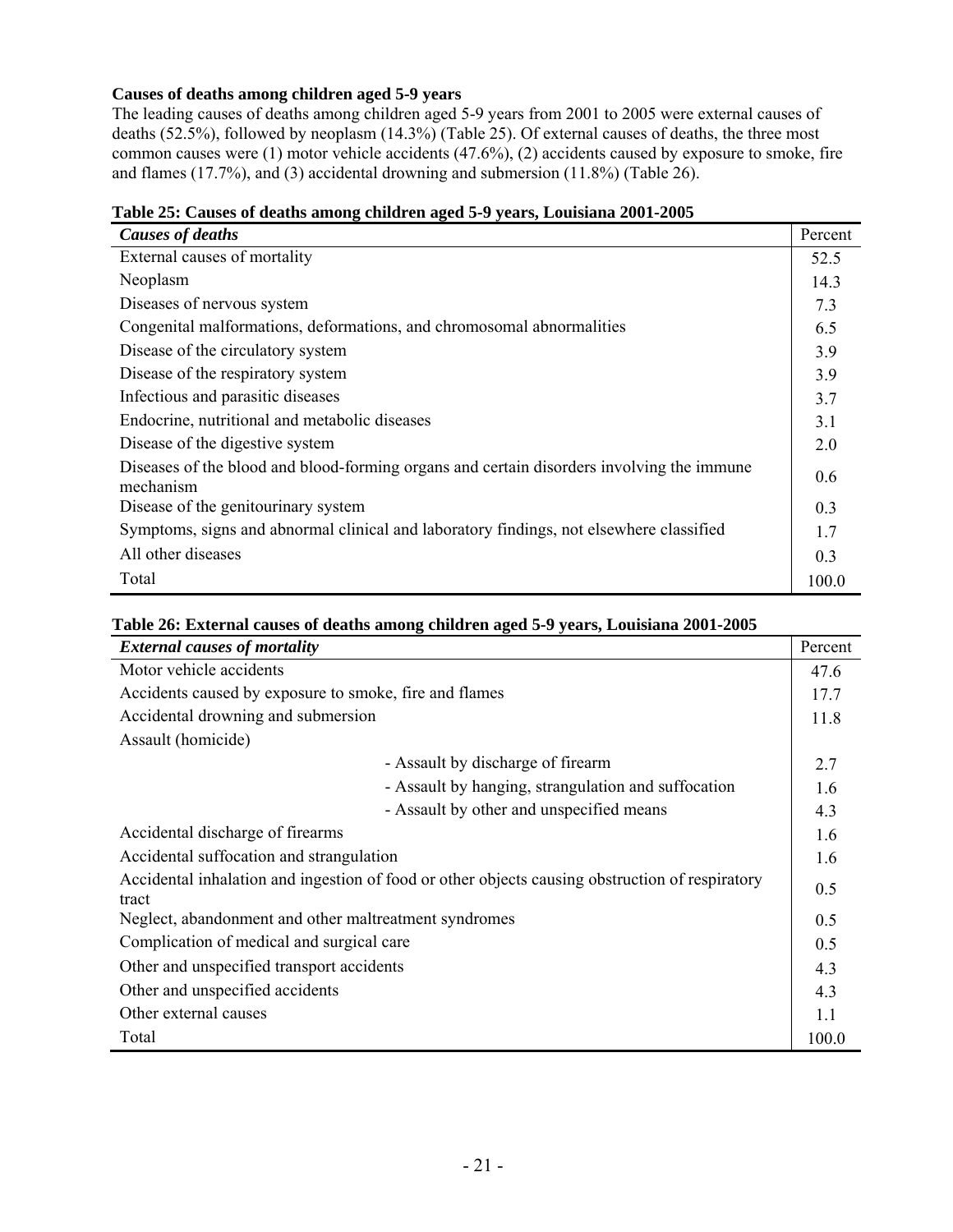#### **B.9. Mortality of Adolescents Aged 10 to 14 Years**

The mortality rate of adolescents aged 10 - 14 years is defined as the number of deaths of adolescents aged 10-14 years per 100,000 population aged 10 - 14 years.

HP 2010 Target: (16-3a) **16.8** deaths of adolescents aged 10-14 years per 100,000 population aged 10-14 years.

Mortality rates among adolescents aged 10-14 years increased by 14.6% annually for white and 10.6% annually for black adolescents from 2001 to 2005, contributing to a 6.0% annual increase for all races. The black to white ratio during the years 2001-2005 was very unstable, reaching its lowest value in 2001 (1.0) and highest value in 2003 (2.5) (Table 27, Figure 12).

|              |             |      |      |      | Table 27, MOI tally Tates alliving advicatelly aged TV-14 years by Tate, Louisland 2001 |
|--------------|-------------|------|------|------|-----------------------------------------------------------------------------------------|
| Race         | <i>2001</i> | 2002 | 2003 | 2004 | 2005                                                                                    |
| White        | 27.2        | 244  | 13.6 | 31.2 | 26.1                                                                                    |
| <b>Black</b> | 26.2        | 343  | 343  | 34.0 | 38.2                                                                                    |
| All Races    | 26.3        | 28.2 | 28.2 | 219  | 30.5                                                                                    |

| Table 27: Mortality rates among adolescents aged 10-14 years by race, Louisiana 2001-2005 |  |  |
|-------------------------------------------------------------------------------------------|--|--|
|-------------------------------------------------------------------------------------------|--|--|



**Figure 12: Trend of mortality rates among adolescents aged 10-14 years by race, Louisiana 2001-2005**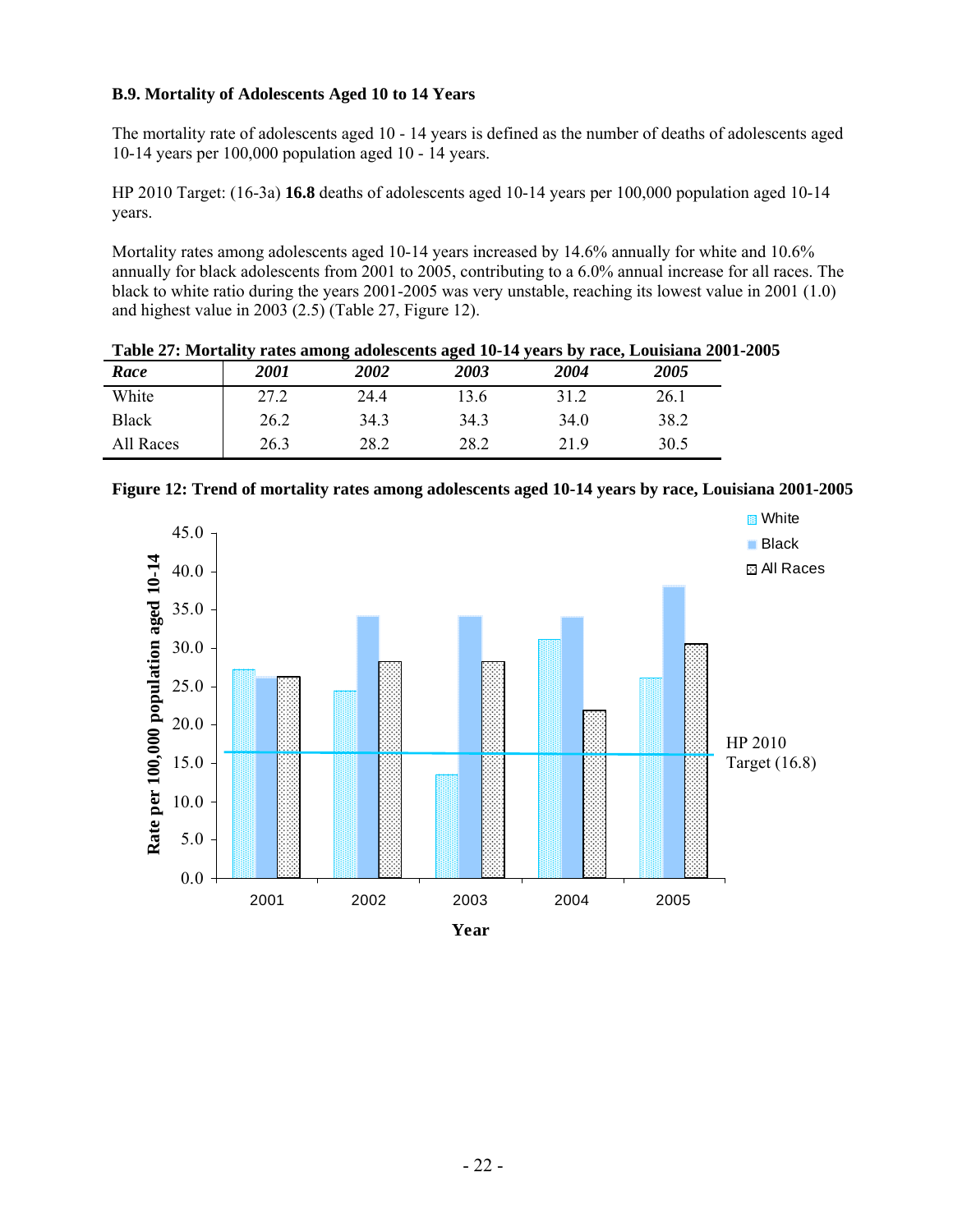#### **Causes of deaths among adolescents aged 10-14 years**

From 2001 to 2005 the leading causes of deaths among adolescents aged 10-14 years were external causes of deaths (55.8%), followed by neoplasm (10%), and diseases of nervous system (8.7%) (Table 28). Motor vehicle accidents (40.5%), accidental drowning and submersion (10.1%), and accidents caused by exposure to smoke, fire and flames (9%) were the top three of external causes of deaths (9%) (Table 29).

|  | Table 28: Causes of deaths among children aged 10-14 years, Louisiana 2001-2005 |  |  |
|--|---------------------------------------------------------------------------------|--|--|
|  |                                                                                 |  |  |

| Table 20. Causes of ucatils alliong children aged To-T+ years, Louisland 2001-2005                     |         |
|--------------------------------------------------------------------------------------------------------|---------|
| <b>Causes of deaths</b>                                                                                | Percent |
| External causes of mortality                                                                           | 55.8    |
| Neoplasm                                                                                               | 10.0    |
| Diseases of nervous system                                                                             | 8.7     |
| Disease of the circulatory system                                                                      | 5.6     |
| Congenital malformations, deformations, and chromosomal abnormalities                                  | 5.0     |
| Infectious and parasitic diseases                                                                      | 4.1     |
| Disease of the respiratory system                                                                      | 2.6     |
| Disease of the digestive system                                                                        | 2.2     |
| Endocrine, nutritional and metabolic diseases                                                          | 2.0     |
| Diseases of the blood and blood-forming organs and certain disorders involving the<br>immune mechanism | 1.7     |
| Disease of the genitourinary system                                                                    | 0.2     |
| Symptoms, signs and abnormal clinical and laboratory findings, not elsewhere classified                | 1.7     |
| All other diseases                                                                                     | 0.4     |
| Total                                                                                                  | 100.0   |

|  | Table 29: External causes of deaths among children aged 10-14 years, Louisiana 2001-2005 |
|--|------------------------------------------------------------------------------------------|
|--|------------------------------------------------------------------------------------------|

| <b>External causes of mortality</b>                                                                      | Percent |
|----------------------------------------------------------------------------------------------------------|---------|
| Motor vehicle accidents                                                                                  | 40.5    |
| Accidental drowning and submersion                                                                       | 10.1    |
| Accidents caused by exposure to smoke, fire and flames                                                   | 9.0     |
| Suicide                                                                                                  | 6.2     |
| Assault (homicide)                                                                                       |         |
| - Assault by discharge of firearm                                                                        | 5.8     |
| - Assault by other and unspecified means                                                                 | 2.7     |
| - Assault by hanging, strangulation and suffocation                                                      | 0.8     |
| Accidental suffocation and strangulation                                                                 | 2.3     |
| Accidental poisoning and exposure to noxious substances                                                  | 2.3     |
| Complication of medical and surgical care                                                                | 1.6     |
| Accidental inhalation and ingestion of food or other objects causing obstruction of<br>respiratory tract | 0.8     |
| Neglect, abandonment and other maltreatment syndromes                                                    | 0.4     |
| Other and unspecified transport accidents                                                                | 5.5     |
| Other and unspecified accidents                                                                          | 5.8     |
| Other external causes                                                                                    | 2.3     |
| Total                                                                                                    | 100.0   |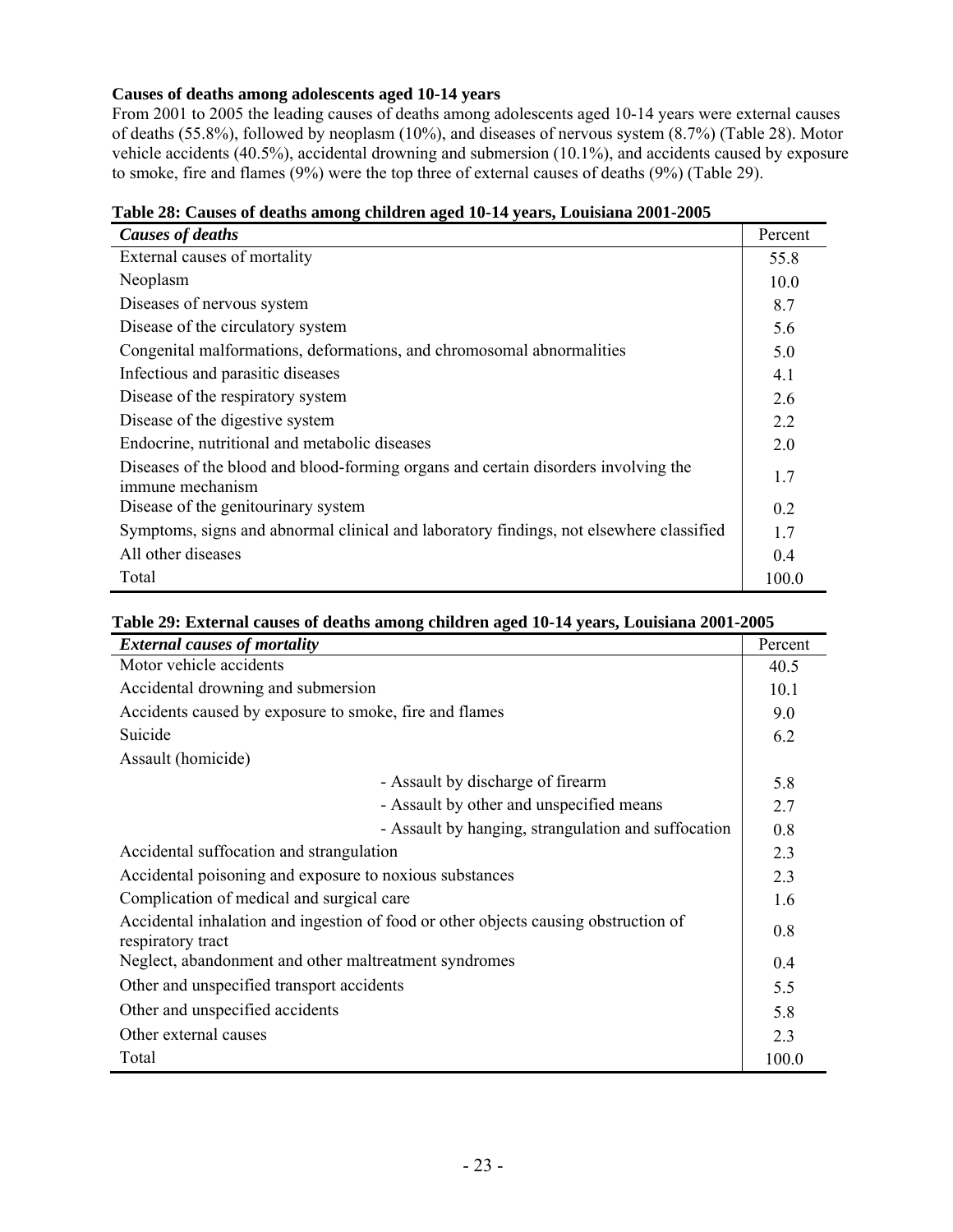#### **B.10. Mortality of Adolescents Aged 15-19 Years**

The mortality rate of adolescents aged 15-19 years is defined as the number of deaths of adolescents aged 15-19 years per 100,000 population aged 15-19 years.

Louisiana ranked  $50<sup>th</sup>$  among 50 states for deaths of adolescents aged 15-19 years in 2005. The rank was the same for child deaths from 1 to 14 years old. [3]

HP 2010 Target: (16-3b) **43.2** deaths of adolescents aged 15-19 years per 100,000 population aged 15-19 years.

The mortality rate for white adolescents aged 15-19 remained essentially unchanged from 2001 to 2005, while the rate increased by about 4% each year for black adolescents from 2001 to 2005. The annual percentage increase for all races was 1.3%. The black to white ratio slightly varied during 2001-2005 and ranged between 0.8 and 1.2 (Table 30, Figure 13).

|  |  | Table 30: Mortality rates among adolescents aged 15-19 years by race, Louisiana 2001-2005 |  |
|--|--|-------------------------------------------------------------------------------------------|--|
|  |  |                                                                                           |  |

| Race         | <i>2001</i> | 2002 | 2003 | 2004  | 2005  | <i>U.S.2005</i> |
|--------------|-------------|------|------|-------|-------|-----------------|
| White        | 94.8        | 10.6 | 97.3 | 100.3 | 93.4  |                 |
| <b>Black</b> | 101.2       | 86.3 | 97.1 | 90.5  | 11.9ء |                 |
| All Races    | 94.9        | 99.7 | 95.0 | 95.7  | 99.5  | 65.0            |



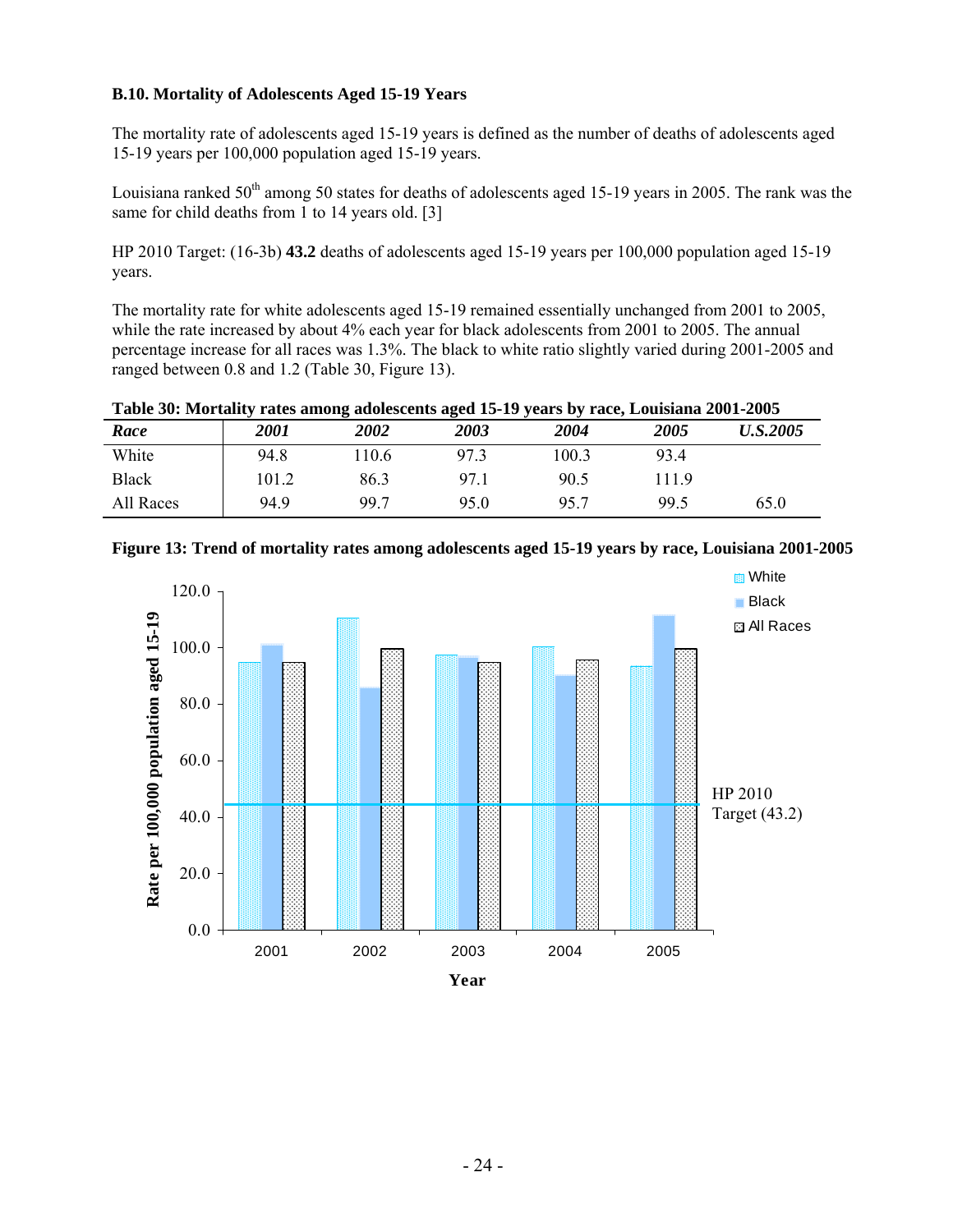#### **Causes of deaths among adolescents aged 15-19 years**

The leading causes of deaths among adolescents aged 15-19 years from 2001 to 2005 were external causes of deaths (77.5%) (Table 31), of which the most common causes of deaths were motor vehicle accidents (43.3%), assault (homicide) (25%), suicide (12.6%) (Table 32).

| Table 51. Causes of acaths among adolescents aged 15-17 years, Louisiana 2001-2005<br><b>Causes of deaths</b> | Percent |
|---------------------------------------------------------------------------------------------------------------|---------|
| External causes of mortality                                                                                  | 77.5    |
| Neoplasm                                                                                                      | 4.3     |
| Disease of the circulatory system                                                                             | 4.1     |
| Diseases of nervous system                                                                                    | 2.9     |
| Infectious and parasitic diseases                                                                             | 1.8     |
| Disease of the respiratory system                                                                             | 1.7     |
| Endocrine, nutritional and metabolic diseases                                                                 | 1.5     |
| Congenital malformations, deformations, and chromosomal abnormalities                                         | 1.4     |
| Disease of the digestive system                                                                               | 0.7     |
| Diseases of the blood and blood-forming organs and certain disorders involving the immune<br>mechanism        | 0.5     |
| Disease of the genitourinary system                                                                           | 0.4     |
| Symptoms, signs and abnormal clinical and laboratory findings, not elsewhere classified                       | 1.6     |
| All other diseases                                                                                            | 1.7     |
| Total                                                                                                         | 100.0   |

#### **Table 31: Causes of deaths among adolescents aged 15-19 years, Louisiana 2001-2005**

#### **Table 32: External causes of deaths among adolescents aged 15-19 years, Louisiana 2001-2005**

| <b>External causes of deaths</b>                                                                         | Percent |
|----------------------------------------------------------------------------------------------------------|---------|
| Motor vehicle accidents                                                                                  | 43.3    |
| Assault (homicide)                                                                                       |         |
| - Assault by discharge of firearm                                                                        | 21.4    |
| - Assault by hanging, strangulation and suffocation                                                      | 0.5     |
| - Assault by other and unspecified means                                                                 | 3.1     |
| Suicide                                                                                                  | 12.6    |
| Accidental poisoning and exposure to noxious substances                                                  | 7.1     |
| Accidental drowning and submersion                                                                       | 2.5     |
| Accidental discharge of firearms                                                                         | 1.8     |
| Accidents caused by exposure to smoke, fire and flames                                                   | 1.4     |
| Falls                                                                                                    | 0.6     |
| Accidental suffocation and strangulation                                                                 | 0.4     |
| Accidental inhalation and ingestion of food or other objects causing obstruction of respiratory<br>tract | 0.3     |
| Complication of medical and surgical care                                                                | 0.2     |
| Other and unspecified accidents                                                                          | 2.1     |
| Other and unspecified transport accidents                                                                | 1.8     |
| Other external causes                                                                                    | 1.0     |
| Total                                                                                                    | 100.0   |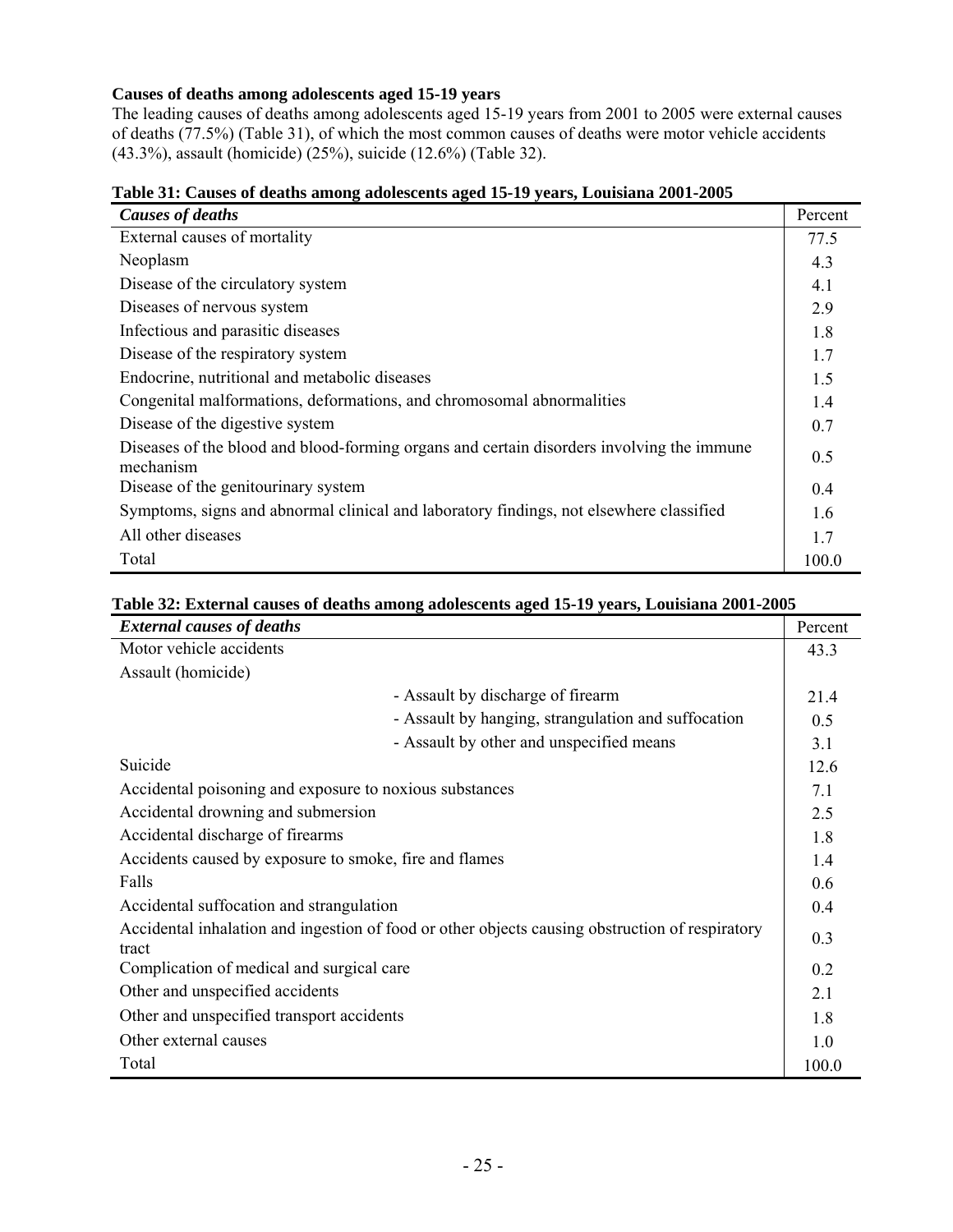#### **B.11. Mortality of Young Adults Aged 20 to 24 Years**

The mortality rate of young adults aged 20-24 years is defined as number of deaths of young adults aged 20-24 year per 100,000 population aged 20-24 years.

HP 2010 Target: (16-3c) **57.3** deaths of young adults aged 20-24 years per 100,000 population aged 20-14 years.

Mortality rates for young adults increased by 11.2% annually for white, 2.3% annually for black, and 6.2% for all races from 2001 to 2005. Every year from 2001-2005, the mortality rate was higher among black young adults, with disparity ratios ranging between 1.3 and 2.0 (Table 33, Figure 14).

|              |             |       |       |       | Table 33: Mortality rates of young adults aged 20-24 years by race, Louisiana 2001-2005 |
|--------------|-------------|-------|-------|-------|-----------------------------------------------------------------------------------------|
| Race         | <i>2001</i> | 2002  | 2003  | 2004  | 2005                                                                                    |
| White        | 92.7        | 123 7 | 126.5 | 128.6 | 138.4                                                                                   |
| <b>Black</b> | 184.1       | 1639  | 157.5 | 202.5 | 1934                                                                                    |
| All Races    | 124.2       | 137 2 | 1379  | 1544  | 1572                                                                                    |



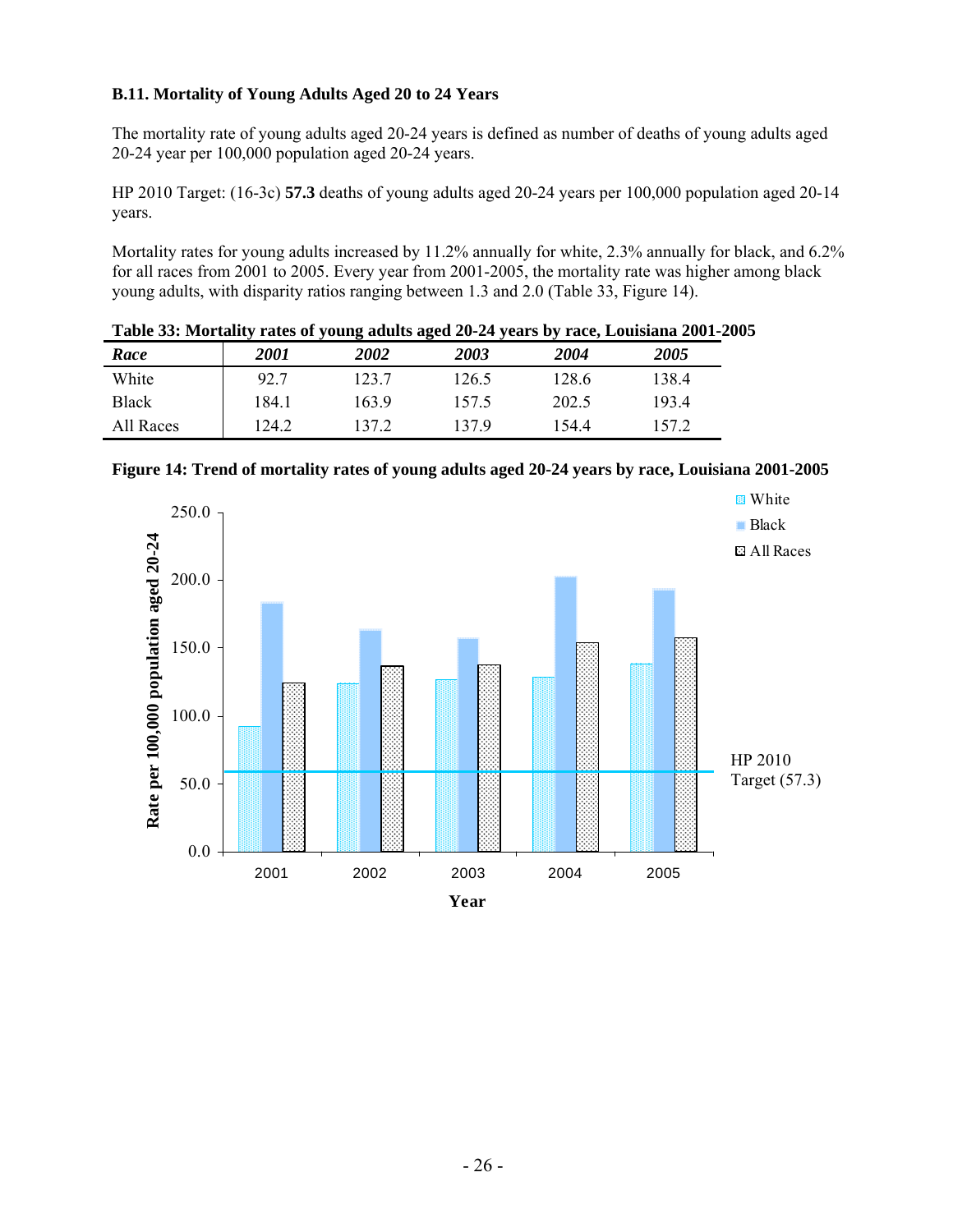#### **Causes of deaths among young adults aged 20-24 years**

The leading causes of deaths among young adults aged 20-24 years from 2001 to 2005 were external causes of deaths (77%) (Table 34), of which motor vehicle accidents (33.5%), homicide (32%), suicide (12.8%), and accidental poisoning and exposure to noxious substances (10.4%) were the most common (Table 35).

| $\alpha$ and $\alpha$ are $\alpha$ and $\alpha$ and $\alpha$ and $\alpha$ and $\alpha$ and $\alpha$ and $\alpha$ and $\alpha$ and $\alpha$ and $\alpha$ and $\alpha$ and $\alpha$ and $\alpha$ and $\alpha$ and $\alpha$ and $\alpha$ and $\alpha$ and $\alpha$ and $\alpha$ and $\alpha$ and $\alpha$ and $\alpha$ and $\alpha$ |         |
|----------------------------------------------------------------------------------------------------------------------------------------------------------------------------------------------------------------------------------------------------------------------------------------------------------------------------------|---------|
| <b>Causes of deaths</b>                                                                                                                                                                                                                                                                                                          | Percent |
| External causes of mortality                                                                                                                                                                                                                                                                                                     | 77.0    |
| Neoplasm                                                                                                                                                                                                                                                                                                                         | 4.2     |
| Disease of the circulatory system                                                                                                                                                                                                                                                                                                | 3.9     |
| Infectious and parasitic diseases                                                                                                                                                                                                                                                                                                | 2.4     |
| Diseases of nervous system                                                                                                                                                                                                                                                                                                       | 1.8     |
| Disease of the respiratory system                                                                                                                                                                                                                                                                                                | 1.8     |
| Endocrine, nutritional and metabolic diseases                                                                                                                                                                                                                                                                                    | 1.8     |
| Disease of the digestive system                                                                                                                                                                                                                                                                                                  | 1.0     |
| Congenital malformations, deformations, and chromosomal abnormalities                                                                                                                                                                                                                                                            | 0.9     |
| Diseases of the blood and blood-forming organs and certain disorders involving the immune<br>mechanism                                                                                                                                                                                                                           | 0.8     |
| Disease of the genitourinary system                                                                                                                                                                                                                                                                                              | 0.6     |
| Symptoms, signs and abnormal clinical and laboratory findings, not elsewhere classified                                                                                                                                                                                                                                          | 1.8     |
| All other diseases                                                                                                                                                                                                                                                                                                               | 22      |
| Total                                                                                                                                                                                                                                                                                                                            | 100.0   |

#### **Table 34: Causes of deaths among young adults aged 20 to 24 years, Louisiana 2001-2005**

#### **Table 35: External causes of deaths among young adults aged 20 to 24 years, Louisiana 2001-2005**

| <b>External causes of deaths</b>                                                                         | Percent |
|----------------------------------------------------------------------------------------------------------|---------|
| Motor vehicle accidents                                                                                  | 33.5    |
| Assault (homicide)                                                                                       |         |
| - Assault discharge of firearm                                                                           | 28.5    |
| - Assault by hanging, strangulation and suffocation                                                      | 0.5     |
| - Assault by other and unspecified means                                                                 | 3.0     |
| Suicide                                                                                                  | 12.8    |
| Accidental poisoning and exposure to noxious substances                                                  | 10.4    |
| Accidental drowning and submersion                                                                       | 2.0     |
| Accidental discharge of firearms                                                                         | 1.3     |
| Accidents caused by exposure to smoke, fire and flames                                                   | 0.9     |
| Falls                                                                                                    | 0.5     |
| Accidental suffocation and strangulation                                                                 | 0.4     |
| Accidental inhalation and ingestion of food or other objects causing obstruction of respiratory<br>tract | 0.3     |
| Complication of medical and surgical care                                                                | 0.1     |
| Other and unspecified accidents                                                                          | 1.8     |
| Other and unspecified transport accidents                                                                | 1.1     |
| Other external causes                                                                                    | 3.1     |
| Total                                                                                                    | 100.0   |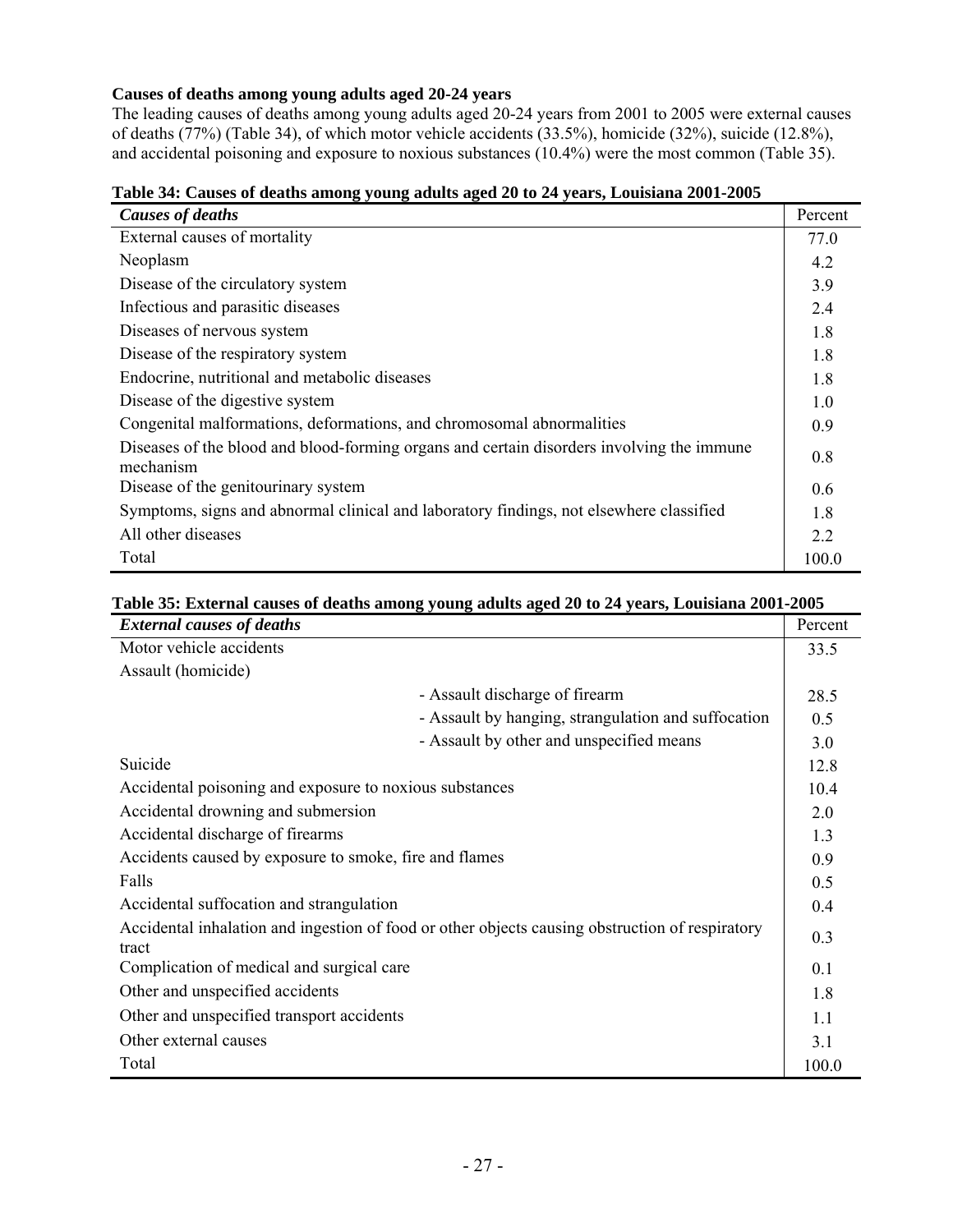#### **C. PREGNANCY ASSOCIATED MORTALITY AND MATERNAL COMPLICATIONS**

#### **C.1. Pregnancy associated mortality**

"Pregnancy-associated death" was defined by the Centers for Disease Control and Prevention's Division of Reproductive Health (CDC) and the American College of Obstetricians and Gynecologists (ACOG) as the death of a woman while pregnant or within 1 year of termination of pregnancy, irrespective of cause of death. [6]

Data for this measure were obtained from Louisiana Pregnancy Mortality Surveillance System and through the linkage of death certificates with live birth and fetal death certificates.

The pregnancy-associated mortality ratio is defined as the number of deaths while pregnant or within 1 year of termination of pregnancy, irrespective of the cause of death, per 100,000 live births.

The three-year average percentage change of the overall pregnancy-associated mortality ratio was 1.8% during the time period from 2001-2005. This change was 6.7% for white and -3.1% for black women in this time period. The black to white ratio of pregnancy associated death for years 2001-2005 decreased from 2.1 in 2001-2003 to 1.9 in 2002-2004 and 1.8 in 2003-2005 (Table 36, Figure 15).

#### **Table 36: Pregnancy-Associated Mortality Ratio by race, Louisiana 2001-2005**

| Races        | 2001-03 | 2002-04 | 2003-05 |
|--------------|---------|---------|---------|
| White        | 59 R    | 65.1    | 68.0    |
| <b>Black</b> | 1269    | 122.6   | 1191    |
| All races    | 86.3    | 89 0    | 894     |



|  | Figure 15: Trend of pregnancy-associated mortality ratios by race, Louisiana 2001-2005 |  |  |  |
|--|----------------------------------------------------------------------------------------|--|--|--|
|  |                                                                                        |  |  |  |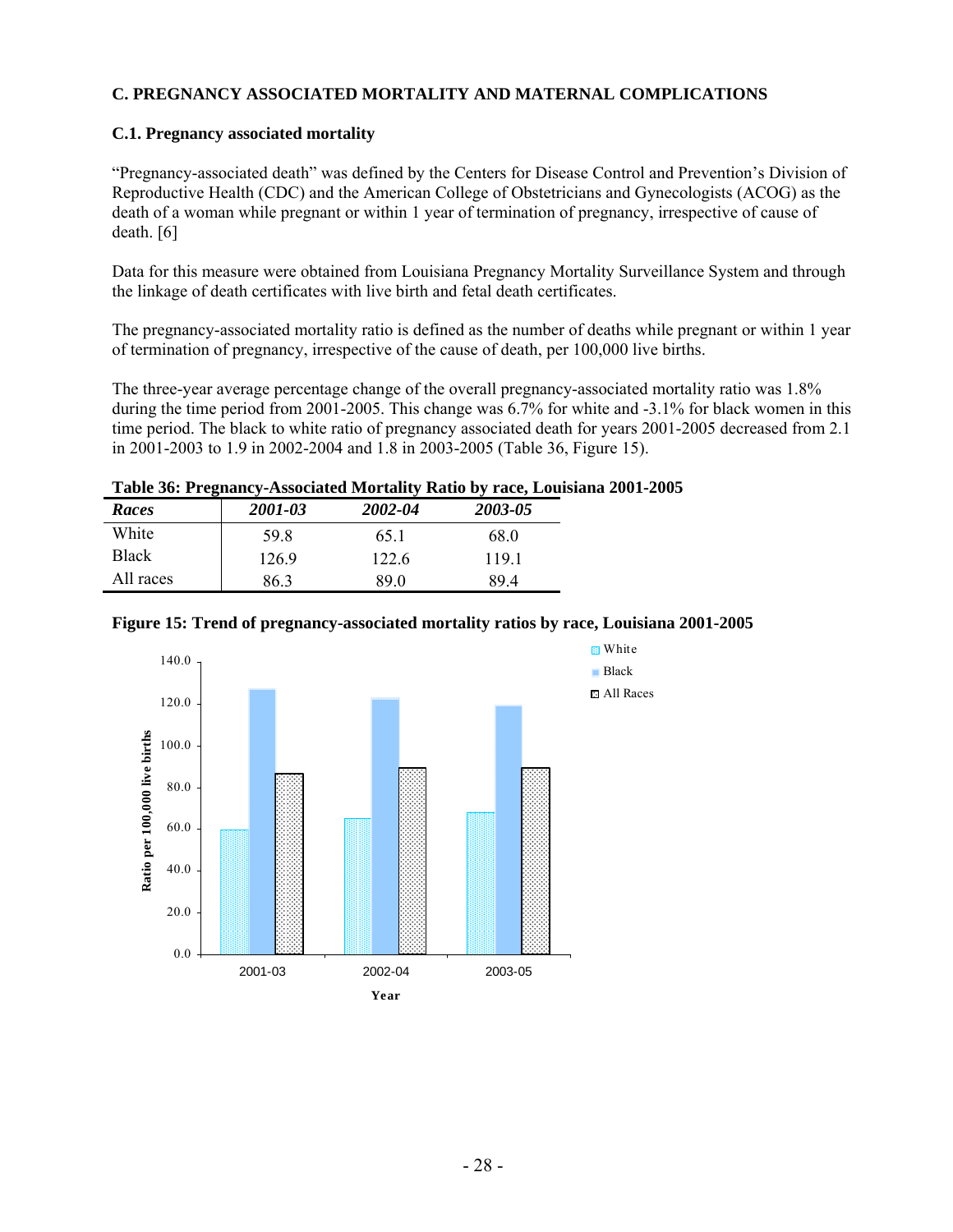#### **Causes of pregnancy-associated deaths**

For 2001 to 2005, the most common cause of pregnancy-associated death for all races was motor vehicle accidents (16.6%), followed by homicide (16.3%) and accidental poisoning/exposure to noxious substances (7.1%). Among deaths due to obstetric causes occurring while pregnant or within 42 days after delivery, eclampsia and pre-eclampsia (3.2%), and obstetric embolism (2.1%) were the most common (Table 37, Figure 16). When stratified by race, the most common causes of death among white women were motor vehicle accidents (26.1%), followed by accidental poisoning/exposure to noxious substances (13.4%), and homicide (10.1%) (Table 38, Figure 17). The most common causes of pregnancy-associated death among black women were homicide (21.4%), followed by motor vehicle accidents (9.4%) (Table 39, Figure 18).

| <b>Causes of deaths</b>                                             | <b>Percent</b> |
|---------------------------------------------------------------------|----------------|
| External causes of mortality (46.3%)                                |                |
| - Motor vehicle accidents                                           | 16.6           |
| - Homicide (all modes)                                              | 16.3           |
| - Accident poisoning and exposure to noxious substances             | 7.1            |
| - Other external causes                                             | 6.3            |
| Maternal causes of death occurring $<$ 42 days after delivery (17%) |                |
| - Indirect obstetric causes <sup>†</sup>                            | 3.5            |
| - Eclampsia and pre-eclampsia                                       | 3.2            |
| - Obstetrical embolism                                              | 2.1            |
| - Other obstetric causes                                            | 8.2            |
| Disease of the circulatory system                                   | 11.7           |
| Neoplasm                                                            | 5.3            |
| Disease of the respiratory system                                   | 2.8            |
| Endocrine, nutritional and metabolic diseases                       | 2.8            |
| Infectious and parasitic diseases                                   | 2.8            |
| Other                                                               | 11.3           |
| Total                                                               | 100.0          |

| Table 37: Causes of pregnancy-associated deaths, all races, Louisiana 2001-2005 |  |
|---------------------------------------------------------------------------------|--|
|---------------------------------------------------------------------------------|--|



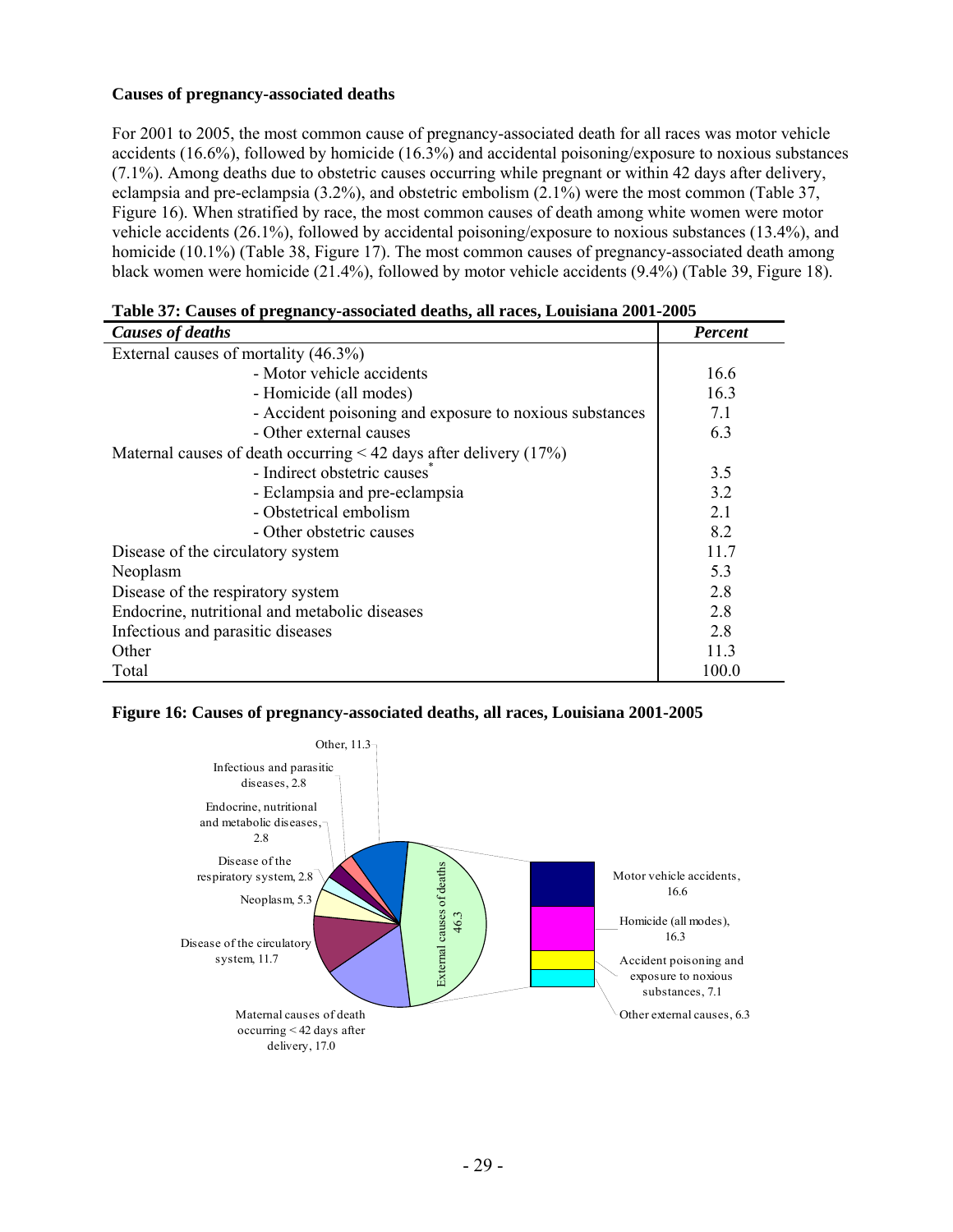| Table 38: Causes of pregnancy-associated deaths among white women, Louisiana 2001-2005 |                |  |  |  |
|----------------------------------------------------------------------------------------|----------------|--|--|--|
| Causes of deaths                                                                       | <b>Percent</b> |  |  |  |
| External causes of mortality (58.8%)                                                   |                |  |  |  |
| - Motor vehicle accidents                                                              | 26.1           |  |  |  |
| - Accident poisoning and exposure to noxious substances                                | 13.4           |  |  |  |
| - Homicide (all modes)                                                                 | 10.1           |  |  |  |
| - Other external causes                                                                | 9.2            |  |  |  |
| Maternal causes of death occurring $\leq$ 42 days after delivery (12.6%)               |                |  |  |  |
| - Indirect obstetric causes                                                            | 4.2            |  |  |  |
| - Eclampsia and pre-eclampsia                                                          | 2.5            |  |  |  |
| - Other obstetric causes                                                               | 5.9            |  |  |  |
| Disease of the circulatory system                                                      | 6.7            |  |  |  |
| Neoplasm                                                                               | 5.0            |  |  |  |
| Other                                                                                  | 16.9           |  |  |  |
| Total                                                                                  | 100.0          |  |  |  |

| Figure 17: Causes of pregnancy-associated deaths among white women, Louisiana 2001-2005 |  |
|-----------------------------------------------------------------------------------------|--|

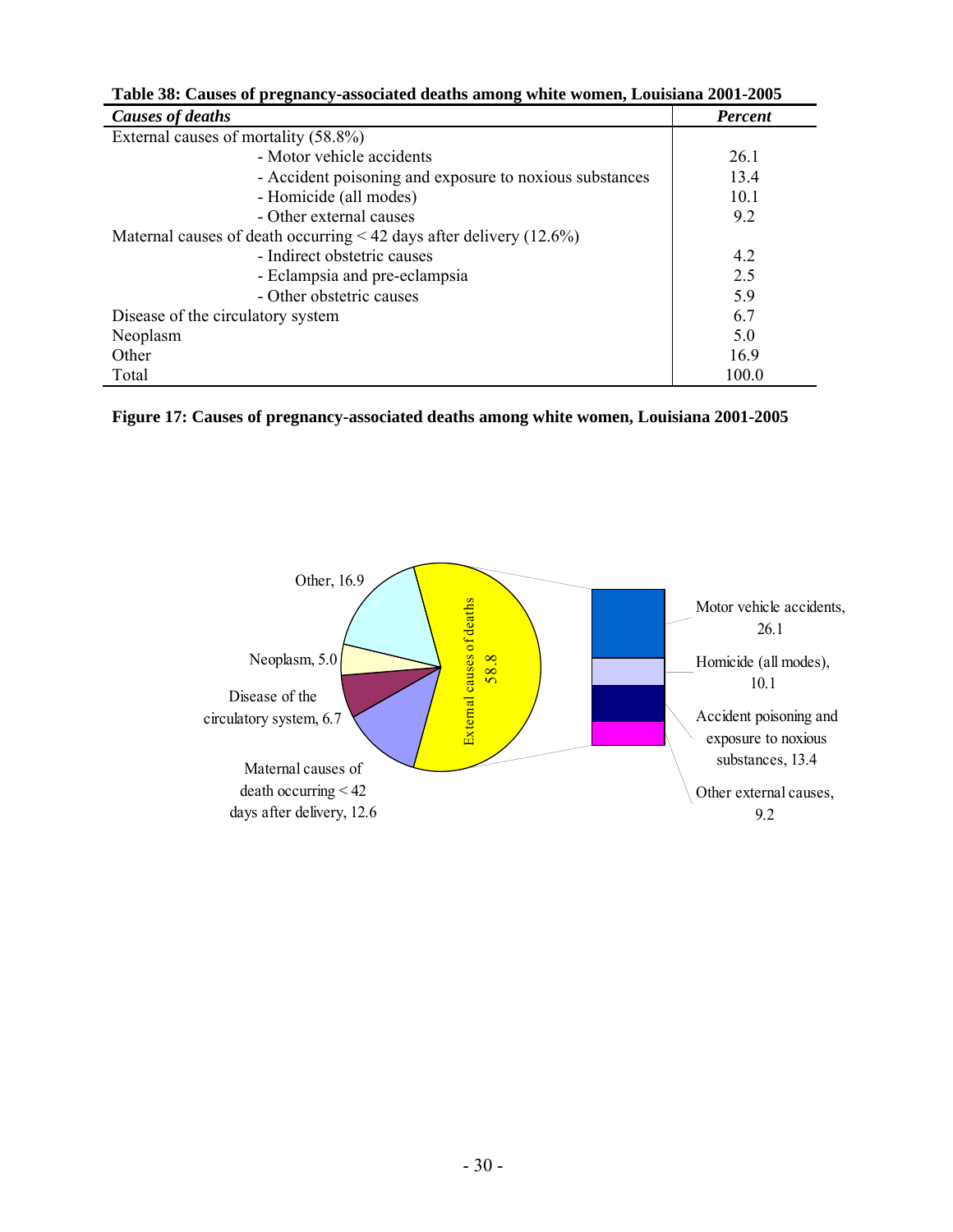| Table 39: Causes of pregnancy-associated deaths among black women, Louisiana 2001-2005 |                |  |  |  |
|----------------------------------------------------------------------------------------|----------------|--|--|--|
| <b>Causes of deaths</b>                                                                | <b>Percent</b> |  |  |  |
| External causes of mortality (37.7%)                                                   |                |  |  |  |
| - Homicide (all modes)                                                                 | 21.4           |  |  |  |
| - Motor vehicle accidents                                                              | 9.4            |  |  |  |
| - Other external causes                                                                | 6.9            |  |  |  |
| Maternal causes of death occurring $\leq 42$ days after delivery (20.1%)               |                |  |  |  |
| - Indirect obstetric causes                                                            | 3.1            |  |  |  |
| - Eclampsia and pre-eclampsia                                                          | 3.1            |  |  |  |
| - Obstetrical embolism                                                                 | 3.1            |  |  |  |
| - Hemorrhage of pregnancy and childbirth and placenta previa                           | 3.1            |  |  |  |
| - Other obstetric causes                                                               | 7.7            |  |  |  |
| Disease of the circulatory system                                                      | 15.1           |  |  |  |
| Neoplasm                                                                               | 5.7            |  |  |  |
| Infectious and parasitic diseases                                                      | 4.4            |  |  |  |
| Other                                                                                  | 17.1           |  |  |  |
| Total                                                                                  | 100.0          |  |  |  |





*\* Direct obstetric deaths: those resulting from obstetric complications of the pregnant state (pregnancy, labor and puerperium), from interventions, omissions, incorrect treatment, or from a chain of events resulting from any of the above. Indirect obstetric deaths: those resulting from previous existing disease or diseases that developed during pregnancy and which was not due to direct obstetric causes, but which were aggravated by physiologic effects of pregnancy.*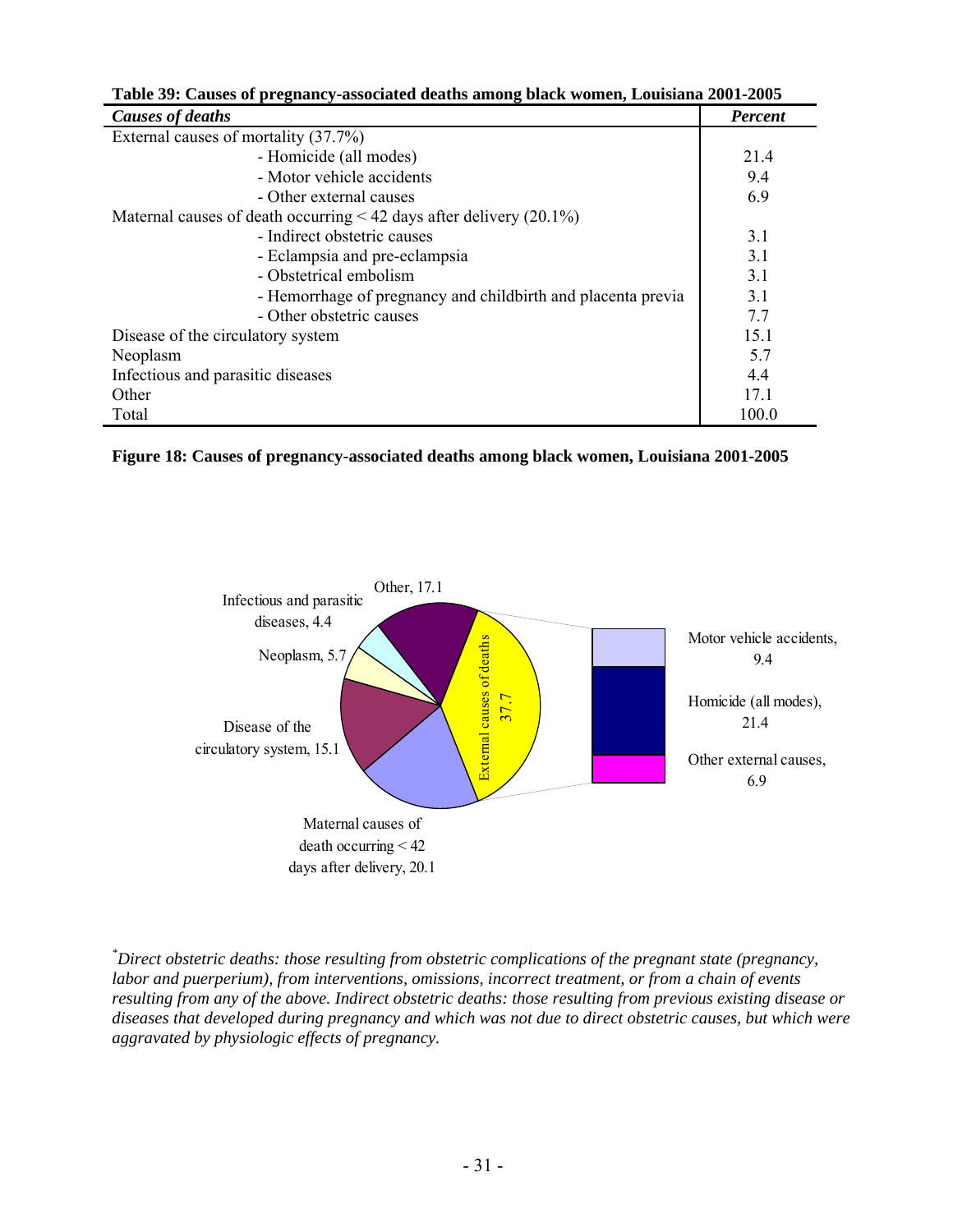# **C.2. Maternal Complications during Labor and Delivery**

The percent of maternal complications during labor and delivery is given as the number of live births to women who have any complications during labor or delivery per 100 live births.

Data sources: DHH Louisiana State Center for Health Statistics, *2001-2005 birth certificates.* 

HP 2010 Target: (16-5a) **20** complications during hospitalized labor and delivery per 100 deliveries.

In Louisiana, the rate of maternal complications during labor and delivery increased from 2001 to 2005. The rate increased annually by 5.1% for white, 4.3% for black, and 4.5 for all women. Racial disparities remained fairly constant during this period, with black to white ratios ranging from 1.1 to 1.2 during the years 2001-2005 (Table 40, Figure 19).

| Table 40: Percent of maternal complications during labor and delivery by race, Louisiana 01-05 |  |  |  |
|------------------------------------------------------------------------------------------------|--|--|--|
|------------------------------------------------------------------------------------------------|--|--|--|

| Races        | <i>2001</i> | 2002 | 2003 | 2004 | 2005 |
|--------------|-------------|------|------|------|------|
| White        | 24.2        | 23.6 | 23.1 | 22.2 | 28.6 |
| <b>Black</b> | 27.7        | 28.2 | 25.8 | 27.5 | 32.3 |
| All races    | つく つ        | 25.5 | 24.2 | 24.4 | 30.0 |



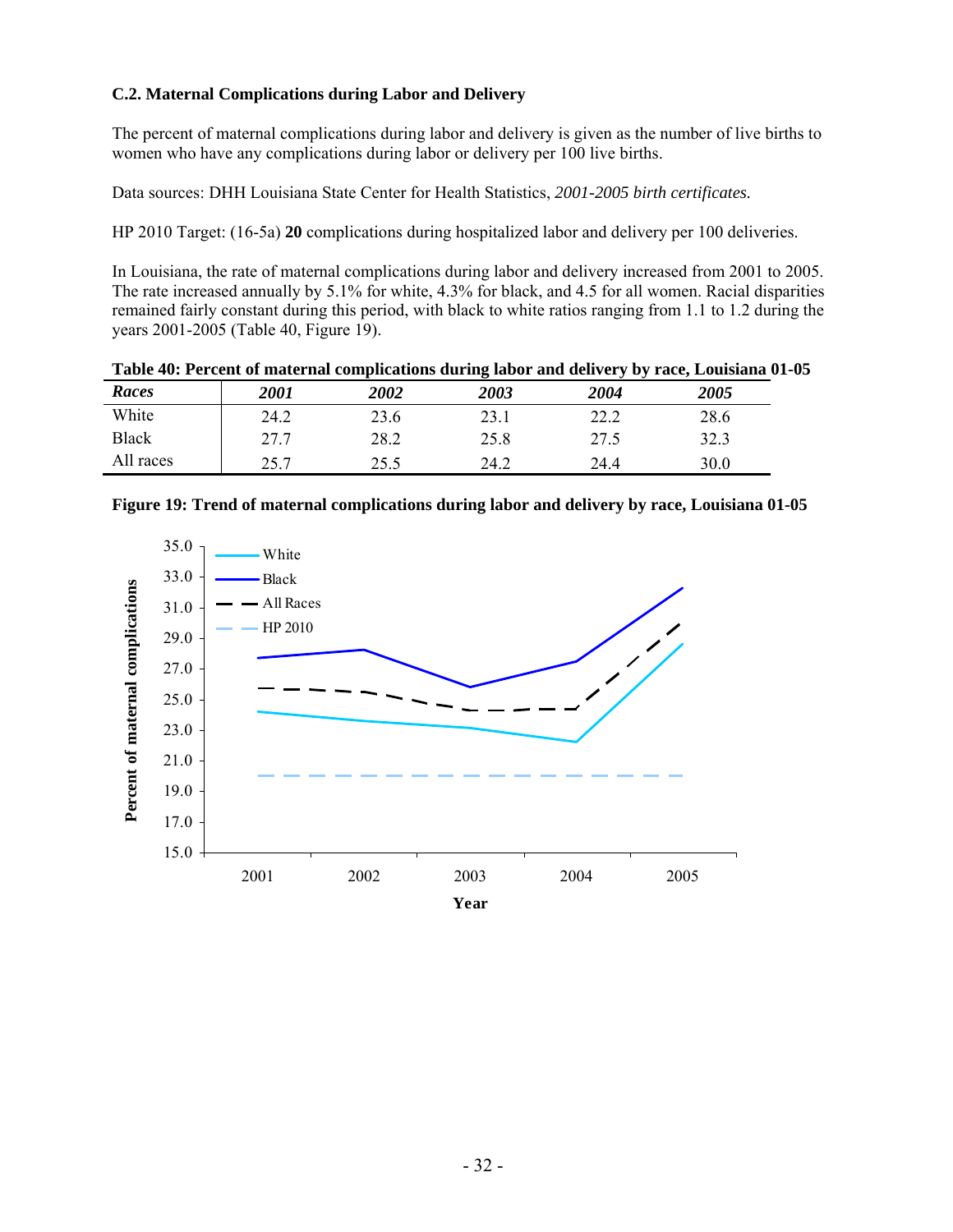## **Distribution of maternal complications during labor and delivery:**

For 2001 to 2005, the most common maternal complications during labor and delivery for all races were meconium moderate/heavy (3.2%), fetal distress (2.5%), and breech/malpresentation (2.4%). The ranking of the top three maternal complications during labor and delivery was similar for all races and black women; however, the most common maternal complication during labor and delivery for white women was breech/malpresentation, followed by meconium moderate/heavy and fetal distress (Table 41).

| <b>Delivery/labor complications</b> | All races | White | <b>Black</b> |
|-------------------------------------|-----------|-------|--------------|
| Meconium moderate/heavy             | 3.2       | 2.4   | 4.3          |
| Fetal distress                      | 2.5       | 2.3   | 2.8          |
| Breech/malpresentation              | 2.4       | 2.7   | 2.0          |
| Cephalopelvic disproportion         | 1.4       | 1.6   | 1.1          |
| Premature Rupture of Membrane       | 1.1       | 0.8   | 1.4          |
| Precipitous labor                   | 1.0       | 0.5   | 1.6          |
| Fever $> 100^{\circ}$ F             | 0.8       | 0.7   | 1.0          |
| Dysfunctional labor                 | 0.8       | 0.8   | 0.8          |
| Abruptio Placenta                   | 0.4       | 0.3   | 0.5          |
| Prolonged labor $> 20$ hours        | 0.2       | 0.2   | 0.2          |
| Placenta Previa                     | 0.2       | 0.2   | 0.2          |
| Cord prolapse                       | 0.2       | 0.2   | 0.2          |
| Other excessive bleeding            | 0.2       | 0.2   | 0.2          |
| Anesthetic complications            | 0.1       | 0.1   | 0.1          |
| Seizures during labor               | 0.03      | 0.01  | 0.1          |

#### **Table 41: Distribution (%) of maternal complications during labor and delivery, Louisiana 01-05**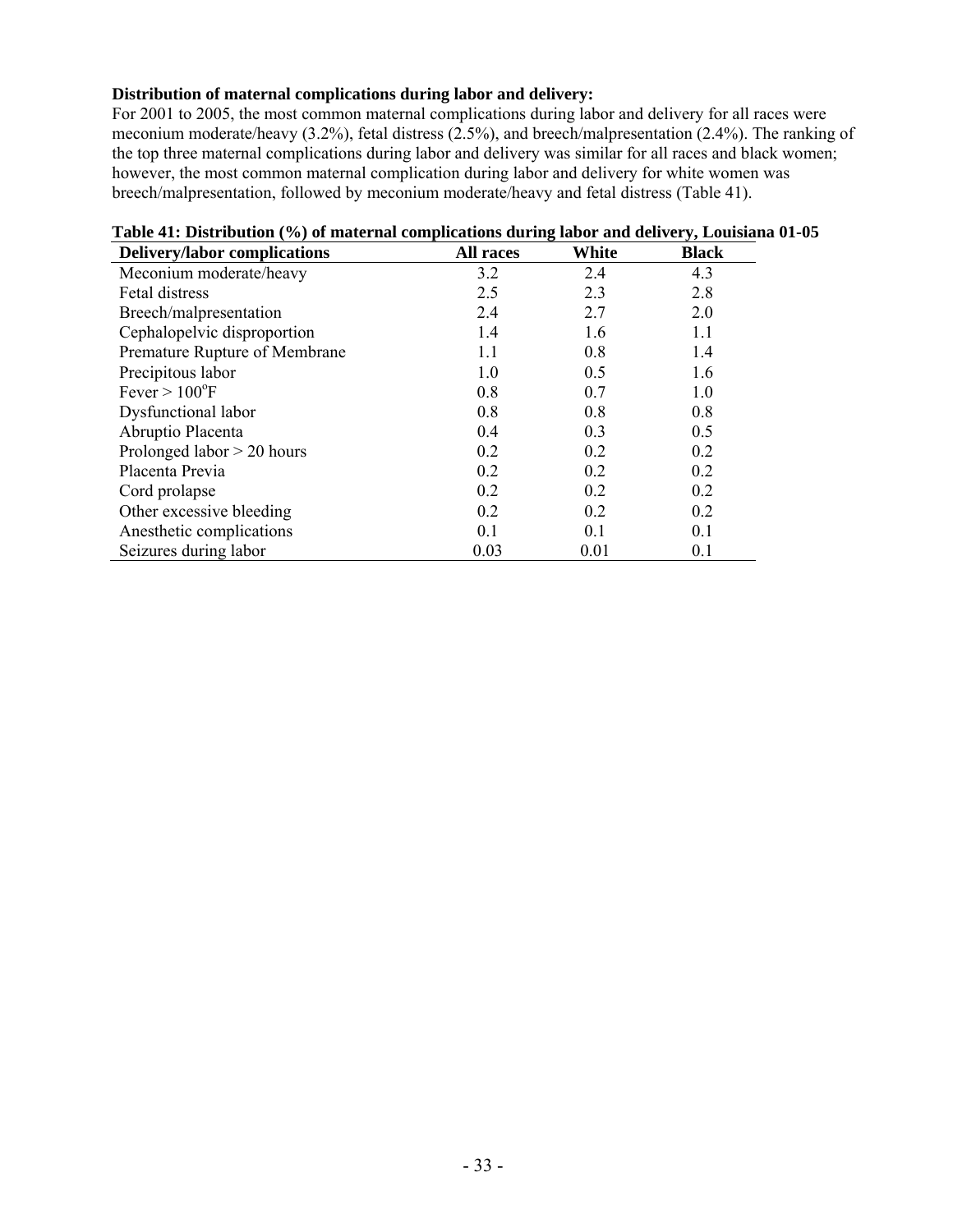# **D. SEXUALLY TRANSMITTED DISEASES (STD) DURING PREGNANCY**

Intrauterine or perinatal STDs can have severely debilitating effects on pregnant women, their partners, and their fetuses. [7] The Louisiana Public Health Sanitary Code requires that the following STDs are *reportable*: chancroid, chlamydia, gonorrhea, syphilis and lymphogranuloma venereum. Data sources used to assess STD during pregnancy included Louisiana STD control program *2000-2005 STD data linked with* Louisiana State Center for Health Statistics *2001-2005 birth certificates.*

# **D.1. All STDs during Pregnancy**

The rate of all STDs during pregnancy is measured as the number of live births to women who have any *reportable* STD during pregnancy per 100 live births.

STD rates during pregnancy increased for all races from 2001 to 2005; the annual percentage increase was about 6% for all races, 13% for white, and 6% for black women. Black women were disproportionately affected by STDs during pregnancy; the annual black to white ratio from 2001 to 2005 ranged between 7.2 and 9.5 (Table 42, Figure 20).

| Race         | <i>2001</i> | 2002 | 2003  | 2004  | 2005  |
|--------------|-------------|------|-------|-------|-------|
| White        | . 06        | .01  | 1.46  | 1.61  | 1.65  |
| <b>Black</b> | 9.91        | 9.57 | 10.81 | 11.65 | 12.35 |
| All Races    | 4.74        | 4.53 | 5.22  | 5.72  | 5.88  |



**Figure 20: Trend of all STDs during pregnancy by race, Louisiana 2001-2005**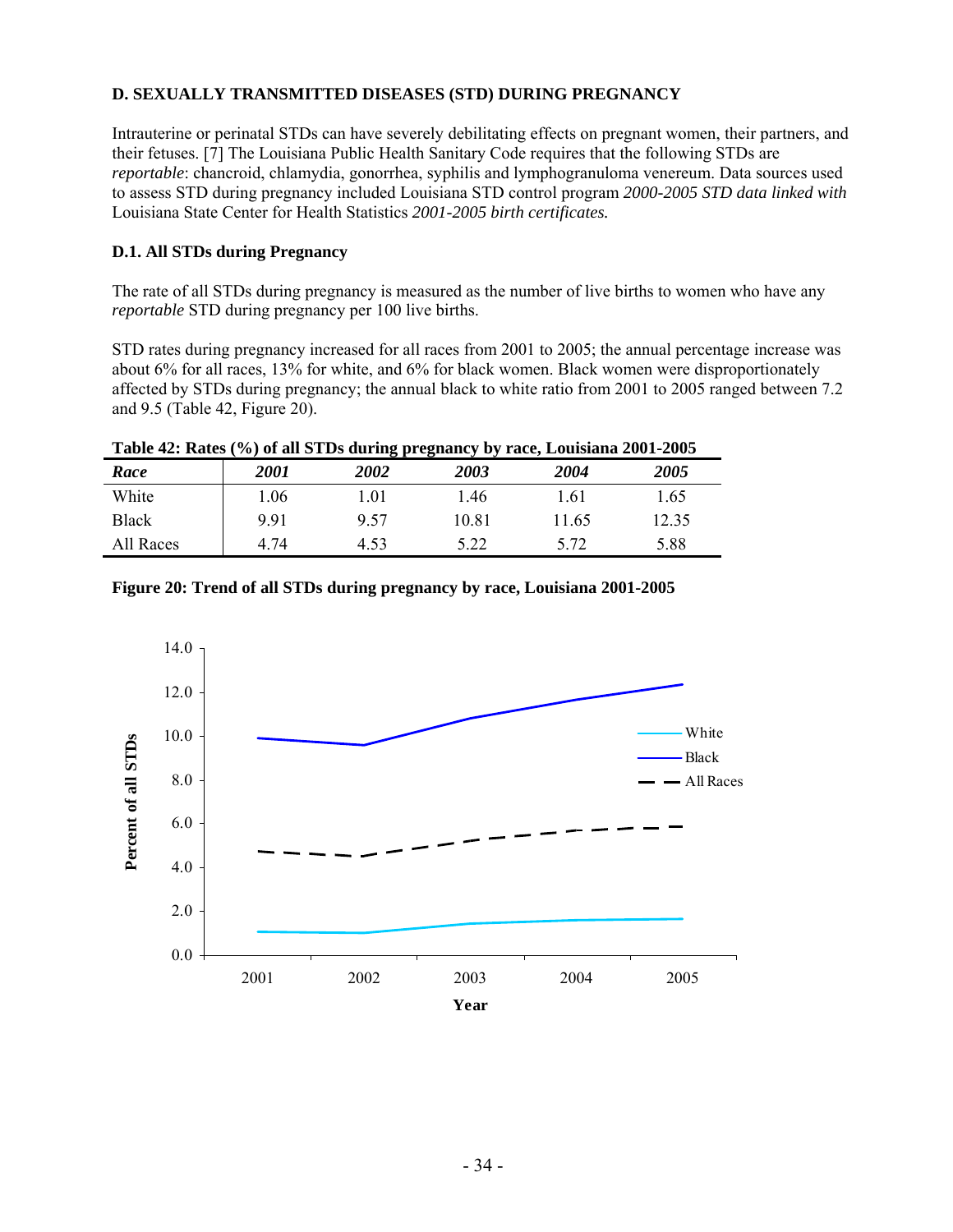## **D.2. Chlamydia infection during pregnancy**

The rate of chlamydia infection during pregnancy is measured as the number of live births to women who are infected by chlamydia during pregnancy per 100 live births.

From 2001 to 2005, chlamydia infection rates during pregnancy rose steadily over the five year period. The annual percentage increase was 12.8% for white, 8.3% for black, and 7.7% for all race women. The black to white ratio for years 2001-2005 ranged between 6.8 and 8.1 (Table 43, Figure 21).

| Table 43: Rates (%) of chlamydia infection during pregnancy by race, Louisiana 2001-2005 |  |  |  |
|------------------------------------------------------------------------------------------|--|--|--|
|                                                                                          |  |  |  |

| Race      | <i>2001</i> | <i><b>2002</b></i> | 2003 | 2004 | 2005 |
|-----------|-------------|--------------------|------|------|------|
| White     | 0.88        | $\rm 0.87$         | .21  | .37  | . 37 |
| Black     | 7.16        | 6.98               | 8.40 | 9.32 | 9.73 |
| All Races | 3.49        | 3.38               | 4.10 | 4.62 | 4.62 |



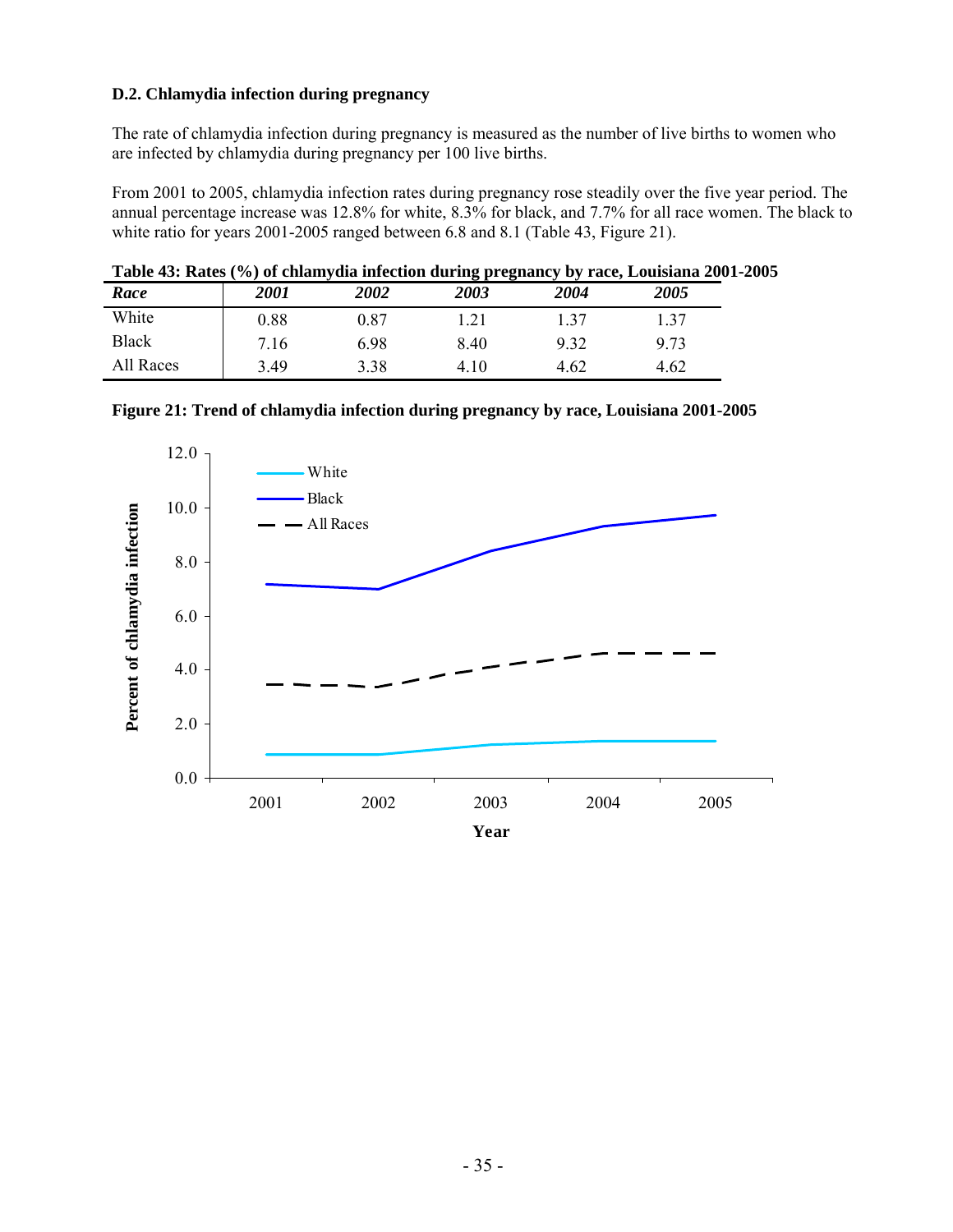## **D.3. Gonorrhea infection during pregnancy**

The rate of gonorrhea infection during pregnancy is measured as the number of live births to women who are infected by gonorrhea during pregnancy per 100 live births.

Gonorrhea infection during pregnancy increased at a staggering pace for both black and white women in Louisiana from 2001 to 2005. White and black women experienced a 21% and 22% annual increase, respectively, resulting in a 20% annual increase for all races. Again, black women were disproportionately affected. The black to white ratio for the years from 2001 to 2005 ranged between 10.6 and 20.0 (Table 44, Figure 22).

| Table 44: Rates (%) of gonorrhea infection during pregnancy by race, Louisiana 2001-2005 |      |      |      |      |      |  |
|------------------------------------------------------------------------------------------|------|------|------|------|------|--|
| Race                                                                                     | 2001 | 2002 | 2003 | 2004 | 2005 |  |
| White                                                                                    | 0.12 | 0.10 | 0.13 | 0.14 | 0.23 |  |
| <b>Black</b>                                                                             | L.99 | 2.00 | 1.75 | 1.49 | 3.19 |  |
| All Races                                                                                | 0.89 | 0.89 | 0.78 | 0.69 | l 41 |  |

|  |  |  | Figure 22: Trend of gonorrhea infection during pregnancy by race, Louisiana 2001-2005 |  |  |  |
|--|--|--|---------------------------------------------------------------------------------------|--|--|--|
|  |  |  |                                                                                       |  |  |  |
|  |  |  |                                                                                       |  |  |  |

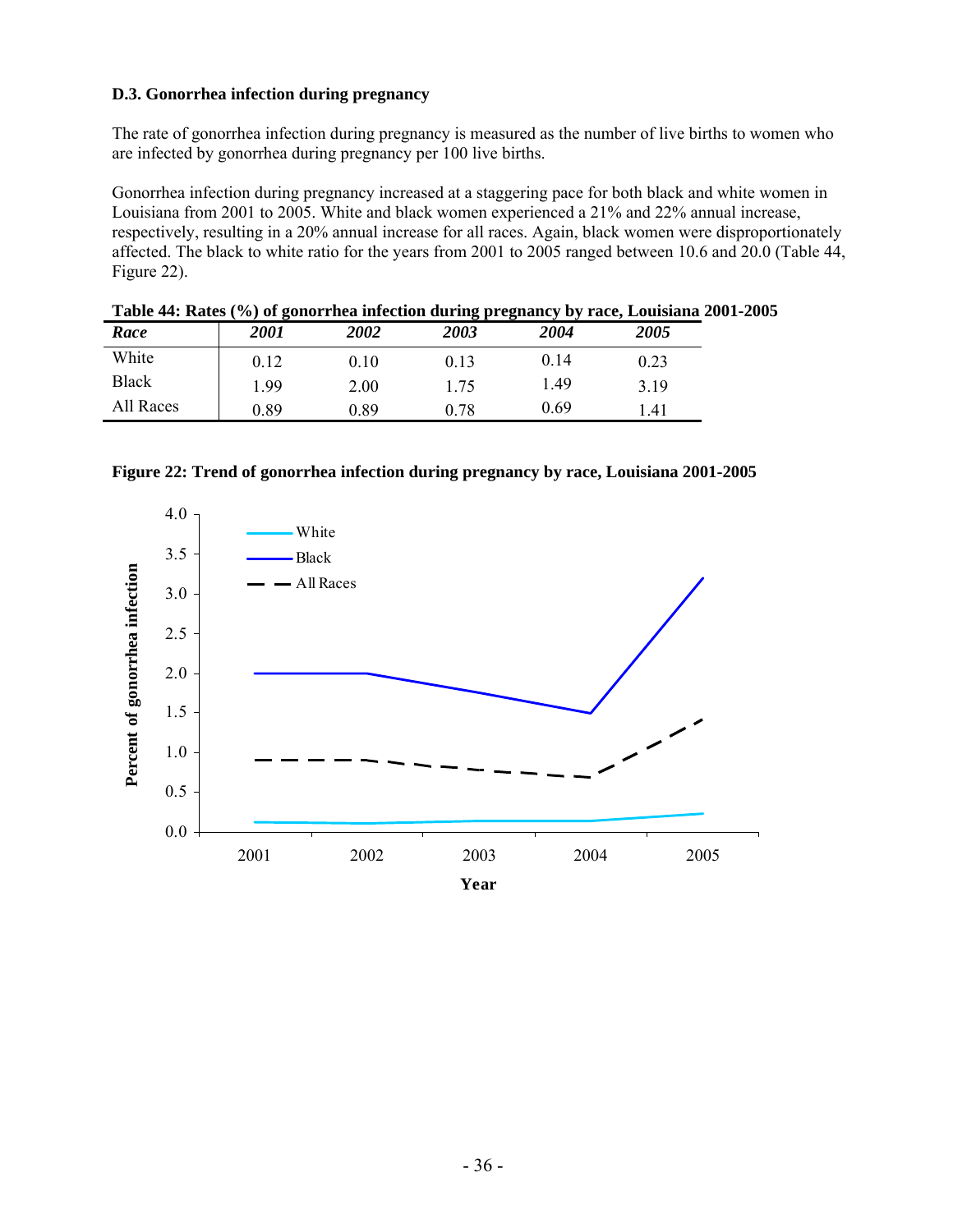## **D.4. Syphilis infection during pregnancy**

The rate of syphilis infection during pregnancy is measured as the number of live births to women who are infected by syphilis during pregnancy per 100 live births.

Syphilis infection during pregnancy was very rare among white mothers, ranging between 0.01 and 0.07 per 100 live births from 2001 to 2005. Though rare among black mothers as well, the rate ranged between 0.10 and 0.64 in the same time period, the racial disparity in syphilis infection among pregnant women between black and white women was highly remarkable; the black to white ratio of syphilis rates during pregnancy were between 6.7 and 27.0 during years 2001-2005 (Table 45, Figure 23).

|              |             |      |      |      | Table 45: Rates (%) of syphilis infection during pregnancy by race, Louisiana 2001-2005 |
|--------------|-------------|------|------|------|-----------------------------------------------------------------------------------------|
| Race         | <i>2001</i> | 2002 | 2003 | 2004 | 2005                                                                                    |
| White        | 0.01        | 0.01 | 0.03 | 0.01 | 0.07                                                                                    |
| <b>Black</b> | 0.10        | 0.14 | 0.20 | 0.27 | 0.64                                                                                    |
| All Races    | 0.05        | 0.06 | 0.10 | 0.12 | 0.29                                                                                    |

| Figure 23: Trend of syphilis infection during pregnancy by race, Louisiana 2001-2005 |  |  |
|--------------------------------------------------------------------------------------|--|--|

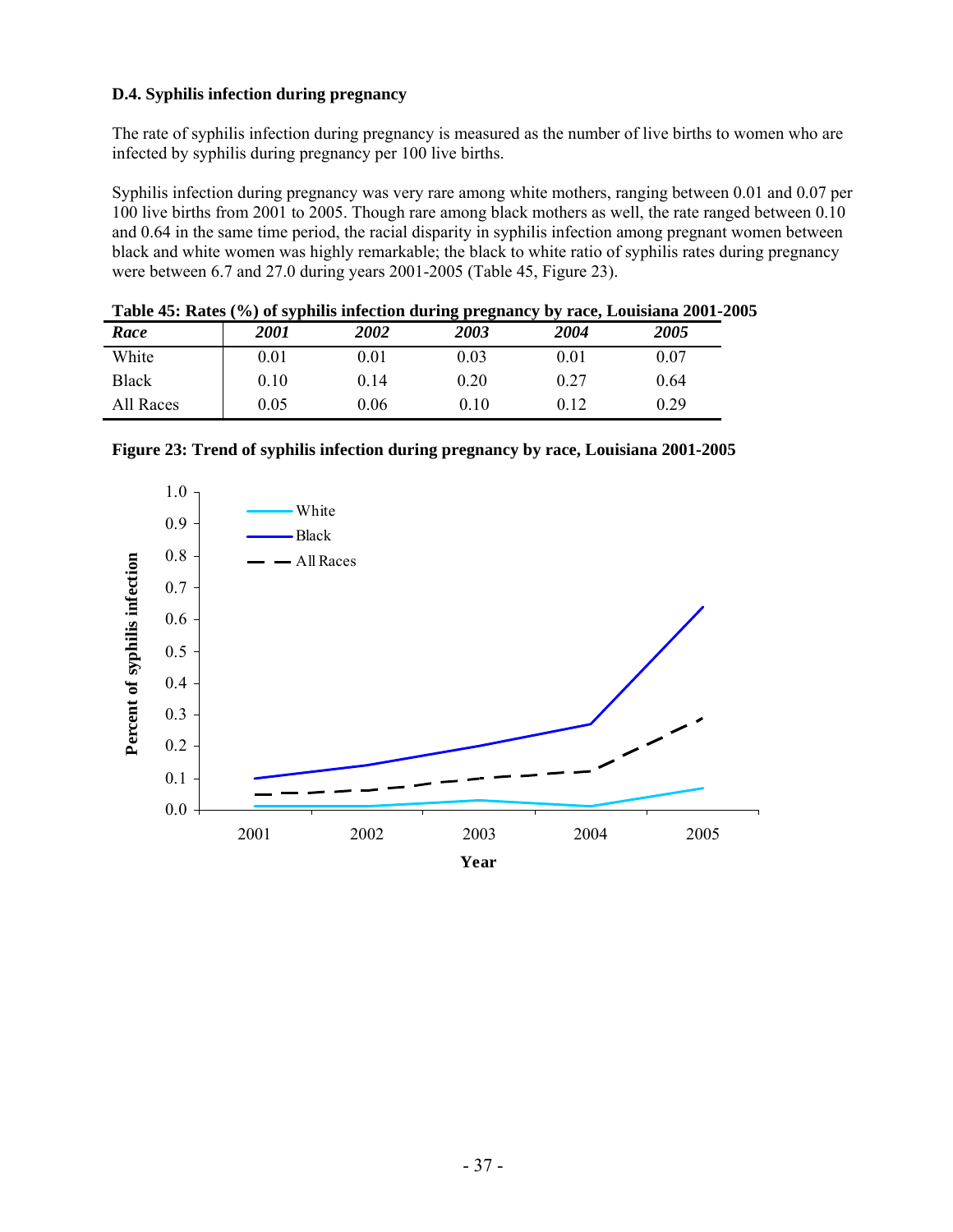**E. PRENATAL CARE: A**ccording to the Maternal and Child Health Bureau of the Health Resources and Services Administration of the U.S. Government (HRSA), nearly one million women do not receive adequate prenatal care in the United States each year. Babies born to mothers who received no prenatal care are three times more likely to be born at low birth weight and five times more likely to die than those whose mothers received prenatal care. Although the exact mechanism dictating the relationship between prenatal care and birth outcomes is still debated in the literature, [8] prenatal care has been described as "unequivocally helpful and necessary" with regard to perinatal outcomes. [9] Access to adequate prenatal care is considered to be one of Louisiana's few healthcare strengths, though racial disparities are apparent.

Louisiana State Center for Health Statistics *2001-2005 birth certificates* were used to assess Louisiana prenatal care*.*

## **E.1. Early Entry into Prenatal Care**

The percent of early entry into prenatal care is measured as the number of live births to women who enter prenatal care in the first trimester (first three months) of pregnancy per 100 live births.

HP 2010 Target: (16-6a) **90%** of live births follow early entry of prenatal care.

In 2005, Louisiana ranked 34<sup>th</sup> out of 37 states, Washington DC, and New York City, which implemented the 1989 revision of the U.S. certificates of live birth, with the sixth-highest percent of women receiving prenatal care in the first trimester. [10]

From 2001 to 2005, the annual percentage increase for early entry into prenatal care was 0.7% for white mothers and 2.0% for black mothers, which contributed to an overall increase of 1.2% for all races. The white to black disparity ratio for early entry into prenatal care remained steady at 1.2 each year (Table 46, Figure 24).

| Table 40: Percentage of early entry into prenatal care by race, Louisiana 2001-2005 |             |      |                    |      |      |           |  |
|-------------------------------------------------------------------------------------|-------------|------|--------------------|------|------|-----------|--|
| Race                                                                                | <i>2001</i> | 2002 | <i><b>2003</b></i> | 2004 | 2005 | U.S. 2005 |  |
| White                                                                               | 90.1        | 90.9 | 90.1               | 916  | 92.5 |           |  |
| <b>Black</b>                                                                        | 73.0        | 76.7 | 75.5               | 792  | 78.9 |           |  |
| All Races                                                                           | 82.9        | 85 0 | 84 1               | 86.5 | 87 O | $83.9*$   |  |

**Table 46: Percentage of early entry into prenatal care by race, Louisiana 2001-2005** 

*\*Bases on data from 37 states, Washington DC, and New York City, which implemented the 1989 revision of the U.S. certificates of live birth.* 



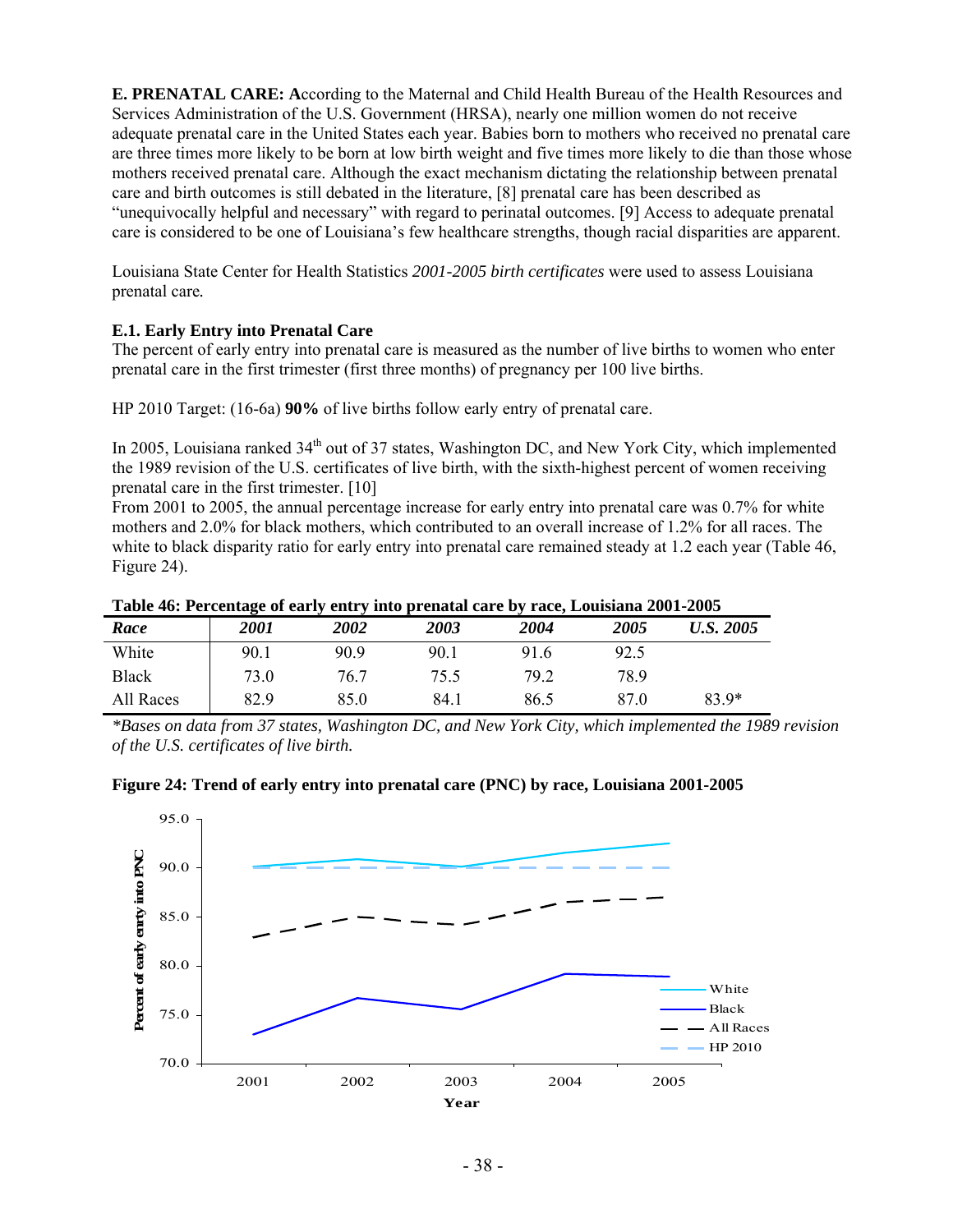## **E.2. Early and Adequate Prenatal Care**

Early and adequate prenatal care (PNC) is measured as the number of live births to women who have early and adequate PNC per 100 live births.

This data book used the Kotelchuck index to measure early and adequacy PNC. PNC was classified as follows:

- Adequate plus: PNC initiation begun in month 1,2,3, or 4 and 110% or more of the expected number of PNC visits were received
- Adequate: PNC initiation begun in month 1,2,3, or 4 and 80% to 109% of the expected number of PNC visits were received
- Intermediate: PNC initiation begun in month 1,2,3, or 4 and 50% to 79% of the expected number of PNC visits were received
- Inadequate: PNC initiation begun in month 5 or late or less than 50% of the expected number of PNC visits were received

Early and adequacy PNC was defined as adequate plus or adequate PNC.

HP 2010 Target: (16-6b) **90%** of live births follow early and adequate prenatal care.

From 2001 to 2005, the annual percentage increase in receipt of early and adequate prenatal care was 1.3% for white women, 2.0% for black women, and 1.6% for all races. The white to black ratio of receipt of early and adequate prenatal care remained steady, ranging between 1.1 and 1.2 each year from 2001-2005 (Table 47, Figure 25).

| Table 47. Early and adequate prenatal care by race, Louisiana 2001-2005 |             |                    |      |      |      |
|-------------------------------------------------------------------------|-------------|--------------------|------|------|------|
| Race                                                                    | <i>2001</i> | <i><b>2002</b></i> | 2003 | 2004 | 2005 |
| White                                                                   | 84.6        | 85.8               | 88.6 | 891  | 891  |
| <b>Black</b>                                                            | 72.0        | 73.8               | 76.3 | 779  | 77 9 |
| All Races                                                               | 79.3        | 80 7               | 83.5 | 84 4 | 84.6 |

**Table 47: Early and adequate prenatal care by race, Louisiana 2001-2005** 



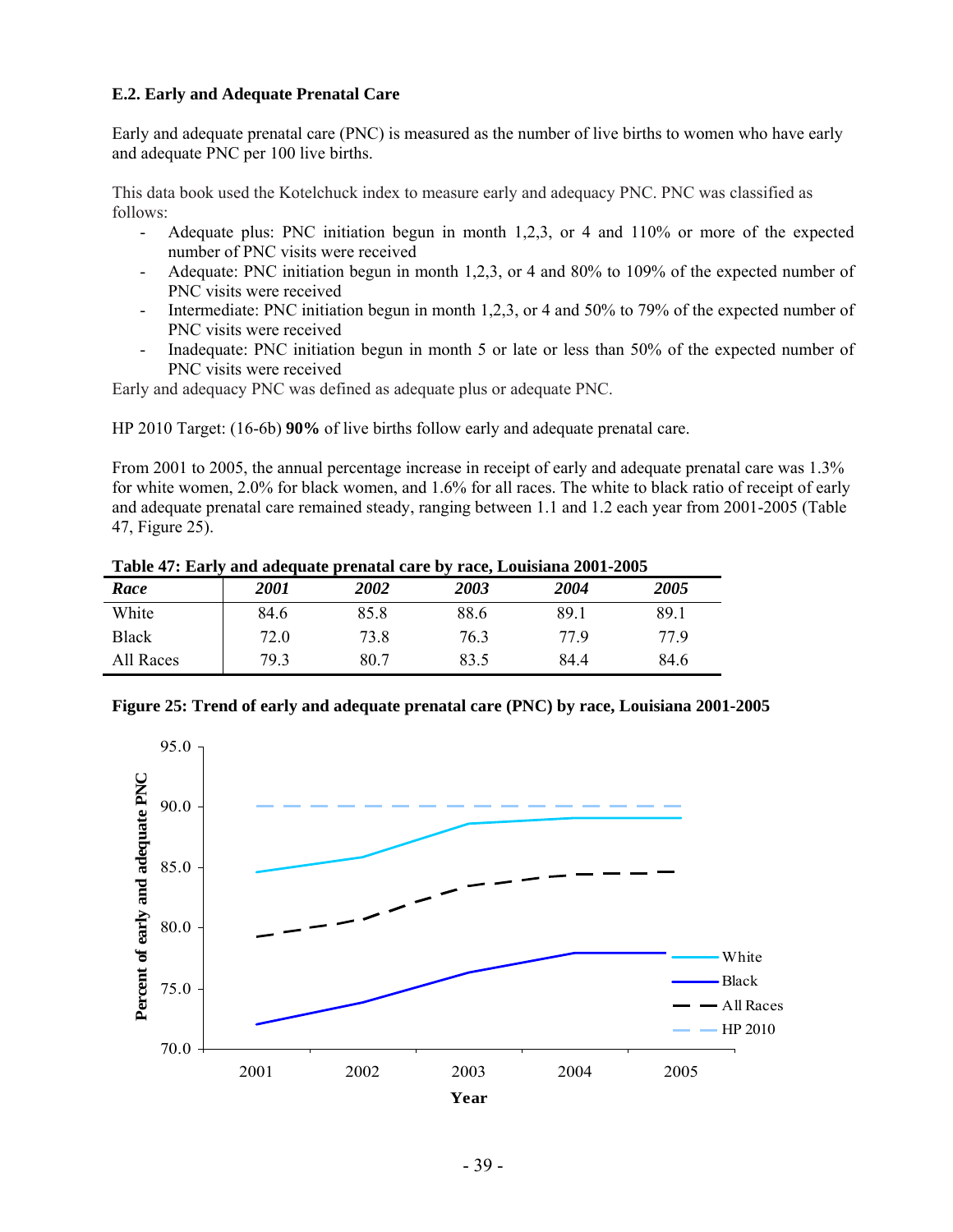# **F. OBSTETRICAL CARE**

Healthy People 2010 identified two major target areas for improvement in obstetrical care: increasing the percentage of high-risk infants who are born in level III hospitals or subspecialty perinatal centers, and reducing the number of cesarean deliveries to women who are identified as low risk. Research has shown that very low birth weight (VLBW) infants who are born in Level III hospitals or subspecialty perinatal centers have reduced morbidity and a greater chance at survival than those who are delivered in facilities that do not have the technological capacity to care for them. [11]

Cesarean delivery, while life-saving in emergency situations, is a risky medical procedure that contributes to significant maternal morbidity. Evidence suggests that vaginal delivery following cesarean section is safe for low-risk women and may be beneficial to their infants. [12]

Louisiana State Center for Health Statistics *2001-2005 birth certificates* were used as data sources for obstetrical care data analysis*.*

#### **F.1. VLBW Infants born in Level III Hospitals or Subspecialty Perinatal Centers**

Very Low Birth Weight (VLBW) infants born in level III hospitals (including obstetrical level III and level III regional units) or subspecialty perinatal centers are measured per 100 VLBW live births.

HP 2010 Target: **90%** of VLBW infants born at level III hospitals or subspecialty perinatal centers.

The rate of white VLBW infants born in level III facilities remained high and slightly increased by 0.4% annually from 2001 to 2005. The corresponding rate increased by about 1.2% annually for black and 0.9% for all races. The white to black ratios for 2001 to 2005 were very stable, ranging between 1.0 and 1.1 (Table 48, Figure 26).

#### **Table 48: Rates (%) of VLBW infants born at Level III hospitals by race, Louisiana 2001-2005**

| Race         | <i>2001</i> | <i><b>2002</b></i> | 2003 | 2004 | <i><b>2005</b></i> |
|--------------|-------------|--------------------|------|------|--------------------|
| White        | 87.5        | 88.0               | 92.9 | 93.5 | 88.6               |
| <b>Black</b> | 81.6        | 85.0               | 84.7 | 86.9 | 85.5               |
| All Races    | 83.7        | 86.1               | 87.4 | 89.1 | 86.8               |

#### **Figure 26: Trend of VLBW rates (%) at Level III hospitals, by race, Louisiana 01-05**

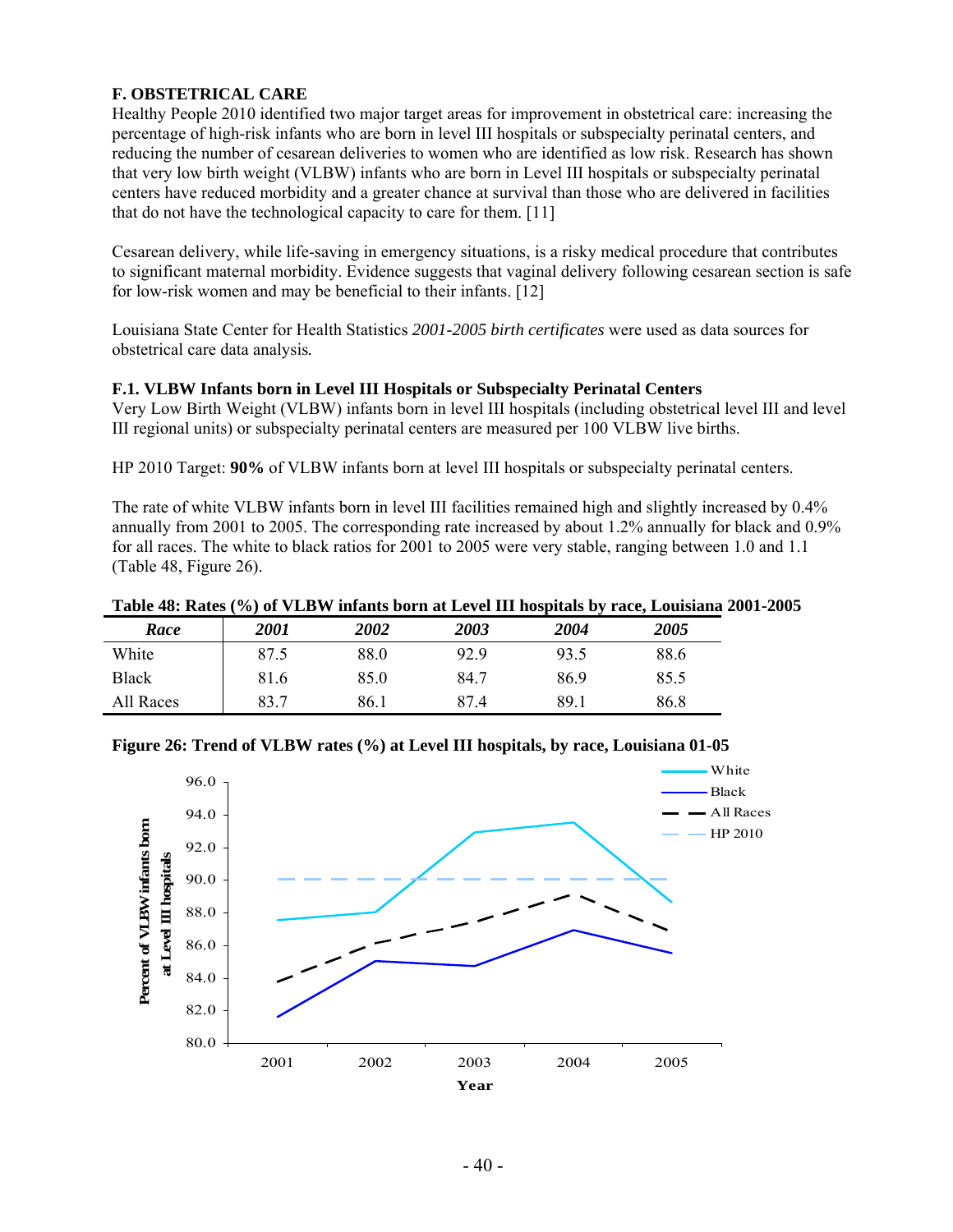## **F.2. Primary Cesarean Delivery among Low-Risk Women**

The rate of primary cesarean delivery among low-risk women is defined as the number of live births born by cesarean section per 100 live births to low-risk women who have not had previous cesarean deliveries. A low-risk pregnant woman is defined a woman whose pregnancy is full term (37- 42 weeks), singleton, and with vertex presentation.

HP 2010 Target: (16-9a) **15.5%** of all live births result from primary cesarean delivery among low-risk women.

The rate of primary cesarean sections among low-risk women increased for both white and black mothers, with an annual percentage increase of 6.3% for white and 6.8% for black women; this contributed to an annual percentage increase of 6.5% for all races. White mothers received slightly more primary cesarean sections from 2001 to 2005, with a consistent annual disparity ratio of 1.1 (Table 49, Figure 27).

|              |      |      |      |      |      | Table 49: Rates (%) of primary cesarean delivery among low risk women by race, Louisiana 01-05 |
|--------------|------|------|------|------|------|------------------------------------------------------------------------------------------------|
| Race         | 2001 | 2002 | 2003 | 2004 | 2005 | <b>U.S.2003</b>                                                                                |
| White        | 173  | 176  | 184  | 18.6 | 21.9 |                                                                                                |
| <b>Black</b> | 16.2 | 16.5 | 17.2 | 17 0 | 20.8 |                                                                                                |
| All Races    | 16.8 | 172  | 17 Q | 17 Q | 214  | $23.6*$                                                                                        |

*\* This rate applied only to* first births *to low-risk women, therefore it was not comparable to our definition*  [Ref. 13]



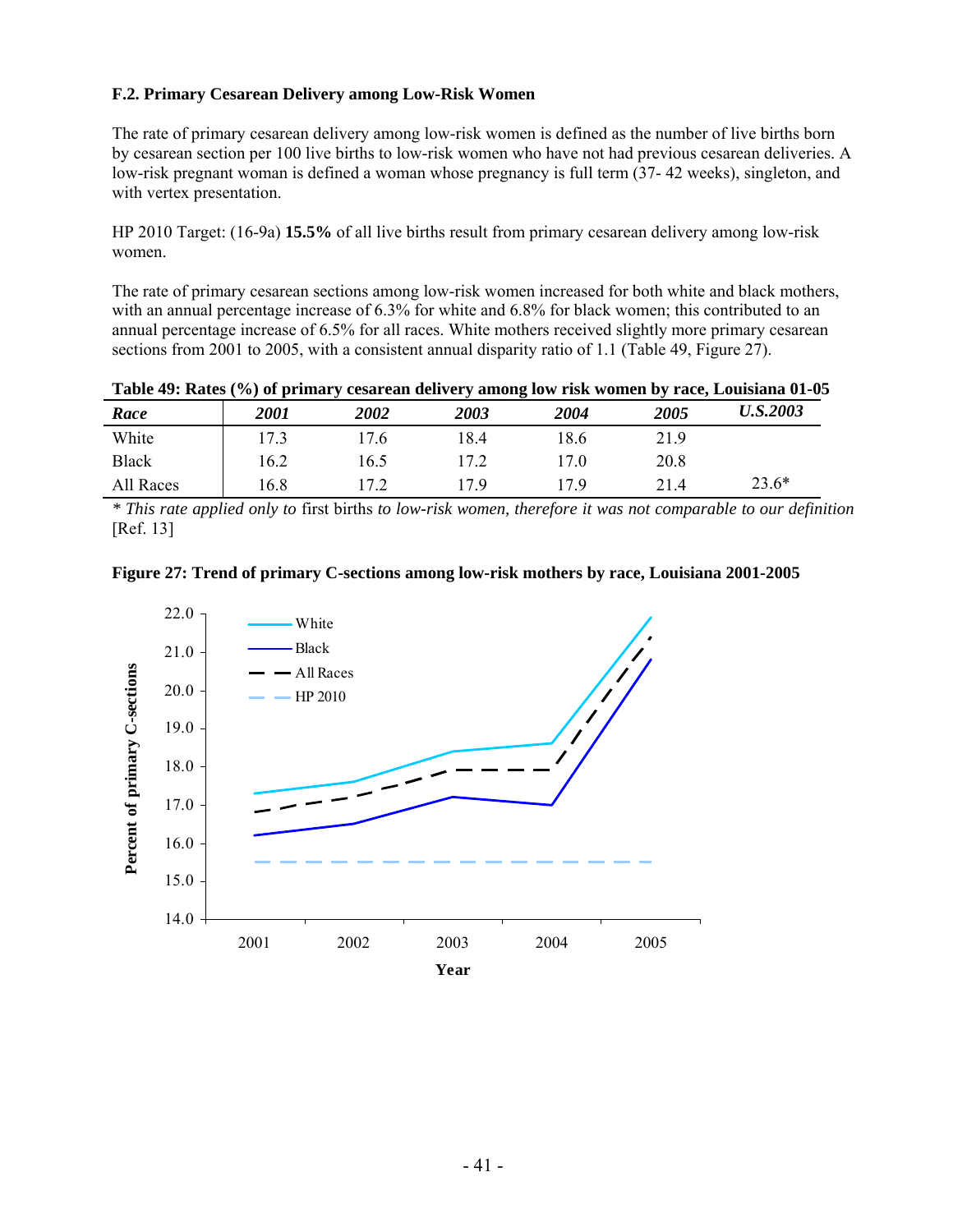# **F.3. Repeat Cesarean Delivery among Low-Risk Women**

The rate of repeat cesarean delivery among low-risk women is defined as the number of live births born by cesarean section per 100 live births to low risk women who have had previous cesarean deliveries.

HP 2010 Target: (16-9b) **63%** of repeat cesarean delivery among low-risk women.

From 2001 to 2005, repeat cesarean deliveries increased more slowly than primary cesarean deliveries, with annual percentage increases of 1.0% and 1.7% for white and black mothers, respectively. The annual percentage increase was 1.3% for all races. The rate of repeat cesarean deliveries was only slightly higher among white than black women, indicated by an annual disparity ratio of repeat cesarean deliveries between 1.01 and 1.05 from 2001 to 2005 (Table 50, Figure 28).

|              |             |                    |      |      |      | Table 50: Rates (%) of repeat cesarean delivery among low-risk women by race, Louisiana 2001-2005 |
|--------------|-------------|--------------------|------|------|------|---------------------------------------------------------------------------------------------------|
| Race         | <i>2001</i> | <i><b>2002</b></i> | 2003 | 2004 | 2005 | <b>U.S.2003</b>                                                                                   |
| White        | 92.6        | 95.1               | 959  | 970  | 96.7 |                                                                                                   |
| <b>Black</b> | 89.1        | 90.8               | 92.7 | 94.3 | 95.4 |                                                                                                   |
| All Races    | 91.2        | 93.3               | 94.7 | 959  | 96.2 | $88.7*$                                                                                           |

*\*See reference [13] for data sources* 



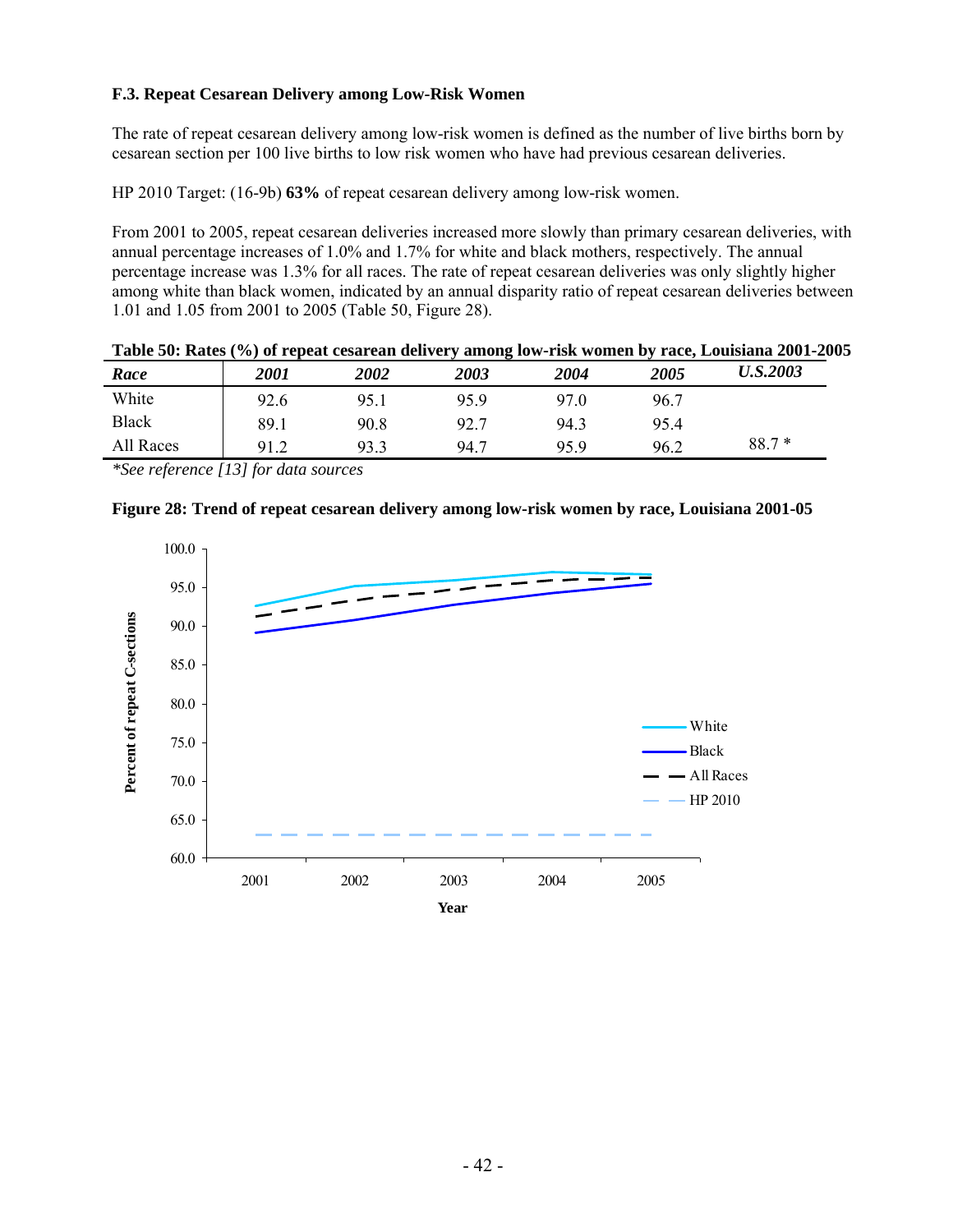# **G. LOW BIRTHWEIGHT AND PREMATURITY**

According to Healthy People 2010, [1] low birth weight (LBW, less than 2,500 grams) is the risk factor most closely associated with neonatal death; thus, improvements in infant birth weight can contribute substantially to reductions in the infant mortality rate. Of all infants born LBW, the smallest (those weighing less than 1,500 grams) are at highest risk of dying in their first year. Preterm birth is the leading cause of those neonatal deaths not associated with birth defects. Reduction in preterm delivery holds the greatest promise for overall reduction in infant illness, disability, and death.

DHH Louisiana State Center for Health Statistics *2001-2005 birth certificates* were used as data sources for data analysis of low birth weight and prematurity*.*

#### **G.1. Very Low Birth Weight Births (VLBW)**

The rate of VLBW births is defined as the number of live births with birth weight less than 1,500 grams or 3 pounds 4 ounces per 100 live births.

HP 2010 Target: (16-10b) **0.9%** of all live births to be VLBW births.

In 2005, Louisiana had the third-highest rate of VLBW among the 50 states and Washington DC. [10] The rate of VLBW births showed a slight annual percentage increase of 1.1% for white mothers and a slight annual decrease of 0.5% for black mothers. The annual percentage increase was 0.3% for all races. The black to white ratio of VLBW births for years 2001 to 2005 ranged between 2.6 and 3.0 (Table 51, Figure 29).

|              |       |      | .    |      |      |                 |
|--------------|-------|------|------|------|------|-----------------|
| Race         | 2001  | 2002 | 2003 | 2004 | 2005 | <b>U.S.2005</b> |
| White        | I.4   |      |      |      | 1.4  |                 |
| <b>Black</b> | 37    |      | 3.5  | 3.5  | 3.6  |                 |
| All Races    | ر . ب |      |      |      |      | ر. .            |

**Table 51: Rates (%) of VLBW births by race, Louisiana 2001-2005** 



**Figure 29: Trend of VLBW by race, Louisiana 2001-2005**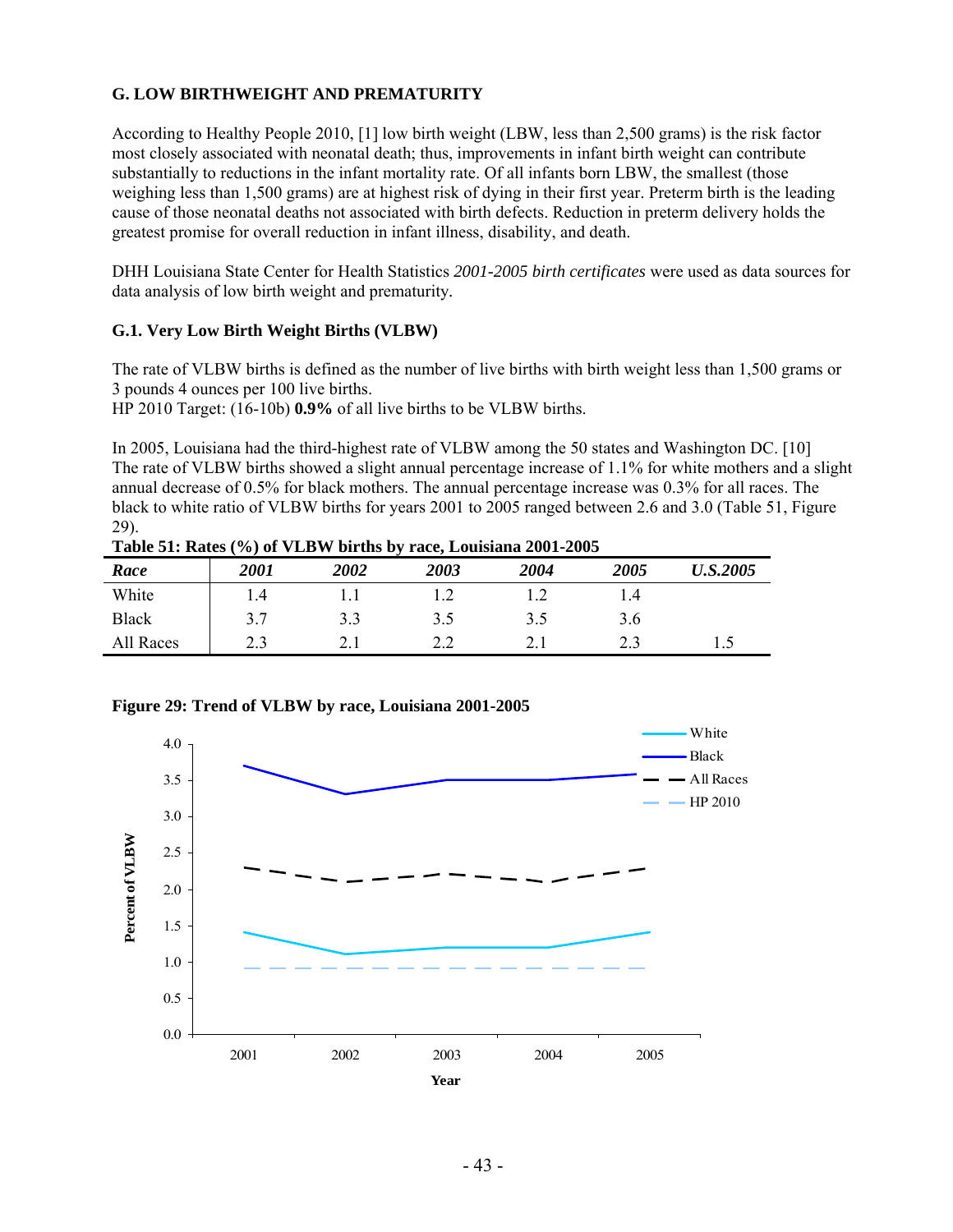# **G.2. Low Birth Weight Births (LBW)**

Rate of LBW births is defined as the number of live births with birth weight less than 2,500 grams or 5 pounds 8 ounces per 100 live births.

HP 2010 Target: (16-10a) **5%** of all live births to be LBW.

Louisiana ranked  $50<sup>th</sup>$  out of 50 states and Washington DC by percent of infants with low birth weight in 2005. [10]

From 2001 to 2005, the rate of LBW increased with annual percentage changes of 2.9%, 2.7%, and 2.3% for white, black, and all-race women, respectively. In the same time period, nearly twice as many infants born to black women were LBW, compared to infants born to white women (Table 52, Figure 30).

| Table 52: Rates (%) of LBW births by race, Louisiana 2001-2005 |             |      |      |      |      |                 |
|----------------------------------------------------------------|-------------|------|------|------|------|-----------------|
| Race                                                           | <i>2001</i> | 2002 | 2003 | 2004 | 2005 | <b>U.S.2005</b> |
| White                                                          | 77          | 7.5  | 7.7  | 8.0  | 8.6  |                 |
| <b>Black</b>                                                   | 14.4        | 14.7 | 15.0 | 15.2 | 16.0 |                 |
| All Races                                                      | 10.5        | 10.5 | 10.7 | 11.0 |      | 8.2             |

 $T(0)$  of LDW births by race, Louisiana 2001-2005



**Year**

**Figure 30: Trend of LBW births by race, Louisiana 2001-2005**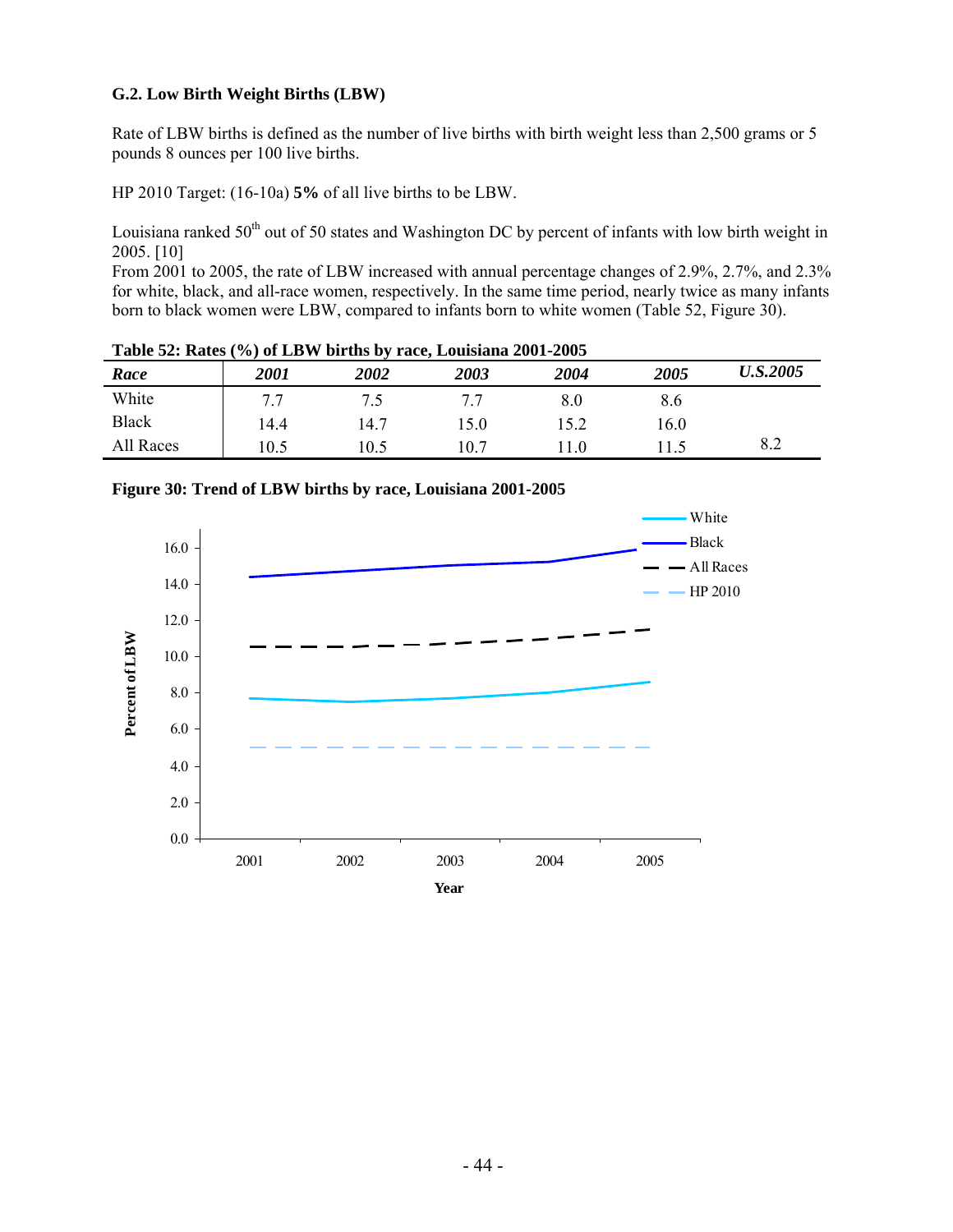## **G.3. Preterm Births at Less Than 32 Weeks of Gestation**

The rate of preterm births (PTB) < 32 weeks of gestation is defined as the number of live births with gestational age less than 32 weeks per 100 live births.

HP 2010 Target: (16-11c) **1.1%** of live births at less than 32 weeks gestation.

The rate of PTB < 32 weeks gestational age increased for white but decreased for black births from 2001 to 2005. The annual percentage change was 2% for white and 0.5% for black births. The rate for all races was steady and around 2.4% – 2.6% during the same time period. The annual black to white ratio of preterm births at < 32 weeks gestational age ranged between 2.5 and 2.9 for 2001-2005 (Table 53, Figure 31).

**Table 53: Rates (%) of preterm births at less than 32 weeks of gestation by race, Louisiana 2001-05**  *Race 2001 2002 2003 2004 2005 U.S.2005*  White 1.5 1.3 1.4 1.5 1.6 Black | 4.1 3.8 3.9 3.9 4.0 All Races 2.6 2.4 2.4 2.4 2.6 2.0



**Figure 31: Trend of preterm births at less than 32 weeks of gestation by race, Louisiana 2001-05**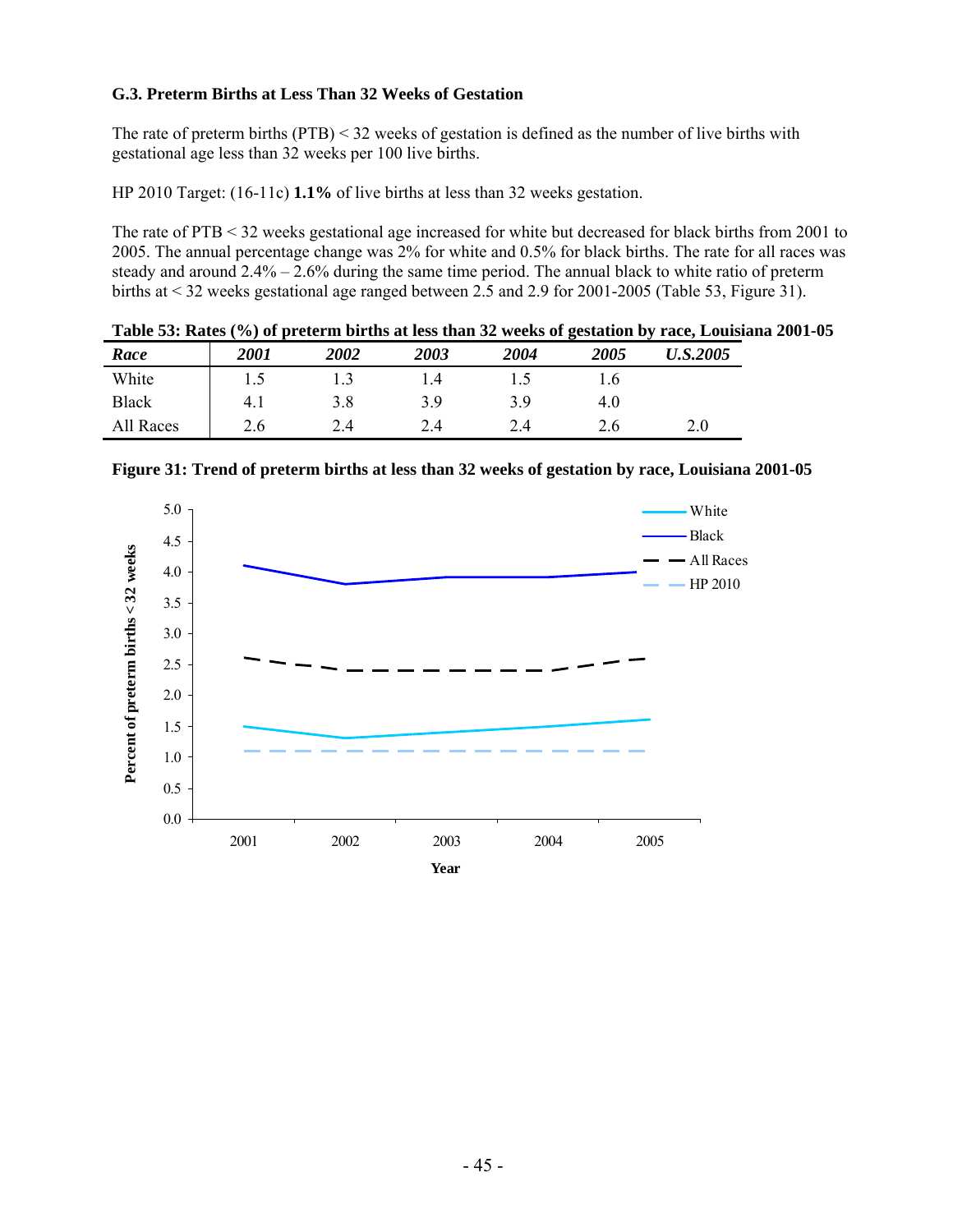## **G.4. Preterm Births at 32-36 Weeks of Gestation**

The rate of preterm births from 32-36 weeks of gestation is defined as the number of live births with gestational age between 32 and 36 weeks per 100 live births.

HP 2010 target (16-11b) **6.4%** of live births at 32-36 weeks gestational age.

From 2001 to 2005, the annual percentage increase of the preterm birth rate at 32-36 weeks of gestation was about 4.0% for both black and white mothers. The annual percentage increase for all races was 3.7%. The black to white ratio of preterm births at 32-36 weeks of gestation was almost unchanged and around 1.4 for years 2001-2005 (Table 54, Figure 32).

|              |      |                    |      |      |      | Table 54: Rates (%) of preterm births at 32-36 weeks gestation by race, Louisiana 2001-2005 |
|--------------|------|--------------------|------|------|------|---------------------------------------------------------------------------------------------|
| Race         | 2001 | <i><b>2002</b></i> | 2003 | 2004 | 2005 | U.S. 2005                                                                                   |
| White        | 8.3  | 8.6                | 9.2  | 94   | 97   |                                                                                             |
| <b>Black</b> | 11.6 | 119                | 12.2 | 12.9 | 13.6 |                                                                                             |
| All Races    | 07   | 99                 | 104  | 10 8 | 119  | 10.7                                                                                        |

14.0 Percent of preterm births 32-36 weeks 13.0 **Percent of preterm births 32-36 weeks** 12.0 11.0 10.0 White 9.0 Black 8.0 All Races 7.0  $-$  HP 2010 6.0 5.0 2001 2002 2003 2004 2005 **Year**

**Figure 32: Trend of preterm births at 32-36 weeks gestation by race, Louisiana 2001-2005**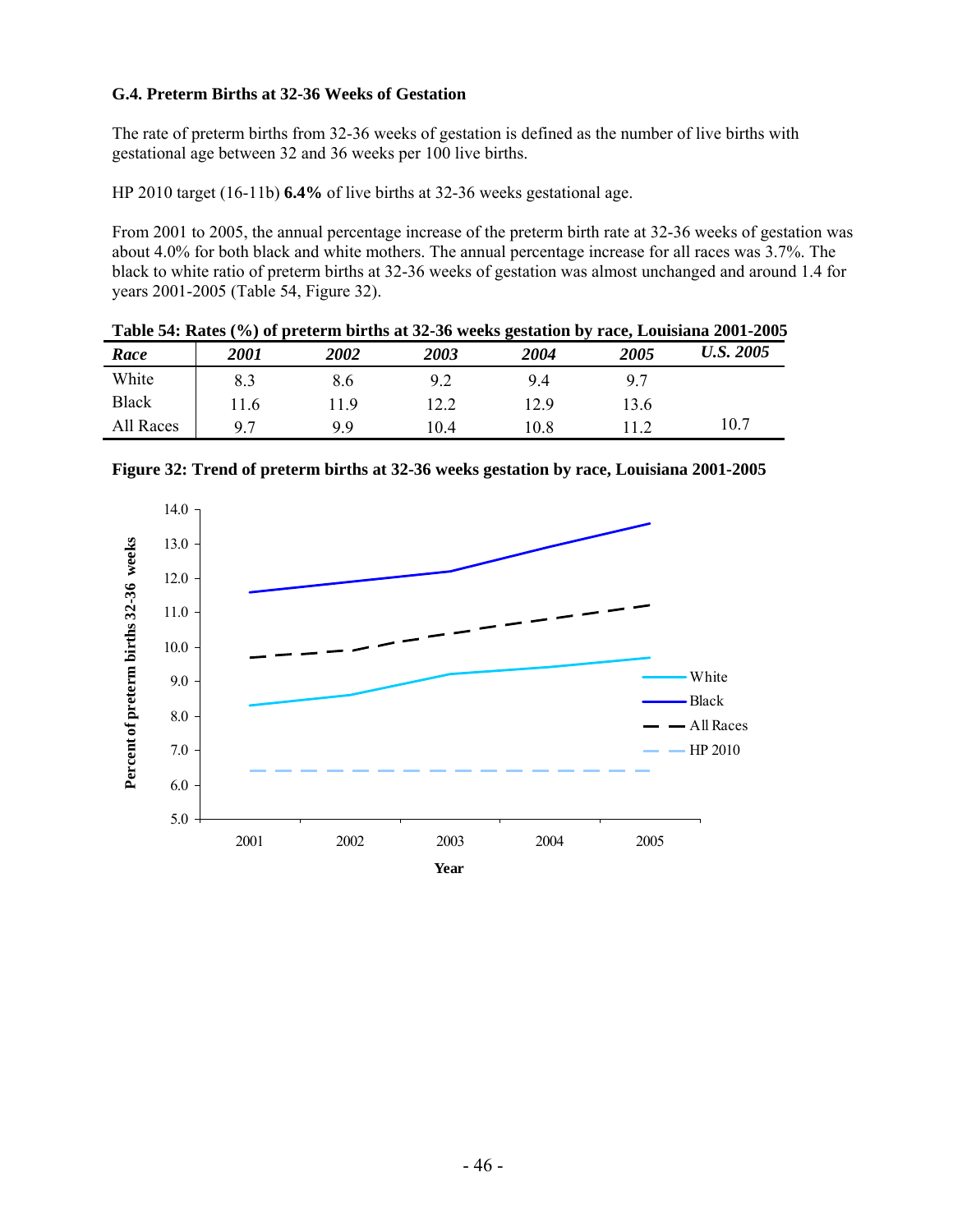# **G.5 Total Preterm Births at Less Than 37 Weeks of Gestation**

The rate of total preterm births at less than 37 weeks of gestation is defined as the number of live births with gestational age less than 37 weeks per 100 live births.

HP 2010 Target: (16-11a) **7.6%** of total preterm births < 37 weeks gestational age.

In 2005, Louisiana had the third highest rate of preterm births < 37 weeks gestational age among 50 states in the U.S. [10]

From 2001 to 2005, the rate of total preterm births increased with an annual percentage change of about 3.4% for white, 2.9% for black, and 3.7% for all-race mothers. More preterm births occurred to black mothers, with the black to white ratio around 1.5 to 1.6 for the years from 2001 to 2005 (Table 55, Figure 33).

| Table 55: Rates (%) of total preternt births by race, Louisiana 2001-2005 |             |      |      |      |      |           |
|---------------------------------------------------------------------------|-------------|------|------|------|------|-----------|
| Race                                                                      | <i>2001</i> | 2002 | 2003 | 2004 | 2005 | U.S. 2005 |
| White                                                                     | 99          |      | 10.6 | 109  | 113  |           |
| <b>Black</b>                                                              | 157         | 157  | 16 1 | 16 8 | 17.6 |           |
| All Races                                                                 | 12.3        | 123  | 12.8 | 133  | 13.7 | 12.7      |

**Table 55: Rates (%) of total preterm births by race, Louisiana 2001-2005** 



**Figure 33: Trend of total preterm birth by race, Louisiana 2001-2005**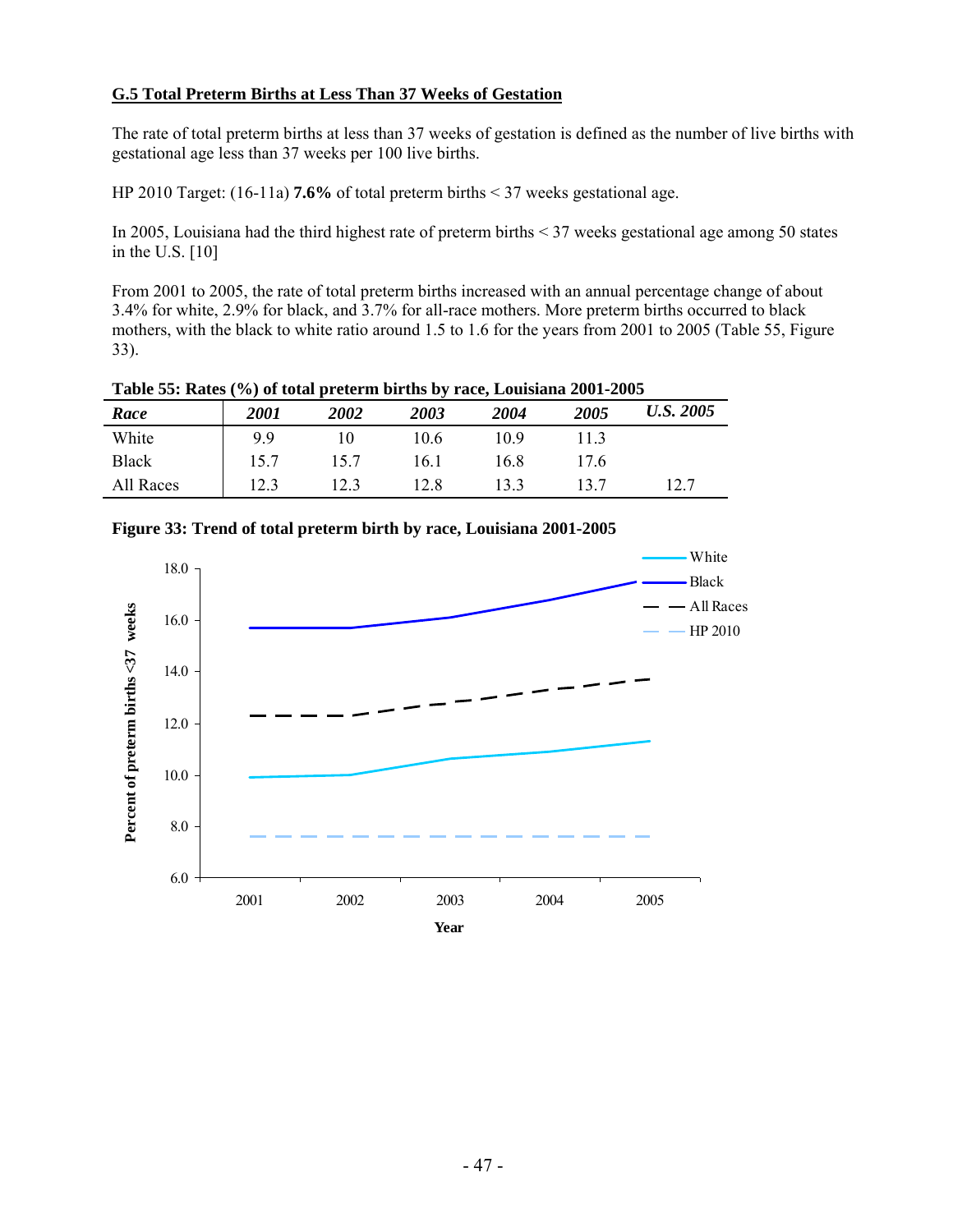# **H. INFANT SLEEP POSITION**

Sleep position has been identified as one of the leading risk factors for Sudden Infant Death Syndrome (SIDS), and public health campaigns such as "Back to Sleep" are thought to have contributed to dramatic decreases in SIDS-related infant mortality.

The rate of back sleep position is measured as the number of full-term infants put down to sleep on their backs per 100 live births.

Data sources: Maternal and Child Health program 2001-2004 *LaPRAMS.* Because of hurricane Katrina, La PRAMS data were not collected in 2005.

HP 2010 Target: (16-13) **70%** of healthy full-term infants are put down to sleep on their backs.

From 2001 to 2004, an annual percentage increase of 4.5% among white and 20.5% among black infants in the rate of infants put to sleep on their backs, contributing to an annual percentage increase of 8.5% among all races. The white to black ratio of infants put to sleep on their backs was 1.9, 1.4, 1.3 and 1.2, for 2001 through 2004, respectively (Table 56, Figure 34).

|  | Table 56: Rates (%) of infants put down to sleep on their backs by race, Louisiana 2001-2004 |  |
|--|----------------------------------------------------------------------------------------------|--|
|  |                                                                                              |  |

| Race      | <b>2001</b> | 2002 | 2003 | 2004 |  |
|-----------|-------------|------|------|------|--|
| White     | 51.8        | 54.4 | 62.2 | 58.6 |  |
| Black     | 279         | 393  | 47 2 | 474  |  |
| All Races | 43          | 491  | 57 2 | 54.3 |  |



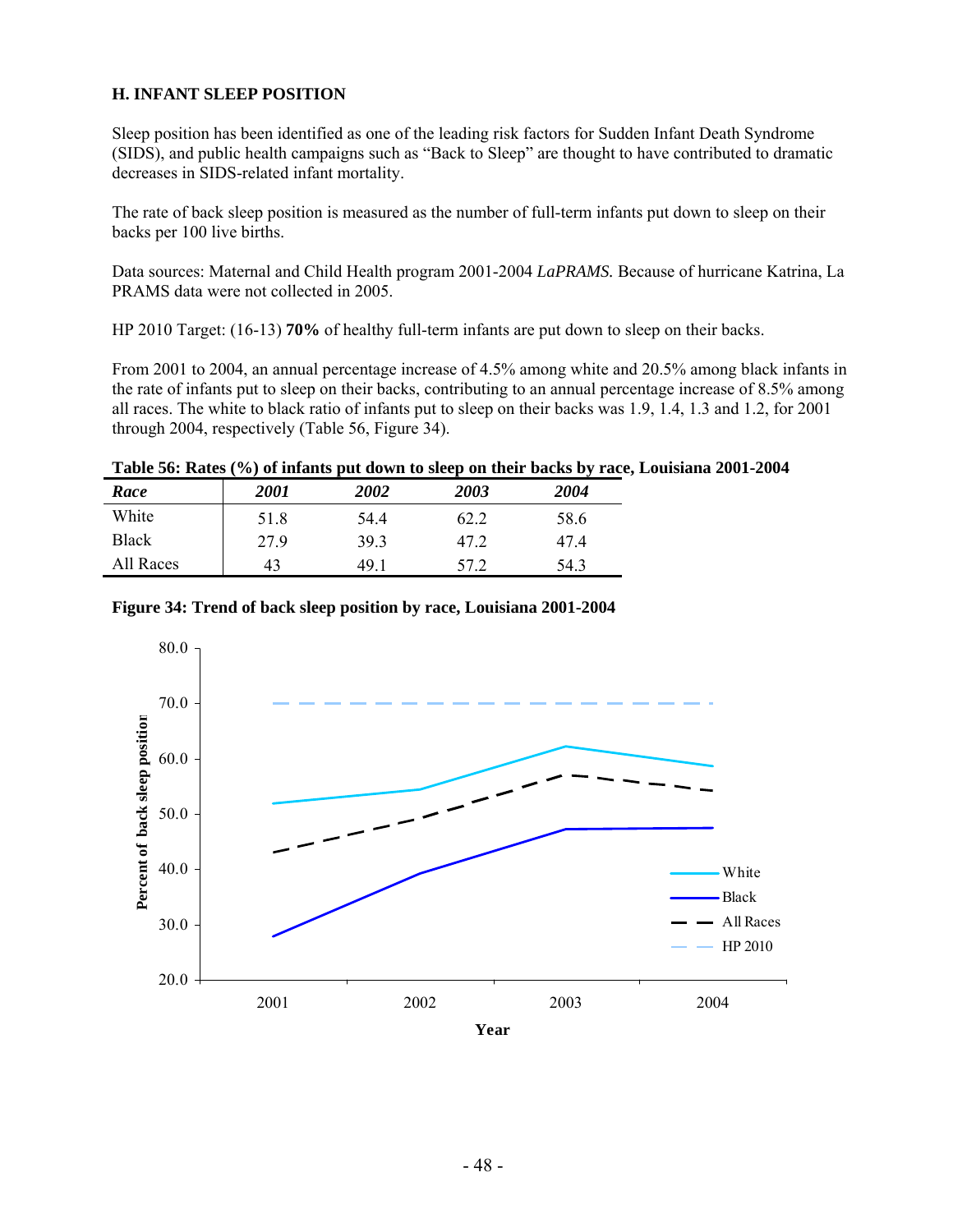#### **I. BREASTFEEDING**

The positive effects for both mother and baby related to breastfeeding cannot be overstated, which decrease new cases or severity of diarrhea, respiratory infections, and ear infections, among others, and reduce cost to the family. In addition, breastfeeding has been shown to improve maternal health, with demonstrated effects, including reduction in postpartum bleeding, earlier return to pre-pregnancy weight, reduced risk of premenopausal breast cancer, and reduced risk of osteoporosis, continuing long after the postpartum period. The American Academy of Pediatrics considers breastfeeding to be "the ideal method of feeding and nurturing infants." [14] Furthermore, there is evidence that the highest risk infants benefit significantly from the consumption of human milk. [15] Initiation of breastfeeding in the hospital is strongly associated with breastfeeding continuation and success. [16] The current AAP guidelines recommend exclusive breastfeeding for at least 6 months, continuing through to one year, with introduction of other solids at 6 months. [14]

Maternal and Child Health program 2001-2004 *La PRAMS* were used as data sources for breastfeeding data analysis*.* 

#### **I.1 Breastfeeding in Early Postpartum Period**

 The rate of breastfeeding in the early postpartum period is defined as the number of live births to women who report ever breastfeeding their infants per 100 live births.

HP2010 Target 16-19a. **75%** of women will breastfeed in the early postpartum period.

In 2005, Louisiana ranked 51<sup>st</sup> (last) among 50 states and Washington DC for the percentage of infants to women who had ever been breastfed. [17]

Based on LaPRAMS data from 2001 to 2004, the rate of live births to women who reported ever having breastfed their infant increased, with an annual percentage increase of 1.2% for white and 7.6% black women, contributing to an annual percentage increase of 3.3% all races. White mothers reported ever breastfeeding more often than black mothers, with white to black ratios between 1.8 and 2.1 for 2001-2004 (Table 57, Figure 35).

|  |  |  |  |  | Table 57: Rates (%) of breastfeeding in the early postpartum period by race, Louisiana 2001-04 |
|--|--|--|--|--|------------------------------------------------------------------------------------------------|
|--|--|--|--|--|------------------------------------------------------------------------------------------------|

| Race      | <i>2001</i> | 2002 | 2003 | 2004 |
|-----------|-------------|------|------|------|
| White     | 63.4        | 62.3 | 62.4 | 65.7 |
| Black     | 299         | 31.7 | 32.3 | 37.1 |
| All Races | 50.4        | 50.3 | 51.2 | 55.5 |

#### **Figure 35: Trend of breastfeeding in the early postpartum period by race, Louisiana 2001-2004**

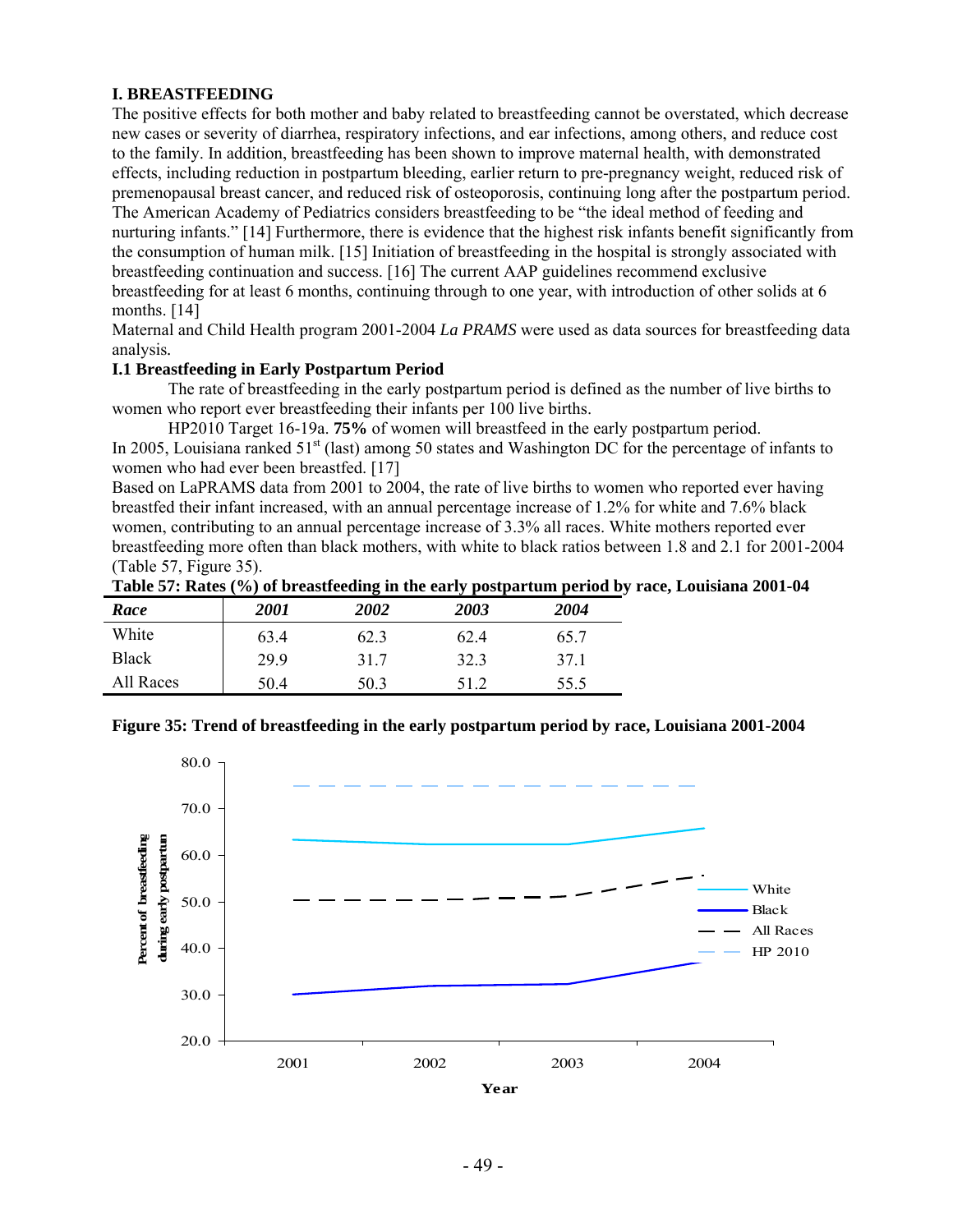# **I.2 Breastfeeding in Hospital**

The rate of hospital breastfeeding is measured as the number of live births to women who report breastfeeding their infants in the hospital per 100 live births.

From 2001 to 2004, the rate of breastfeeding in the hospital increased marginally for white women, with an annual percentage increase of about 0.8%. The annual percentage increase was much higher for black women, 8.4%. The annual percentage increase for all races was 3.0%. White mothers reported breastfeeding in the hospital more often than black mothers, with the white to black ratio between 2.0 and 2.5 for the years 2001 – 2004 (Table 58, Figure 36).

|  | Table 58: Rates (%) of breastfeeding in hospital by race, Louisiana 2001-2004 |
|--|-------------------------------------------------------------------------------|
|  |                                                                               |

| Race      | <i>2001</i> | 2002 | 2003 | 2004 |
|-----------|-------------|------|------|------|
| White     | 59.8        | 57.6 | 58.5 | 61.1 |
| Black     | 24.4        | 27.2 | 274  | 31.0 |
| All Races | 46.0        | 45.7 | 46.8 | 50.2 |



**Figure 36: Trend of breastfeeding in hospital by race, Louisiana 2001-2004**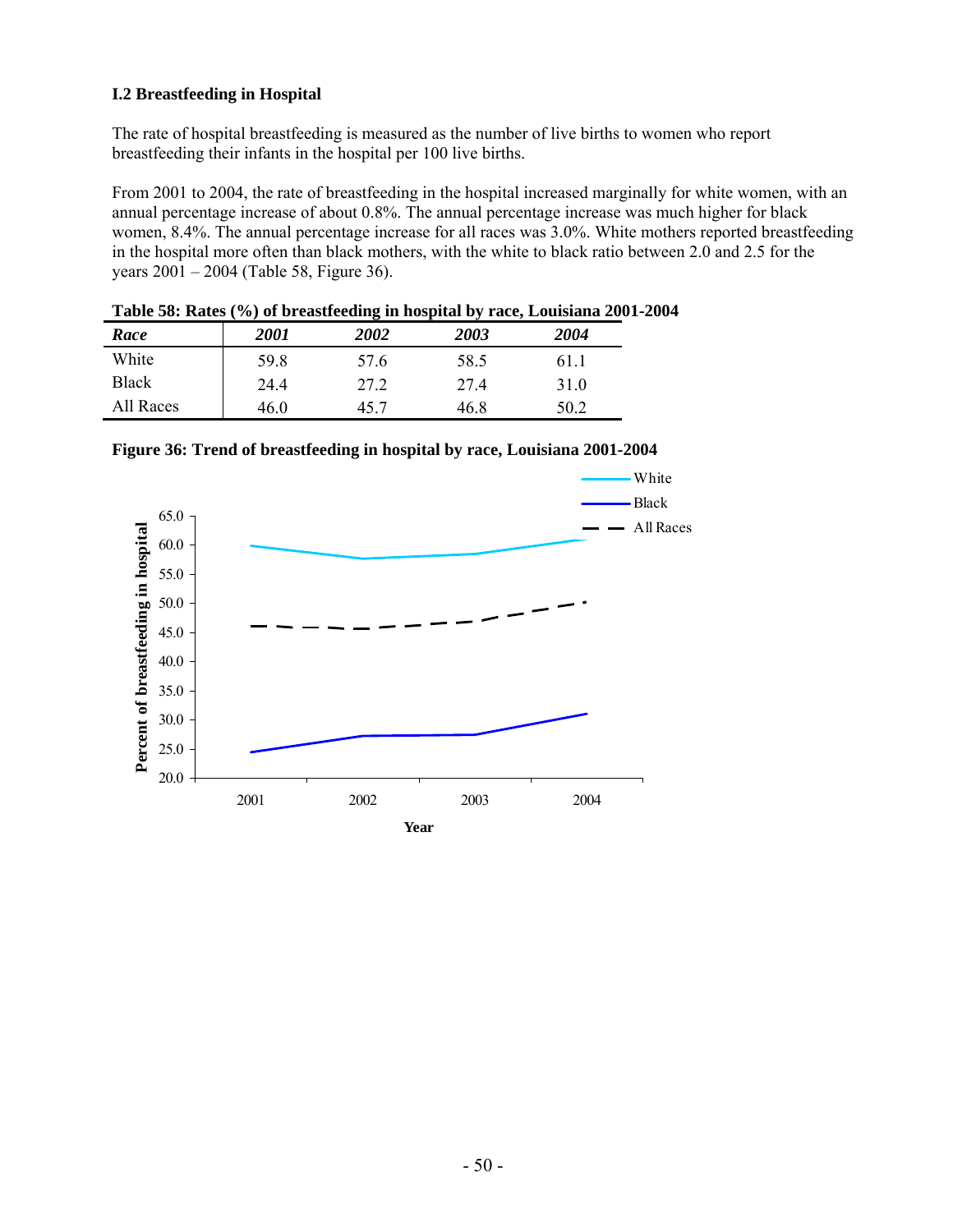# **I.3 Breastfeeding at Six Months**

The rate of breastfeeding at six months is measured as the number of live births to women who report breastfeeding their infants at least 6 months per 100 live births.

HP2010 Target **16-19b.** 50% of women will breastfeed their infants for at least 6 months.

In 2005, Louisiana ranked  $50<sup>th</sup>$  (second to last) among the 50 states and Washington DC with regard to the percent of infants who were breastfed at six months. [17]

The rate of breastfeeding at six months among white women was 22.6% in 2001 and decreased to 18.7% in 2004; the annual percentage increase was 5.4% from 2001 to 2004. Among black women, the rate was highly unstable as reported due to small sample size, and data were considered too unreliable to estimate the trend. In general, the average annual percentage decrease for all races was a 1.7%, and white mothers reported breastfeeding at six months more often than black mothers. The white to black ratio of breastfeeding at six months was 2.6, 3.8, 6.9 and 2.3, respectively, for each year from 2001 to 2004 (Table 59, Figure 37).

#### **Table 59: Rates (%) of breastfeeding at 6 months by race, Louisiana 2001-2004**

| Race      | <i>2001</i> | 2002 | 2003 | 2004 |
|-----------|-------------|------|------|------|
| White     | 22.6        | 17.8 | 18.7 | 18.7 |
| Black     | 8.6         | 4.7  | 2.7  | 8.2  |
| All Races | 17.3        | 12.3 | າ າ  | 15.2 |



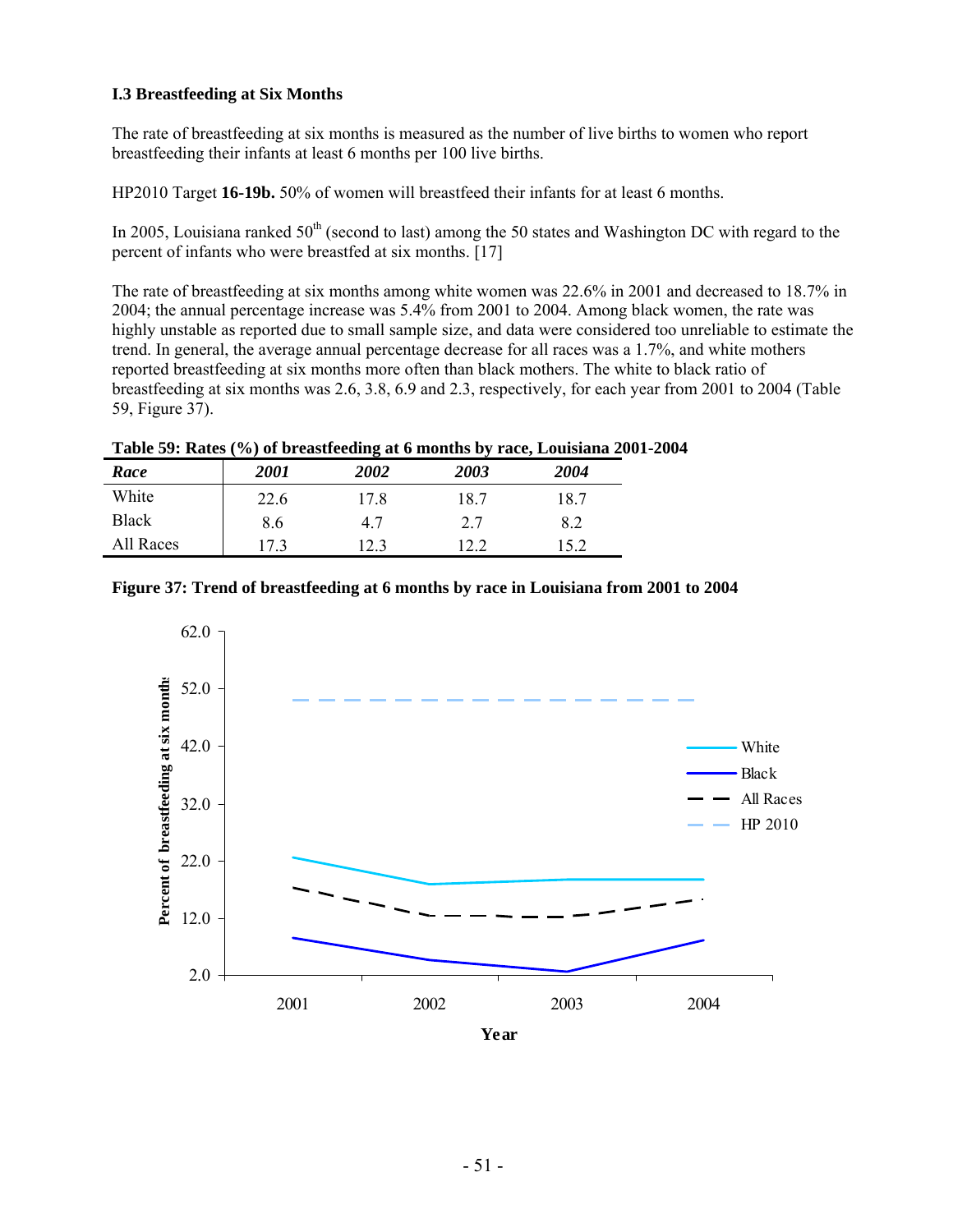# **J. SUBSTANCE EXPOSURE DURING PREGNANCY**

The risks associated with substance use during pregnancy are well documented. Smoking during pregnancy is associated with preterm birth and low birth weight among negative birth outcomes. The American College of Obstetrics and Gynecology (ACOG) has issued a statement saying that there are no safe levels of alcohol intake during pregnancy; fetal alcohol syndrome (FAS) and fetal alcohol spectrum disorders (FASD) are considered to be the foremost preventable conditions involving neurobehavioral and developmental abnormalities. [18]

Louisiana obtains data for these indicators from LaPRAMS; questions are asked about intake during the last 3 months of pregnancy. 2001-2004 LaPRAMS data were used for analysis in this section.

## **J.1. Smoking during the Last 3 Months of Pregnancy**

The rate of smoking during the last three months of pregnancy is measured as the number of live births to women who report smoking during the last three months of pregnancy per 100 live births.

HP2010 target 16-17c. Percent of women who smoke during pregnancy decreases to 2%. In year 2004 Louisiana ranks  $15<sup>th</sup>$  in the nation for smoking rates during pregnancy. [19]

Smoking rates among women in their third trimester of pregnancy increased for all races, with an annual percentage change of 12.4% from 2001 to 2004. The annual percentage increase was 6.6% for white and 31.6% for black women. White women reported smoking during the third trimester more often than black women. The white to black ratio from 2001 to 2004 varied greatly and ranged between 1.8 and 3.3 (Table 60, Figure 38).

| Race         | <i>2001</i> | 2002 | 2003 | 2004 |
|--------------|-------------|------|------|------|
| White        | 17.9        | 16.5 | 8.8  | 21.4 |
| <b>Black</b> | 5.4         | 5.3  | 8.4  | 11.6 |
| All Races    | 12.8        | .1.8 | 14.5 | 177  |



**Figure 38: Trend of smoking during last three months of pregnancy by race, Louisiana 2001-2005** 

**Year**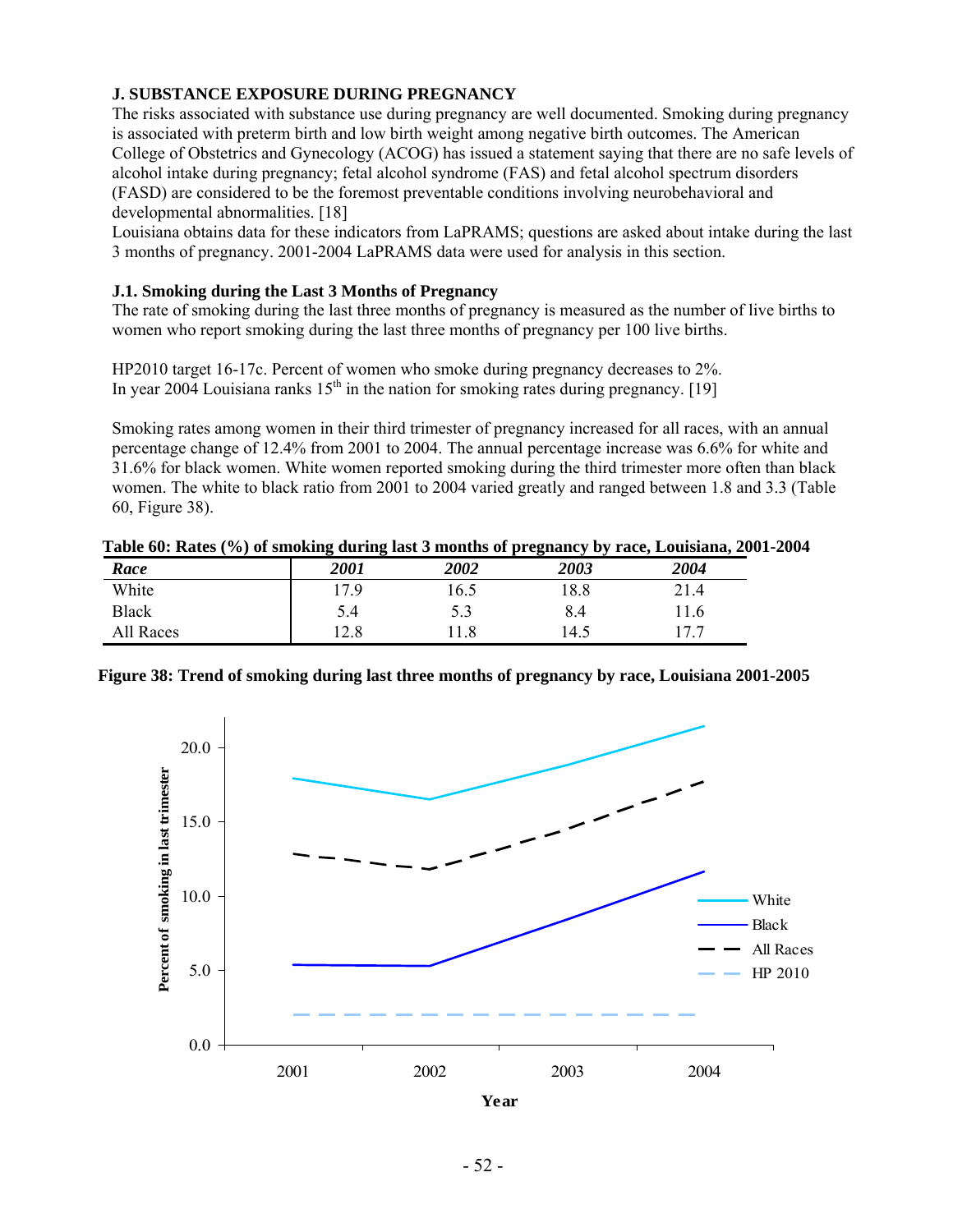## **J.2. Alcohol Use during Last 3 Months of Pregnancy**

The rate of alcohol intake during the last three months of pregnancy is measured as the number of live births to women who report drinking any alcohol during the last three months of pregnancy per 100 live births.

HP2010 target 16-17a. Percent of women who drink alcohol during pregnancy decreases to 4%.

The rate of alcohol use during the last three months of pregnancy decreased from 2001 to 2003, with an annual percentage change of 27.6% for white, 11.1% for black, and 22.4% for all races. Regarding alcohol use in the last trimester of pregnancy, because the 2004 survey question was considered incomparable to the other years, the trend analysis did not include 2004 data for this measure. White women reported use alcohol during the third trimester more often than black women; the white to black ratio from 2001 to 2003 was 1.6, 1.4, and 1.0, respectively (Table 61, Figure 39).

**Table 61: Alcohol use rates (%) during last three months of pregnancy by race, Louisiana 2001-04** 

| Race         | 2001 | 2002 | 2003 | 2004         |
|--------------|------|------|------|--------------|
| White        | 0. I | 5.5  | 3.0  | $Q^{\prime}$ |
| <b>Black</b> | 3.8  | 4.0  | 2.9  | 3.5          |
| All Races    | ◡.⊥  | 4.9  | 2.9  | $6.8\,$      |



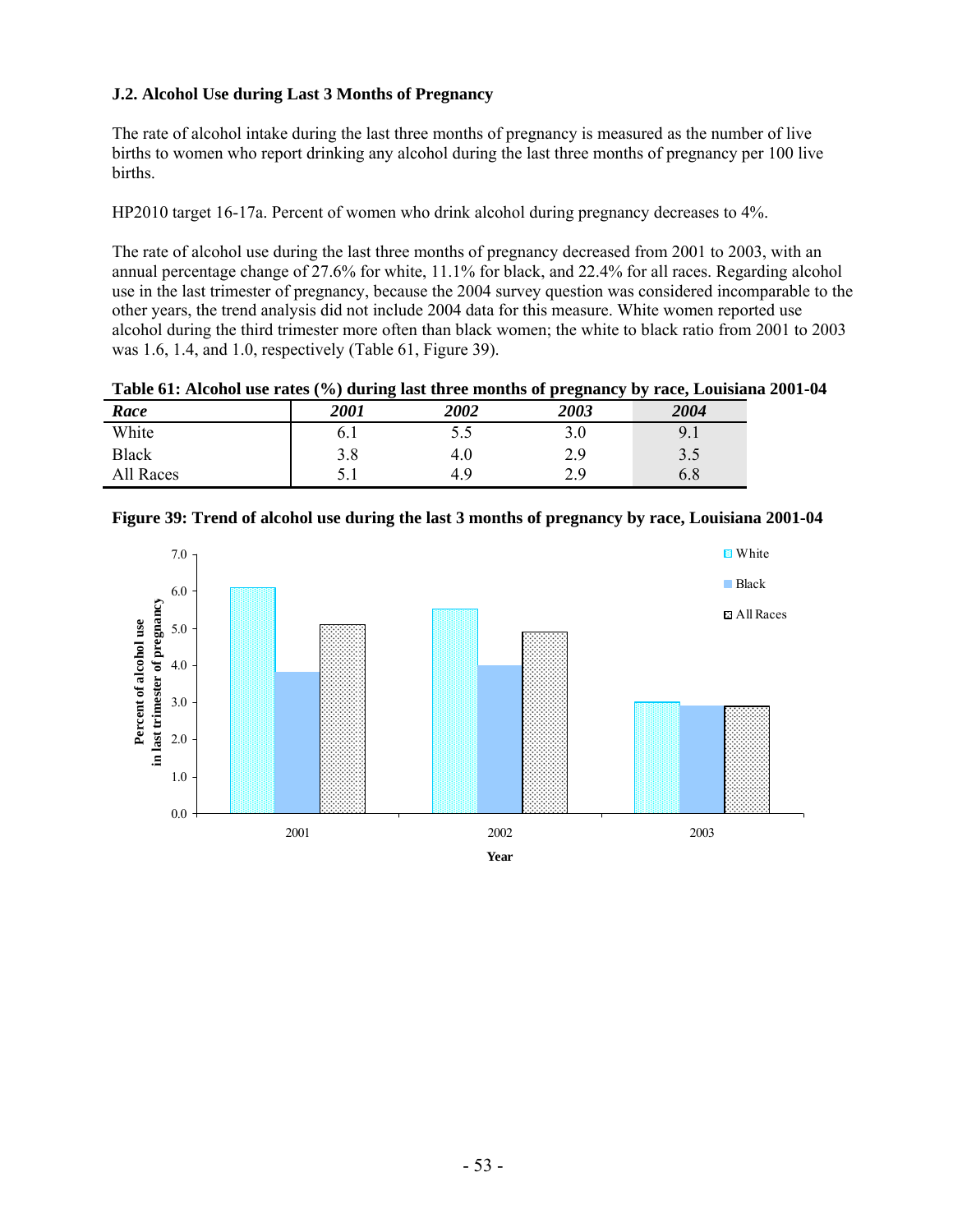## **K. NEWBORN SCREENING**

Newborn screening tests are blood tests carried out before all infants are discharged from the hospital after birth. The purpose of these tests is to detect infants with rare genetic disorders that can become catastrophic health problems if not treated early. Early detection and treatment of newborns with these disorders prevents many and in some disorders all of the serious clinical sequelae. In the early 1960's, states across the Nation began adopting newborn screening for phenylketonuria (PKU). The Louisiana Newborn Screening Program started with screening for PKU in 1964, and screening for other diseases was added in subsequent years.

In 2005, the American College of Medical Genetics (ACMG) addressed the problem of the lack of a national standard and recommended a core panel of 29 disorders. The majority of states have now adopted the ACMG recommended core panel. In Louisiana, currently 29 disorders on the newborn screening ACMG core panel are screened; of those, 28 disorders are screened through newborn screening program. Louisiana has a legislative mandate requiring universal newborn hearing screening. The Hearing, Speech and Vision Program in the Office of Public Health is the agency mandated to assure that screening and follow-up are completed. The 10 most common diseases listed on this panel are PKU, congenital hypothyroidism, biotinidase deficiency, galactosemia, sickle cell disease, argininosuccinic aciduria, citrullinemia, homcystinuria, maple syrup urine disease and medium chain acyl coA dehydrogenase deficiency. The symptoms associated with these diseases, when untreated, are mental retardation for PKU and congenital hypothyroidism, seizures and other neurological sequelae for biotinidase deficiency and galactosemia, and life-threatening infections in the first few years of life for sickle cell disease patients.

The Louisiana Newborn Screening Rule (LAC 48: 6303) requires all newborns be screened before hospital discharge regardless of their length of stay. Newborns remaining in the hospital for an extended period should have an initial screening no later than seven days after birth.

Linked newborn screening and birth records were used for data analysis in this report. Data were available for 2004 and 2005 only. Although the rate of newborn screening was lower in 2005 than in 2004, it was considered underreported in 2005 due to the effect of the 2005 hurricanes (Table 62).

| Race      | 2004 | <i><b>2005</b></i> |
|-----------|------|--------------------|
| White     | 98.1 | 96.3               |
| Black     | 98.1 | 954                |
| All Races | 98.1 | 95.9               |

| Table 62: Percent of Newborn screening among births occurring in Louisiana by race, 2004-2005 |  |  |  |  |  |  |  |  |
|-----------------------------------------------------------------------------------------------|--|--|--|--|--|--|--|--|
|-----------------------------------------------------------------------------------------------|--|--|--|--|--|--|--|--|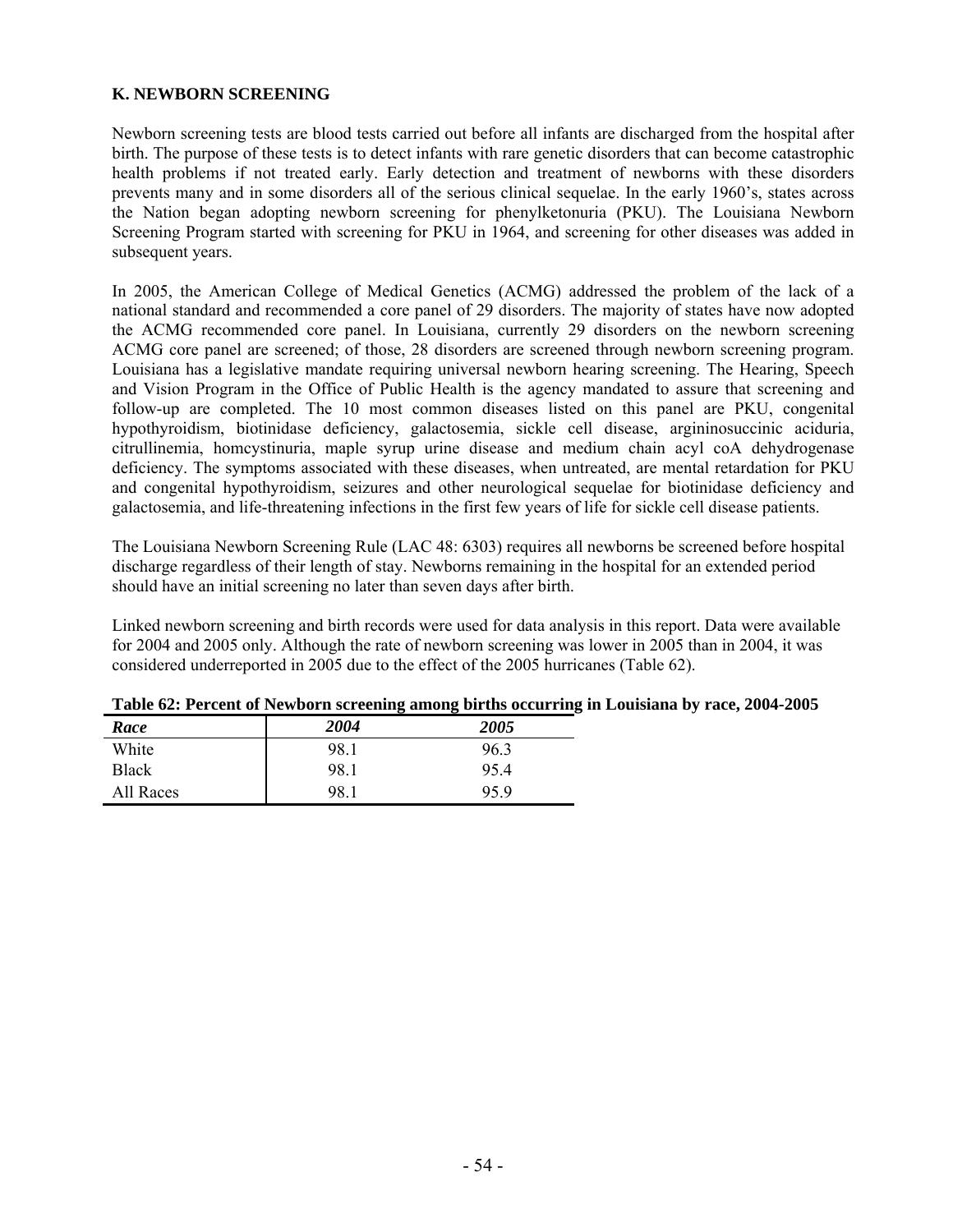# **L. LEAD POISONING**

The Louisiana Childhood Lead Poisoning Prevention Program Rule (LAC 48:V.7001-7007) requires health providers to report a case of lead poisoning (that is, a case in which the venous blood-lead level is 15 micrograms per deciliter ( $\mu$ g/dl) or higher) within 48 hours to ensure that the child receives the necessary medical and environmental services. In addition, the rule requires laboratories to report all blood lead levels**{** XE "Blood lead levels" **}**, regardless of whether or not they are elevated. The information received is used for case management and surveillance**{** XE "Surveillance" **}**.

Lead poisoning**{** XE "Lead poisoning" **}** is a preventable disease that affects 4.4% of children in the United States between 6 months and 6 years of age. [20] Screening is an important component of lead poisoning prevention and elimination, as it is only through screening that lead-poisoned children are identified. Once identified, the program can ensure that lead poisoned children receive the necessary services.

The rate of elevated blood lead levels in children is measured as the number of children aged 1-6 years who have blood lead levels  $> 10 \mu g/d$ , expressed per 100 children aged 1-6 years screened.

Healthy People 2010 Target: (8-11) **zero percent** of children aged 1-6 years to have blood lead levels > 10  $\mu$ g/dl.

From 2001 to 2005, the rate of elevated blood lead levels in children aged 1-6 years decreased for both white and black children in Louisiana. The annual percentage decrease was 11.6% for white, 20.8% for black, and 15.3% for all race children. The rate of elevated blood lead levels was higher in black than white children, although the black to white ratio decreased from 2001 to 2005; it was 4.8 in 2001 and 3.3 in 2005 (Table 63, Figure 40).

| Race         | 2001 | 2002 | 2003                            | 2004 | 2005 |
|--------------|------|------|---------------------------------|------|------|
| White        | 2.3  | 2.8  | $\overline{a}$ . $\overline{a}$ | 19)  |      |
| <b>Black</b> | 11.0 | 9.2  | 6.8                             | 6.4  | 4.2  |
| All Races    | 0.0  | 5.8  | 5.0                             | 4.3  | 3.4  |



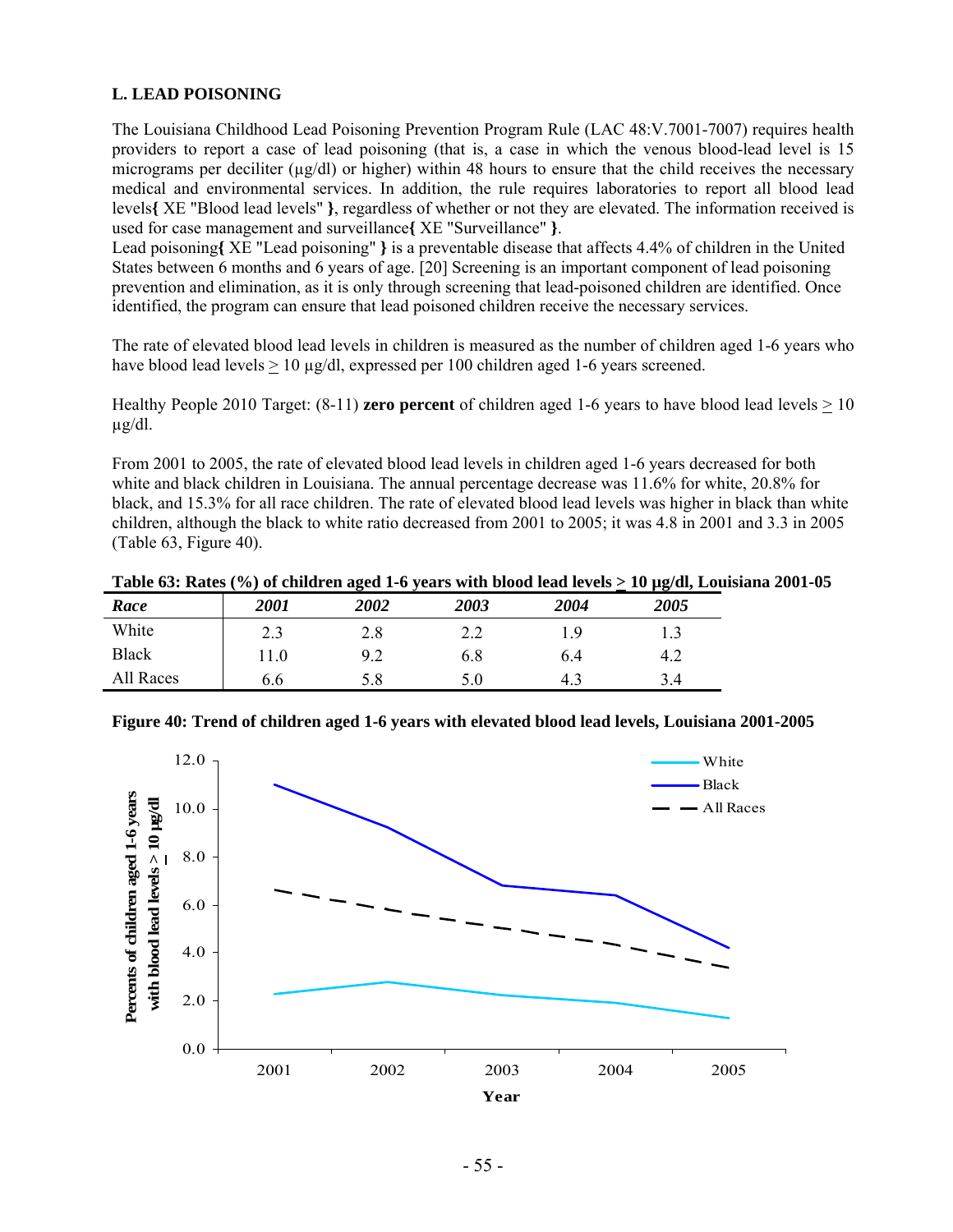# **M. LIVE BIRTH DELIVERIES PAID FOR BY MEDICAID**

The rate of live birth deliveries paid for by Medicaid is defined as the number of live births whose deliveries were paid for by Medicaid per 100 live births.

Data sources: DHH Bureau of Health Services Finance *2001-2005 Medicaid eligibility and claims data* linked with DHH Louisiana State Center for Health Statistics *2001-2005 birth certificates.*

The rate of live birth deliveries paid for by Medicaid increased for both black and white women from 2001 to 2005 in Louisiana. The rate was 38.0% in 2001 and 49.0% in 2005 among white women; 78.2% in 2001 and 84.5% in 2005 among black women. The annual percentage increase was 6.6% for white and 2.2% for black women. For all races the rate was 54.7% in 2001 and increased to 63.1% in 2005; the annual percentage increase was 3.6%. The rate of live birth deliveries paid for by Medicaid was much higher in black than white women, although the racial disparity decreased from 2001 to 2005. The black to white ratio for each year from 2001-2005 was 2.1, 2.0, 1.8, 1.8, and 1.7, respectively (Table 64, Figure 41).

| Table 64: Rates (%) of live birth deliveries paid for by Medicaid by race, Louisiana 2001-2005 |  |  |  |
|------------------------------------------------------------------------------------------------|--|--|--|

| Race         | <i>2001</i> | <i><b>2002</b></i> | 2003 | 2004 | 2005 |
|--------------|-------------|--------------------|------|------|------|
| White        | 38.0        | 40.1               | 44.2 | 47.8 | 49.0 |
| <b>Black</b> | 78.2        | 79.8               | 80.2 | 84.0 | 84.5 |
| All Races    | 54.7        | 56.6               | 58.7 | 62.6 | 63.1 |

|  |  | Figure 41: Trend of live birth deliveries paid for by Medicaid by race, Louisiana 2001-2005 |
|--|--|---------------------------------------------------------------------------------------------|
|  |  |                                                                                             |

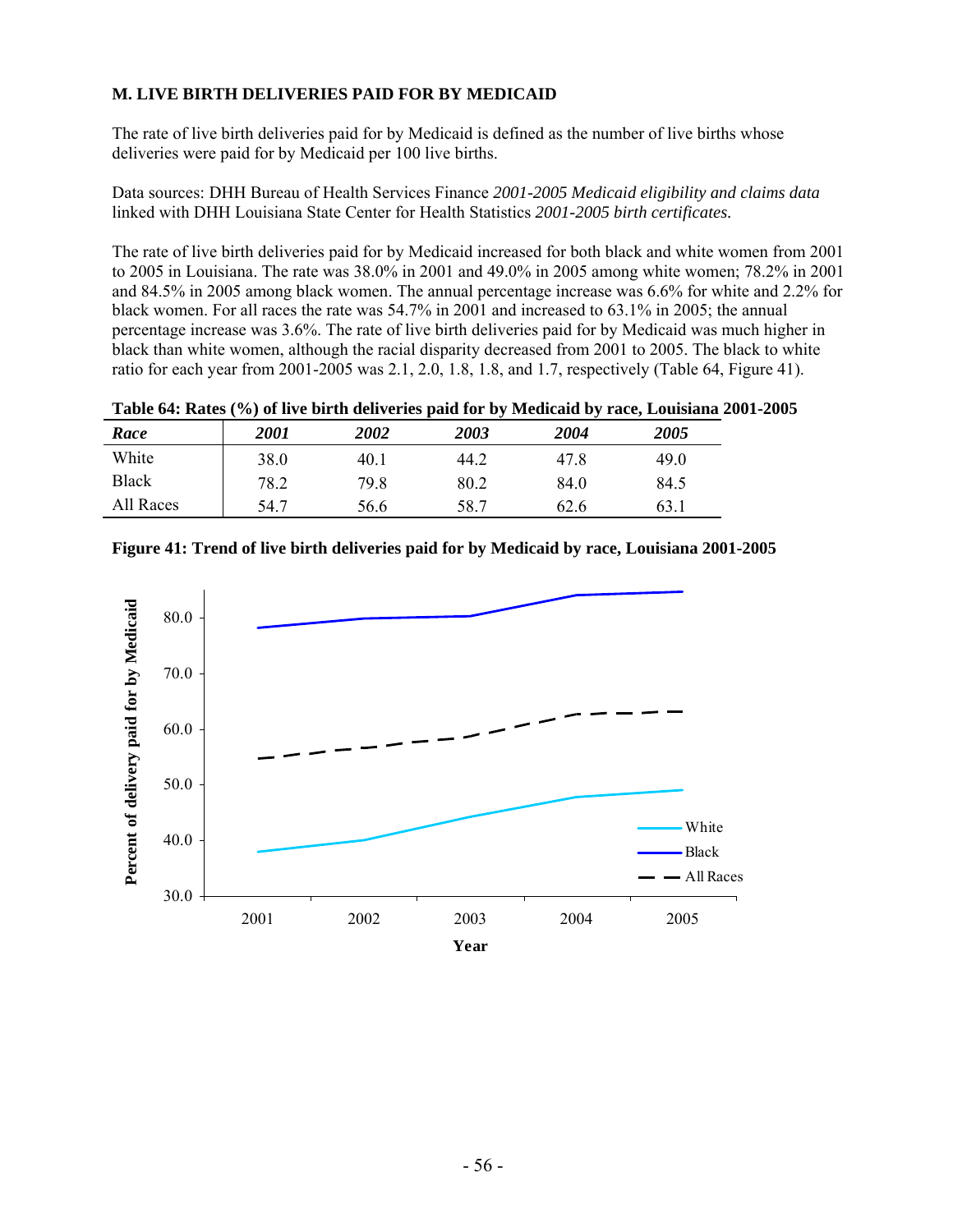# **N.CHILDREN WITH SPECIAL HEALTH CARE NEEDS**

Children with Special Health Care Needs (CSHCN) are defined by the federal Maternal and Child Health Bureau as those *who have or are at increased risk for a chronic physical, developmental, behavioral, or emotional condition and who also require health and related services of a type or amount beyond that generally required by children.* According to the 2005-2006 National Survey of CSHCN (NS-CSHCN), **14.8%** of Louisiana children aged 0 to 17 years had special health needs. Six core outcomes defined by the Maternal and Child Health Bureau (http://www.cshcndata.org/Content/Default.aspx) are presented as follows:

# **N.1. Outcome # 1: Satisfaction with services**

Families are the constant in their child's life and are pivotal in making any system work. Family members must have a meaningful, enduring, and leading role in the development of systems at all levels of policy, programs, and practice. Family voices must be heard, and families should be involved when decisions about their child's health care plan are made. Thus, the involvement of families is a key indicator of systems development (Table 65).

#### **Table 65: Percent of CSHCN whose families are partners in decision making at all levels, and who are satisfied with the services they receive, 2001 and 2005-2006 NS-CSHCN surveys**

| Race             | <i>2001</i> |      | 2005-2006 |      | 2005-2006 State Rank |
|------------------|-------------|------|-----------|------|----------------------|
|                  | Louisiana   | U.S  | Louisiana | U.S  |                      |
| White            | 59.2        | 61.6 | 64.9      | 61.0 |                      |
| <b>Black</b>     | 48.8        | 48.4 | 58.4      | 53.5 |                      |
| <b>All Races</b> | 55.2        | 57.5 | 62.2      | 57.4 | $11^{\text{th}}$     |

## **N.2. Outcome # 2: Medical Home**

Once identified, CSHCN require a medical home: a source of ongoing, routine, primary health care provided by a knowledgeable pediatrician that is received within their community, and where providers and families work as partners. The medical home assists in the early identification of special health care needs; provides ongoing primary care; and coordinates with a broad range of other specialty, ancillary, and related services (Table 66).

#### **Table 66: \*Percent of CSHCN who receive coordinated, ongoing, comprehensive care within a medical home, 2001 and 2005-2006 NS-CSHCN surveys**

| Race             | 2001      |      | 2005-2006 |      | 2005-2006 State Rank |
|------------------|-----------|------|-----------|------|----------------------|
|                  | Louisiana | U.S  | Louisiana | U.S  |                      |
| White            | 58.8      | 56.9 | 59.7      | 52.8 |                      |
| <b>Black</b>     | 33.5      | 44.3 | 32.7      | 36.6 |                      |
| <b>All Races</b> | 48.8      | 52.6 | 49.6      | 47.1 | $21^{\rm st}$        |

*\*Not comparable across survey years*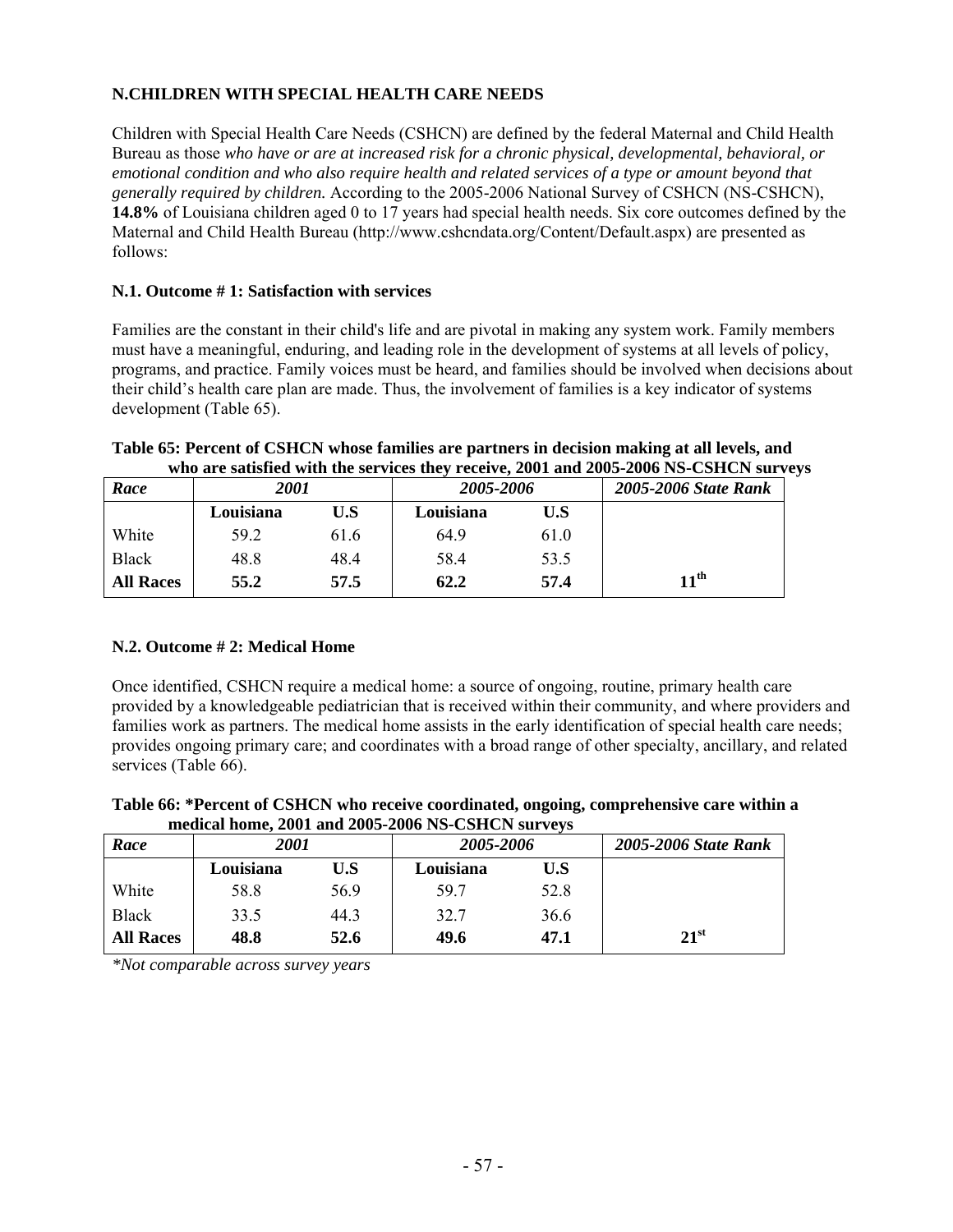## **N.3. Outcome # 3: CSHCN Insurance coverage**

Families must have a way to pay for services. Medicaid and the State Children's Health Insurance Program (S-CHIP) help address the health insurance needs for families living in poverty or are borderline impoverished. However, health insurance coverage is not enough to assess access to care. By definition, CSHCN utilize many sources of care, and it is financial burdens faced by families with CSHCN, such as out of pocket co-pays that pose significant barriers to access of care. Subsequently, adequacy of coverage serves as a better proxy to assess insurance coverage (Table 67).

| for the services they need, 2001 and 2005-2006 NS-CSHCN surveys |           |      |           |      |                      |  |  |  |
|-----------------------------------------------------------------|-----------|------|-----------|------|----------------------|--|--|--|
| Race                                                            | 2001      |      | 2005-2006 |      | 2005-2006 State Rank |  |  |  |
|                                                                 | Louisiana | U.S  | Louisiana | U.S  |                      |  |  |  |
| White                                                           | 579       | 62.5 | 68.6      | 63.8 |                      |  |  |  |
| <b>Black</b>                                                    | 44.0      | 57.6 | 60.4      | 60.7 |                      |  |  |  |
| <b>All Races</b>                                                | 51.9      | 59.6 | 65.5      | 62.0 | 14 <sup>th</sup>     |  |  |  |

| Table 67: Percent of CSHCN whose families have adequate private and/or public insurance to pay |
|------------------------------------------------------------------------------------------------|
| for the services they need, 2001 and 2005-2006 NS-CSHCN surveys                                |

#### **N.4. Outcome # 4: Special health care needs screening**

Infants and children with high risk health conditions must be identified early in order to help assure that they and their families receive the care and assistance to prevent future morbidity and promote optimal development. Advances in brain research, the Human Genome Project, and increased effectiveness of early intervention have expanded our capacity to identify CSHCN and offer an opportunity for early intervention (Table 68).

#### **Table 68: \*\*Percent of CSHCN who are screened early and continuously for special health care needs, 2005-2006 NS-CSHCN surveys**

| Race             | Louisiana | U.S  | 2005-2006 State Rank |
|------------------|-----------|------|----------------------|
| White            | 58.5      |      |                      |
| <b>Black</b>     | 48.1      | 56.5 |                      |
| <b>All Races</b> | 54.3      | 63.8 | 49 <sup>th</sup>     |

*\*\* Not assessed in 2001 survey*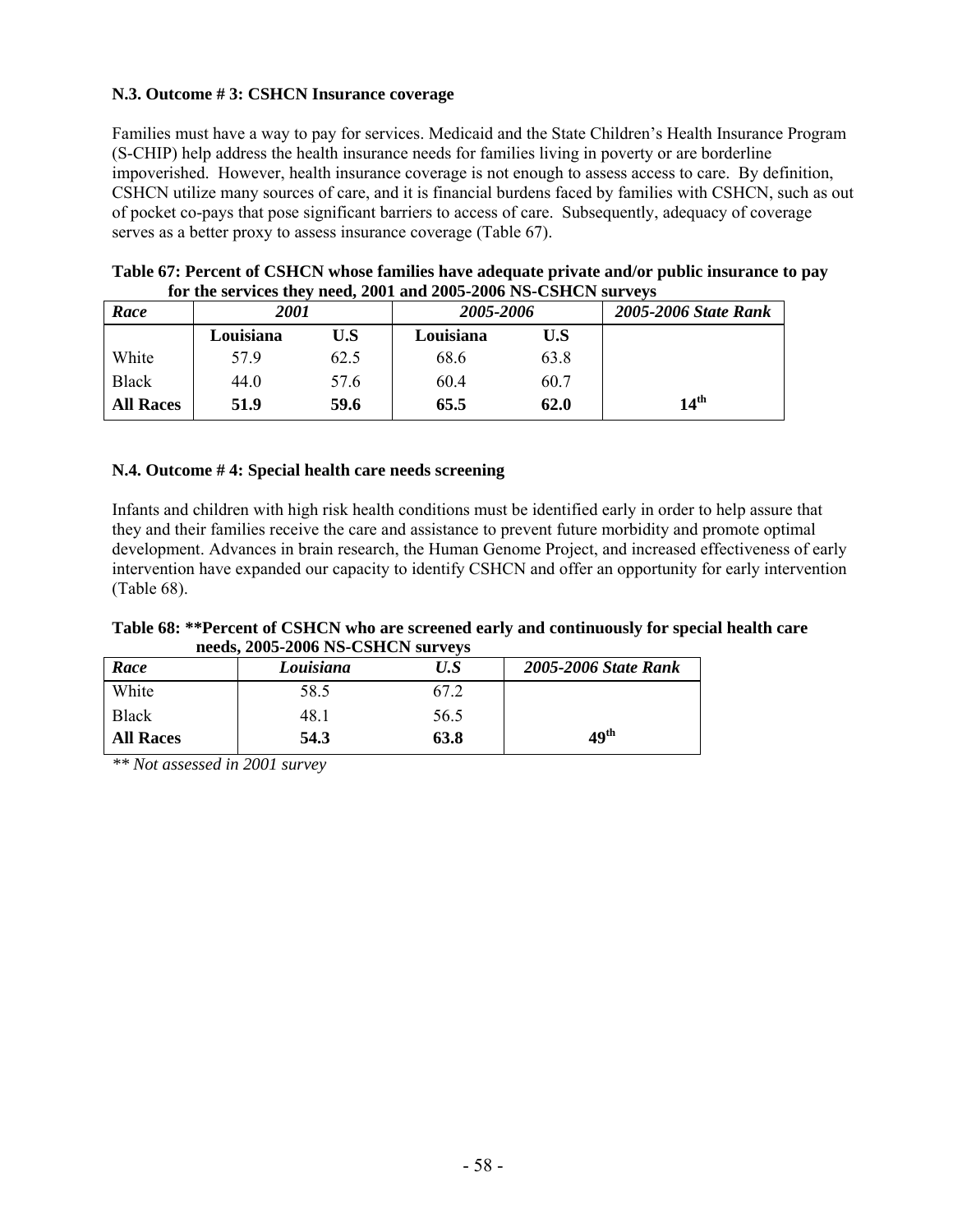## **N.5. Outcome # 5: Community based service systems**

In order for services to be of value to CSHCN and their families, the system has to be organized in such a way that needs can be identified, the services are provided in accessible and appropriate contexts, and that there is a family-friendly mechanism to pay for them. Thus, effective organization of services is a key indicator of systems development (Table 69).

|  |  |                                               |  | Table 69: *Percent of CSHCN whose services are organized in ways that families can use them easily, |
|--|--|-----------------------------------------------|--|-----------------------------------------------------------------------------------------------------|
|  |  | Louisiana 2001 and 2005-2006 NS-CSHCN surveys |  |                                                                                                     |

| Race             | 2001      |      | 2005-2006 |      | 2005-2006 State Rank |
|------------------|-----------|------|-----------|------|----------------------|
|                  | Louisiana | U.S  | Louisiana | U.S  |                      |
| White            | 75.9      | 77.4 | 90.9      | 89.9 |                      |
| <b>Black</b>     | 59.9      | 65.3 | 87.3      | 89.7 |                      |
| <b>All Races</b> | 68.8      | 74.3 | 89.3      | 89.1 | $25^{\text{th}}$     |
|                  |           |      |           |      |                      |

*\*Not comparable across survey years* 

#### **N.6. Outcome # 6: Youth transition**

Advancements in medical technology have expanded the lifespan and improved the quality of life for CSHCN. Optimal health and independence for Youth with Special Health Care Needs involves proper transitioning from pediatric health care to adult systems of care, acquisition of comprehensive health insurance coverage, adult living arrangements, and enrollment in the job force. Therefore, appropriate adult health care options must be available within the community and provided in developmentally appropriate manners. Health care services must not only be family-centered, but they must also prepare the individual to take charge of his/her own health care (Table 70).

#### **Table 70: \*Percent of youth with special health care needs who receive the services necessary to make appropriate transitions to adult health care, work and independence, 2001 and 2005-2006 NS-CSHCN surveys**

| Race             | 2001      |     | 2005-2006 |      | 2005-2006 State Rank |
|------------------|-----------|-----|-----------|------|----------------------|
|                  | Louisiana | U.S | Louisiana | U.S  |                      |
| White            | $- -$     |     | 52.5      | 46.5 |                      |
| <b>Black</b>     | $- -$     |     | 21.6      | 28.7 |                      |
| <b>All Races</b> | 4.5       | 5.8 | 40.9      | 41.2 | 31 <sup>st</sup>     |

*\*Not comparable across survey years. Data are not applicable for estimates by race in 2001 survey.*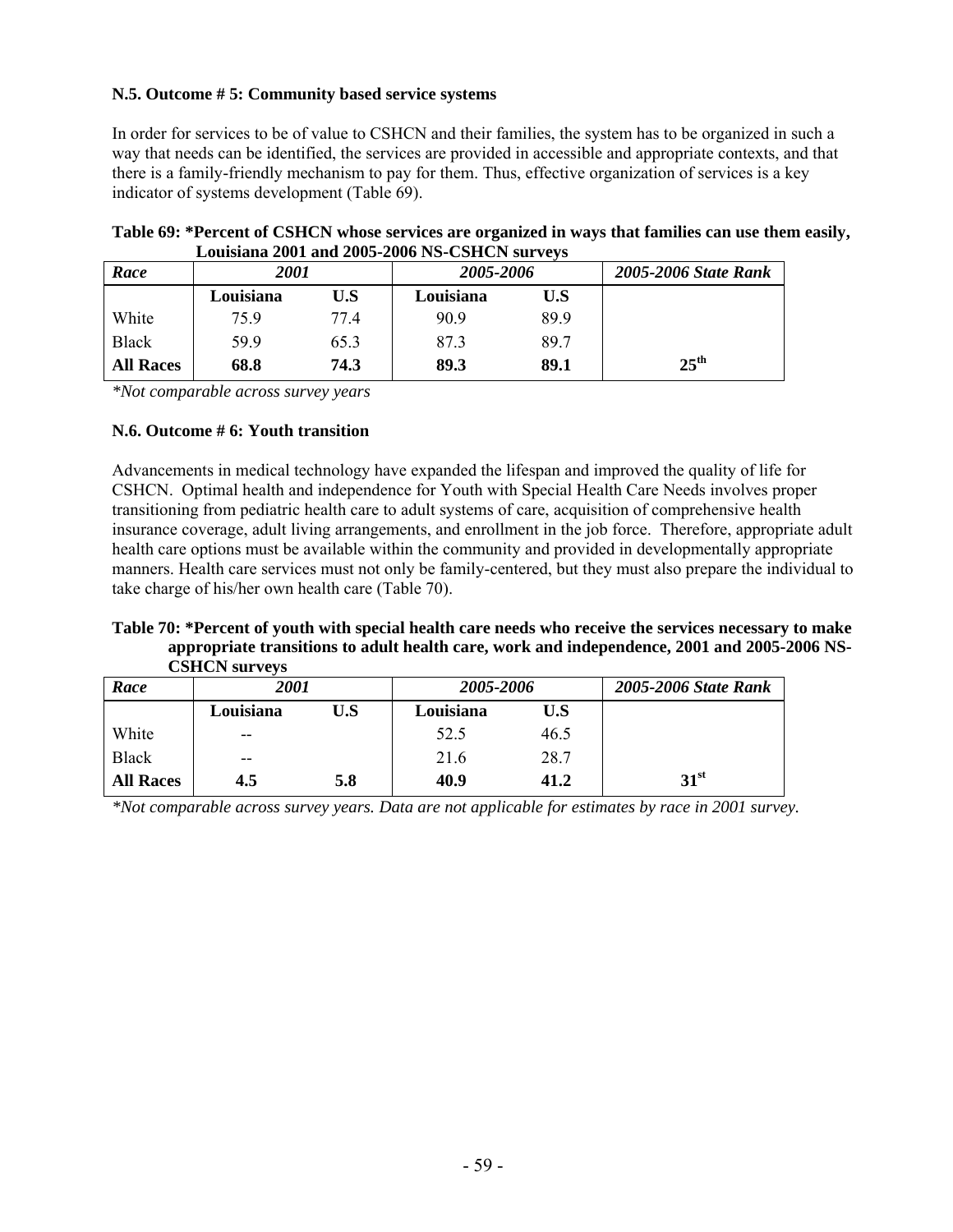# **O. PERINATAL HUMAN IMMUNODEFICIENCY VIRUS (HIV)**

## **O.1. Perinatal Exposure to HIV**

The rate of perinatal exposure to HIV is defined as the number of live births to mothers who are infected by HIV during pregnancy per 1,000 live births.

Data sources: Louisiana State Center for Health Statistics *2001-2005 birth certificates* linked with HIV/AIDS Program *2001-2005 HIV/AIDS data*.

The rate of perinatal exposure to HIV decreased for both white and black infants in Louisiana from 2001 to 2005. The three-year average percentage decrease was 5.3% for white, 2.3% for black, and 3.0% for allrace infants. The rate of perinatal exposure to HIV was much higher in black than in white infants. The black to white ratio was 17.1 in 2001-2003, 17.8 in 2002-2004, and 18.3 in 2003-2005 (Table 71, Figure 42).

|  | Table 71: Rates of perinatal exposure to HIV per 1,000 live births by race, Louisiana 2001-2005 |  |  |
|--|-------------------------------------------------------------------------------------------------|--|--|
|  |                                                                                                 |  |  |

| Race         | 2001-03 |      |        | 2002-04 |        | 2003-05 |  |
|--------------|---------|------|--------|---------|--------|---------|--|
|              | Number  | Rate | Number | Rate    | Number | Rate    |  |
| White        | 44      | 0.40 | 41     | 0.37    | 39     | 0.36    |  |
| <b>Black</b> | 545     | 6.85 | 524    | 6.62    | 500    | 6.54    |  |
| All Races    | 593     | 3.05 | 574    | 2.95    | 546    | 2.87    |  |



#### **Figure 42: Trend of perinatal exposure to HIV by race, Louisiana 2001-2005**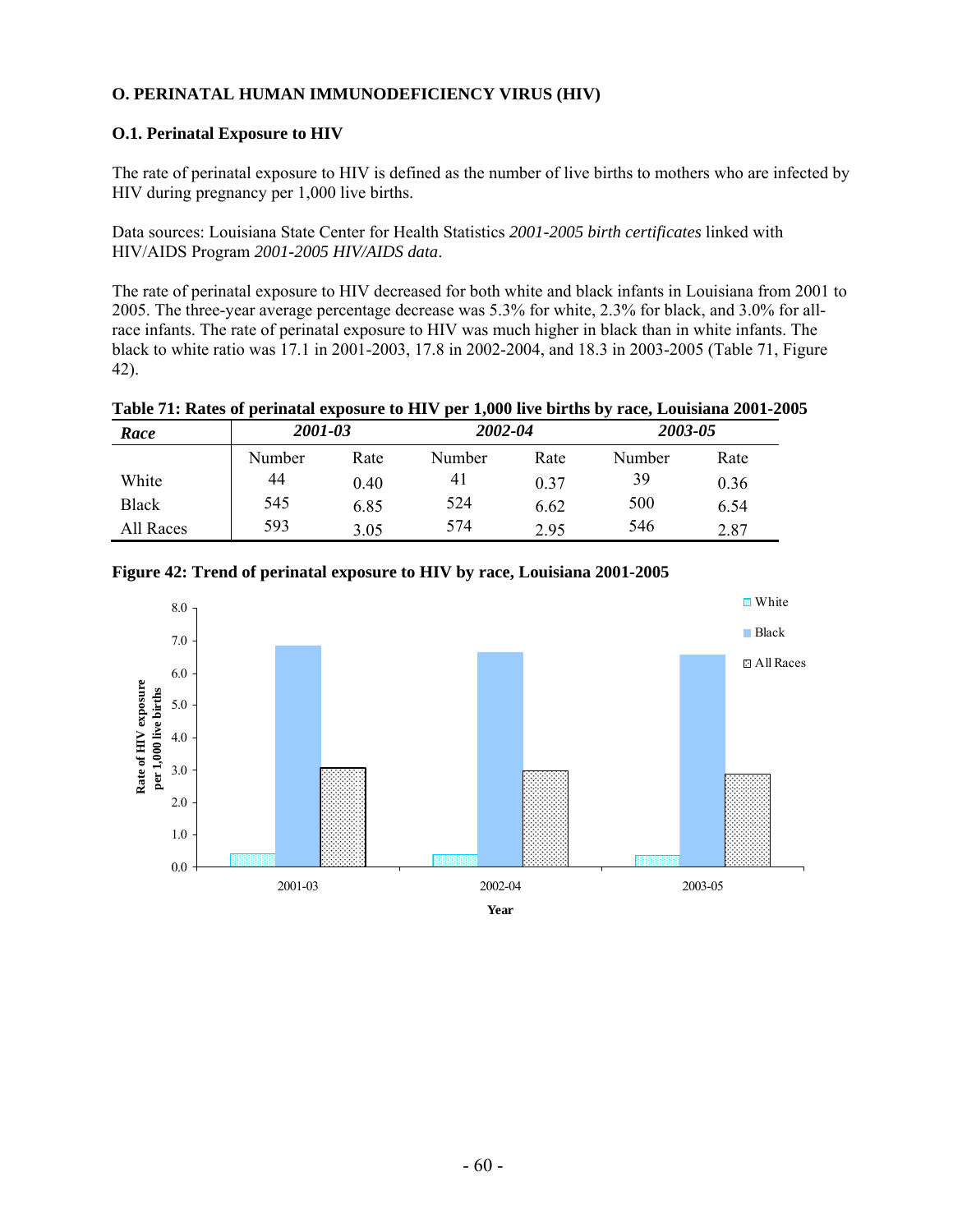## **O.2. Mother-to-child transmission of HIV**

Rate of mother-to-child transmission of HIV is defined as number of babies who become infected by HIV per 100 live births to mothers who are infected by HIV during pregnancy.

Similar to the rate of perinatal exposure to HIV, the rate of mother-to-child transmission of HIV decreased in Louisiana from 2001 to 2005. The three-year average percentage decrease was 3.0% for black and 5.5% for all-race infants. Because of very small number of infants infected by HIV through mother-to-child transmission (between 0 and 2 cases per year), rate of mother-to-child transmission of HIV among white infants was not presented for trend analysis as well as racial disparity in this report (Table 72, Figure 43).

| Table 72. Kates of mother-to-elling transmission of HIT by Face, Louisiana 201-2005 |         |                          |         |      |         |         |  |  |
|-------------------------------------------------------------------------------------|---------|--------------------------|---------|------|---------|---------|--|--|
| Race                                                                                | 2001-03 |                          | 2002-04 |      | 2003-05 |         |  |  |
|                                                                                     | Number  | Rate                     | Number  | Rate | Number  | Percent |  |  |
| White                                                                               | ٠       | $\overline{\phantom{0}}$ | -       | -    | ۰       | -       |  |  |
| <b>Black</b>                                                                        | 22      | 4 0 4                    |         | 4.01 | 19      | 3.80    |  |  |
| All Races                                                                           | 28      | 4.72                     | 25      | 4.36 | 23      | 4.21    |  |  |

**Table 72: Rates of mother-to-child transmission of HIV by race, Louisiana 201-2005** 



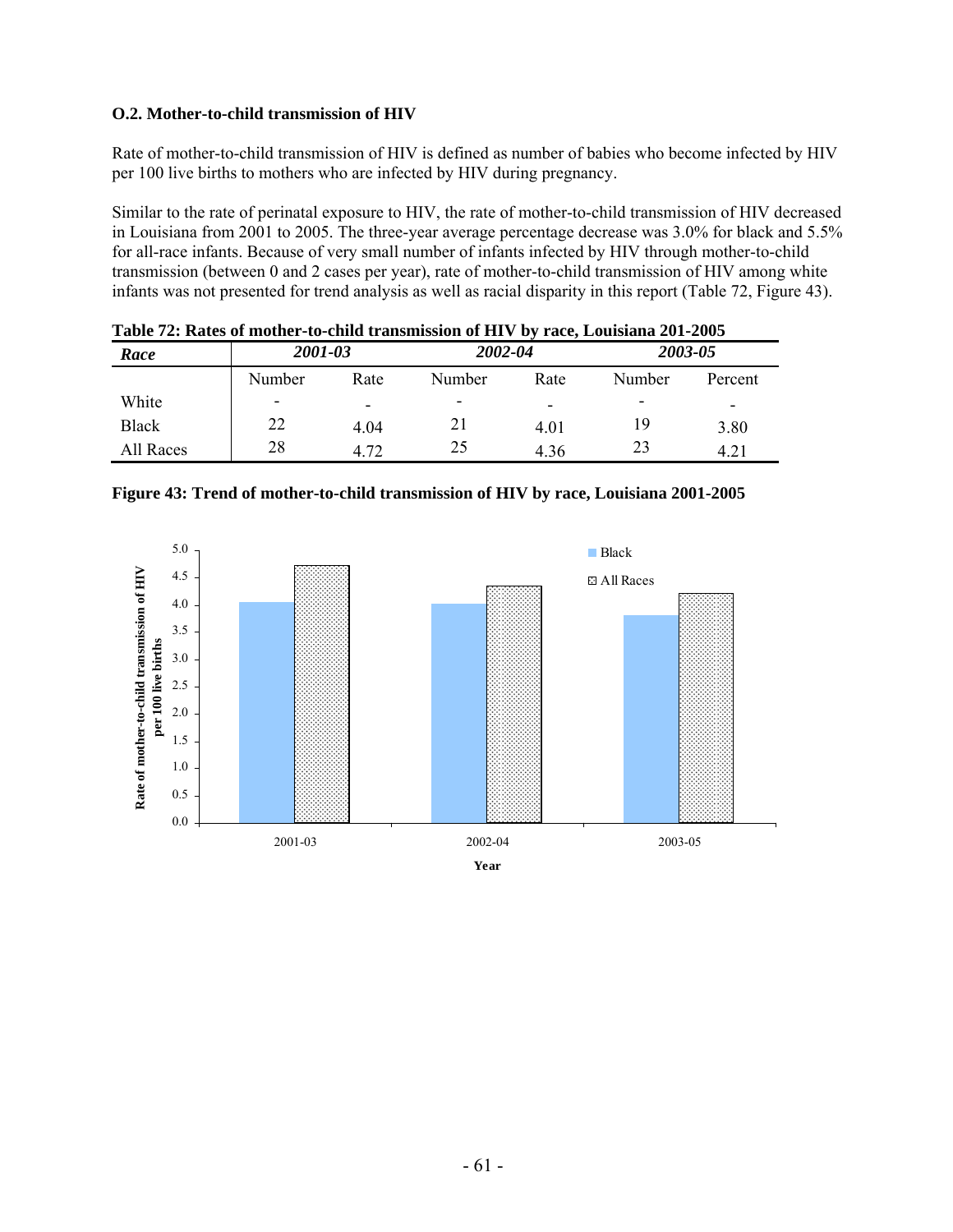# **P. BIRTH DEFECTS:**

The Louisiana Birth Defects Monitoring Network (LBDMN) is an active, population-based surveillance system that operates within the Department of Health and Hospitals (DHH), Office of Public Health (OPH). LBDMN tracks the occurrence of birth defects in children ages 0–2 years. LBDMN began active data collection in 2005 in four areas of the state: Region 1 (New Orleans metro), Region 2 (Baton Rouge metro), Region 5 (Lake Charles/southwest Louisiana), and Region 7 (Shreveport/northwest Louisiana). Due to circumstances resulting from Hurricanes Katrina and Rita (hospital closures, damaged/destroyed medical records), data of Region 1 resident births was incomplete for 2005.

LBDMN achieved a coverage rate of 42.5% of 2005 births by birthing hospital surveillance. Information was also collected from Children's Hospital (New Orleans) and from pediatric specialty clinics located at birthing hospitals (facilities serving children from all over the state).

Based on 2005 birth defects surveillance data, there were 845 case children; 62% male and 38% female; 64% white, 34% black, and 2% other races. Cardiovascular malformations were by far the most common category of birth defects, as 367 case children were affected by at least one cardiovascular malformation. The least common type of birth defect was malformations of the ear; only 1 case child had a congenital ear anomaly (Figure 44).





*Note: These numbers are not unduplicated counts; children with multiple birth defects may be counted in more than one category. CNS: Central nervous system*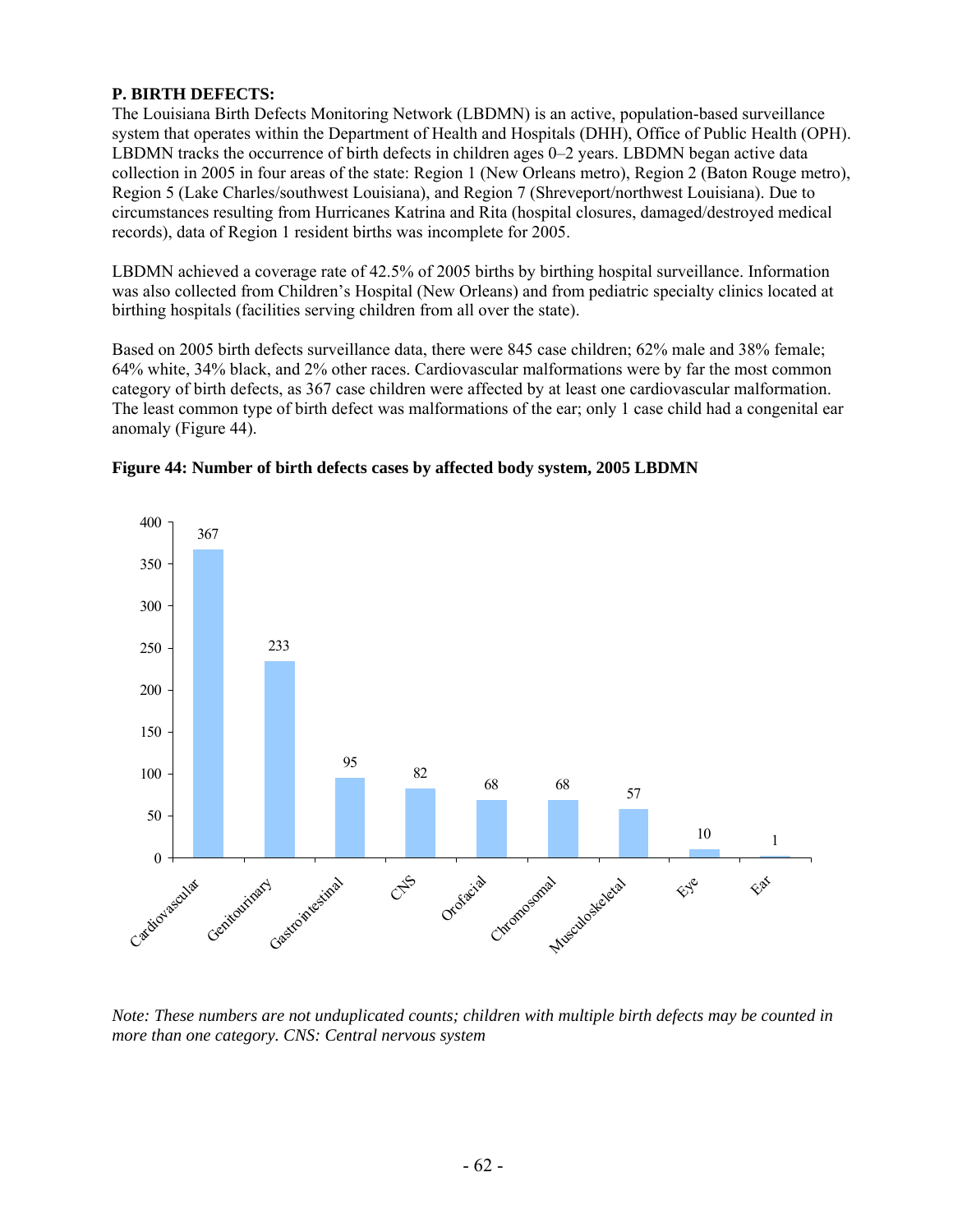According to 2005 LBDMN data, the most common individual birth defect diagnosis was atrial septal defect, followed by ventricular septal defect, hypospadias/epispadias, patent ductus arteriosus, and obstructive genitourinary defect. Table 73 shows the ten most common birth defects and corresponding case counts.

| Rank | <b>Diagnosis</b>                      | # of Cases |  |  |  |
|------|---------------------------------------|------------|--|--|--|
| 1    | Atrial septal defect                  | 231        |  |  |  |
| 2    | Ventricular septal defect             | 150        |  |  |  |
| 3    | Hypospadias/epispadias                | 122        |  |  |  |
| 4    | Patent ductus arteriosus              | 110        |  |  |  |
| 5    | Obstructive genitourinary defect      | 97         |  |  |  |
| 6    | Hypertrophic pyloric stenosis         | 53         |  |  |  |
| 7    | Down syndrome                         | 48         |  |  |  |
| 8    | Cleft lip with and w/out cleft palate | 47         |  |  |  |
| 9    | Hydrocephalus                         | 32         |  |  |  |
| 10   | Microcephalus                         | 31         |  |  |  |

**Table 73: Ten most common birth defects, 2005 LBDMN** 

*Note: not an unduplicated count; children with multiple birth defects may be counted in more than one category.*

Births to residents of Regions 2, 5 and 7 represented 32.4% of total Louisiana births for 2005 (19,990 live births). Due to the high level of coverage for those three regions (>90%), it was possible to combine the regional data and calculate rates. Table 74 shows the ten most common birth defects for Regions 2, 5 and 7, case counts, and corresponding rates (per 10,000 live births)

| Rank           | <b>Diagnosis</b>                     | # of Cases | Rate     |
|----------------|--------------------------------------|------------|----------|
| 1              | Atrial septal defect                 | 128        | 64.0     |
| $\overline{2}$ | Ventricular septal defect            | 88         | 44.0     |
| 3              | Patent ductus arteriosus             | 68         | 34.0     |
| $\overline{4}$ | Hypospadias/epispadias               | 61         | 30.5     |
| 5              | Obstructive genitourinary defect     | 57         | 28.5     |
| 6              | Hypertrophic pyloric stenosis        | 38         | 19.0     |
| 7              | Down syndrome                        | 25         | $12.5*$  |
| 8              | Cleft lip with or w/out cleft palate | 25         | $12.5**$ |
| 9              | Hydrocephalus                        | 23         | 11.5     |
| 10             | Microcephalus                        | 22         | 11.0     |
|                | All birth defects                    | 470        | 235.1    |

*\*National estimate: 13.6;\*\* National estimate:10.48*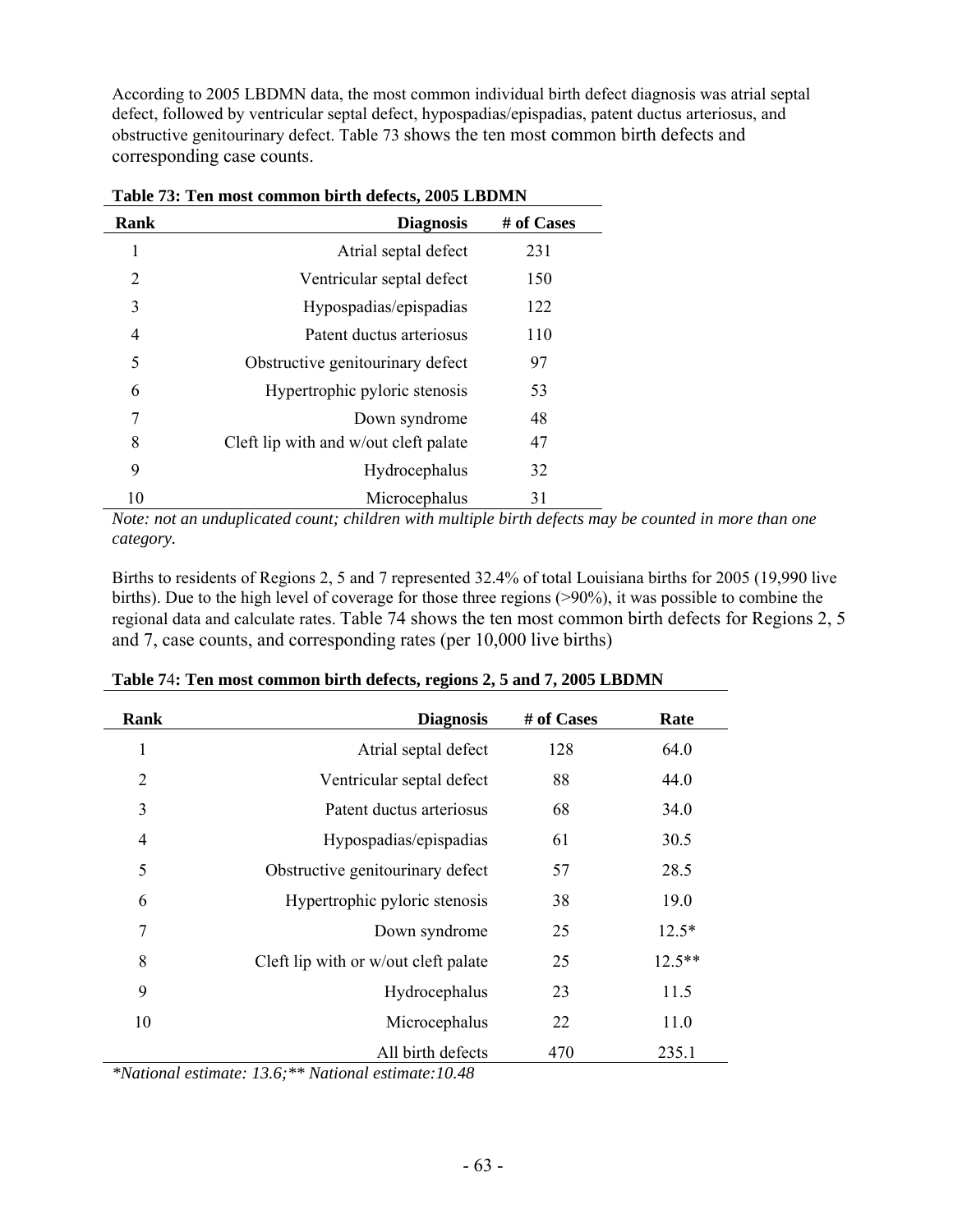# **Q. PERINATAL PERIODS OF RISK ANALYSIS**

As part of an initiative to address Louisiana's high perinatal mortality rates, the Louisiana Office of Public Health, MCH Program, analyzed state-wide perinatal mortality rates using the perinatal periods of risk approach (PPOR). Analyses began in 2001, using 1997-1999 linked birth-infant death and fetal death data, and has continued in subsequent years by using data for 2000-2002 and 2003-2004. Year 2005 data were excluded from analyses because fetal death records were underreported and the birth-infant death match rate of the data linkage was low compared to other data years.

PPOR is a simple approach used to analyze perinatal mortality rates (including fetal and infant mortality rates), developed by Brian McCarthy MD, Centers for Disease Control and Prevention (CDC) and the World Health Organization to easily address the issue of perinatal mortality in developing countries. PPOR has been widely used in the U.S. by CityMatCH (www.citymatch.org). The PPOR approach focuses on the analysis of mortality rates for the fetal and infant periods as part of the whole perinatal mortality rate. The community component helps to mobilize communities by identifying gaps and targeting resources for intervention.

# **1. PPOR Methodology**

 PPOR was used to analyze 2000-2002 and 2003-2004 period linked data. The following steps were used:

 (1) Exclude fetal deaths, live births, and infant deaths to non-Louisiana residents at birth. Exclude infants weighing less than 500 grams at birth. Exclude fetal deaths delivered prior to 24 weeks gestation or weighing less than 500 grams at delivery.

(2) Calculate the total perinatal mortality rate (per 1,000 live births and fetal deaths) for a given place, time period, and group. The numerator is the total number of fetal and infant deaths. The denominator is the number of live births plus fetal deaths.

 (3) Divide the total perinatal mortality rate, based on birth weight and age at death, into four components, which in turn reflect possible causes of death and/or potential interventions (figures 1&2).

 (4) Calculate the excess rate in each component by comparing each component rate to a reference group known to have a lower mortality experience than the study group. Louisiana uses white, non-Hispanic mothers who are more than 20 years of age and have at least 13 years of education as the comparison group. For each component, the excess rate is calculated by subtracting the mortality rate of the reference group from the mortality rate of the study group (figures  $3, 485$ ). The excess rate provides an indicator of the best window of opportunity for interventions by estimating how many deaths could be prevented if the study group has a similar mortality experience as the best case reference group. The largest excess usually indicates the greatest priority for intervention and future program planning.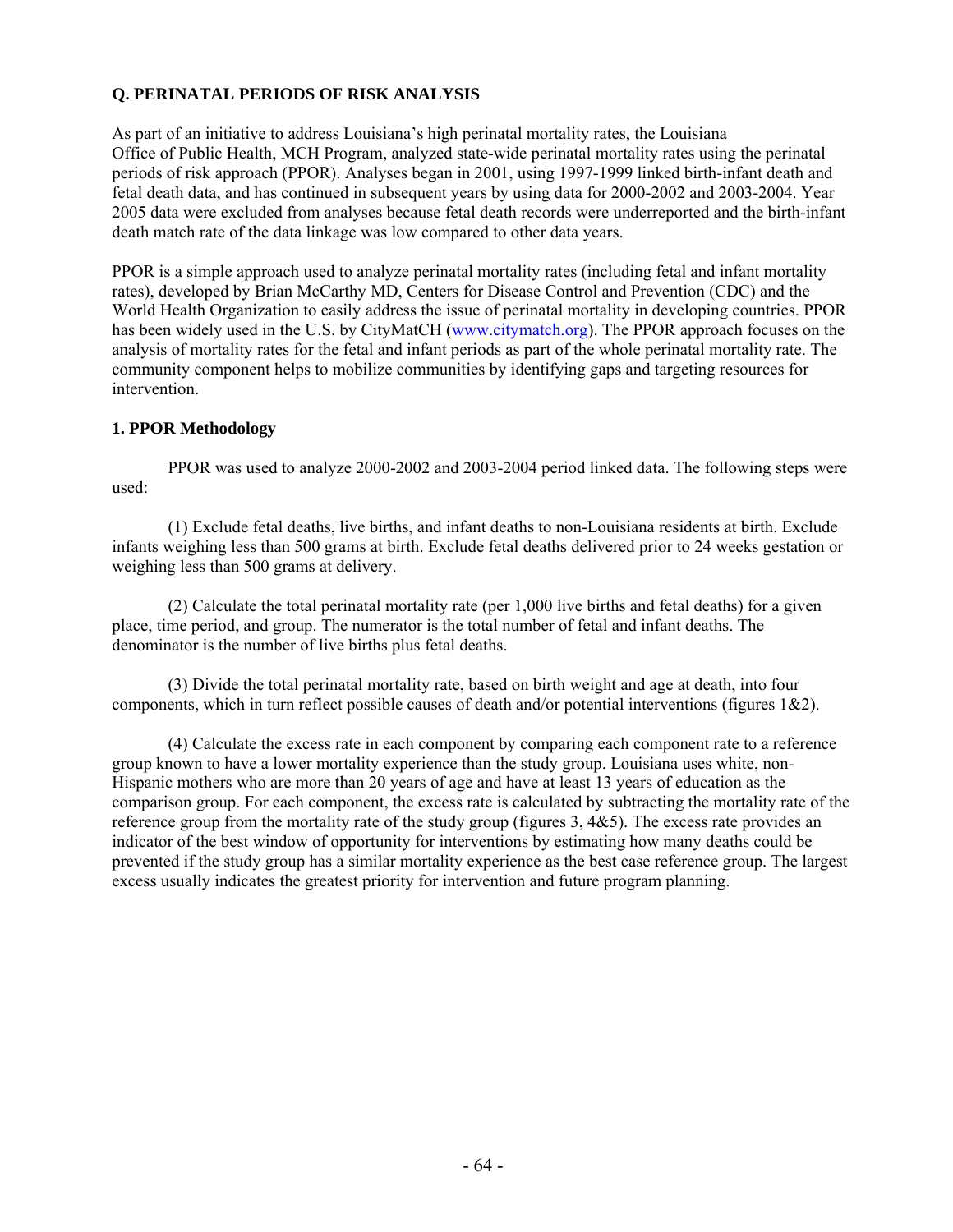# **2000-2002**



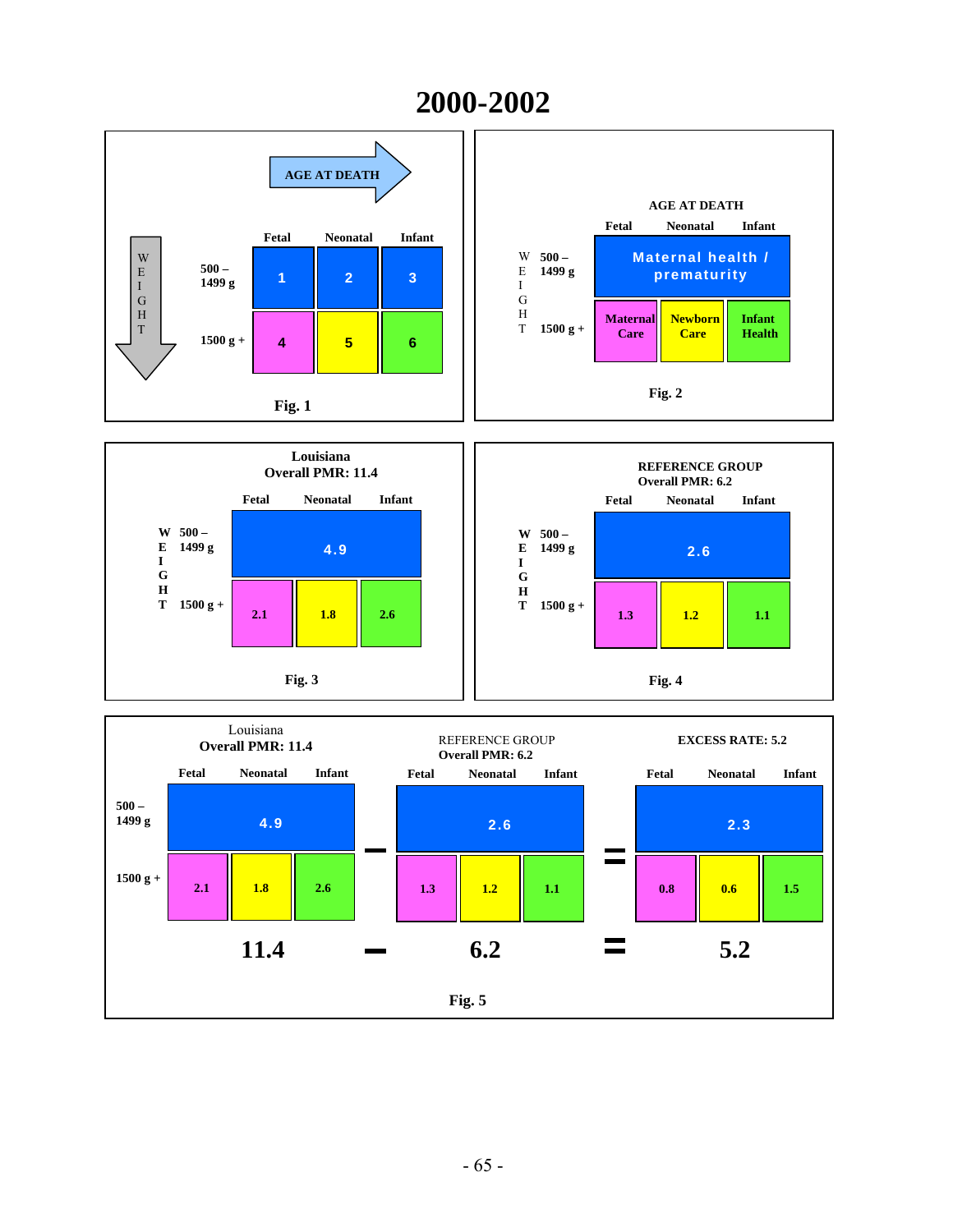



1.2 **1.5 1.8** 

**2.1**  $\begin{array}{|c|c|c|} \hline \textbf{1.6} & \textbf{2.9} \end{array}$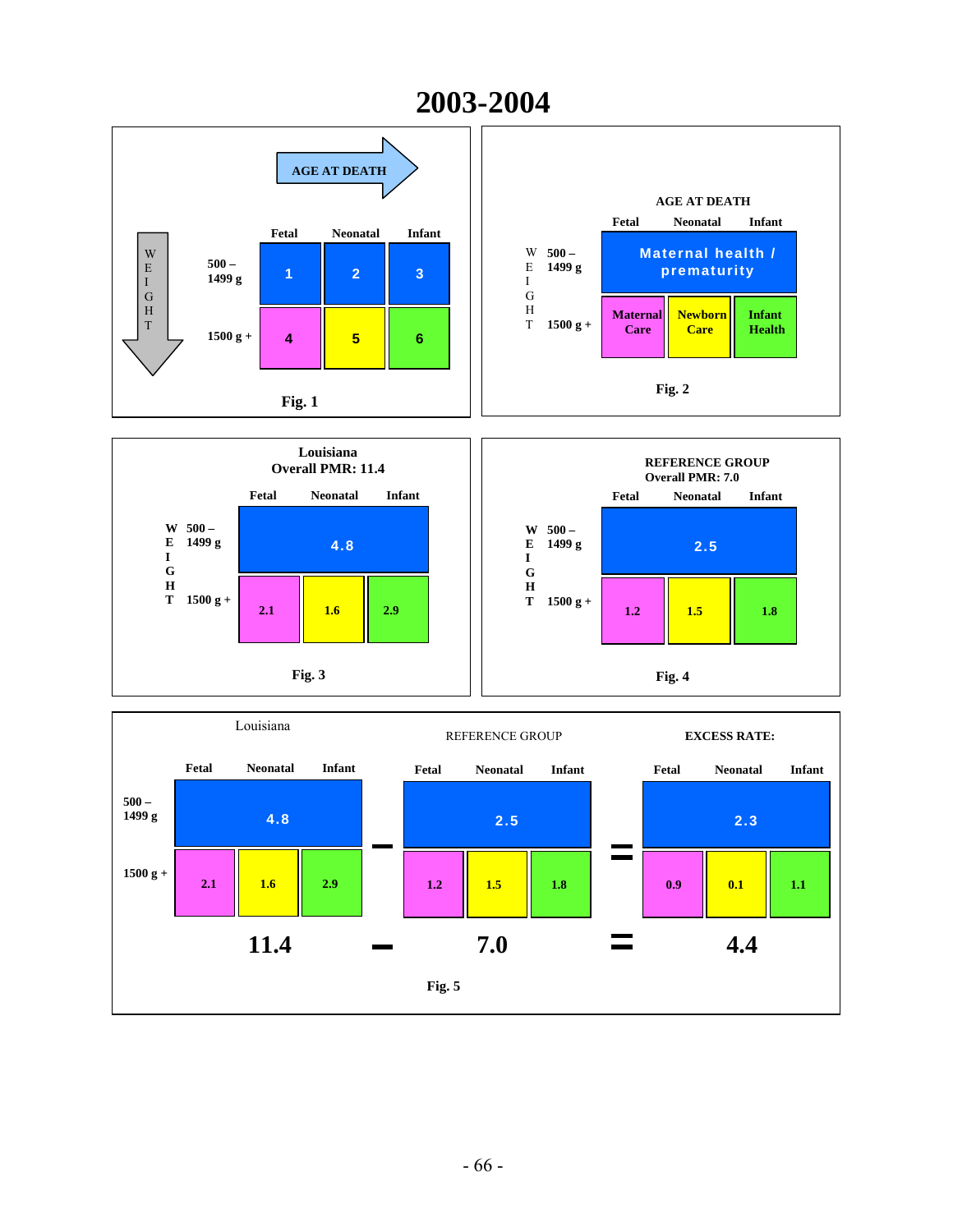# **PPOR Results**

The state of Louisiana has an overall perinatal mortality rate of 11.4 deaths per 1,000 live births plus fetal deaths during the time periods of 2000-2002 and 2003-2004. The maternal health/prematurity cell (blue) has the highest mortality rate, followed by the infant health cell (green). Compared to the best-case reference group, excess mortality rates were highest for the maternal health/prematurity (blue) and the infant health (green) cell. Interventions to consider might include but are not limited to, prenatal care, preconceptional counseling, pregnancy spacing and SIDS reduction interventions. Tables 75 and 77 provide the perinatal mortality rates by component while tables 76 and 78 provide excess mortality.

| Louisiana I I Ок, 2000-2002   |                                                 |      |                      |               |                      |             |                      |               |                                        |             |
|-------------------------------|-------------------------------------------------|------|----------------------|---------------|----------------------|-------------|----------------------|---------------|----------------------------------------|-------------|
| <b>Regions</b>                | <b>Maternal</b><br>Heath/<br><b>Prematurity</b> |      | <b>Maternal Care</b> |               | <b>New Born Care</b> |             | <b>Infant Health</b> |               | <b>Feto-Infant</b><br><b>Mortality</b> |             |
|                               | Number                                          | Rate | Number               | Rate          | Number               | <b>Rate</b> | Number               | Rate          | Number                                 | Rate        |
| Louisiana                     | 978                                             | 4.9  | 428                  | $2.1\,$       | 357                  | <b>1.8</b>  | 523                  | <b>2.6</b>    | 2286                                   | 11.4        |
| <b>Region 1</b>               | 194                                             | 4.4  | 97                   | $2.2^{\circ}$ | 75                   | 1.7         | 120                  | <b>2.7</b>    | 486                                    | <b>11.0</b> |
| <b>Region 2</b>               | 134                                             | 5.0  | 57                   | 2.1           | 49                   | 1.8         | 59                   | 2.2           | 299                                    | 11.1        |
| <b>Region 3</b>               | 82                                              | 4.7  | 34                   | 2.0           | 28                   | 1.6         | 57                   | 3.3           | 201                                    | 11.6        |
| <b>Region 4</b>               | 108                                             | 4.3  | 50                   | 2.0           | 41                   | 1.6         | 66                   | <b>2.6</b>    | 265                                    | 10.5        |
| <b>Region 5</b>               | 67                                              | 5.4  | 26                   | 2.1           | 28                   | 2.2         | 37                   | <b>2.9</b>    | 158                                    | 12.6        |
| <b>Region 6</b>               | 68                                              | 4.9  | 30                   | $2.2^{\circ}$ | 32                   | 2.3         | 31                   | 2.2           | 161                                    | <b>11.6</b> |
| <b>Region 7</b>               | 156                                             | 6.7  | 56                   | 2.4           | 40                   | 1.7         | 60                   | <b>2.6</b>    | 312                                    | 13.4        |
| <b>Region 8</b>               | 107                                             | 6.8  | 41                   | 2.6           | 26                   | 1.7         | 51                   | 3.2           | 225                                    | 14.3        |
| <b>Region 9</b>               | 64                                              | 3.2  | 36                   | 1.8           | 38                   | 1.9         | 43                   | $2.2^{\circ}$ | 181                                    | 9.1         |
| Louisiana<br><b>Reference</b> | 135                                             | 2.6  | 67                   | 1.3           | 64                   | 1.2         | 59                   | <b>1.1</b>    | 325                                    | 6.2         |

**Table 75: Feto-infant mortality rates per 1,000 live births and fetal deaths for all races by region, Louisiana PPOR, 2000-2002** 

**Table 76: Excess feto-infant mortality rates per 1,000 live births and fetal deaths for all races by region, Louisiana PPOR 2000-2002** 

| $\mathbf{\Xi}$<br>$\overline{\phantom{a}}$<br><b>Region</b> | <b>Maternal</b><br>Heath/<br><b>Prematurity</b> | <b>Maternal Care</b> | <b>Newborn Care</b> | <b>Infant Health</b> | <b>Excess total</b><br><b>Feto-Infant</b><br><b>Mortality</b> |
|-------------------------------------------------------------|-------------------------------------------------|----------------------|---------------------|----------------------|---------------------------------------------------------------|
| Louisiana                                                   | 2.3                                             | 0.8                  | 0.6                 | 1.5                  | 5.2                                                           |
| <b>Region 1</b>                                             | 1.8                                             | 0.9                  | 0.5                 | 1.6                  | 4.8                                                           |
| <b>Region 2</b>                                             | 2.4                                             | 0.8                  | 0.6                 | $1.1\,$              | 4.9                                                           |
| <b>Region 3</b>                                             | 2.1                                             | 0.7                  | 0.4                 | 2.2                  | 5.4                                                           |
| <b>Region 4</b>                                             | 1.7                                             | 0.7                  | 0.4                 | 1.5                  | 4.3                                                           |
| <b>Region 5</b>                                             | 2.8                                             | 0.8                  | 1.0                 | 1.8                  | 6.4                                                           |
| <b>Region 6</b>                                             | 2.3                                             | 0.9                  | 1.1                 | 1.1                  | 5.4                                                           |
| <b>Region 7</b>                                             | 4.1                                             | 1.1                  | 0.5                 | 1.5                  | 7.2                                                           |
| <b>Region 8</b>                                             | 4.2                                             | 1.3                  | 0.5                 | <b>2.1</b>           | 8.1                                                           |
| <b>Region9</b>                                              | 0.6                                             | 0.5                  | 0.7                 | 1.1                  | 2.9                                                           |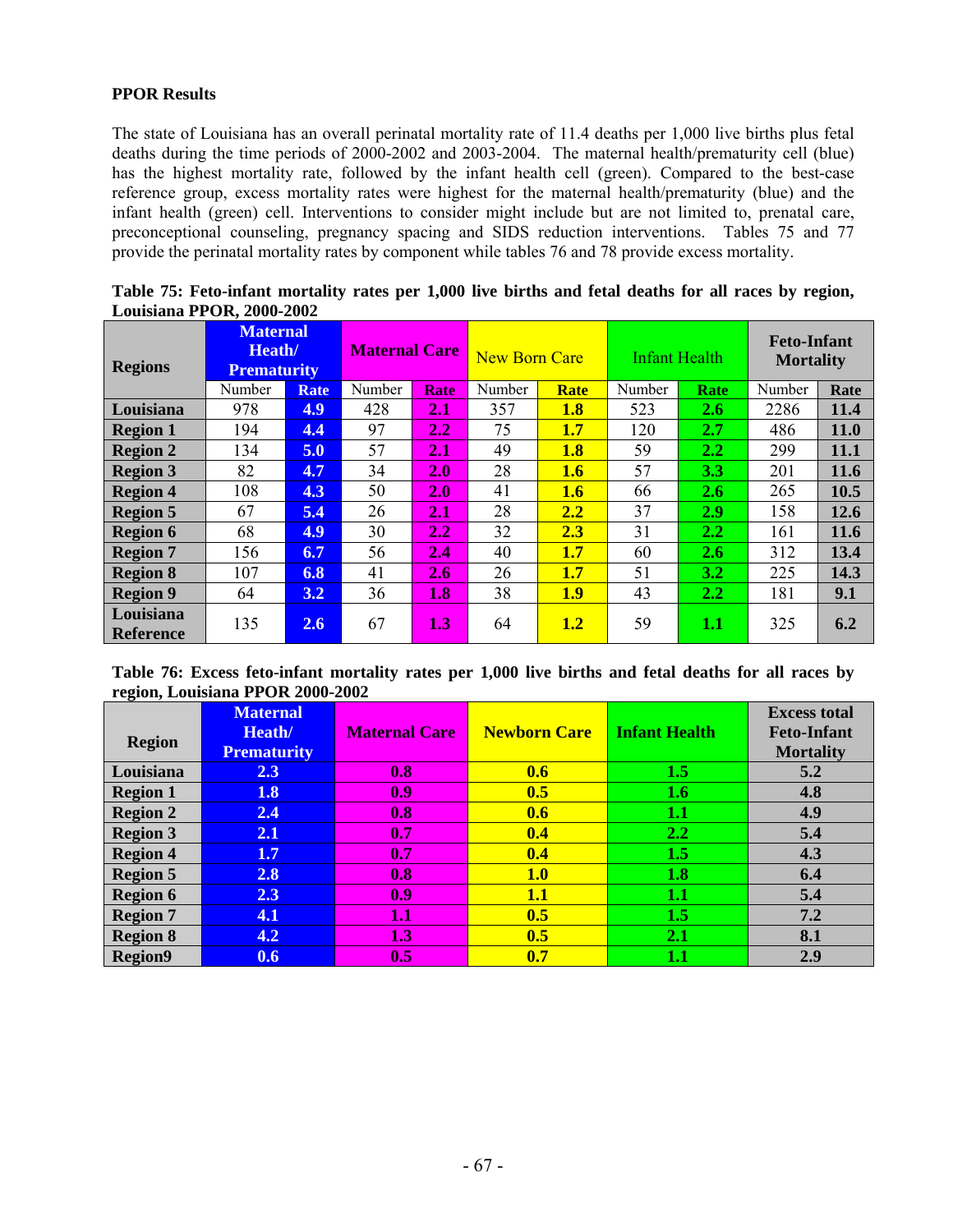**Table 77: Feto-infant mortality rates per 1,000 live births and fetal deaths for all races by region, Louisiana PPOR, 2003-2004** 

| <b>Regions</b>                | <b>Maternal</b><br>Heath/<br><b>Prematurity</b> |               | <b>Maternal Care</b> |             | <b>New Born Care</b> |             | <b>Infant Health</b> |             | <b>Feto-Infant</b><br><b>Mortality</b> |      |
|-------------------------------|-------------------------------------------------|---------------|----------------------|-------------|----------------------|-------------|----------------------|-------------|----------------------------------------|------|
|                               | Number                                          | <b>Rate</b>   | Number               | <b>Rate</b> | Number               | <b>Rate</b> | Number               | <b>Rate</b> | Number                                 | Rate |
| Louisiana                     | 622                                             | 4.8           | 275                  | $\bf 2.1$   | 211                  | <b>1.6</b>  | 381                  | 2.9         | 1490                                   | 11.4 |
| <b>Region 1</b>               | 139                                             | 4.8           | 48                   | 1.7         | 50                   | 1.7         | 97                   | <b>3.3</b>  | 334                                    | 11.5 |
| <b>Region 2</b>               | 82                                              | 4.8           | 34                   | 2.0         | 22                   | 1.2         | 33                   | 1.9         | 171                                    | 9.9  |
| <b>Region 3</b>               | 45                                              | 4.0           | 30                   | 2.7         | 20                   | 1.8         | 29                   | <b>2.6</b>  | 124                                    | 11.1 |
| <b>Region 4</b>               | 83                                              | 5.0           | 31                   | 1.9         | 29                   | 1.7         | 50                   | <b>3.0</b>  | 193                                    | 11.6 |
| <b>Region 5</b>               | 33                                              | 4.0           | 20                   | 2.4         | 16                   | 2.0         | 25                   | 3.1         | 94                                     | 11.5 |
| <b>Region 6</b>               | 38                                              | 4.3           | 22                   | $2.5\,$     | 19                   | 2.2         | 30                   | 3.4         | 109                                    | 12.4 |
| <b>Region 7</b>               | 93                                              | 6.2           | 32                   | 2.1         | 17                   | 1.2         | 38                   | <b>2.5</b>  | 180                                    | 12.0 |
| <b>Region 8</b>               | 66                                              | 6.7           | 27                   | $2.7\,$     | 12                   | 1.3         | 31                   | 3.2         | 136                                    | 13.9 |
| <b>Region 9</b>               | 44                                              | 3.3           | 32                   | 2.3         | 26                   | 1.9         | 49                   | <b>3.6</b>  | 151                                    | 11.1 |
| Louisiana<br><b>Reference</b> | 90                                              | $2.5^{\circ}$ | 42                   | 1.2         | 54                   | 1.5         | 64                   | 1.8         | 250                                    | 7.0  |

**Table 78: Excess feto-infant mortality rates per 1,000 live births and fetal deaths for all races by region, Louisiana PPOR 2003-2004** 

| <b>Region</b>  | <b>Maternal</b><br>Heath/<br><b>Prematurity</b> | <b>Maternal Care</b> | <b>Newborn Care</b> | <b>Infant Health</b> | <b>Excess total</b><br><b>Feto-Infant</b><br><b>Mortality</b> |
|----------------|-------------------------------------------------|----------------------|---------------------|----------------------|---------------------------------------------------------------|
| Louisiana      | 2.3                                             | 0.9                  | 0.1                 | 1.1                  | 4.4                                                           |
| <b>Region1</b> | 2.3                                             | 0.5                  | 0.2                 | 1.5                  | 4.5                                                           |
| <b>Region2</b> | 2.3                                             | 0.8                  | 0.0                 | 0.1                  | 2.9                                                           |
| <b>Region3</b> | 1.5                                             | 1.5                  | 0.3                 | 0.8                  | 4.1                                                           |
| <b>Region4</b> | 2.5                                             | 0.7                  | 0.2                 | 1.2                  | 4.6                                                           |
| <b>Region5</b> | 1.5                                             | 1.2                  | 0.5                 | 1.3                  | 4.5                                                           |
| <b>Region6</b> | 1.8                                             | 1.3                  | 0.7                 | 1.6                  | 5.4                                                           |
| <b>Region7</b> | 3.7                                             | 0.9                  | 0.0                 | 0.7                  | 5.0                                                           |
| <b>Region8</b> | 4.2                                             | 1.5                  | 0.0                 | 1.4                  | 6.9                                                           |
| <b>Region9</b> | 0.8                                             | $\bf 1.1$            | 0.4                 | 1.8                  | 4.1                                                           |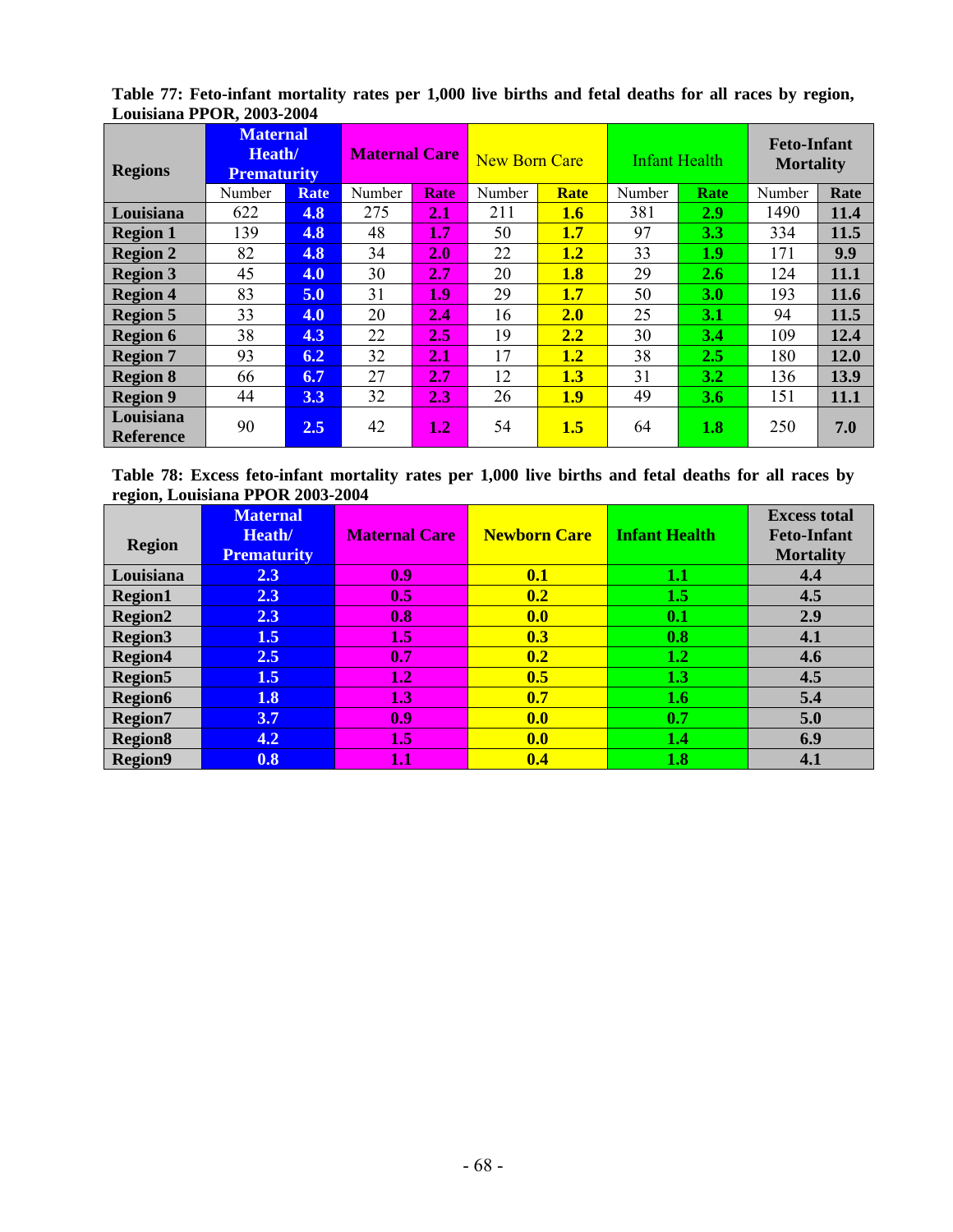#### **III. SPECIAL PROJECTS:**

**1. Results from the Initial Year of Birth Defects Surveillance in Louisiana (2005)** 

*Kay Webster, MPH; Tri Tran, MD, MPH; Susan Berry, MD, MPH (Presented at the National Birth Defects Prevention Network 12th Annual Meeting, 2009)* 

**Background:** The Louisiana Birth Defects Monitoring Network (LBDMN) was established by legislative mandate in 2001. LBDMN is an active, limited population-based surveillance system that tracks the occurrence of birth defects and related conditions in children ages 0–2. Data collection was initiated in January 2005 in four regions of the state: Baton Rouge metropolitan (Region 2), Lake Charles/southwest LA (Region 5), New Orleans metropolitan (Region 1), and Shreveport/northwest LA (Region 7). The purpose of this project is to present results of analyses conducted on data from the first year of birth defects surveillance in Louisiana.

**Methods:** Data were obtained from the LBDMN registry, with additional information provided by linkage with birth certificate and infant death data from Louisiana Vital Records. Registry data included liveborn infants who met LBDMN case definition criteria. Because surveillance coverage for Region 1 was determined to be inadequate for 2005, analyses were limited to births among residents of Regions 2, 5 and 7 (n=19,990). Using SAS, analyses were conducted to (1) calculate frequencies of birth defects by body system; (2) estimate rates (per 10,000 live births) and 95% confidence intervals for the top ten birth defect diagnoses; (3) examine the association between having a birth defect and maternal characteristics and birth outcome, including maternal race, maternal age, preterm birth, low birth weight, and infant death.

**Results:** Surveillance coverage for 2005 was determined to be 42.5% of total births. Births in Regions 2, 5, and 7 represented 32.4% of total births. Cardiovascular malformations (CVM) were the most common type of birth defect (42.8%), followed by genitourinary (27.2%) and gastrointestinal malformations (12.3%). Atrial septal defect (ASD) was the most common birth defect (rate=64.03, CI: 52.94, 75.12). The rate of all birth defects in Regions 2, 5 and 7 was 235.12 (CI: 213.86, 256.37). Infants of white mothers were more likely to have a birth defect when compared to black mothers (OR=1.50, CI: 1.24, 1.82). Mothers of advanced maternal age (35+ years) were more likely to have an infant with a birth defect when compared to mothers age 20–34 (OR=1.48, CI: 1.12, 1.97). Infants with birth defects were six times more likely to be born very preterm (<32 weeks gestation) than infants without birth defects (OR=6.09, CI: 4.51, 8.22), and 2.5 times more likely to be born preterm (32–36 weeks gestation) (OR=2.69, CI: 2.15, 3.37). Similarly, infants with birth defects were more likely to be of very low birth weight (<1500 grams) (OR=5.99, CI: 4.36, 8.24) or of low birth weight (OR=3.12, CI: 2.49, 3.91). Infants with birth defects were nearly nine times more likely to die within their first year of life than infants without birth defects (OR=8.77, CI: 5.90, 13.04).

**Conclusions:** About 2.4% of children in the study had some type of birth defect; CVM were by far the most common, with 42.8% of case children having at least one CVM. Infants born to women over age 35 and infants born to white mothers were more likely to be born with birth defects. Infants with birth defects were at significantly increased risk of infant death, of being born prematurely, and of being born low birth weight. This research presents results of analyses conducted on data from the first-ever year of birth defects surveillance in Louisiana. While these findings cannot be used to draw conclusions about Louisiana as a whole, they do provide useful information on the burden of birth defects in three of the most populous regions of the state.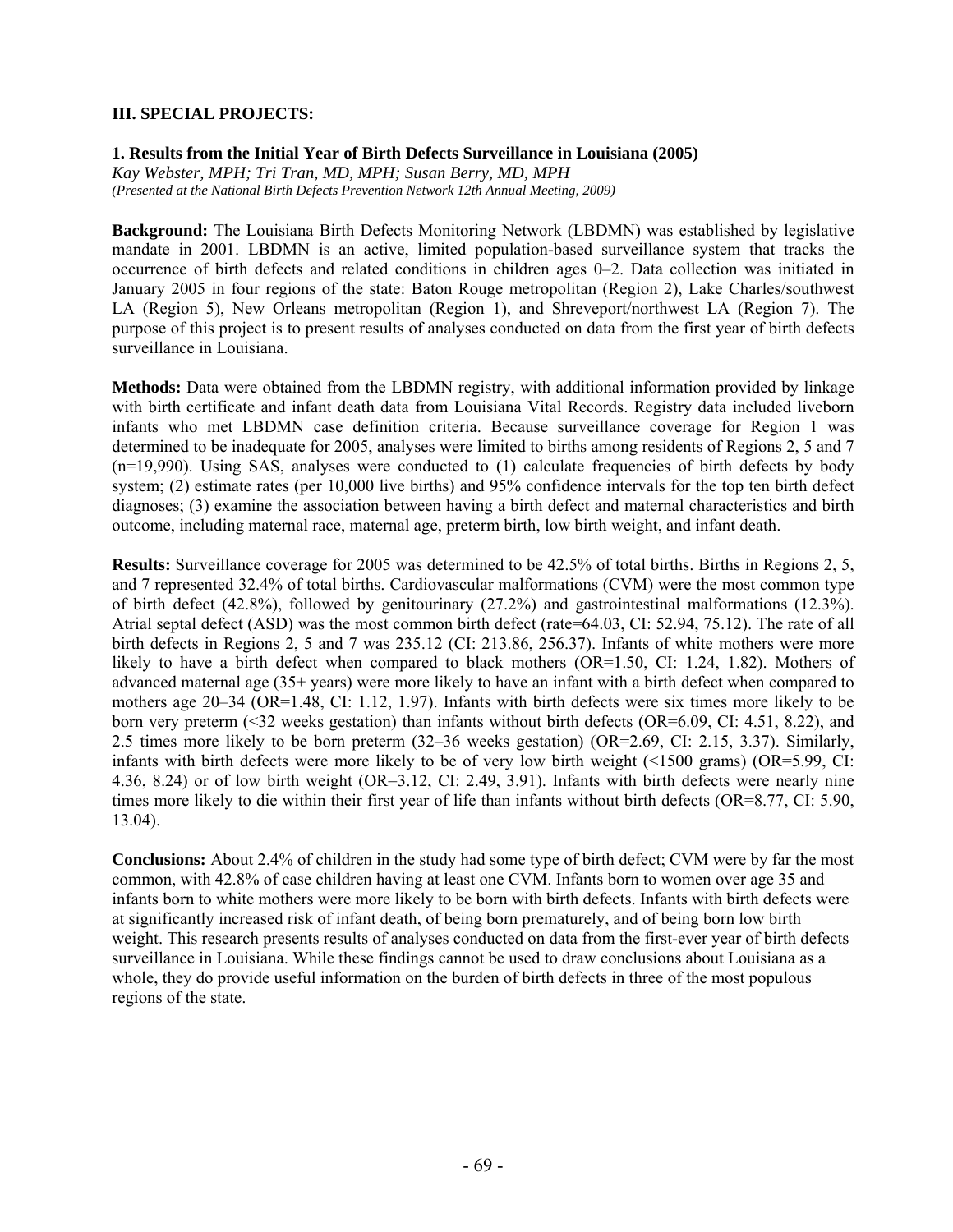## **2. Perinatal HIV Exposure and Adverse Birth Outcomes**

*Jessica R. Jones, MPH, William T. Robinson, PhD, Tri Tran MD, MPH (Presented at the 14th CDC/ MCHEPI Conference*, *2008)* 

**Background**: Previous clinical research has produced conflicting results on the relationship between the HIV status of a mother, her use of antiretroviral therapies, and the occurrence of adverse birth outcomes such as preterm birth. Low birthweight and preterm birth are each associated with greater infant mortality, a major concern in Louisiana.

**Study Question:** How did perinatal HIV exposure affect low birthweight (< 2,500 grams at birth, LBW) and preterm birth (< 37 weeks of gestational age, PTB) in Louisiana between the years of 2001-2005?

**Methods:** Data from 2001-2005 Louisiana birth certificates, Medicaid data, and the HIV/AIDS reporting system were linked using probabilistic matching techniques. Logistic regression was used to predict the effect of perinatal HIV exposure on PTB after adjusting for; mother's age, race, delivery method, education level, labor complications, martial status, Medicaid paid delivery, medical risks, tobacco usage, newborn's sex, and plurality. Logistic regression was used to predict the effect of perinatal HIV on LBW after controlling for the previously stated variables and PTB.

**Results:** 926 of the 311, 252 live births included in this analysis were born to mothers who had been diagnosed with HIV. 25.54% of infants to born to HIV infected mothers experienced PTB as opposed to 12.65 % of infants born to non-infected mothers. Crude and adjusted odds ratios (OR) of PTB for HIVexposed infants to non-exposed newborns were 2.37 (CI95%: 2.04- 2.75) and 1.64 (CI95%: 1.40-1.92), respectively. 24.95% of infants born to HIV infected mothers were LBW as opposed to 10.55% of those born to non-infected mothers. Infants born to HIV infected mothers were also more likely to be low birth weight with a crude and adjusted odds ratio of 2.82 (CI95%: 2.43- 3.28) and 1.49 (CI95%: 1.21- 1.83), respectively.

**Conclusions:** Infants in Louisiana who were perinatally exposed to HIV are significantly more likely to experience PTB and LBW than those unexposed.

**Public Health Implications:** While this study does not specifically address other factors, such as the mother's drug regimen, disease status or history of prenatal care, it does point towards additional cautions that may need to be considered for infected mothers.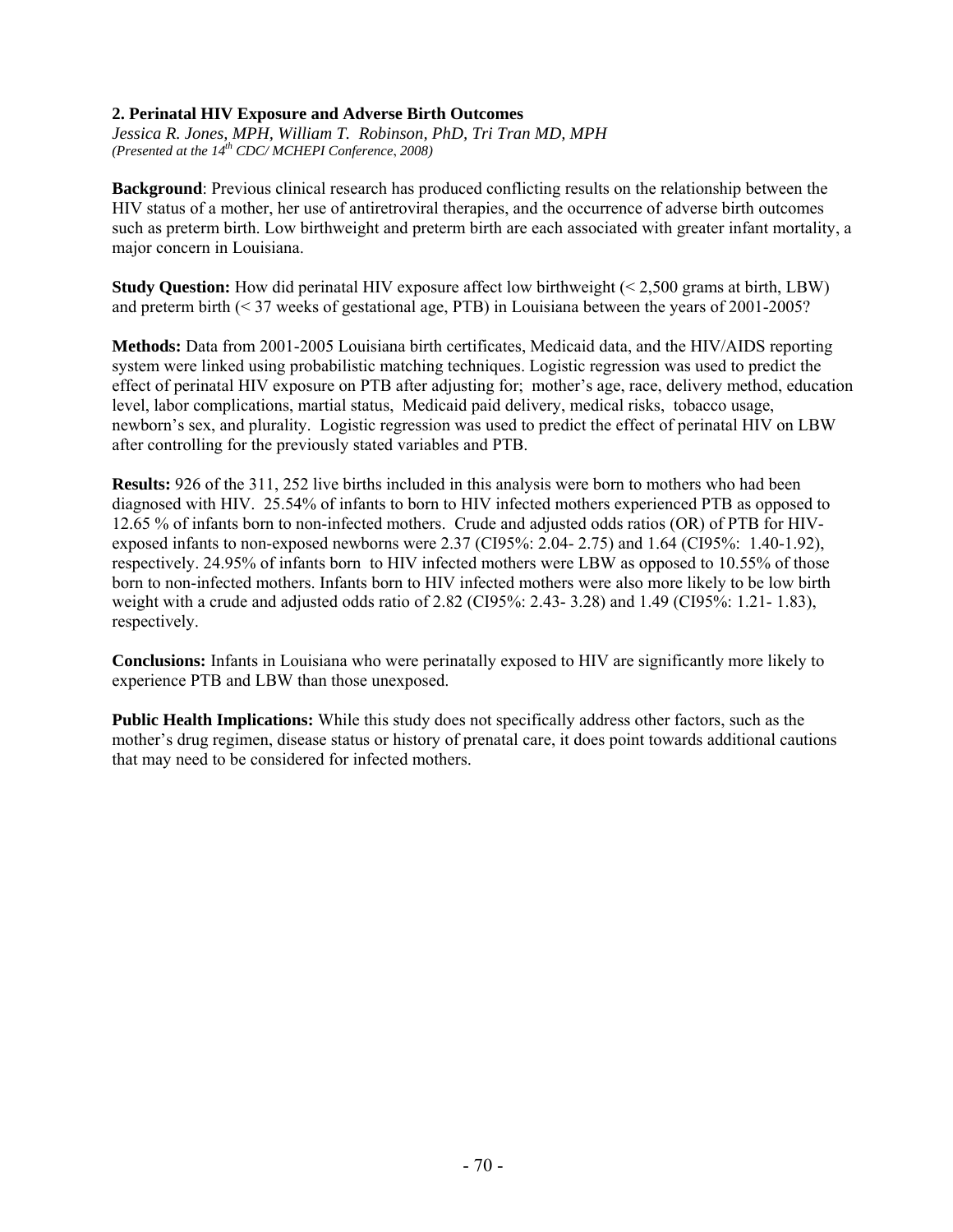### **3. Modifiable Factors Associated with Preterm Delivery: Opportunities for Intervention**

*Lyn Kieltyka,PhD; Tri Tran,MD, MPH; Frances Mather, PhD (Presented at the 14th CDC/ MCHEPI Conference*, *2008)* 

**Background:** Preterm birth (PTB) carries high healthcare costs and consistently ranks as the leading cause of infant mortality in Louisiana. PTB has increased over the past ten years, emphasizing the need to identify modifiable risk factors to guide interventions.

**Study Question:** What modifiable risk factors are associated with PTB in Louisiana?

**Methods:** Singleton births 24+ weeks gestation were selected from Louisiana 2000-2004 linked birth-PRAMS data. Gestation was categorized as 24-31 (Very PTB, VPTB), 32-36 (Moderate PTB, MPTB), and 37+ weeks. Associations of gestational age categories with smoking, alcohol, stressful events, partner violence, pre-pregnancy BMI, weight gain for gestational age, birth spacing, race, age, education, prenatal care (PC) entry, PC adequacy, insurance type, and maternal diabetes or hypertension were evaluated using multinomial logistic regression in SAS-callable SUDAAN.

**Results:** The percent of PTB from 2000-2004 was 10.3% (VPTB=1.7%; MPTB=8.6%). After controlling for maternal race and prior PTB, factors associated with VPTB included low weight gain  $(OR=2.0,$ 95%CI=1.6,2.7), hypertension (OR=1.5, 95%CI=1.2,1.9), birth spacing <12 months (OR=3.6, 95%CI=2.1,6.0), inadequate and adequate plus PC (OR=2.6, 95%CI=1.7,4.0, OR=5.4, 95%CI=3.7,7.8, respectively). Factors associated with MPTB included partner violence  $(OR=1.6, 95\%CI=1.1, 2.1)$ , hypertension (OR=1.8, 95%CI=1.5,2.2), birth spacing <12 months (OR=2.7, 95%CI=1.4,5.0), inadequate and adequate plus PC (OR=4.5,  $95\%$ CI=3.1, 6.6, OR=6.7,  $95\%$ CI=5.1, 8.8, respectively).

**Conclusions:** Birth spacing, weight gain, partner violence, and PC adequacy were modifiable factors associated with PTB. These factors may help programs target prevention efforts among high-risk women.

**Public Health Implications:** Inter-conception care offers opportunities to prevent short birth intervals. Pilot programs to increase access to contraception post-delivery are being implemented in family planning clinics. Further investigation is required to understand mechanisms contributing to weight gain, including knowledge and nutritional opportunity. Education alone has not proven successful historically; new ideas are needed. Although adequate plus PC identifies women at highest risk for PTB, additional focus must be placed on access to care and enabling factors for women who receive inadequate PC. Domestic violence screening and treatment has begun in four of nine state-wide regions with complete coverage planned. As no single intervention is likely to be effective, collective interventions aimed at modifiable risk factors may help reduce PTB.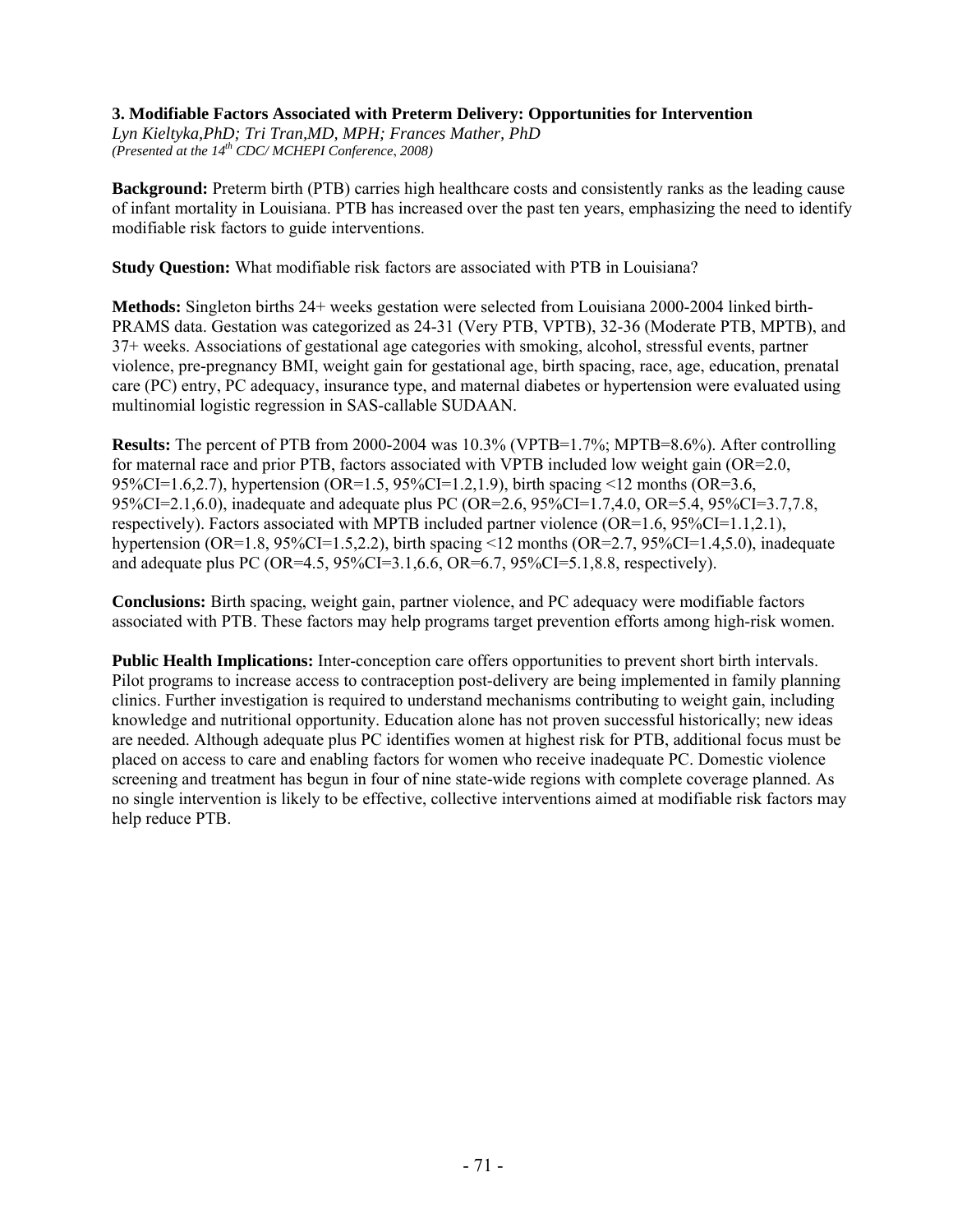### **4. Multiple Sexually Transmitted Infections during Pregnancy in Louisiana 2005-2006**

*Ming-Kuang Hsueh, MPH; Tri Tran ,MD, MPH; Lisa Longfellow, MPH; (Presented at the 14th CDC/ MCHEPI Conference*, *2008)*

**Background:** MSTIs/P of chlamydia, gonorrhea, and syphilis as well as high risk population of these infections have not been known in Louisiana.

**Objective:** Describe rates of MSTIs/P by demographic, social, and economic characteristics of patients and define population with high risk of MSTIs/P in Louisiana.

**Methods:** The 2005-2006 birth records, Medicaid and 2004-2006 sexually transmitted diseases (STDs) data were linked and analyzed. SAS 9.1 and Link Pro 3.0 were used. STDs were limited to only three diseases including chlamydia, gonorrhea, and syphilis. MSTIs/P were defined as a pregnant women had more than one STD. Multiple logistic regression was applied to define factors associated with MSTIs/P. Independent variables statistically tested in the regression model included mothers' race, age, education, smoking during pregnancy, and Medicaid-paid delivery.

**Results:** In Louisiana, the rate of STDs during pregnancy (STDs/P) was 5.2% with the rate of MSTIs/P of 16.4%. MSTIs/P was high in women who were black (18.0%), had less than 12 years of education (18.5%), and were younger than 20 years old (19.0%). Percentages of MSTIs/P were 19.0%, 61.6%, and 19.2% in women who had Chlamydia, Gonorrhea, and Syphilis respectively. Result of multiple logistic regression indicated that blacks were 2.4 times more likely to have MSTIs/P than whites (adjusted Odds Ratio (OR): 2.4, 95% confidence interval (CI): 1.9-3.0); and women who did not complete high school education were 1.5 times more likely to have MSTIs/P than those who had more than 12 years of education (OR : 1.5,CI: 1.2-1.8).

**Conclusions:** Rate of MSTIs/P was high in black, less educated, and younger women. Patients with gonorrhea infection had the highest rate of MSTIs/P. Black and less educated women were high risk population with MSTIs/P.

**Public Health Implications:** Interventions targeting more in high risk population may reduce MSTIs/P, which may improve maternal health during pregnancy and their birth outcomes.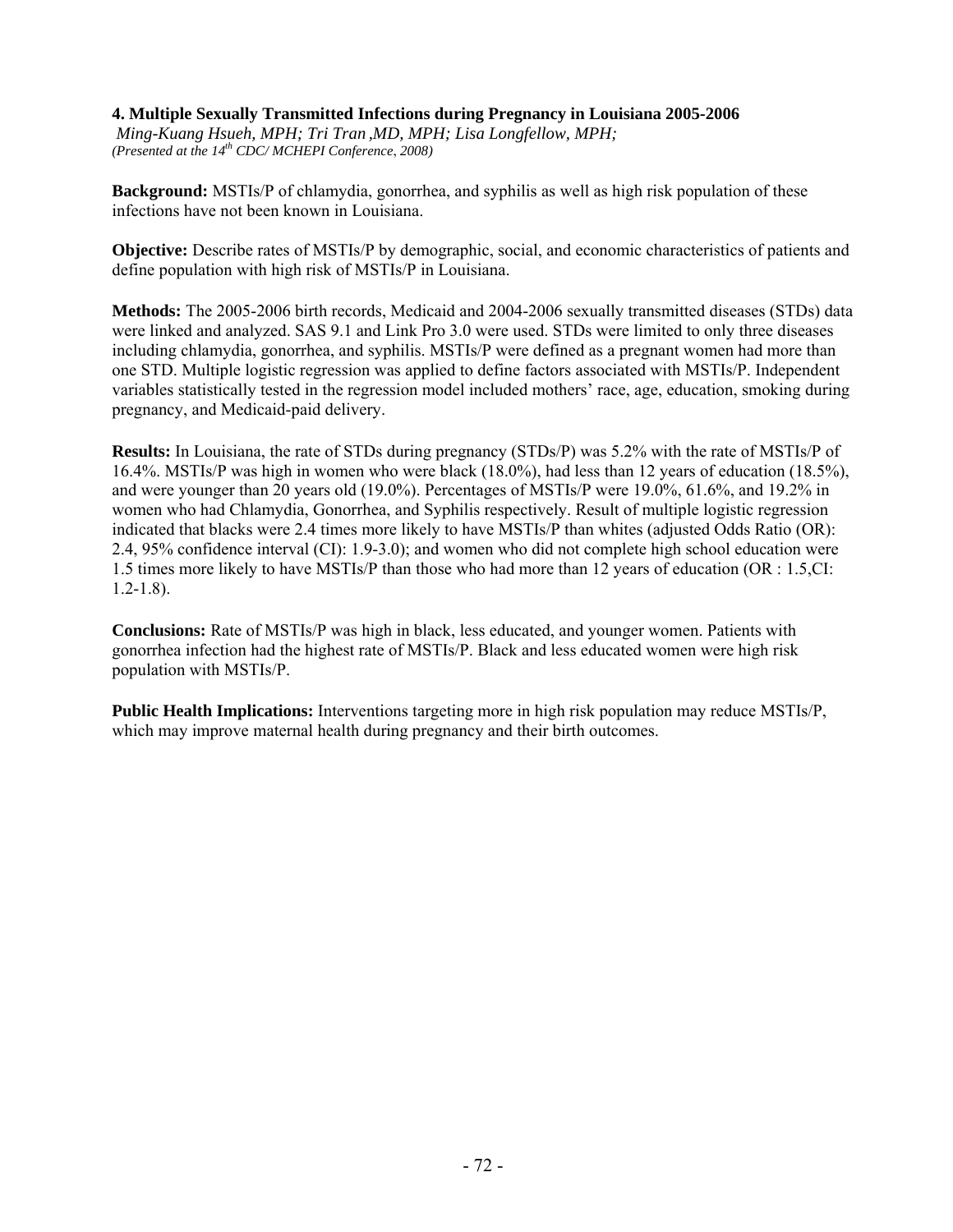## **5. Evaluation of maternal mortality in Louisiana using linked data and five measurements defined by WHO and CDC/ACOG**

*Emily Roberson, MPH; Tri Tran, MD, MPH (Presented at the 14th CDC/MCHEPI conference, 2008*

**Background:** Inconsistencies in maternal mortality measures have created confusion in evaluating data. There has also been an increased emphasis on data linkage as a way to compile a more accurate picture of maternal mortality.

**Study Question:** How does the use of enhanced linkage procedures improve maternal mortality data collection, and how do different definitions of maternal mortality change the results of data analysis?

**Methods:** Death certificates of Louisiana women who died from 2000 to 2005 were linked with live birth and fetal death certificates from 1999 to 2005 using SAS 9.1 and LinkPro 3.0. Five measurements of maternal mortality used by WHO and CDC/ACOG were estimated. One-sided Spearman rank test was used to analyze maternal mortality trends from 2000 to 2005.

**Results:** Of 345 women who died within one year of pregnancy, 187 were identified through linkage; 38 of which were missed by Louisiana's routine surveillance of maternal deaths occurring within 90 days of pregnancy. Total maternal mortality ratios ranged from 13.4 to 88.9 per 100,000 live births depending on the definition used. When stratified by race, all mortality ratios were higher for black women, with the highest degree of disparity found in CDC/ACOG-defined pregnancy-related death. Maternal death, CDC/ACOG-defined pregnancy-related death, and pregnancy-associated death statistically increased, whereas WHO-defined pregnancy-related death decreased between 2000 and 2005. When stratified by race, pregnancy-associated and WHO-defined pregnancy-related mortality ratios decreased among black women, while white women experienced an increase in pregnancy-associated death and no statistically significant trend for WHO pregnancy-related death. Black women were more likely to die from obstetric complications and homicide, and white women were more likely to die from overdose/poisoning and motor vehicle accidents.

**Conclusions:** The use of enhanced data linkage procedures significantly improved maternal mortality surveillance in Louisiana. Estimates, trends, and most common causes of maternal mortality were markedly different depending on which CDC/ACOG or WHO definition was used.

**Public Health Implications:** Linkage procedures should be universally adopted to improve maternal mortality data. Additionally, the use of different maternal mortality definitions during analysis provides a more detailed picture of potential target areas for future research and interventions.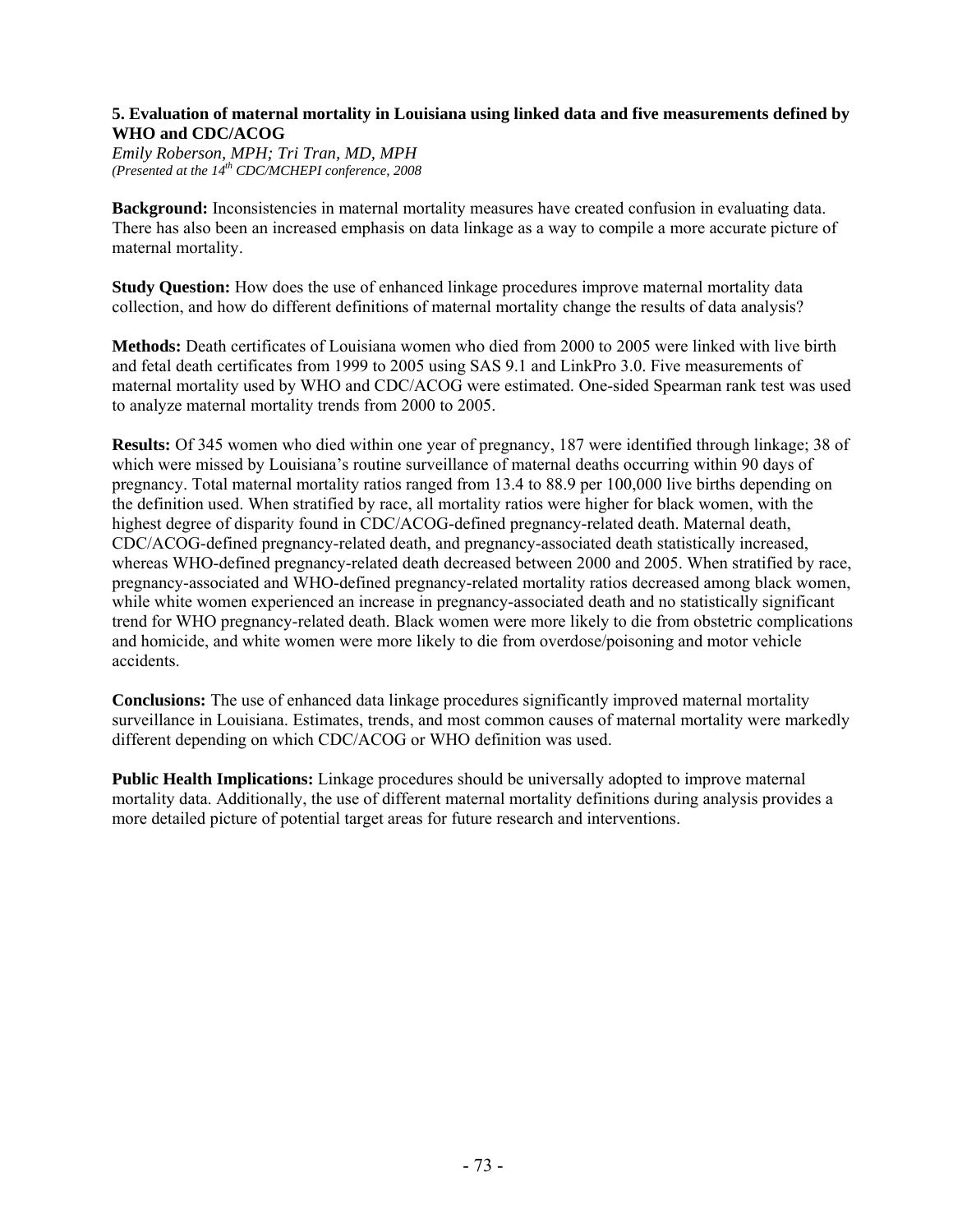# **6. Gift Card Reward Improves LaPRAMS Response Rates**

*Fusheng Zhao, MD,MPH; Kawyn Bazil, BS, Tri Tran, MD,MPH; Lyn Kieltyka, PhD, MPH, Joan Wightkin, DrPH* 

*(Presented at the 2008 CDC/PRAMS conference)* 

**Purpose:** A \$10 Wal-Mart gift card reward was implemented to improve LaPRAMS mail survey response rates following Hurricanes Katrina and Rita.

**Background:** LaPRAMS overall response rates dropped from 70.2% in 2004 to 48.3% in forth quarter 2005. Although response rates increased to 52% in 2006, they remained 18% lower than the CDC-PRAMS recommended minimum response rate of 70%. Because mail surveys accounted for most of the decline, subscriptions to address service databases and a \$10 gift card reward were implemented in 2007.

**Methods:** LaPRAMS obtained Wal-Mart gift cards through a purchase order. Cards were offered to women who resided in one of 20 selected parishes and who completed and returned the mail survey. These 20 parishes accounted for 75% of the LaPRAMS sampled women and represented, on average, lower response rates than the state overall.

**Outcomes**: Weighted mail response rates for eligible parishes increased 6.2 percentage points (42.4% to 48.6%, p=0.0113), and overall response rates increased 4 percentage points (55.4% to 59.4%, p=0.048). During this same time, weighted mail response rates for ineligible parishes increased 2.6 percentage points  $(43\%$  to  $45.6\%$ , p=0.064), however overall response rates dropped 0.8 percentage point (55.0% to 54.2%,  $p > 0.357$ ).

**Follow-up activities:** The implementation of a \$10 Wal-Mart gift card in the 20 eligible parishes resulted in a significantly higher response rate compared to before implementation. Ongoing monitoring of mail response rates in reward eligible versus ineligible parishes will be required as part of continuing strategies to achieve the minimum desired LaPRAMS response rate of 70%.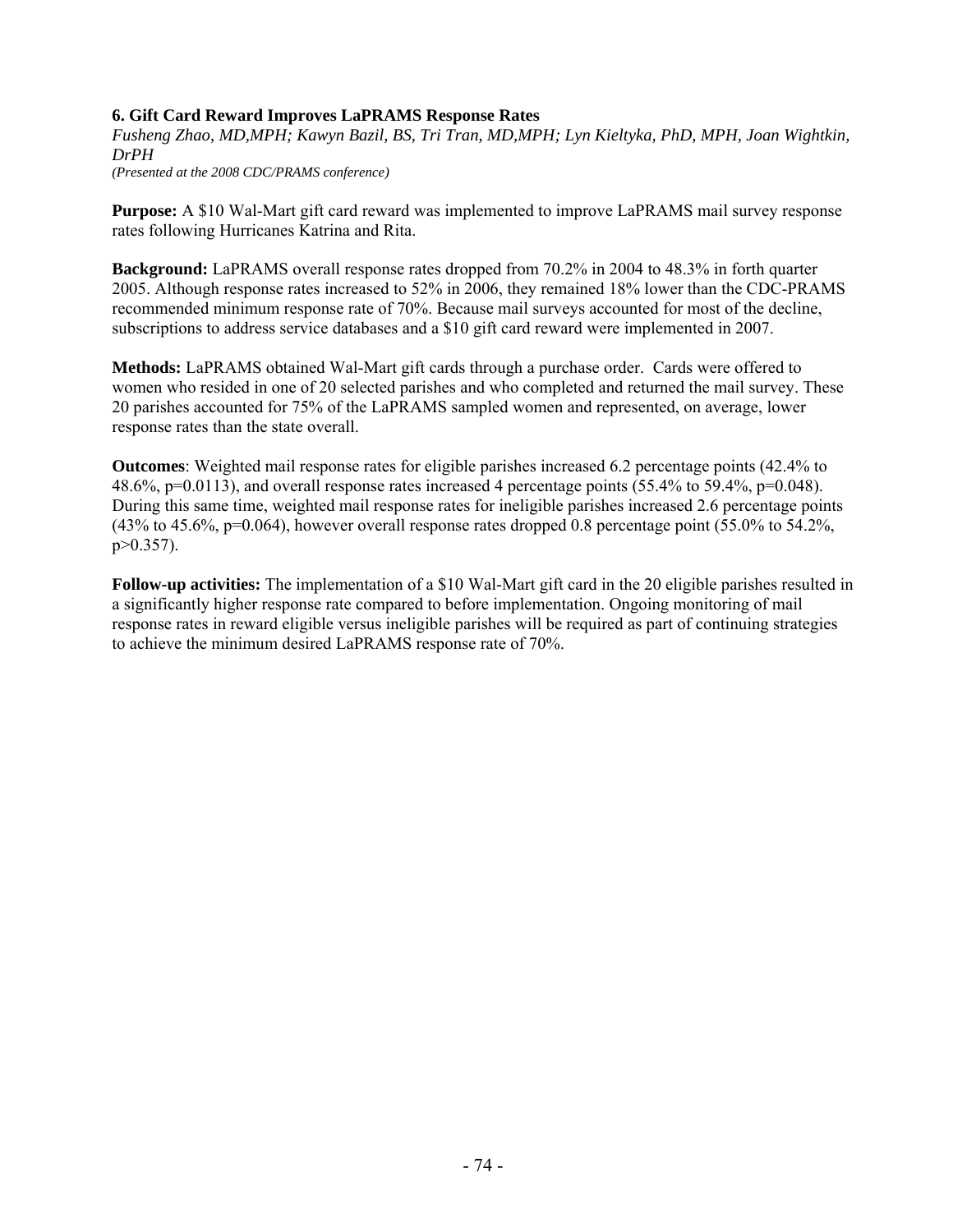## **7. The Quest for Linking Data Records: A Trial to Develop Standard Data Linkage Method, the Case of Louisiana Hospital Inpatient Discharge and Birth Files**

*Tri Tran, MD, MPH (Presented at the 2008 CDC-Data and Assessment Initiative Conference)* 

## **Background:**

Data linkage has become the linchpin in analyzing data to inform programs and policy. There is heightened need to use linked data in maternal and child health in the states to identify health gaps. There are limited methods available for linking datasets, which are not limited to manual, deterministic and probabilistic. The goal of this study is to identify a potential data linkage method in Louisiana for linking birth certificates with infants' hospital inpatient discharge data (LAHIDD).

**Research Study question:** What is the standard method to link birth certificates with infants' hospital inpatient discharge records from the date of live-birth delivery to the first time discharge?

**Methods:** The 2004 LAHIDD (48,225 records) was linked with 2004 birth records (64,646 records) that included only infants born in Louisiana. The linkage was performed in three steps using: (1) child's social security number (SSN), (2) mother's SSN, and (3) child's name, date of birth, race, and sex using SAS 9.1 and LinkPro 3.0. The probabilistic data linkage method was performed in step three.

**Results:** There were 88.7% of LAHIDD linked with births records. Among linked LAHIDD records, 0.4% of records were linked with births records by child' SSN, 18.4% by mothers SSN, and 81.2% by child's name, date of birth, race, and sex. A 'matching table' including distribution of matching rates by linkage step and four priority areas of linkage was created. Ninety-seven percent (97%) of linked LAHIDD records were covered in the first area and 99% in the first two areas.

**Conclusions:** Because child's SSN was unreported in LAHIDD, it was not useful in the hospital discharge birth data linkage. However, mother's SSN played an important role in this linkage with contribution of 18.4% to the total of linked LAHIDD records. Adding mother's SSN to infant discharge records will certainly improve matching rate. 'Matching table' covered most of linked LAHIDD records in the first two priority areas and proved to be useful.

**Public Health Implications**: 'Matching table' may be useful as a standard instrument to guide the data linkage between LAHIDD and birth records in LA. Usage of this table may help save time for data linkage but still guarantee quality of data linkage and analysis using linked data. More data linkage may be needed to be certain the "Matching table" utility.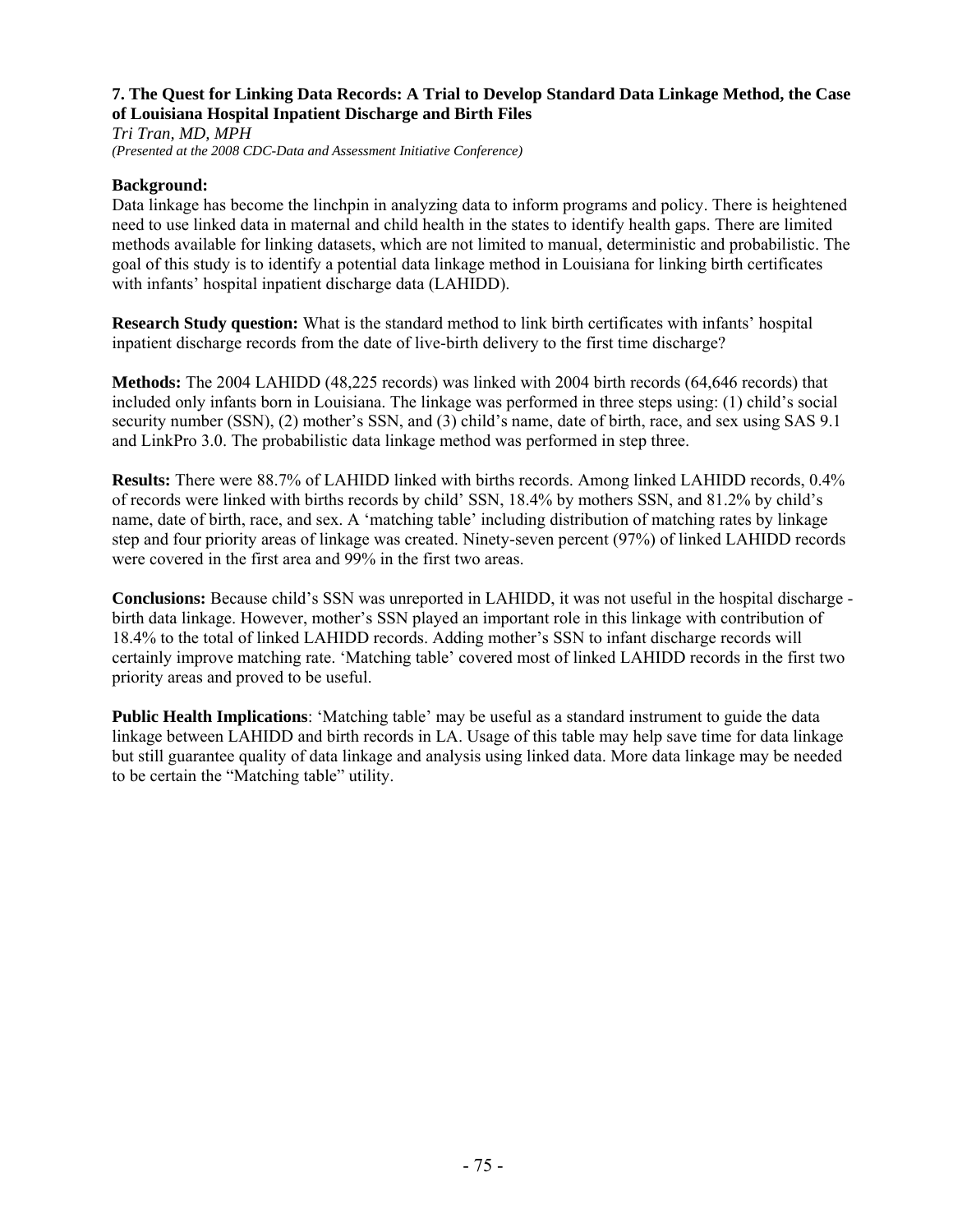#### **8. Maternal Mortality Review Louisiana, 2000-2004**

*Folorunso Akintan, MD MPH; Nicole Richmond, MPH;Tri Tran, MD MPH (Presented at the 13th CDC/MCHEPI conference, 2007 and published at the Louisiana Morbidity Report, July-Aug 2007, Volume 18 Number 4)* 

**Background:** Louisiana remains one of the States with the highest maternal mortality rate (MMR). No significant change in trend has occurred in the past 9 years. It is therefore important to take a closer look at issues associated with Maternal Mortality (MM) in order to create strategic reductions.

**Study Question:** What are the risk factors associated with MM in Louisiana? Are there racial disparities associated with MM and its risk factors?

**Methods:** Linked maternal death/birth/fetal death data from 2000-2004 was used to estimate the frequencies and odds ratios (OR). Statistical significance –Alpha value was set at 0.05. Estimates were made with a 95% confidence interval (CI) and SAS 9.0 was used for all analyses. MM was defined as pregnancy associated deaths (PAD), which was further divided into pregnancy-related (PRD) and non pregnancy-related (NPRD) deaths.

**Results:** NPRD accounted for 85% (CI:81.2, 88.8) of PAD and more black women (59%, CI:53.8, 64.2) died of PAD than white. About 25% (CI:20.4, 29.6) of these deaths occurred during pregnancy, 25% (CI:20.4, 29.6) puerperal period and 27% (CI:22.3, 31.7) seven months to one year post delivery. The MMR for 2000-2004 was 87.8 (CI:78.5, 97.0) for all race, 126.2 (CI:108.9, 143.5) for blacks and 62.2 (CI:51.9, 72.5) whites. The leading PRD among blacks was eclampsia/pre-eclampsia and whites, indirect obstetric causes. The leading NPRD among whites were motor vehicle accidents and poisons from noxious substances/drugs. Among blacks it was diseases of the circulatory system and violent assault/homicide. Some disparities found with maternal risk factors prior to death include: Preterm birth vs. term (Black OR:2.51 CI:1.89, 3.32; White OR:1.57 CI:1.02, 2.43); Inadequate prenatal care vs. adequate (Black OR:1.82 CI:1.25, 2.65; White OR: 5.04 CI:3.13, 8.11); Maternal Smoking vs. non smoking (Black OR:2.02 CI:1.30, 3.14; White OR:3.58 CI:2.57, 4.99).

**Conclusions:** The leading cause of PAD was accidents (intentional or unintentional). Others include deaths due to pre-existing or pregnancy exacerbated diseases such as cardiovascular diseases. Causes of death and risk factors among whites were different from those among blacks.

**Public Health Implications**: There is an urgent need for race specific strategic interventions in order to reduce MM in Louisiana.

(*More detailed info of this study is found at the Louisiana Morbidity Report, July-Aug 2007, Volume 18 Number 4)*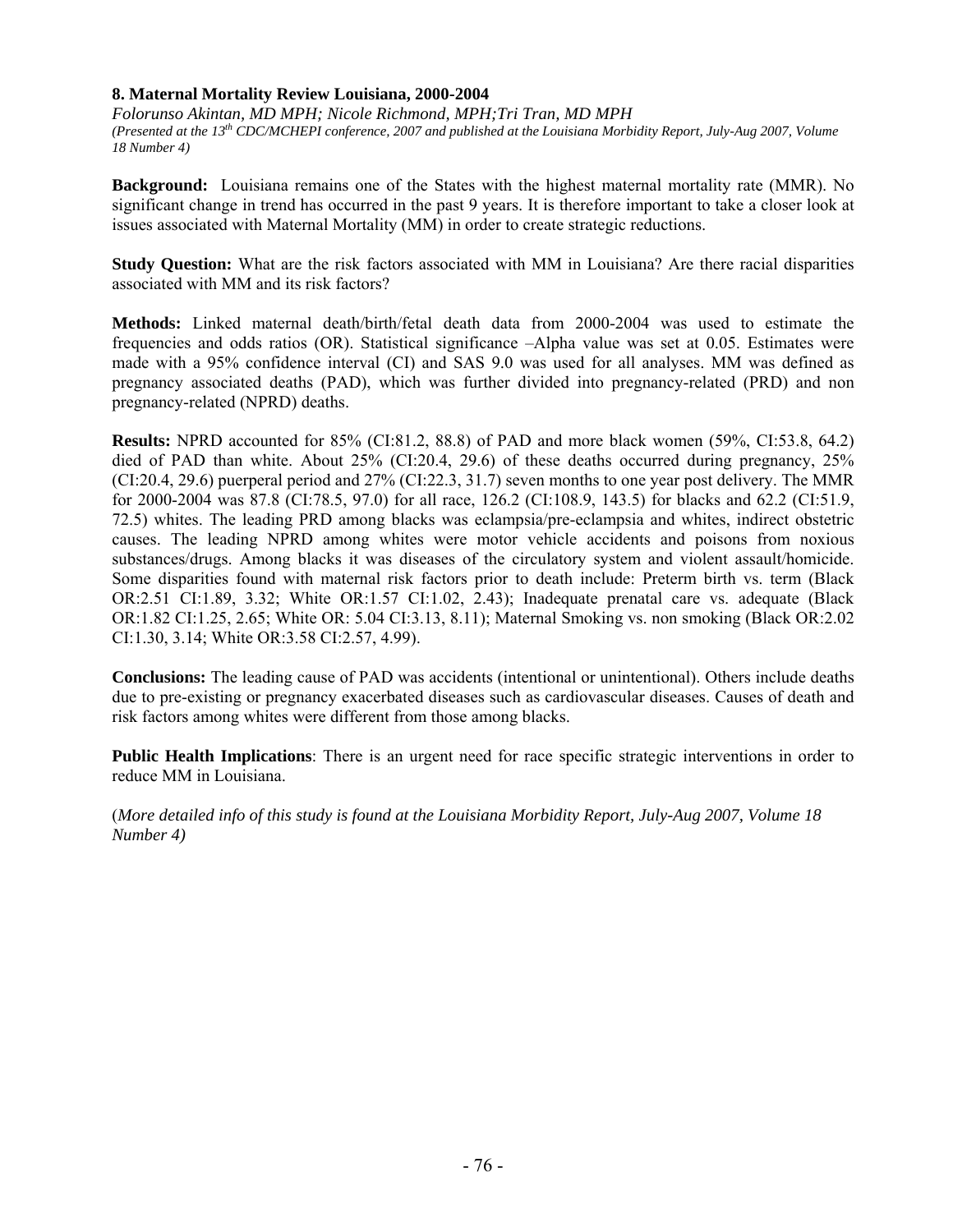# **9. Achieving Appropriate Weight Gain During Pregnancy Requires More Than Education.**

*Lyn Kieltkya, Ashley Chin, and Dionka Pierce* 

 *(Presented at the 13th CDC/MCHEPI conference, 2007 and published at the Louisiana Morbidity Report, Sep-Oct 2007, Volume 19 Number 5)* 

**Background:** Low birth weight (LBW) in Louisiana reached 11% in 2004. The reported association between weight gain during pregnancy (WG) and LBW resulted in a state-wide billboard campaign, but recent analyses of WG/pregnancy outcome have not been completed.

**Study Questions:** What is the relationship between WG and birth weight outcomes, and what factors are associated with inappropriate WG?

**Methods:** Louisiana Pregnancy Risk Assessment Monitoring System data collected from 2001-2004 was linked with birth records. Institute of Medicine recommendations were used to categorize WG into under, appropriate, and over-gaining. The relationship between WG and singleton birth outcomes (LBW, 500- 2,500g, and macrosomia, 4,000+g) and risk factor associations with WG were investigated using chi-square tests and multinomial regression in SAS-callable SUDAAN.

**Results:** Only 33% (95%CI=32%, 35%) of Louisiana women achieved appropriate WG, with 23% (95%CI=22%,24%) under-gaining and 44% (95%CI=42%,45%) over-gaining. After controlling for race, age, pre-pregnancy BMI, 3rd trimester smoking, maternal hypertension, previous LBW birth, and gestational age, under-gaining was significantly associated with LBW ( $OR=1.9$ ,  $95\%CI=1.4,2.6$ ). Overgaining was protective for LBW (OR=0.5, 95%CI=0.4,0.8) but a risk factor for macrosomia (OR=1.7, CI=1.3,2.3). After controlling for race, age, and education, modifiable risk factors for over-gaining included pre-pregnancy BMI (underweight OR=0.5 95%CI=0.4,0.6 versus overweight OR=2.3 95%CI=1.9,2.8 and obese OR=7.7 95%CI=6.2,9.5), hypertension (OR=1.8 95%CI=1.2,2.6) and smoking before (OR=0.6 95%CI=0.4,0.7) or during (OR=1.8 95%CI=1.3,2.4) pregnancy, whereas pre-pregnancy BMI was the only modifiable association for under-gaining (underweight OR=1.3 95%CI=1.1,1.6 and obese OR=1.7 95%CI=1.3,2.2 versus overweight OR=0.5 95%CI=0.4,0.7). Although 82% percent (95%CI=80%,84%) of women reported receiving WG counseling in 2004, provider counseling was not associated with WG.

**Conclusions:** Two-thirds of Louisiana women failed to gain the recommended amount of weight during pregnancy despite over 80% receiving WG counseling. WG is significantly associated with poor birth outcomes, and three modifiable risk factors for inappropriate weight gain, pre-pregnancy BMI, hypertension, and smoking, were identified.

**Public Health Implications:** Further investigation is required to understand why so few women gain appropriate weight during pregnancy. Interventions beyond media education and current provider education are required to address adequate WG in Louisiana. Pre-pregnancy BMI and smoking interventions may provide opportunity for improved outcomes.

(*More detailed info of this study is found at the Louisiana Morbidity Report, Sep-Oct 2007, Volume 19 Number 5)*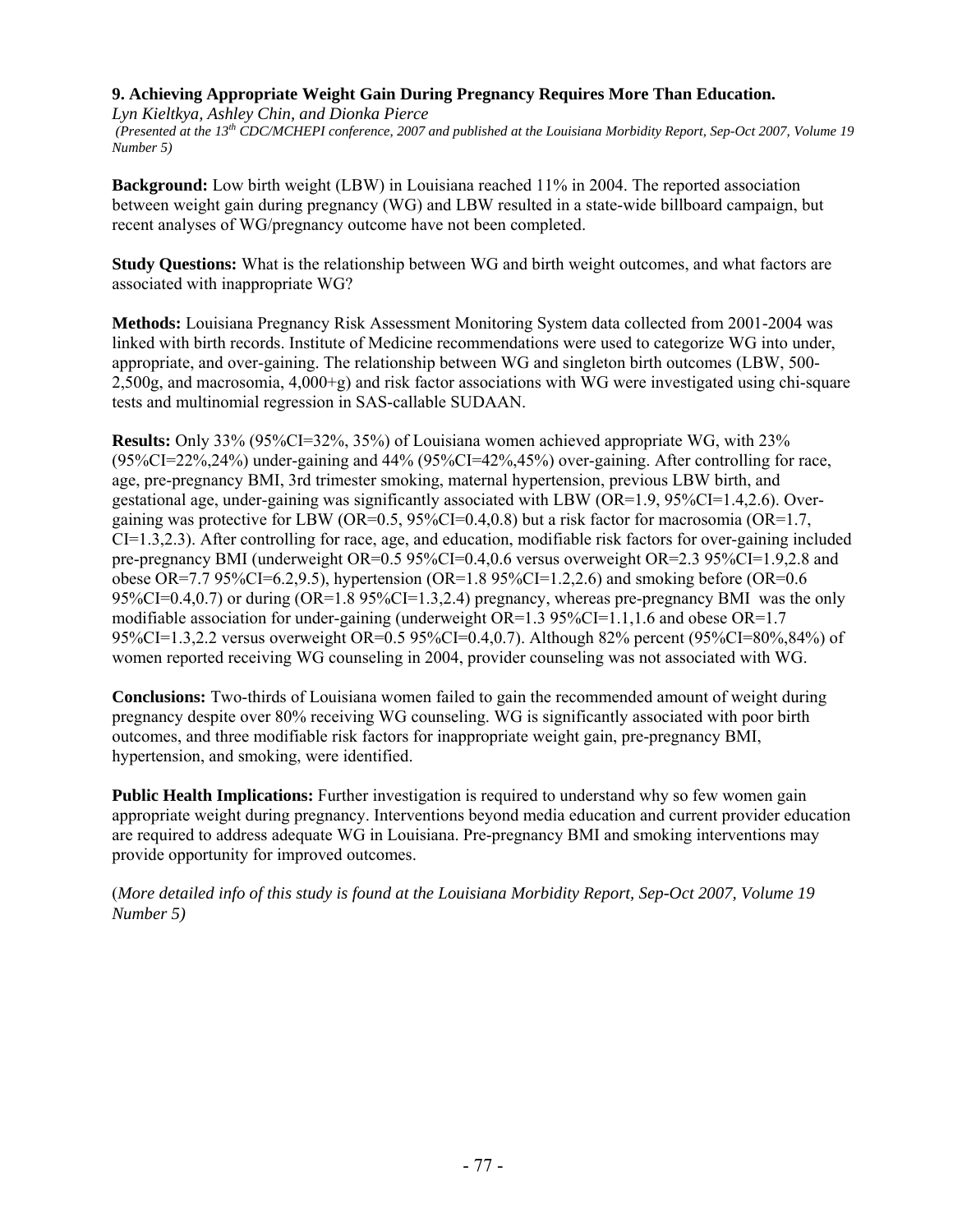## **10. Determinants of Poor Child Outcomes: Mental Health among Louisiana Mothers**

*Candice Wilson BS, Jean Valliere, LCSW, Lyn Kieltyka PhD, MPH (Presented at the 13th CDC/MCHEPI Conference, 2007)* 

**Background:** Perinatal depression (PD) impacts a mother's ability to care for her infant. Maternal perception of infant behavior (MP) also impacts the quality of care received and may negatively impact the quality of the mother-infant attachment relationship. Identifying risk factors for PD and negative MP may help target mothers and infants at risk for poor attachment relationship quality and poor child outcomes.

**Study Question:** What risk factors and markers are associated with MD and with negative MP?

**Methods:** A 26-item self-report questionnaire was completed by 912 mothers of newborns who receive WIC benefits. MD was assessed through a single item survey question. An infant mental health specialist recoded the question "Tell us about the baby's behavior" into negative versus positive or neutral responses. Associations between PD or MP and maternal age, education, marital status, number of times moved in past 12 months, pregnancy intention, maternal problems during pregnancy, and infant problems with sleeping, eating, or colic (IPSEC) were assessed using descriptive frequencies with chi square tests and multivariable logistic regression.

**Results:** PD and negative MP were reported by 13% and 6% of mothers, respectively. Pregnancy intention  $(p<0.05)$ , moving  $(p<0.05)$ , and IPSEC  $(p<0.0001)$  were significantly associated with both outcomes in bivariate analyses, whereas maternal education was only associated with negative MP ( $p<0.05$ ). Logistic regression results indicated that moving more than once (OR=4.4,95%CI=2.3,8.2), IPSEC (OR=2.0,95%CI=1.3,3.1), and unintended pregnancy (OR=1.8,95%CI=1.2,2.7) were associated with PD. Factors associated with negative MP include moving more than once  $(OR=2.7,95\%CI=1.1,6.7)$  and IPSEC (OR=5.2, 95% CI 2.8,9.6).

**Conclusions:** Mothers who moved more than once and who experienced infant sleeping, eating, or colic problems were more likely to report PD and negative MP. Pregnancy intention was associated with PD but not negative MP.

**Public Health Implications:** Negative MP and PD may lead to unhealthy maternal and poor child behavior. Louisiana mothers may be at higher risk due to the impact of recent hurricanes. Since effective treatment of these issues may prevent poor outcomes, healthcare professionals must pay special attention to mothers who have moved multiple times or have experienced behavioral problems with their infants.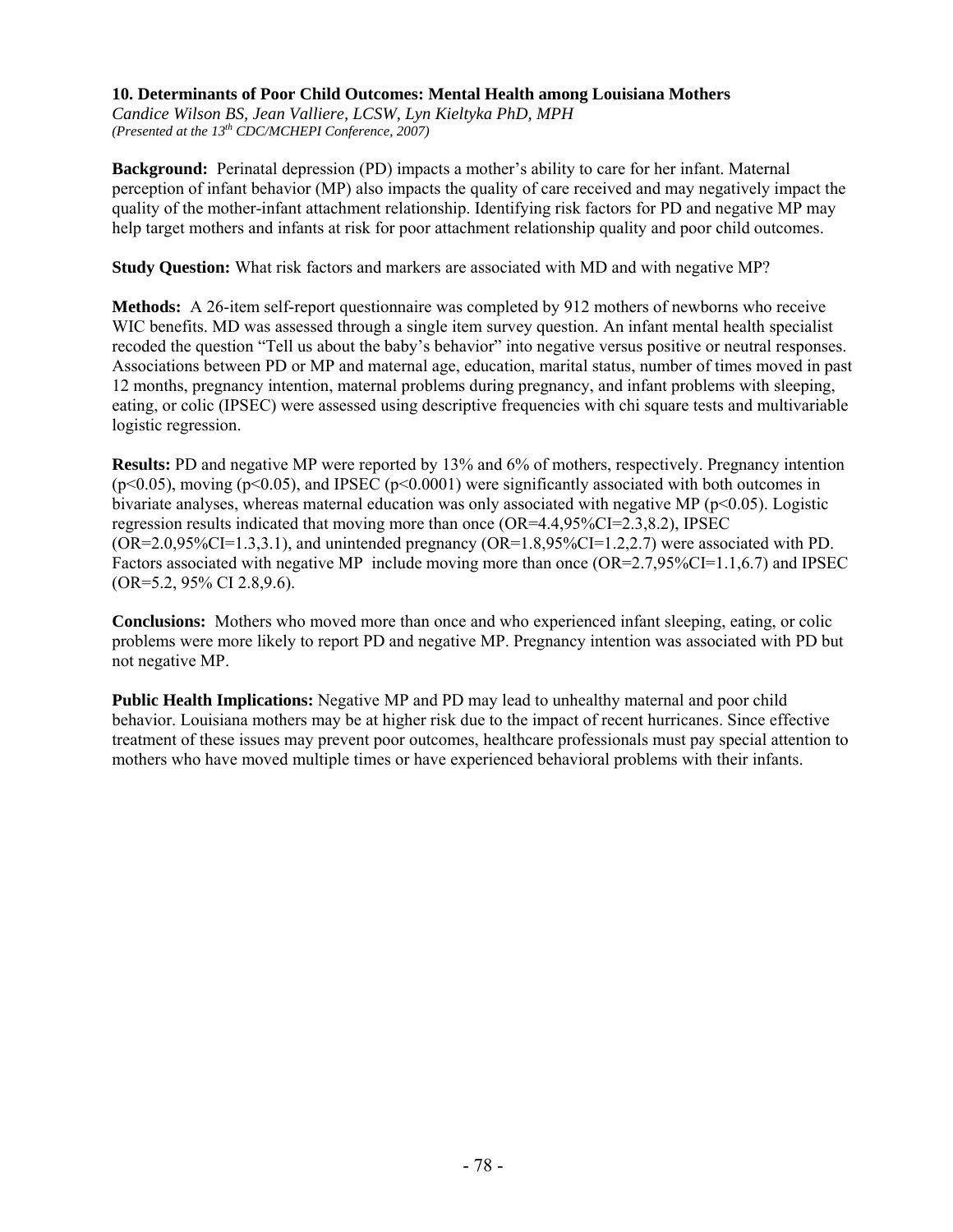# **11. Frequency distribution of preterm births among Medicaid paid deliveries in Louisiana, 2000-04**

*Folorunso Akintan, MD MPH (Presented at the 13th CDC/MCHEPI Conference, 2007)* 

**Background**: Premature birth (PTB) and its complications is the number one cause of death of new born in the United States. Reasons given for early PTB include pre-existing morbidity, genetic and environmental factors and for late PTB, gestational age miscalculation with elective induced labor or cesarean section (iatrogenic). It is important to know if there is a difference in the distribution of PTB among women who use Medicaid compared to those who do not.

**Study Question**: What is the frequency distribution of PTB among Medicaid-paid deliveries (MPD) in Louisiana? Are there racial disparities among these distributions?

**Methods**: Birth data and Medicaid data were linked using mother's social security number, name, race and date of birth for the years 2000-2004. SAS 9.0 was used for the analysis and estimates were made with a 95% confidence interval (CI). PTB was divided into early (gestation >20weeks and <33 weeks), intermediate (33 weeks gestation) and late (gestation >33 and <37 weeks).

**Results**: Out of 398893 live births (LB), 55% (CI:54.8, 55.2) had MPD. Among blacks, MPD were 77.7% (CI:77.5, 77.9) of the total LB and among whites 39.3% (CI:39.1, 39.5). Out of 49959 PTB, 46% (CI:45.6, 46.4) were whites (MPD:41.5%, CI: 40.9, 42.1) and 52% (CI:51.6, 52.4) blacks (MPD:77.4%, CI:76.9, 77.9). When PTB is divided into subgroups, 19.3% (CI:18.4, 20.2) of whites had an early PTB, 7.1% (CI:5.5, 8.7) had intermediate PTB and 73.6% (CI:73.1, 74.1) had late PTB (MPD 41.4%, CI:40.7, 42.1). Among blacks, 29.4% (CI:28.5, 30.3) had an early PTB (MPD 74.8%, CI:73.8, 75.8), 7.7% (CI:6.1, 9.3) had an intermediate PTB and  $62.9\%$  (CI:  $62.4$ ,  $63.4$ ) had a late PTB.

**Conclusions**: There are more late PTB among whites and non-MPD comprises more than half of these. There are however more early PTB among blacks and MPD comprise more than two thirds of these.

**Public Health Implications**: Medicaid can be of great use in impacting the preconception health of black women and ultimately reducing early PTB. A better estimation of the gestational age and a reduction in iatrogenic misclassifications would greatly impact late PTB among white women in Louisiana.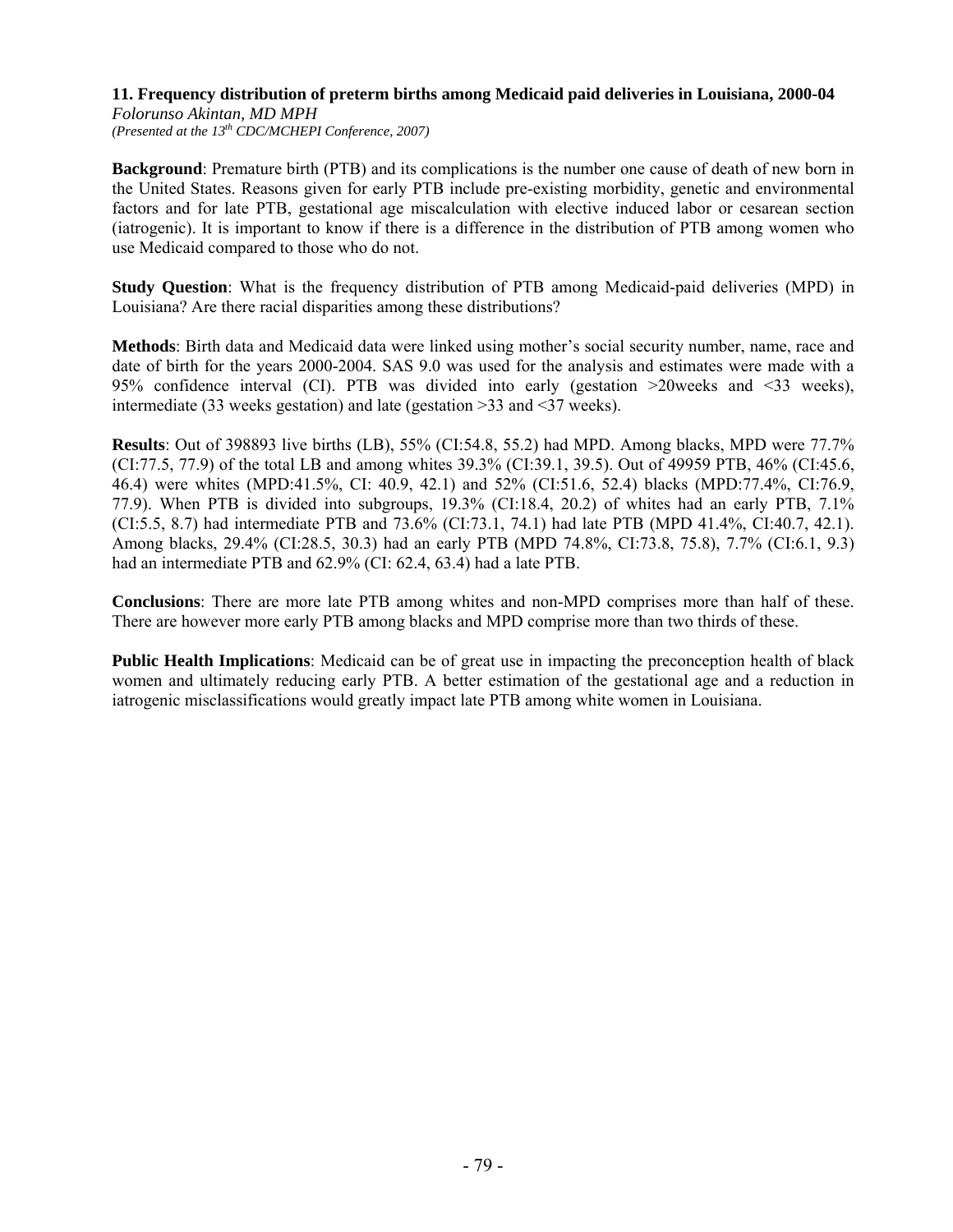## **12. Is Awareness of Folic Acid enough to affect routine multivitamin use?**

*Dionka C. Pierce, MPH; Tri Tran, MD, MPH (Presented at 13th CDC/ MCHEPI Conference*, *2007)* 

**Background:** The Institute of Medicine recommends that all women of childbearing age consume 400 micrograms of folic acid (FA) each day to prevent up to 70% of all neural tube defects. National studies have shown differences by race in folic acid knowledge, however, little is known on this topic in Louisiana.

**Study Question:** What is the effect of FA knowledge on multivitamin use before pregnancy? Does this effect differ by race?

**Methods:** Louisiana Pregnancy Risk Assessment Monitoring System data from 2000-2004 were used, resulting in a sample size of 9,712. The outcome was categorized into two groups: never taking a multivitamin and taking a multivitamin 1-7 days/week. Binary logistic regression was used to evaluate the relationship between FA knowledge and multivitamin use, adjusting for maternal race, age, education, Medicaid status, pre-pregnancy smoking and alcohol use, pregnancy intention and geographic area. SAScallable SUDAAN was used for analyses and alpha was set at 0.05 for statistical significance.

**Results:** Sixty-three percent of Louisiana mothers reported never taking a multivitamin (white=58.5%, black=71.5%). However, 68.9% reported having FA knowledge: (white=77.5%, black=55.8%). Among women who reported having FA knowledge, 57.5% reported never taking a vitamin (white=52.7%, black=67.4%). Among women who reported not having FA knowledge, 77.2% reported never taking a multivitamin (white=78.2%, black=76.5%). Regression results indicated that white women who did not have FA knowledge were 2.8 times more likely to never take a multivitamin (adjusted OR have versus not have FA knowledge= 2.8, 95%CI: 1.8, 4.3). Among black women, there was no statistical association between FA knowledge and multivitamin use (adjusted  $OR = 1.4$ , 95%CI: 0.89, 2.3). Pregnancy intention, maternal age, and smoking before pregnancy were also associated with never taking a multivitamin.

**Conclusions:** The effect of FA knowledge on multivitamin use may differ among white and black mothers. Pregnancy intention, age, and smoking status before pregnancy may also play important roles in multivitamin use.

**Public Health Implications:** FA awareness intervention strategies to encourage multivitamin use in Louisiana should be reevaluated. Perhaps a risk-based approach targeting specific groups may result in behavior change.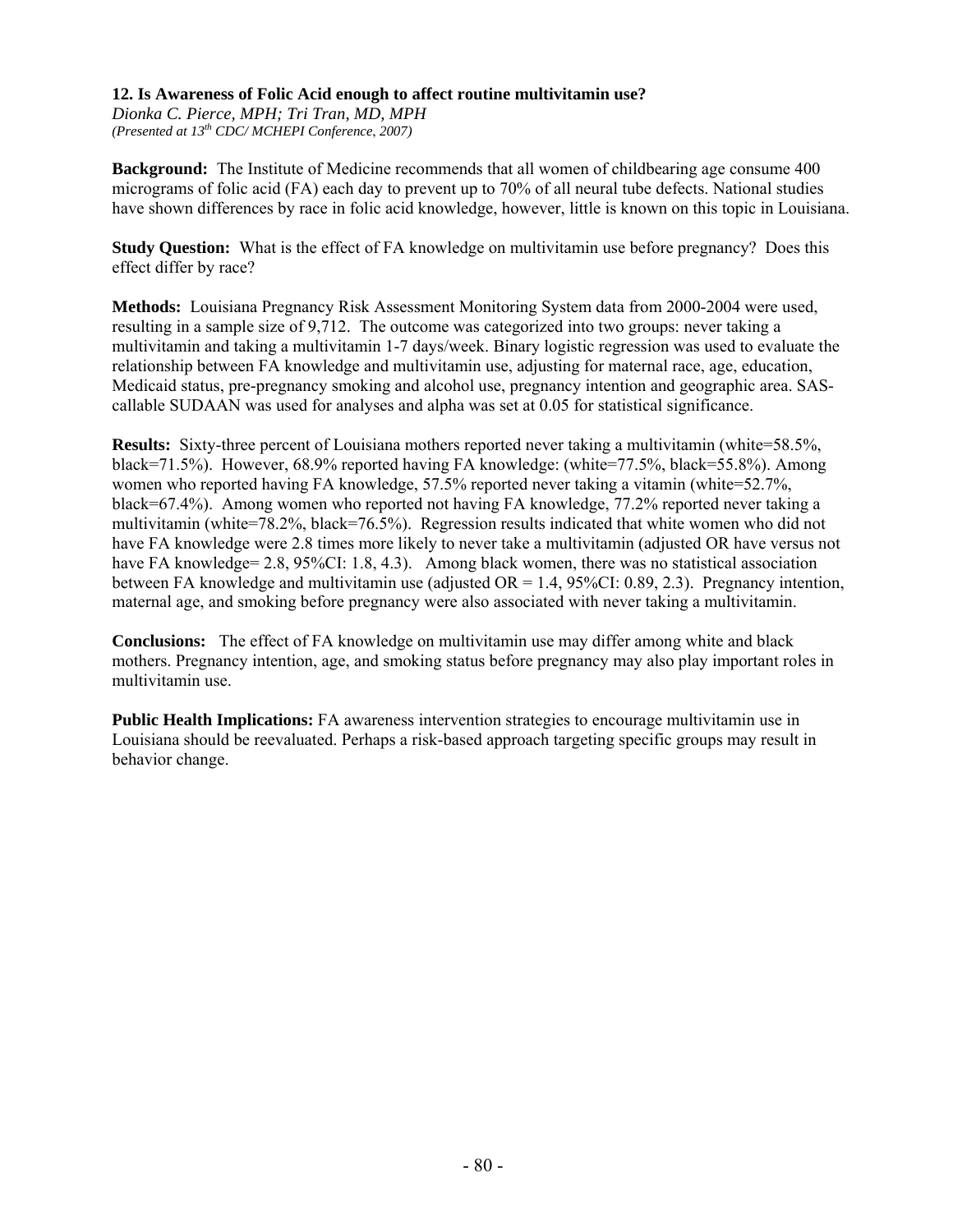## **13. Perinatal HIV Exposure: A High Risk of Preterm Birth in Louisiana**

*William T. Robinson, PhD; Tri Tran MD, MPH (Presented at the 13th CDC/ MCHEPI Conference*, *2007)*

**Background**: Some clinical research has investigated the possible relationship between mothers' HIV infection and the use of antiretroviral therapies on adverse birth outcomes such as low birth weight and preterm delivery. However to date there has been little examination of these factors from an epidemiological perspective. The current study uses data from Louisiana's Vital Records and HIV/AIDS registries to compare preterm delivery rates in babies born to HIV-infected and non-infected mothers.

**Study questions:** How does perinatal HIV exposure affect preterm birth in Louisiana?

**Methods:** Data from the 2004 Louisiana birth registry were linked to women and infant records from the Louisiana HIV/AIDS reporting system. Logistic regression was used to predict preterm delivery (less than 37 weeks gestation) from perinatal HIV exposure after adjusting for; mothers' race/ethnicity, education, age, marital status, smoking, medical risks, Medicaid usage, and newborn's sex, prenatal care, and plurality.

**Results:** Of the 64,921 live births included in the analysis, 186 infants were born to mothers who had been diagnosed with HIV. 30.6% of infants to born to HIV infected mothers were preterm as opposed to 13.3% of infants born to non-infected mothers. Unadjusted and adjusted odds ratios (OR) of preterm birth of HIVexposed newborns to non-exposed newborns were 3.0 (CI95%: 2.2-4.2) and 2.1 (CI95%: 1.5-3.0), respectively. Infants born to women who were African American, smokers, had no prenatal care, had medical risks, had labor/delivery complications, and infants who were multiples were more likely to be preterm.

**Conclusions:** Perinatal HIV exposure strongly contributed to high risk of preterm delivery in Louisiana. Race/ethnicity, smoking during pregnancy, plurality, and medical complications were also risks for preterm delivery.

**Public Health Implications:** Increasing knowledge about the high risk of preterm delivery to women who have been infected by HIV and to their doctors is crucial in improving perinatal care and quality of life of HIV exposed infants.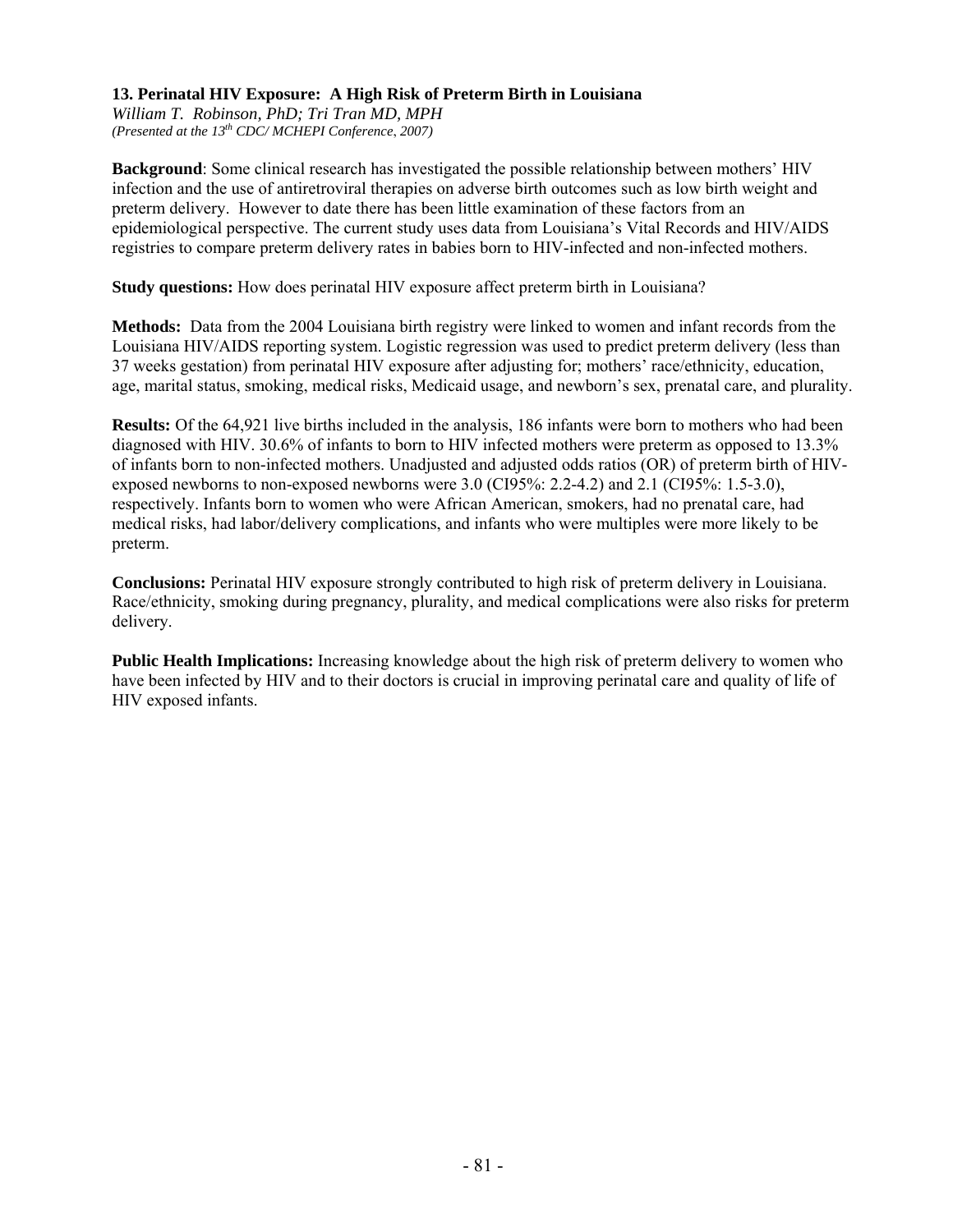**14. PRAMS - Mother's Self Report versus Medicaid, Louisiana 2002-2004…Do They Agree?**  *Folorunso Akintan, MD MPH; Dionka Pierce, MPH; Ashley Chin, PhD, MPH, MA (Presented at the 13<sup>th</sup> CDC/MCHEPI Conference, 2007)* 

**Background**: PRAMS is an ongoing, population-based surveillance system that obtains a wealth of information from new mothers. It is important to assess the degree to which maternal report of a Medicaid paid delivery (MPD) is true by comparing her report to that of Medicaid program (MP) records.

**Study Question**: Is there agreement beyond chance between PRAMS and Medicaid/Birth linked data? How sensitive is a mother's report compared to Medicaid program records?

**Methods**: Birth certificate records for the years 2002-2004 were linked to Medicaid and PRAMS data by birth identification number. The variable of interest from the Birth/Medicaid/PRAMS data was MPD. Weighted estimates of frequencies, percentages and the degree of agreement beyond chance between mother's statement from PRAMS and MP data were estimated using 2 X 2 Kappa statistics (K). A 95% confidence interval (CI) was calculated for all estimates. Sensitivity, specificity and negative/positive predictive values were calculated using MP records as standard. All analyses were carried out using SAS version 9.1.

**Results**: There were a total of 189,997 responders. White responders accounted for 59.6% (CI: 59.4, 59.8) of the total number of responders, blacks were 38.3% (CI: 38.1, 38.5) and other races 2.1% (CI: 2.0, 2.1). K for mothers reporting a MPD was 0.89 (CI: 0.885, 0.889) for all races. Whites had a K of 0.931 (CI: 0.929, 0.933), Blacks 0.732 (CI: 0.726, 0.738) and other races 0.849 (CI: 0.832, 0.865). Groups with higher agreement scores included: ages 20-29 years (K=0.883, CI: 0.880, 0.886); educational level greater than 12 years (K=0.900, CI: 0.897, 0.903); those with first trimester prenatal care (K =0.899, CI: 0.897, 0.901) and those who intended to get pregnant  $(K = 0.922, CI: 0.919, 0.925)$ . Further tests indicated sensitivity of the mother's response as 96.2%, specificity 92.3% positive predictive value was 94.6% and negative predictive value was 94.5%.

**Conclusions**: Excellent agreement beyond chance  $(K > 0.74)$  and sensitivity ( $> 95\%$ ) was found with mother's report of MPD.

**Public Health Implications**: The high level of agreement and sensitivity between maternal report of MPD and MP records offer additional confirmation of the reliability of maternal report in PRAMS data.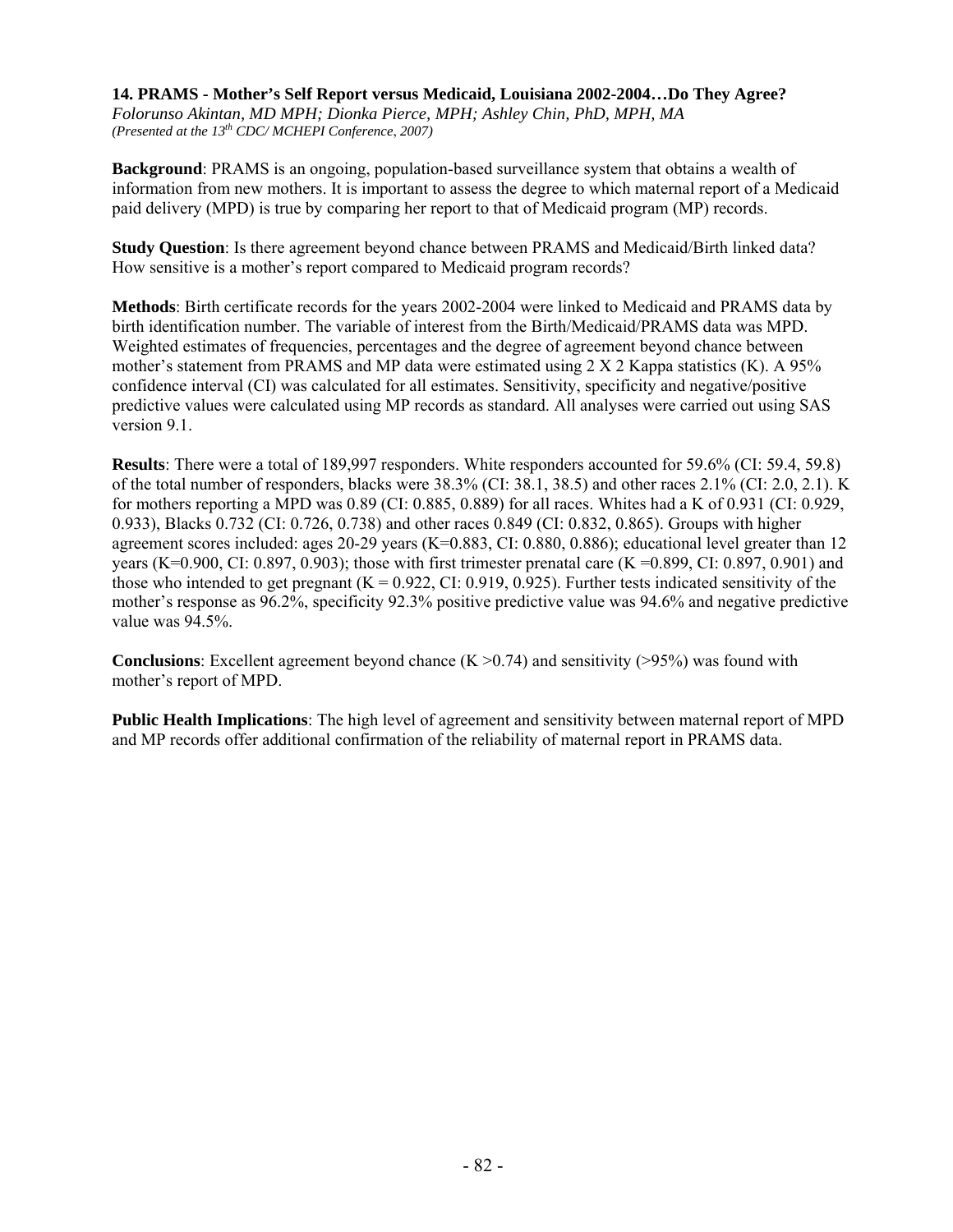#### **15. PRAMS - Mother's Self Report versus WIC, Louisiana 2002-2004...Do They Agree?**

*Folorunso Akintan, MD MPH; Dionka Pierce, MPH; Ashley Chin, PhD, MPH, MA (Presented at the 13th CDC/ MCHEPI Conference*, *2007)* 

**Background:** PRAMS is an ongoing, population-based surveillance system that obtains new mothers selfreported behavioral information. It is important to assess to what degree a mother's report of being on women children and infant –nutrition program (WIC) during pregnancy is true by comparing her report to that of WIC program (WP) records.

**Study Question:** Is there agreement beyond chance between PRAMS and WIC/Birth linked data? How reliable is a mother's report compared to WP records?

**Methods:** Birth certificate records for the years 2002-2004 were linked to WIC and PRAMS data by birth identification number. The variable of interest from the Birth/WIC/PRAMS data was WIC enrolment during the most recent pregnancy. Weighted estimates of frequencies, percentages and the degree of agreement between mother's statement from PRAMS and WP data were estimated. Degree of agreement beyond chance was estimated using  $2 \times 2$  Kappa statistics with a 95% confidence interval (CI). Reliability tests were performed using WP records as standard. All analyses were carried out using SAS version 9.1.

**Results:** There were a total of 189997 responders. White responders accounted for 59.6% of the total number of responders, blacks were 38.3% and other races, 2.1%. Mothers report of being on WIC during pregnancy for all races was K= 0.329 (CI: 0.326, 0.332), whites K: 0.431 (CI: 0.426, 0.436), blacks 0.174 (0.170, 0.178) and other races K: 0.457 (CI: 0.432, 0.483).

Groups with higher agreement scores included: ages 30 years and above (K=0.477, 95% CI: 0.469, 0.485); educational level greater than 12 years (K=0.490, 95% CI: 0.484, 0.497); those with first trimester PNC (K)  $=0.382, 95\% \text{ CI } 0.378, 0.386$  and those who intended to get pregnant (K = 0.407, 95% CI: 0.400, 0.413). Further reliability tests indicated sensitivity of the mother's response as 91.9%, specificity 55.9% positive predictive value was 49.5% and negative predictive value was 76.5%.

**Conclusions:** Poor to intermediate agreement beyond chance (poor  $=K < 0.40$  and intermediate  $= K 0.74 -$ 0.40) was found with mother's report of WIC enrolment during the most recent pregnancy. The only good reliability result was sensitivity.

**Public Health Implications:** Mother's report in PRAMS of WIC enrolment during the most recent pregnancy was good. However, those who reported not being on WIC were still being counted as being on WIC by the WP. In the WIC data base, enrolment lasts for five years and these mothers obviously stopped the use of WIC before their enrolment expired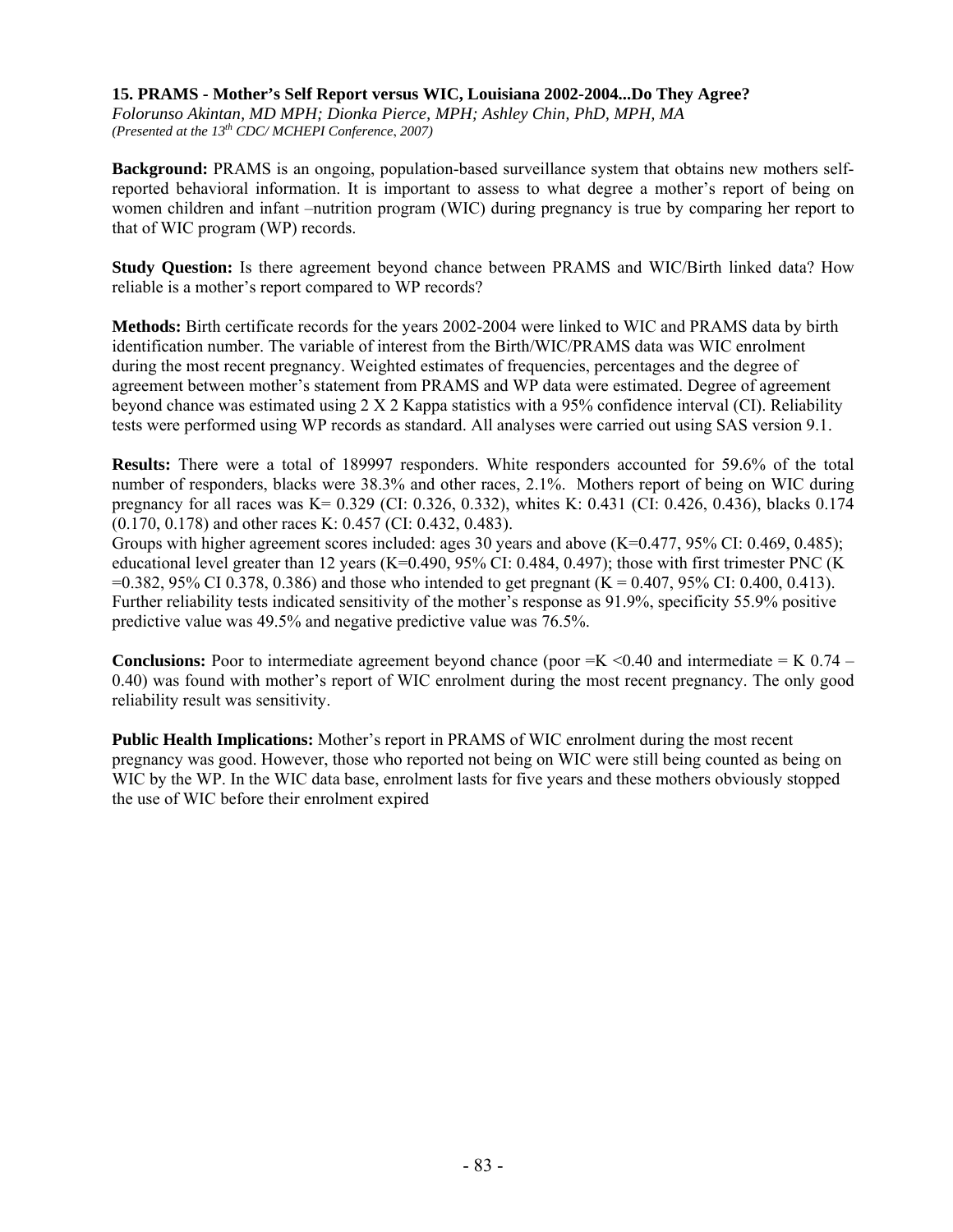#### **16. Repeat Preterm Births: Identification of At-Risk Pregnancies May Allow Interventions for Prevention**

*Rodney Wise, MD; Lyn Kieltyka, PhD, MPH (Presented at the 13th CDC/ MCHEPI Conference*, *2007)* 

**Background:** Preterm births (PTB) greatly impact infant mortality and high perinatal costs. PTB is multifactorial, with genetic, individual, environmental and social contributions. It is recognized that women with a previous PTB are at increased risk for repeat preterm birth but prediction of preterm birth in the first pregnancy remains difficult. Improved identification and understanding of factors associated with PTB and repeat PTB allows implementation of interventions to improve outcomes.

**Study Question:** What factors are associated with the second birth event being preterm in Louisiana?

**Methods:** Vital records first-time, Louisiana resident, singleton, births occurring in 1999-2001 were linked with all subsequent births occurring up to four years later. Analyses were limited to women who had a second live birth; outcomes were all PTB (20-36 weeks) and very preterm births (VPTB, 20-31 weeks). Risk factors of interest included term vs. preterm status of second pregnancy, race, age, educational level, prenatal care entry, pregnancy spacing, pregnancy weight gain, smoking, maternal diabetes/hypertension, and Medicaid status. Chi-square and logistic regression using SASv9 were used to investigate risk factors associated with repeat preterm births.

**Results:** During the 1999-2001 years of study, some 79,690 births were included in the cohort. Of first births, 8461 (10.8%) were PTB and 1806 (2.3%) were VPTB. Of second births following initial PTB, 31.6% were PTB and 14.3% were VPTB. Initial birth being preterm (OR=3.7, 96%CI=3.4,4.0), black race ( $OR=1.5$ ,  $95\%CI=1.4,1.6$ ),  $\langle$ high school education ( $OR=1.4$ ,  $95\%CI=1.2,1.5$ ), weight gain  $\langle$ 10 pounds  $(OR=1.3, 95\% CI=1.2, 1.5)$ , maternal diabetes/hypertension  $(OR=2.4, 95\% CI=2.1, 2.7)$ , and pregnancy spacing  $\leq$ 12 months (OR=3.4, 95%CI=3.0,3.9) were associated with increased odds of PTB in the second birth. In the very PTB group increased risk was noted in: initial VPTB (OR 6.3, 95%CI=4.9,8.0), black race (OR=2.3, 95%CI=1.9,2.7) weight gain <10 pounds (OR=2.2, 95%CI=1.1,1.4), <high school education  $(OR=1.5, 95\%CI=1.2, 1.9)$ , second trimester of prenatal care entry  $(OR=1.3, 95\%CI=1.1, 1.6)$ , and maternal diabetes/hyptertension (OR=1.8, 95%CI=1.3,2.4) were associated with increased odds of VPTB in the second pregnancy.

**Conclusions:** Women with increased risk for PTB were more likely to have had prior PTB, black, <high school education, pregnancy weight gain <10 pounds, have diabetes/hypertension complicating the pregnancy, and have frequent conceptions. In the VPTB groups similar risks for such a very preterm birth event were noted.

**Public Health Implications:** Interventions addressing modifiable risk factors for PTB must be explored. A previous appropriate weight gain in pregnancy program did not meet expectations in Louisiana. Revamping and re-implementation of this program may prove helpful. Additionally, pre- and inter-conception health programs to address pre-existing maternal health and pregnancy spacing may influence PTB, improving outcomes, and lowering costs. Women with higher risk may be appropriate candidates for more intensive monitoring during subsequent pregnancies, and perhaps, candidates for medical interventions to prevent preterm delivery.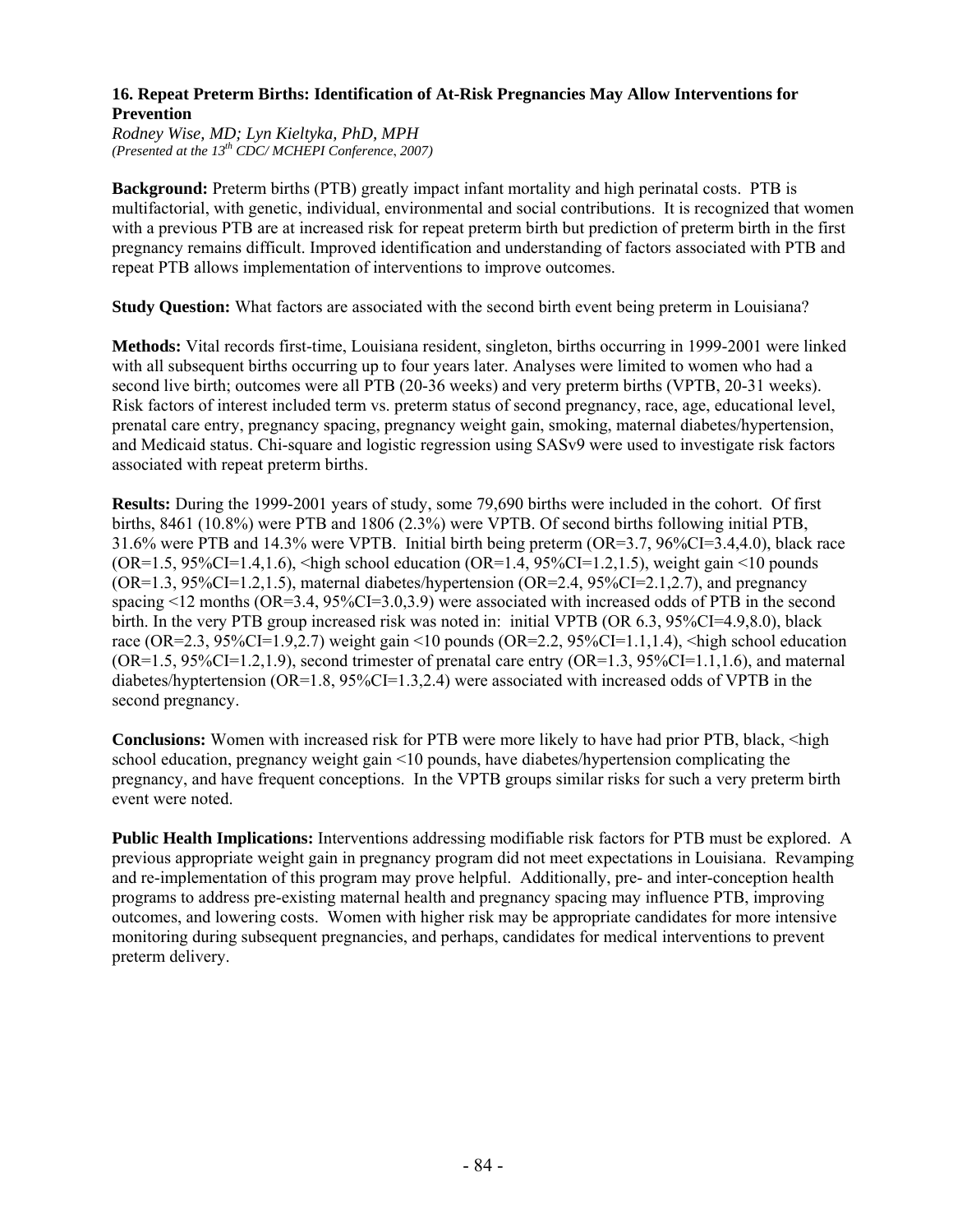## **17. Who Were At-Risk To Not Undergo Newborn Screening in Louisiana?**

*Tri Tran MD, MPH, Ngoc Huynh MD, MPH, Charlie Myers, MSW (Presented at the 13th CDC/ MCHEPI Conference*, *2007)* 

**Background**: Louisiana Newborn Screening Program started with screening in 1964. In 2004 there were 10 of 29 diseases on the newborn screening panel as recommended by the American College of Medical Genetics. This program has not been evaluated in an epidemiological perspective in Louisiana.

**Study questions:** What are predisposed factors affecting infants who were not tested with newborn screening tests?

**Methods:** Louisiana 2004 linked infant death/birth/ Medicaid/newborn screening laboratory data was used for analyses, including only infants born in Louisiana. Multivariable logistic regression was used to determine factors associated with no newborn screening, including independent variables of maternal race, education, marital status, age, smoking during pregnancy, Medicaid-covered delivery, medical risks, labor/delivery complications, adequacy of prenatal care, newborn's sex, gestational age, birthweight, plurality, congenital anomalies, abnormal conditions, birthing hospital level and birth occurrence region. SAS 9.1 was used for analyses and alpha was set at 0.05 for statistical significance.

**Results:** In 2004, 65,573 live births occurred in Louisiana, with percentage of newborn screening tests of 98.1%. Of those births, there were 64,644 births to Louisiana mothers and 929 births to non Louisiana mothers. Percentage of newborn screening tests was low in infants to non Louisiana mothers (91.5%); infants with very low birthweight (80.3%), preterm (< 24 weeks of gestation: 33.5%; 24-27 weeks: 87.5%; and 28-31 weeks: 94.5%), and congenital anomaly (90.4%); infants who died in the first day of life (95.9%); and infants whose birth occurred in regions VII (96.5%), VIII (96.5%), and VI (97.2%). Multivariable logistic regression indicated that infants who were low birthweight, premature, and singleton, who had any congenital anomalies, who died in the first day of life, and whose birth occurring at level I-II hospitals or in regions I, VI, VII, VIII, and IX were less likely to be screened.

**Conclusions:** Newborn screening tests were inequitably carried out in subgroups of infants upon maternal and newborn characteristics as well as birthing facilities.

**Public Health Implications:** Well understanding risk of low newborn screening performance is helpful to improve Louisiana newborn screening program, which enhances capability to early detect genetic diseases and effectively prevents their serious sequelae.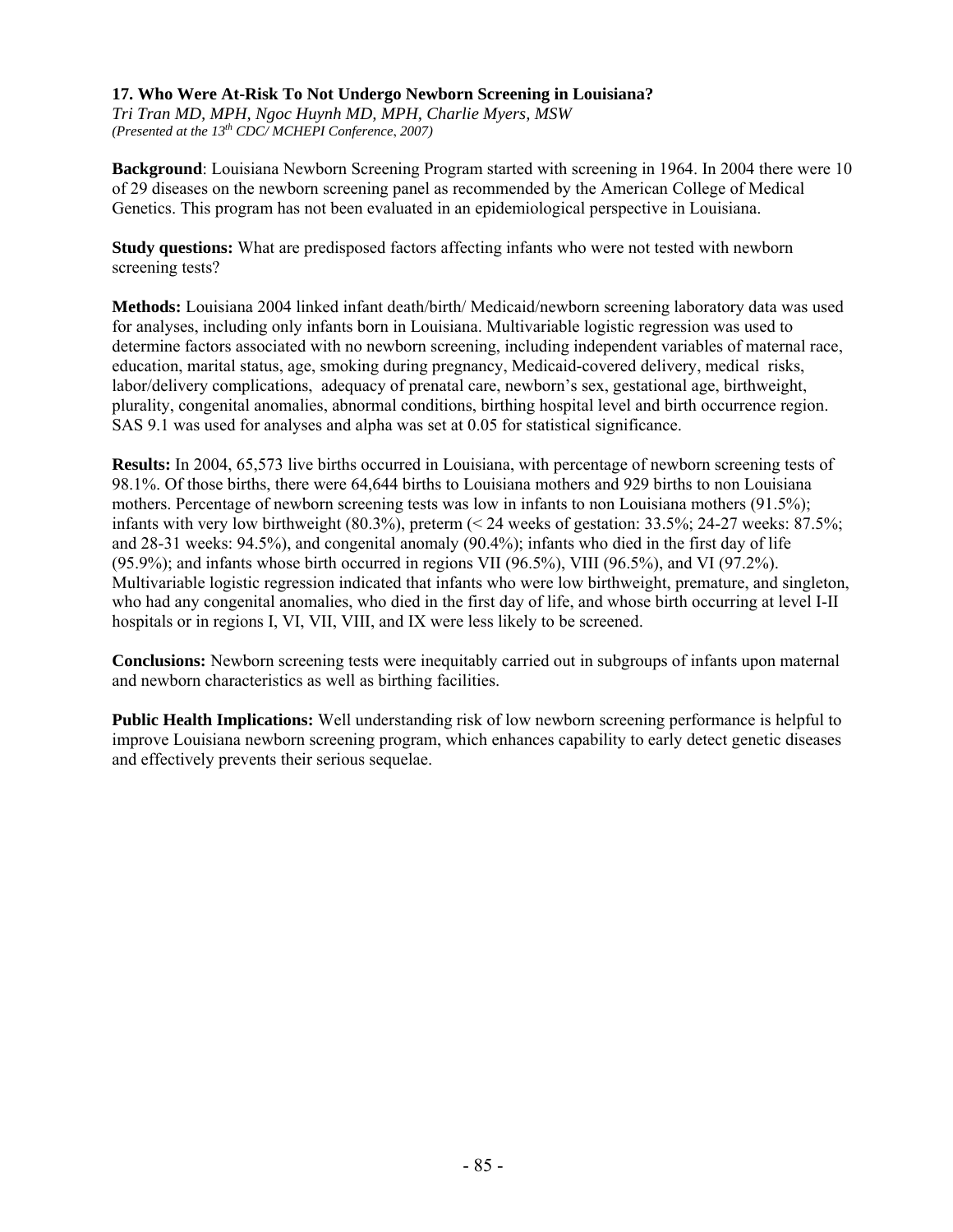## **18. Whose Very Low Birthweight Babies Were At Risk To Be Born in Lower Level Facilities in Louisiana?**

*Lyn Kieltyka, PhD, MPH, Ashley Chin, PhD, MPH, MA, Tri Tran, MD, MPH (Published at the Louisiana Morbidity Report May-Jun 2007, Volume 18 Number 3)*

**Background**: Very low birthweight (VLBW, 500-1500g) births significantly contribute to Louisiana's high infant mortality rate. VLBW births occurring in level III facilities having greater capability to care for these infants may improve survival. Identifying factors associated with VLBW births occurring in lower level facilities may help target educational and other intervention programs to increase the percent of VLBW births born in level III facilities.

**Research Question:** Among VLBW births in Louisiana, what factors are associated with delivery at lower level facilities?

**Methods**: 1998-2004 birth records were limited to births weighing 500-1,500g at birth. The association between facility level (level II or lower versus level III) and risk factors/markers was analyzed using multivariable logistic regression. Independent variables of interest included maternal race, age, education, medical risks, prenatal care adequacy (Kotelchuck index), geographic area, delivery paid by Medicaid, and newborn birthweight and complications.

**Results**: From 1998 to 2004, 9,205 (2.0%) births to Louisiana residents were VLBW. Factors associated with delivering a VLBW birth in a level II or lower facility included black (OR, black/white: 1.4, confidence interval 95% (CI): 1.2, 1.7), younger age (OR, <20/> 35 years old: 1.4, CI: 1.1, 2.0), less educated (OR, 12/>12 years: 1.3, CI: 1.1, 1.5; OR, <12/>12 years: 1.4, CI: 1.1, 1.6), living in a rural area (OR: 2.6, CI: 2.2, 3.2), presence of abnormal newborn conditions (OR: 5.7, CI: 4.9, 6.6), and being greater than 1000g at birth (OR: 1.3, CI: 1.1, 1.5). Having inadequate prenatal care and region of residence were also significantly associated with delivery in a level II or lower facility ( $p$  < .0001).

**Conclusions**: VLBW newborns to mothers with characteristics: black, less educated, younger, living in a rural area, and having inadequate prenatal care were more likely to be born in lower level facilities.

**Public Health Implications**: Exploring relationships with risk markers/factors helps the Louisiana Maternal Child Health Program design targeted efforts to improve the percent of VLBW births born in Level III facilities.

(*More detailed info of this study is found at the Louisiana Morbidity Report, My-Jun 2007, Volume 18 Number 3)*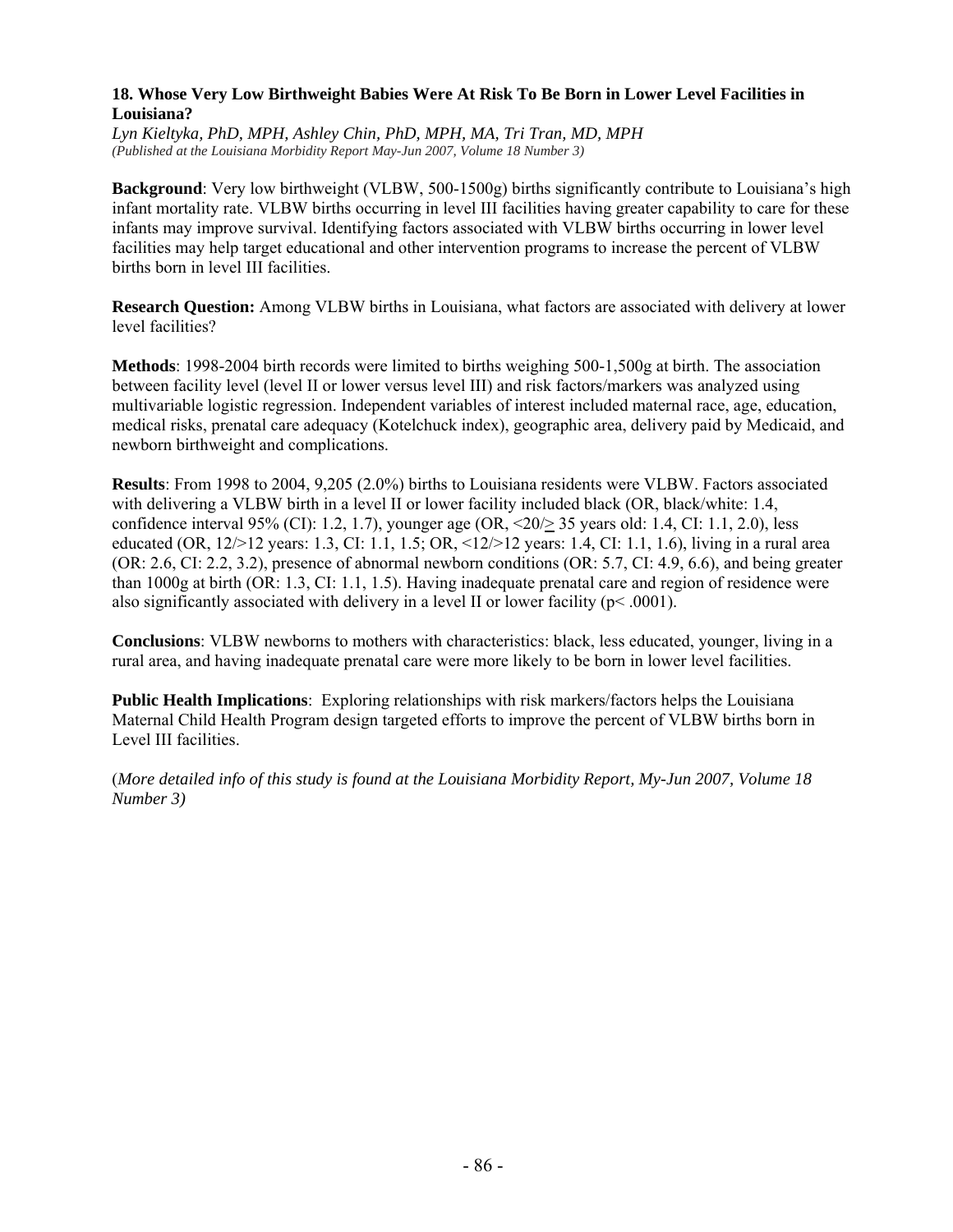## **19. Relationship between Medicaid Status and Infant Mortality - Louisiana, 2000-2004**

*Folorunso Akintan, MD, MPH; Tri Tran, MD, MPH (Presented at the 13th CDC/MCHEPI conference, 2007 and published at the Louisiana Morbidity Report Sep-Oct 2007, Volume 18 Number 5)* 

**Background**: Medicaid is a state run program with federal funding that assists eligible individuals with limited incomes and resources to pay for health care costs. This serves as a safety net to reduce adverse outcomes among their infants. It is therefore important to determine the differences in infant death with Medicaid status.

**Study Question**: Is there a relationship between Medicaid-paid deliveries (MPD) and infant mortality (IM) in Louisiana?

**Method**: Birth/Medicaid/Infant death data, 2000-2004 were linked using mother's social security number, name, race, infant date of birth and birth/death identification numbers. Infant mortality rate (IMR) was defined as the number of deaths under one year of age per 1000 live births. Estimates were reported with a 95% Confidence Interval (CI). SAS 9.0 was used for all analysis and statistical significance was set at an Alpha of .05.

**Results**: There were a total of 3004 IM out of 400443 live births. MPD accounted for 64.5% (CI:62.8, 66.2); whites 31.4% (CI:29.3, 33.5); blacks 67.0% (CI:64.9, 69.1) and non-MPD 35.5% (CI:33.8, 37.2); whites 52.9% (CI:49.9, 55.9); blacks 44.9% (CI:41.9, 47.9). The IMR, 2000-2004 was 7.6 (CI:7.3, 7.9). Non-MPD had an IMR of 6.1 (CI:5.8, 6.5) for all races; whites 4.2 (CI:3.9, 4.6) and blacks 13.5 (CI:12.3, 14.7). IMR for MPD was 8.8 (CI:8.4, 9.2) for all races, whites 6.8 (CI:6.3, 7.3) and blacks 10.3 (CI:9.7, 10.8). Crude estimates of the odds of IM with MPD were: 1.50 (CI:1.39, 1.61) for all races; whites 1.68 (CI:1.50, 1.89) and blacks 0.78 (CI:0.70, 0.87). After adjusting for maternal education, smoking habit, marital status, medical risk factors, preterm delivery, attendant at birth, risk method of delivery, prenatal care, hospital level of delivery and region, the odds of IM with a MPD for all races was 0.87 (CI:0.80, 0.95); whites 1.22 (CI:1.06, 1.39) and blacks 0.70 (CI: 0.62, 0.78).

**Conclusions**: The MPD became protective after adjusting for risk factors of IM among all races. When stratified by race, blacks with MPD tend to do better than whites.

**Public Health Implications**: Whites with MPD are at a higher risk of IM and should be targeted with more appropriate program interventions.

(*More detailed info of this study is found at the Louisiana Morbidity Report Sep-Oct 2007, Volume 18 Number 5)*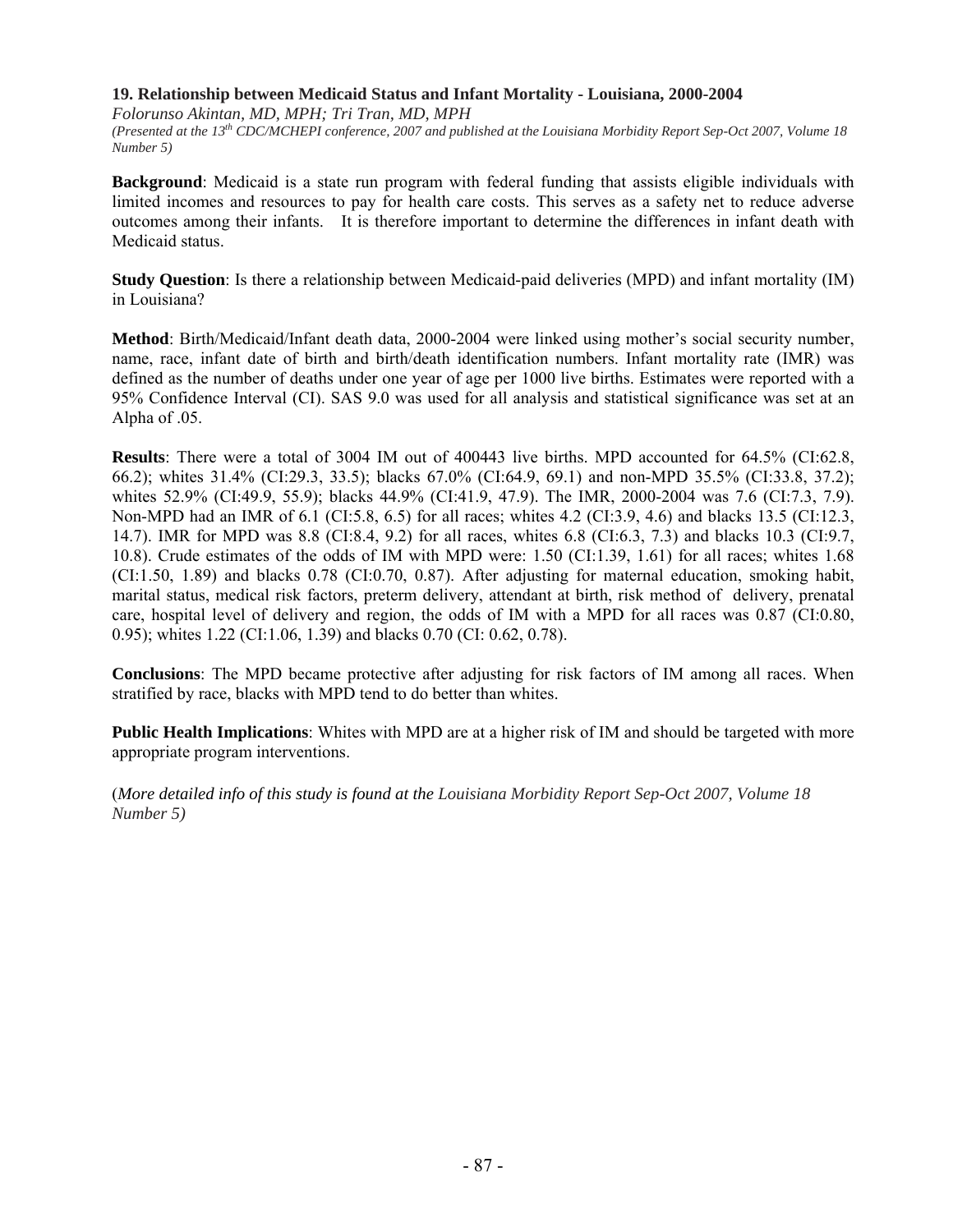## **20. Breastfeeding Trends in Louisiana: Are We Improving?**

*Dionka C. Pierce, MPH, Ashley C. Chin, PhD, MPH, MA, Tri Tran, MD, MPH (Presented at the 12th CDC/MCHEPI conference, 2006 and published at the Louisiana Morbidity Report, Jan-Feb 2007, Volume 18 Number 1)* 

**Background:** Louisiana has the lowest prevalence of breastfeeding initiation among all PRAMS states. Nationally, breastfeeding initiation rates have increased steadily over the past six years. It is unclear whether breastfeeding rates are increasing in Louisiana.

**Study question:** Is the percentage of women initiating breastfeeding and continuing for six months increasing?

**Methods:** Data from the Louisiana Pregnancy Risk Assessment Monitoring System 1998-2003 (n = 11,318) were used to determine the percentage of white and black women initiating breastfeeding and continuing for six months. An actuarial life table was used to determine breastfeeding at six months. A one-sided test, Kendall's Tau b, was used to determine whether there was a statistically significant trend from 1998-2003. SAS-callable SUDDAN was used for analyses. Alpha was set at 0.05 for statistical significance. Results are presented overall and stratified by race.

**Results:** From 1998-2003, the percent of mothers initiating breastfeeding ranged from 42%-46% (54%- 61% among whites and 23%-27% among blacks). Overall, there was no significant trend in breastfeeding initiation over the six-year period  $(p=0.13)$ . However, when stratified by race, there was a significant increase among blacks ( $p=0.05$ ). The percent of black and white women breastfeeding for six months ranged from 3.0%-17.0%. The range among white women was 6.0%-22.0%, and among black women was 0.4%-7.0%. There was no significant trend in breastfeeding at six months overall or stratified by race (p=0.43). Study limitations include minimal acceptable response rates and significant differences between respondents and non-respondents.

**Conclusions:** Overall, there was neither a significant improvement in the percent of women initiating breastfeeding, nor was there a significant improvement in the percent of women continuing to breastfeed for six months. There was a slight, significant increase in initiation among blacks over the study period.

**Public health implications:** If the current trend continues, Louisiana will fail to meet the Healthy People 2010 goals for breastfeeding in the early postpartum period and at six months. Given that the percent of women who choose to breastfeed remains low, Louisiana babies will continue to be denied the immunological and developmental benefits of breast milk.

(*More detailed info of this study is found at the Louisiana Morbidity Report, Jan-Feb 2007, Volume 18 Number 1)*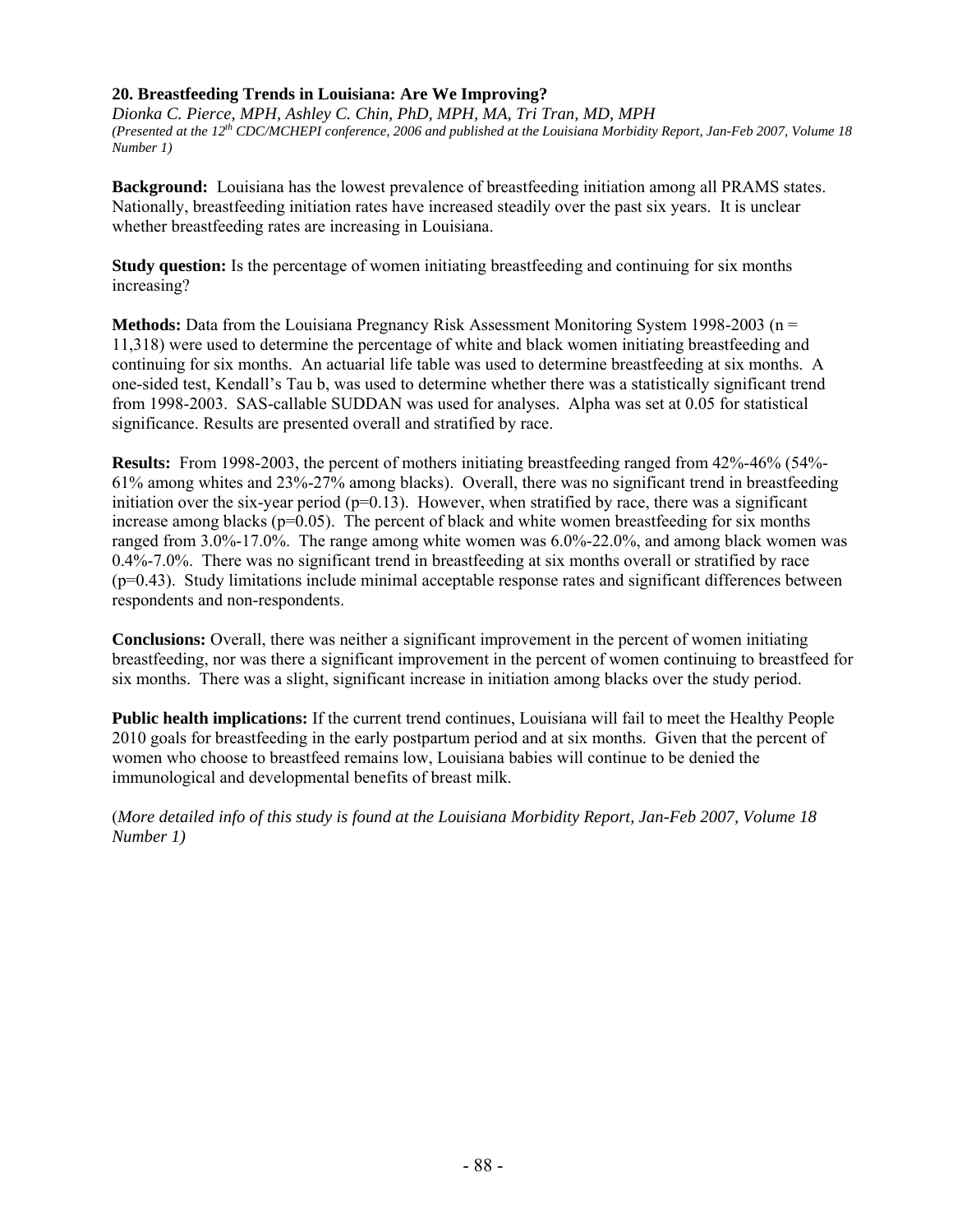### **21. An Evaluation of the Louisiana Pregnancy Risk Assessment Monitoring System (La PRAMS)**

*Ashley Chin, PhD MPH MA; Dionka Pierce, MPH; Lyn Kieltyka, PhD MPH; Tri Tran, MD MPH (Presented at 2006 CSTE conference and published at the Louisiana Morbidity Report, September-October 2006 Volume 17 Number 5)*

**Objectives & Methods:** The objective of this evaluation was to determine whether La PRAMS is achieving the objectives set forth in the model surveillance protocol: collecting high quality, population based data regarding pregnancy and early infancy; conducting data analyses to better understand the relationship between maternal behaviors and experiences during pregnancy/early infancy and health outcomes; translating results from these analyses into useable information for public health program planning and evaluation; building state capacity for collecting, analyzing and translating data that addresses maternal and infant health issues. Additionally, this evaluation sought to determine the impact of Hurricanes Katrina and Rita on the surveillance system operations.

**Results:** The stakeholders prioritized the following key attributes for evaluation: timeliness, data quality, and stability of the system.

Timeliness: An evaluation of the timeliness of the system revealed that the system's actual timeline is somewhat longer than that outlined in the protocol. In a review of the most recent available batches (pre-Katrina and Rita), the actual number of days a batch was in the system was 83-84. The protocol number of days is 46-81. Batches remained open longer than 81 days in order to achieve adequate response rates. Figure 1 illustrates the protocol and actual timeline of the system prior to Hurricanes Katrina and Rita. Cleaned and weighted data are received from CDC approximately 8 months after submission of the state birth file. Data sets are made available to internal and external researchers upon receipt. The surveillance report is posted to the La PRAMS website approximately 4 months after receipt of the data set from CDC. The Louisiana Vital Records Registry, from which the sample is drawn, contributes to the timeliness of the data collection system in that lack of adequate staffing for record entry causes the size of the available sampling frame to vary from month to month. This results in inconsistent batch sizes and lack of efficiency in mail operations.

Data quality: In 2003, between 15-50% of the surveys are double entered as a quality assurance check for data entry errors. There were less than 1% errors for all batches submitted in 2003. Percent missing is calculated for each La PRAMS question. In 2002 (2003 data not available), the percent missing ranged from  $0.2\%$  - 11%, with the mean (and median) of 3.2% (mode=5%). The question with 11% missing data was "What was the total income for the people living in your household during the 12 months before your delivery?" .In March 2006 a trial batch was initiated to test the data collection operations and the Louisiana state postal system. The Louisiana Vital Records Registry provided a sample of 151 births from the fourth quarter of 2005 for the test batch. The batch was imported into PRAMTrac on March 6, and as of May 26 (81 days), the response rate was 48.3%. This response rate is lower than that prior to the hurricanes, and is lower than the minimal acceptable response rate of 70%. Data collection for a second trial batch will begin May 31, and response rates will be evaluated at 83 days.

Stability of the system: Prior to Hurricanes Katrina and Rita, the La PRAMS system was very stable. Operations had continued without fail since the initiation of the system in 1997. Data collection, analysis and reporting activities functioned well and information generated by the system was used to support the Title V Block grant application, inform program planners and evaluate the impact of program efforts. In August and September 2005, Hurricanes Katrina and Rita devastated the entire southern portion of the state. La PRAMS data collection operations, which are conducted from New Orleans, were shut down from August 26, 2005 to March 6, 2006. Analysis and dissemination activities resumed in November 2005. Two of the three primary La PRAMS staff members (data manager and assistant data manager) did not return to New Orleans after the storm. These two positions were merged into one new position, data operations technician, and recruitment is currently underway. The La PRAMS Project Coordinator has remained in the position, and is currently handling all system operations.

(*More detailed info of this study is found at the Louisiana Morbidity Report, September-October 2006 Volume 17 Number 5)*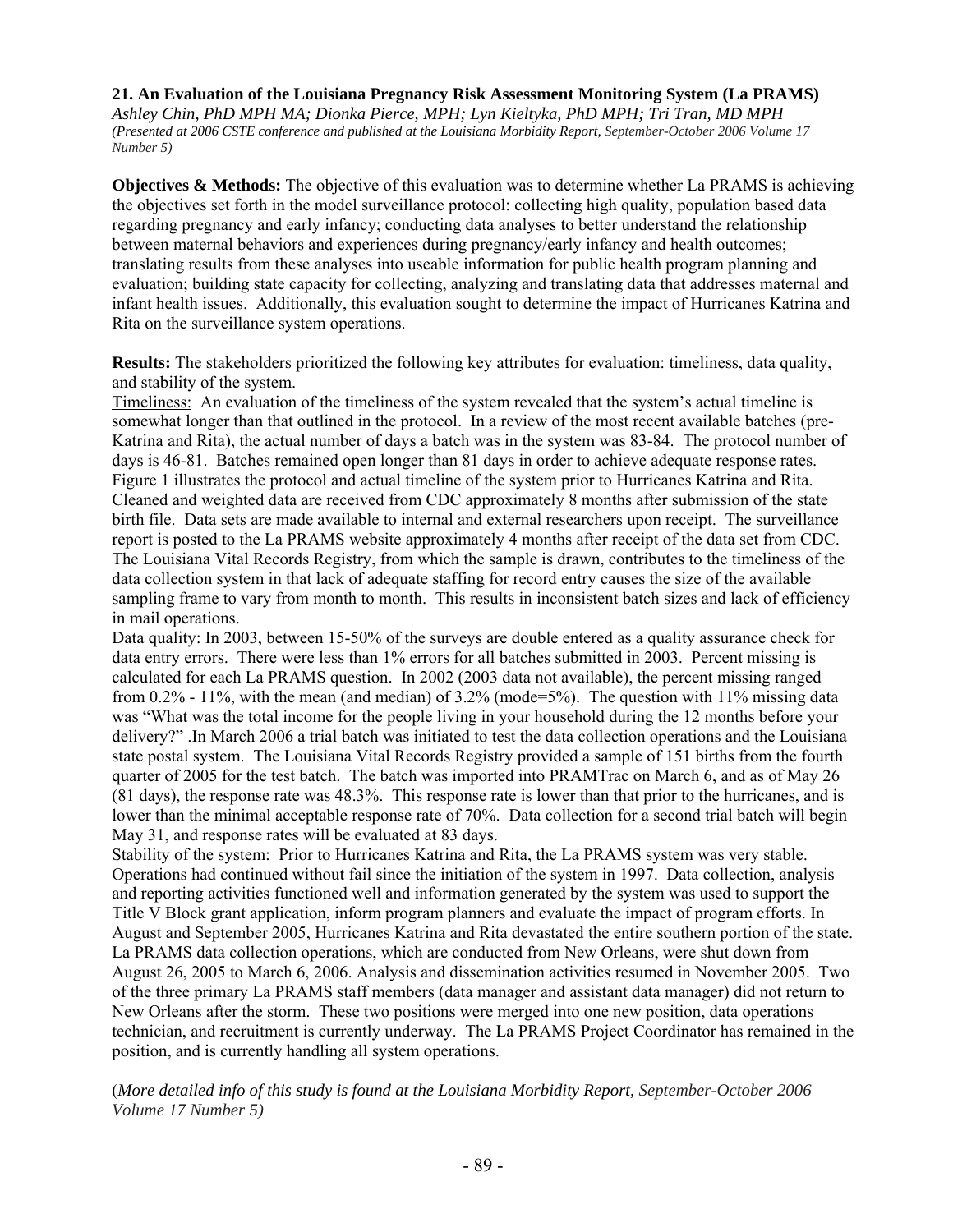## **22. Analysis of Fetal and Infant Mortality Rates - Using Perinatal Period of Risk Approach-Louisiana 2000-2002**

*Genet Burka, MD MPH; Fran Mather, PhD; Juan M. Acuña, MD;Tri Tran, MD MPH (Published at the Louisiana Morbidity Report, Jan-Feb 2006, Volume 17 Number 1)*

**Background:** The Perinatal Periods of Risk (PPOR) approach is a simple method to examine fetal and infant mortality. It is based on a strong conceptual prevention framework and can be a tool for local public health officials and community partners to understand perinatal deaths and prioritize prevention efforts. Risk factors for, (or potential preventive interventions of), perinatal mortality differ according to whether the time of death occurs before, during, or after delivery and whether the newborn is smaller or larger in birth weight. Based on the time of death and birth weight of the fetal and infant death, the PPOR approach divided the perinatal mortality into four groups of contributors to perinatal health: 1) Maternal Health & Prematurity 2) Maternal Care 3) Newborn Care 4) Infant Health. The distribution of fetal and infant deaths in each group is affected by different factors which may need specific interventions. This report describes the fetal and infant mortality rates (FIMR) of Louisiana for the years 2000-2002.

**Methods:** The analysis was done using the linked birth/infant death and fetal deaths and restricted to maternal residents of Louisiana at birth, (with birth weight being greater than 499 grams for all live births and fetal deaths and gestational age that was greater than twenty-three complete weeks for fetal deaths). The FIMRs were calculated for each of four groups by race. To estimate the excess mortality and determine which population group and risk categories are contributing most, a reference group (births to White mothers twenty years of age or older with more than twelve years of education) with better pregnancy outcomes in the population was selected.

**Results:** The result showed that the overall FIMR per 1000 live births and fetal deaths during this period was 11.3. The group specific rates are a direct reflection of their contribution to the overall FIMR (11.3). The higher mortality is concentrated in the maternal health/prematurity group which is related to Very Low Birth Weight (VLBW) births, followed by infant health. Compared to the 1997-99 PPOR report, the state's overall FIMR increased 2% (from 11.1 to 11.3). The FIMR also increased 7% for maternal health/prematurity and 4% for infant health group. The FIMR for the maternal care group declined by 8% from 2.4 to 2.2, which showed a reduction in late pregnancy loss, i.e. fetuses weighing more than 1500 grams. Since over 97% of Louisiana's births are classified as either Black or White, the race specific analysis was restricted to these two groups. The difference (excess FIMR) between the overall FIMR for all races (11.3) and the reference group (6.2) was 5.1 per 1000 live births & fetal deaths. Approximately 43% of the excess mortality rate fell into the maternal health/prematurity group. Excess mortality rate was also examined by race, for Blacks and Whites. The highest excess rate was experienced by infants of Black women (8.8 per 1000 live births and fetal deaths) and 52% of this excess rate fell into maternal health/prematurity group. Maternal health/prematurity deaths include all fetal deaths and infant death weighing between 500-1500 grams. It is strongly impacted by a large number of deaths (birth weight – specific mortality) or a large number of VLBW births (birth weight distribution).

**Conclusions:** Prevention efforts should be directed to the maternal health/maturity group and targeted to those problems known to make an impact on the prevalence of VLBW. In Blacks especially, more than three-fourths of the excess fetal-infant mortality rate was accounted to VLBW births. VLBW births are generally associated to behavioral, social, health and economic disparities of the mothers. Efforts should be made to incorporate appropriate medical and nonmedical interventions into prenatal care regimen to minimize adverse pregnancy outcomes.

(*More detailed info of this study is found at the Louisiana Morbidity Report, Jan-Feb 2006, Volume 17 Number 1)*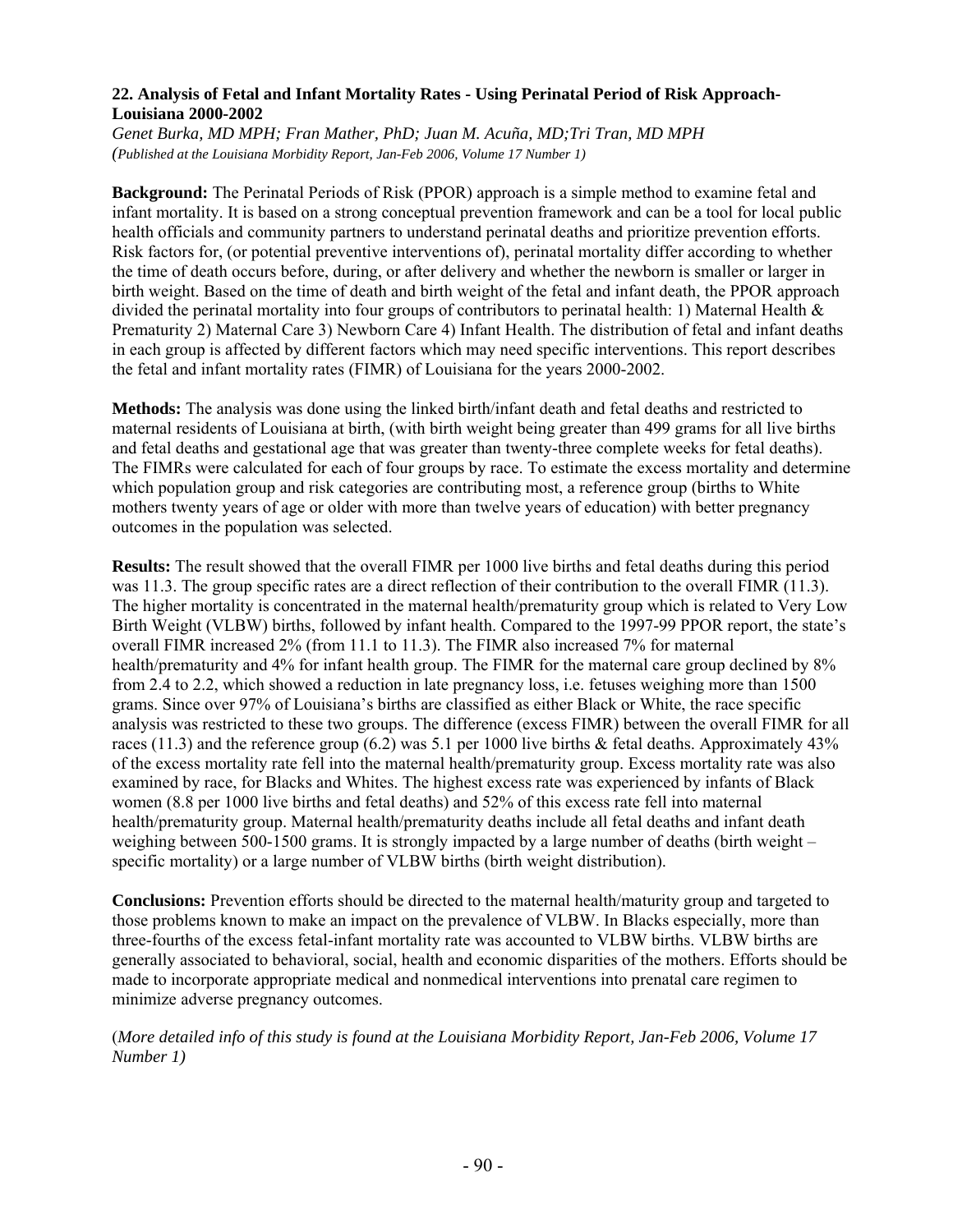## **23. Maternal Mortality Review Louisiana, 1996-2004**

*Folorunso Akintan, MD MPH; Nicole Richmond, MPH; Tri Tran, MD MPH (Presented at the 12th CDC/MCHEPI conference, 2006 and published at the Louisiana Morbidity Report, January-February 2007 Volume 18 Number 1)*

**Background:** One goal of the Department of Health and Human Services is to reduce maternal mortality by half by the year 2010. Identifying the major causes, timing and trends of maternal death helps the Louisiana Maternal and Child Health Program create public health strategies to reduce these deaths in Louisiana. In this report maternal mortality is defined as pregnancy associated deaths, which is the death of a woman, from any cause, while pregnant or within one calendar year of live or still-birth, regardless of the duration and the site of pregnancy per 100,000 live births. There are two subgroups of pregnancy associated deaths: pregnancy-related (death from any cause related to or aggravated by pregnancy or its management) and non pregnancy-related (deaths due to a cause unrelated to pregnancy).

**Methods:** The study population for this report included pregnant women who had live births or fetal deaths and women who died during pregnancy. Mother's social security number, race, date of birth and name were used to link birth and fetal death records with maternal death certificates data from 1995 to 2004. One sided log-linear regression was used to analyze maternal mortality trend from 1996 to 2004. Major causes and timing of maternal deaths were determined using 2000 to 2004 linked maternal death/birth/fetal death records data. SAS 9.0 was used for the analysis and statistical significance. Alpha value was set at 0.05.

**Results:** There was no statistically significant change in trend of maternal mortality for all races in the period from 1996 to 2004 in Louisiana (p-value 0.147). Among pregnancy-associated deaths from 2000 to 2004, pregnancy-related deaths accounted for 15% of deaths while non-pregnancy related deaths accounted for 85% percent.

About 25% of these deaths occurred during pregnancy, another 25% within the first 42 days of delivery (puerperium), 9% occurred from 7 weeks to 3 months, 14% from 4 to 6 months and 27% from 7 months to 1 year after delivery.

The five leading causes of maternal death are motor vehicle accidents (17% of total deaths), assault (homicide) by discharge of firearms and other unspecified means (15%), accidental poisoning and exposure to noxious substance (7%), eclampsia or pre-eclampsia (4%) and indirect obstetric causes (3%). However, when the various causes of maternal deaths are grouped, the five leading groups are: External causes of death (includes death from all forms of accidents) (47%); Deaths due to pregnancy complications within the puerperal period (15%); Cardiovascular diseases (13%); Neoplasm (7 %); Respiratory diseases (4%).

**Conclusions:** The main cause of pregnancy associated deaths is accidents (intentional or unintentional). Other causes of death include deaths due to pre-existing or pregnancy exacerbated diseases such as cardiovascular diseases.

**Public Health Implications:** Innovative prevention programs are necessary to educate pregnant and postpartum women on safer ways of driving. Violence prevention programs should target pregnant and postpartum women as vulnerable populations. It is also important to emphasize overall health for women of reproductive age in Louisiana. This is likely to ultimately reduce maternal deaths from diseases exacerbated by pregnancy.

(*More detailed info of this study is found at the Louisiana Morbidity Report, January-February 2007 Volume 18 Number 1)*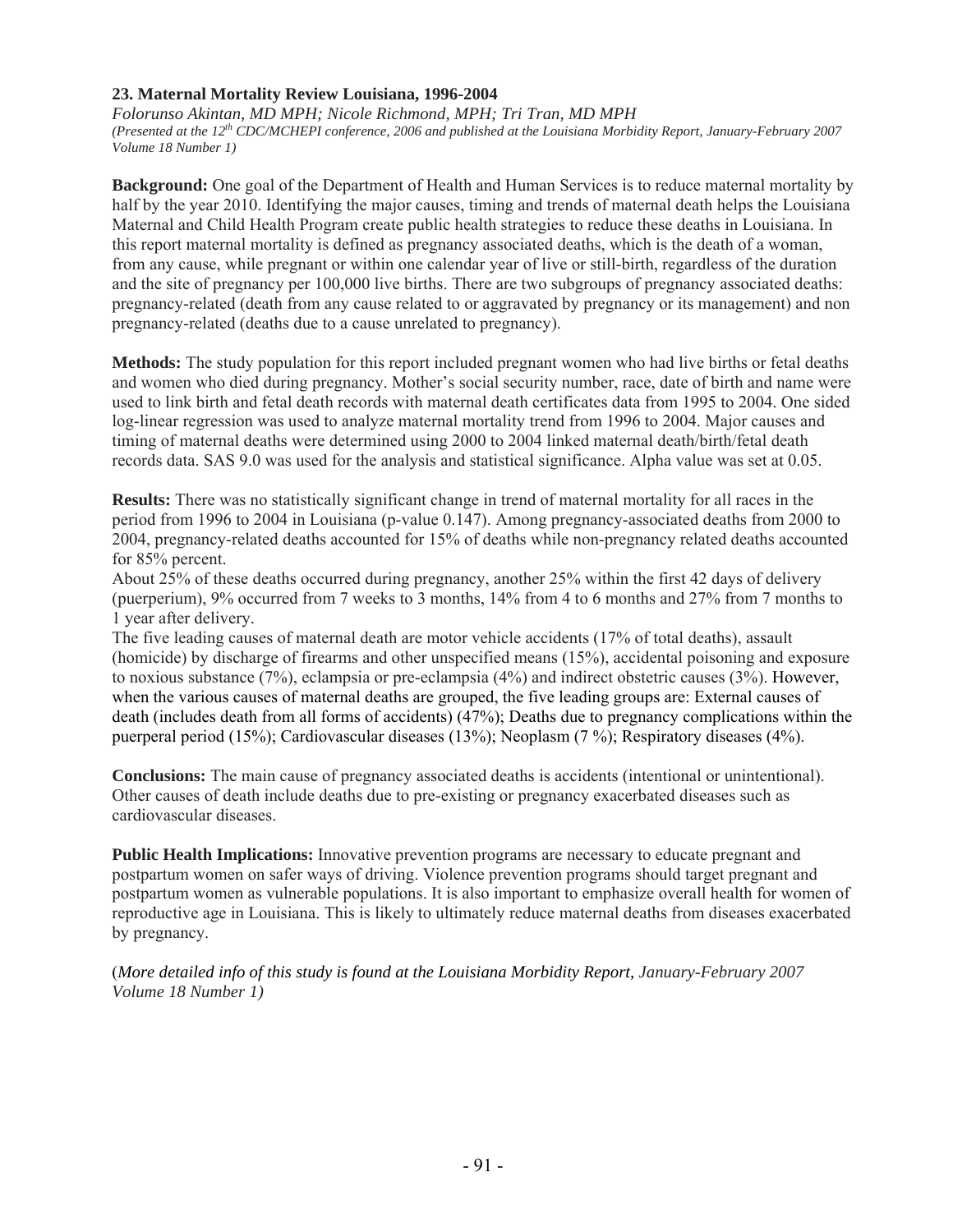## **24. Sexually Transmitted Disease during Pregnancy Louisiana, 1997–2004**

*Tri Tran MD MPH; Binh Le, MD MPH; Lisa Longfellow, MPH; Joan Wightkin, DrPH; Louis Trachtman, MD MPH*

*(Presented at the 2006 National STD Prevention Conference and published at the Louisiana Morbidity Report, July-August 2006, Volume 17 Number 4)*

**Objectives and Methods:** To date, no study of sexually transmitted disease during pregnancy (STD/P) has been conducted in Louisiana. Therefore, the Office of Public Health (OPH) of Louisiana, STD Control program and the Maternal and Child Health (MCH) program performed this study to (1) define the prevalence and trends of STD/P in Louisiana residents who had live births from 1997 to 2004, using linear regression and (2) identify risk factors/markers for STD/P, using multivariable logistic regression. STDs include the following diseases with reporting requirements (Louisiana Public Health Sanitary Code): Chancroid, Chlamydia, Gonorrhea, Syphilis, Lymphogranuloma venereum.

The study used linked 1996-2004 STD/1997-2004 birth data and defined a woman to have STD/P, if the time between the date of STD diagnosis and the date of delivery was less than or equal to gestational age of her newborn. Percent of STD/P is defined as number of live births to pregnant women infected by any STD per one hundred live births.

**Results:** In Louisiana the percent of STD/P has increased steadily over the last eight years for both Whites and Blacks. Results from linear regression analyses showed that the annual increase in percent of STD/P from 1997 to 2004 was 0.1% in Whites, 0.6% in Blacks and 0.3% in all races.

Based upon linked 1999-2004 STD/ 2000-2004 birth record data, the percentage of STD/P was: 10% in Blacks, 1% in Whites and 2% in others; 2% in Hispanic women and 5% in non-Hispanic women; 10% in unmarried women and 1% in married women; 15% in women aged less than fifteen years and 2% in women aged older than twenty-nine years; 19% in women who had less than or equal to twelve years of education and 2% in women who had greater than twelve years of education.

The following risk factors/markers for STD/P were significant (those that were more likely to have a STD during pregnancy): Black race, younger, less educated, unmarried, smoking during pregnancy, living in urban areas and beginning prenatal care (PNC), later or having no prenatal care.

(*More detailed info of this study is found at the Louisiana Morbidity Report, Jul-Agu 2006, Volume 17 Number 4)*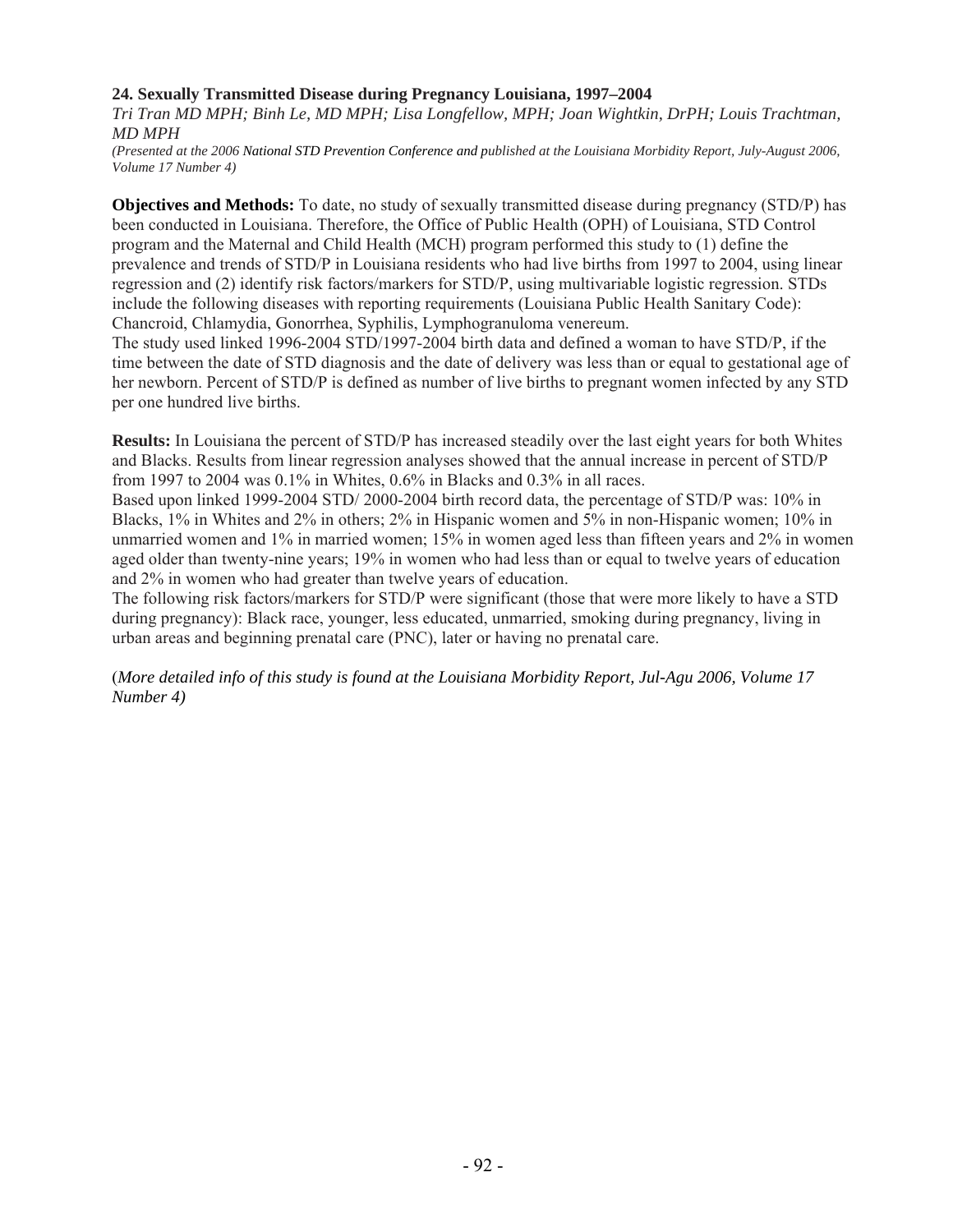#### **25. Relationship between Prenatal HIV Prevention Counseling and Medicaid Status in Louisiana 1997-1999**

*Linda M. Polfus, MPH; Fran Mather, PhD; Juan M. Acuña, MD, MSc; Dionka Pierce, MPH (Published at the Louisiana Morbidity Report, Jan-Feb 2005, Volume 16 Number 1)* 

**Objectives and Methods:** In Louisiana it is unclear whether Medicaid mothers (53% of births in Louisiana) receive the same HIV PC as non-Medicaid mothers. Are there any differences in HIV PC among Louisiana mothers according to Medicaid status? To address this question, recent data from LA Pregnancy Risk Assessment Monitoring System (LaPRAMS) was analyzed to evaluate potential risk markers of HIV PC and describe its relationship with Medicaid status.

**Results:** Sixty-six percent of Medicaid recipients (95% confidence interval [CI] 64-68) received HIV PC compared to 34% (CI, 32-36) of non- Medicaid mothers. Unadjusted analyses demonstrated a strong association of HIV PC with Medicaid status (OR 3.5: CI 3.1-4.0; p<0.0001). Other risk markers with significant unadjusted associations with HIV PC included receiving prenatal care from a public institution, being unmarried, income <\$10,000, black race, maternal age (<19 years), entering prenatal care during the first trimester and maternal education (<12 years). Parity  $(1+)$  was not statistically significant in an unadjusted model. In an adjusted logistic model, Medicaid mothers in Louisiana were 40% more likely to receive HIV PC than non-Medicaid mothers.

Additional risk markers significantly associated with HIV PC besides being a Medicaid recipient were those receiving care at a public institution, unmarried mothers, those with income of less than \$10,000, black mothers, those with maternal education of less than twelve years and those who began prenatal care in the first trimester.

(*More detailed info of this study is found at the Louisiana Morbidity Report, Jan-Feb 2005, Volume 16 Number 1)*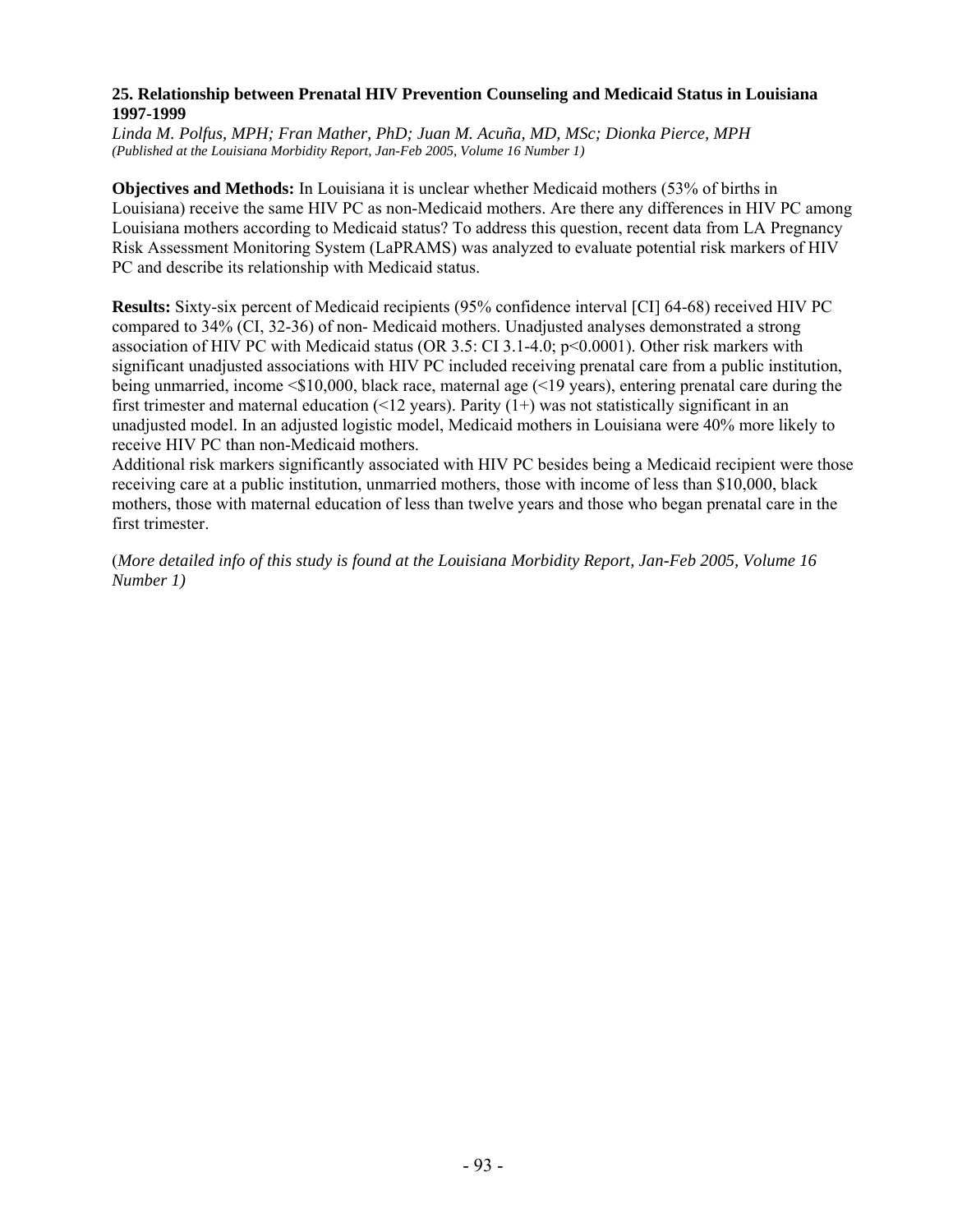## **26. Infant Mortality Rates Suffer Rapid Increase, New Orleans, LA 2000-2002**

*Lyn Kieltyka, PhD MPH; Frances Mather, PhD; Juan Acuña, MD, MSc (Published at the Louisiana Morbidity Report, Mar-Apr 2005, Volume 16 Number 2)*

**Objectives and Methods:** Among large US cities, New Orleans had the sixteenth highest IMR from 1995 to 1998, despite considerable declines in IMR during the early and mid-1990s. For the period of 1992-2002, the number of live births to New Orleans residents declined from approximately 9,000 to 7,000 per year. The IMR declined steadily from 10.5 per 1,000 (CI 8.8-12.5) in 1992 to a low of 6.2 per 1,000 (CI 4.6-8.3) in 1998 but climbed to 9.7 per 1,000 (CI 7.5-12.2) in 2002. Although the reasons for the observed increase in mortality are unclear, Louisiana vital statistics data was used to investigate characteristics of women residing in New Orleans who gave birth from 2000 to 2002.

**Results:** Orleans Parish Black women accounted for about 80% of all live births and 90% of all very low birth weight (VLBW) births each year. VLBW is defined as a birth weight less than 1,500 grams (about 3.3 lbs). Although less than 5% of infants born from 2000 to 2002 were VLBW, 74 out of the 164 infant deaths (nearly 50%) were VLBW babies From 2000-2002, Black mothers tended to be younger than non-Black mothers (median 24 versus 31 years of age,  $p<0.0001$ ) and over 20% of births to Black women were to adolescents age 15-19 years compared to less than 5% for non-Blacks (p<0.0001). Fewer black mothers reported being married (23% versus 80%, p<0.0001) and fewer Black mothers reported having completed high school (33% versus 73%, p<0.0001). Regardless of race, over 97% of women received some prenatal care (PNC) during their pregnancy and about 76% of Black women and 93% of non-Black women began PNC in their first trimester of pregnancy. About 80% of Black women and slightly more non-Black women received adequate PNC prior to delivery .We analyzed the overall fetal and infant mortality rate by splitting the rate into smaller components by allocating deaths according to distribution of birth weight and age at death. Five of the 11.6 per 1,000 fetal and infant deaths were attributable to babies weighing less than 1500 grams (VLBW) at delivery, regardless of age at death. Compared to a referent group of Louisiana women who gave birth in 1998, were White, over 19 years old and reported attending at least some college (this group is known to have experienced very low fetal and infant mortality), New Orleans women experienced 5.4 more deaths per 1,000; in other words, there was an excess of 5.4 deaths per 1,000 that could be potentially prevented through the use of effective intervention programs. (Excess deaths were compared to the referent group of Louisiana White women who gave birth in 1998 and were twenty or more years old and had more than twelve years of education.) Of these 5.4 excess deaths, about half (2.4 per 1,000) were VLBW babies.

*(More detailed info of this study is found at the Louisiana Morbidity Report Mar-Apr 2005, Volume 16 Number 2)*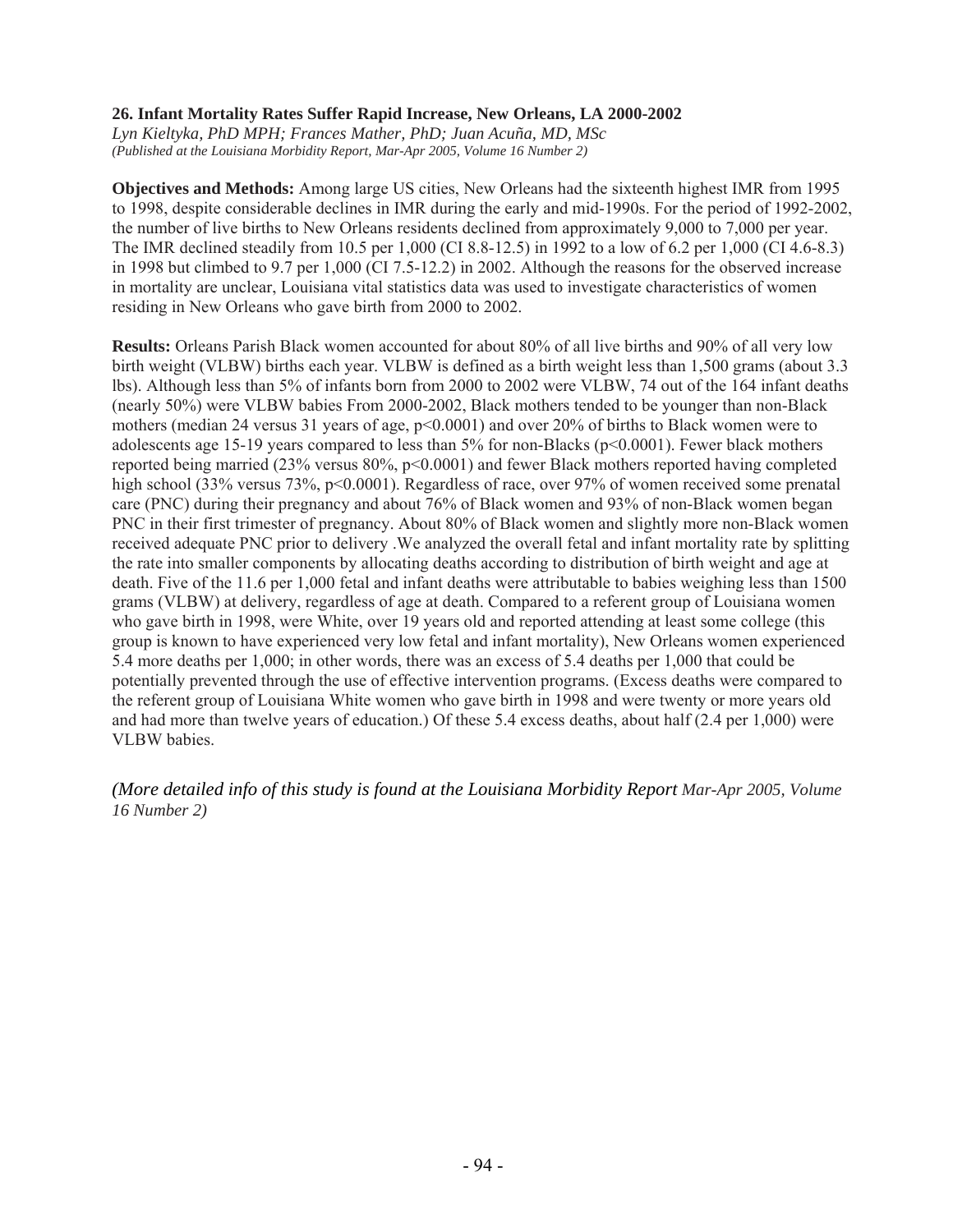### **27. A Trend Analysis of Gonorrhea and Chlamydia Infection during Pregnancy between 1997 and 2004 in Louisiana**

*Tri Tran, MD, MPH; Duc Ngo MD, MPH; Thao Nguyen, MD, MPH; Lisa Longfellow, MPH (presented at 12th CDC/ MCHEPI Conference*, *2006)* 

**Background:** The overall rate of sexually transmitted diseases (STDs) during pregnancy increased from 3.3% in 1997 to 6.0% in 2004 in Louisiana.

**Study question:** Did the proportion of pregnant women infected by gonorrhea or chlamydia increase in whites and blacks from 1997 to 2004 in Louisiana?

**Methods:** 1996-2004 STD data were linked with 1997-2004 live birth records data using backward, deterministic and probabilistic data linkage methods. A woman was defined to be infected by gonorrhea or chlamydia during pregnancy if the length between the date when a case of gonorrhea or chlamydia was diagnosed and the date of delivery was less than or equal to gestational age of her newborn. One-sided linear regression was used to analyze the trends of proportion of gonorrhea and chlamydia during pregnancy from 1997 to 2004. SAS 9.1 and Linkpro 3.0 were used for the data linkage procedures and data analyses.

**Results:** Percentages of pregnant women infected by chlamydia were .5, 4.3, and 2.1 in 1997 and increased to 1.4, 9.3, and 4.6 in 2004 for whites, blacks, and all races, respectively. The annual increase in percent was .12 (CI: .08-.16) in whites, .11 (CI: .10 - .12) in blacks, and .11 (CI: .10 - .12) in all races. Percentages of pregnant women infected by gonorrhea were .1, 1.4, and .6 in 1997 and .1, 1.5, and .7 in 2004 for whites, blacks, and all races, respectively. There was no statistically significant change in the percentage of pregnant women infected by gonorrhea from 1997 to 2004 for any race group.

**Conclusions:** The increase in the proportion of pregnant women infected by Chlamydia affected the overall increase of STDs during pregnancy from 1997 to 2004 in Louisiana.

**Public health implications:** An effective intervention program targeting reducing chlamydia infection in pregnant women will decrease overall STDs among pregnant women in Louisiana.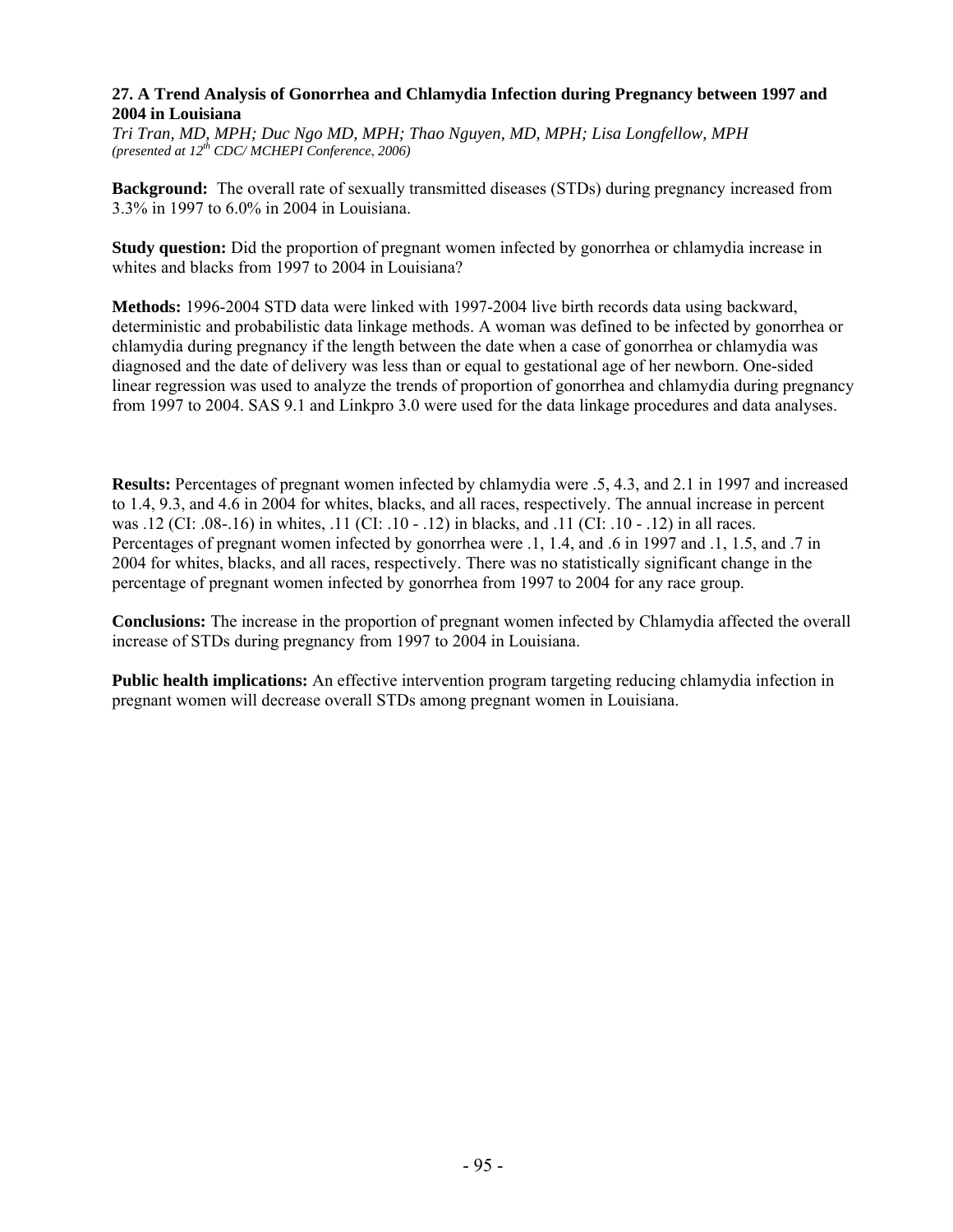## **28. Is Smoking And Alcohol Consumption During Pregnancy Under Reported In Louisiana Birth Certificates?**

*Folorunso Akintan, MD, MPH student; Tri Tran, MD, MPH; Juan Acuna, MD, MSc (Presented at the 11th CDC/ MCHEPI Conference*, *2005)* 

**Background:** Smoking and alcohol consumption during pregnancy are well known risk factors for maternal and child health problems. Accurate estimates are therefore important to adequately plan interventions for those affected.

**Study question:** Are estimates of smoking and alcohol consumption during pregnancy in Pregnancy Risk Assessment Monitoring Systems (PRAMS) and birth certificate (BC) comparable?

**Methods:** Louisiana 2000 - 2002 birth certificate and PRAMS data were analyzed. PRAMS consist of those who smoked or consumed alcohol in the last three months of their pregnancy. BC consists of those who smoked or consumed alcohol at any period during pregnancy. Both data sources were recoded as a yes or no response. Percentages and confidence interval 95% (CI) of women who had yes response to each variable was calculated by race (whites and blacks) and by year. SAS callable SUDAAN was used for all analyses.

**Results:** Smoking during the last trimester in PRAMS was substantially higher than smoking in pregnancy in BC for both races and all three years. In the year 2000, 17.1% (CI: 14.7-19.6) of whites reported smoking during the last trimester of pregnancy and 12.8% (CI: 11.8-13.8) of whites, reported smoking during pregnancy (PRAMS / BC). 5.2% (CI: 3.3-7.2) of blacks / 5.0(CI: 3.9-6.1). In 2001, for whites, 17.9(CI: 15.3-20.5) / 13.6(CI: 12.7-14.6) and for blacks, 5.4(CI: 3.5-7.3) / 5.5(CI: 4.3-6.6). In 2002, for whites16.5  $(CI: 13.8-19.1) / 13.5(CI: 12.6-14.5)$  and for blacks, 5.3(CI: 3.3-7.3) /5.4(CI: 4.2-6.6). Alcohol consumption during the last trimester in PRAMS was in no wise comparable to alcohol consumption during pregnancy in BC. In 2000, for whites, 5.2(CI: 3.8-6.6) / 0.4(CI: 0.0-1.5) and for blacks, 4.2(CI: 2.5-5.9) / 0.7(CI: 0.0-1.8). In 2001, for whites, 6.1(CI: 4.5-7.7) / 0.3(CI: 0.0-1.3) and for blacks, 3.8(CI: 2.1-5.5) / 0.54(CI: 0.0-1.7). In 2002, for whites, 5.5(CI: 3.9-7.1) / 0.34(CI: 0.0-1.4) and for blacks,  $4.0$ (CI: 2.3-5.7) / 0.35(0.0-1.5).

**Conclusions:** From this study, PRAMS is more reliable than BC when considering response rates to socially undesirable questions like smoking and alcohol consumption during pregnancy.

**Public Health Implications:** When planning interventions for mothers who smoke and consume alcohol during pregnancy in Louisiana, it is better to work with data from PRAMS.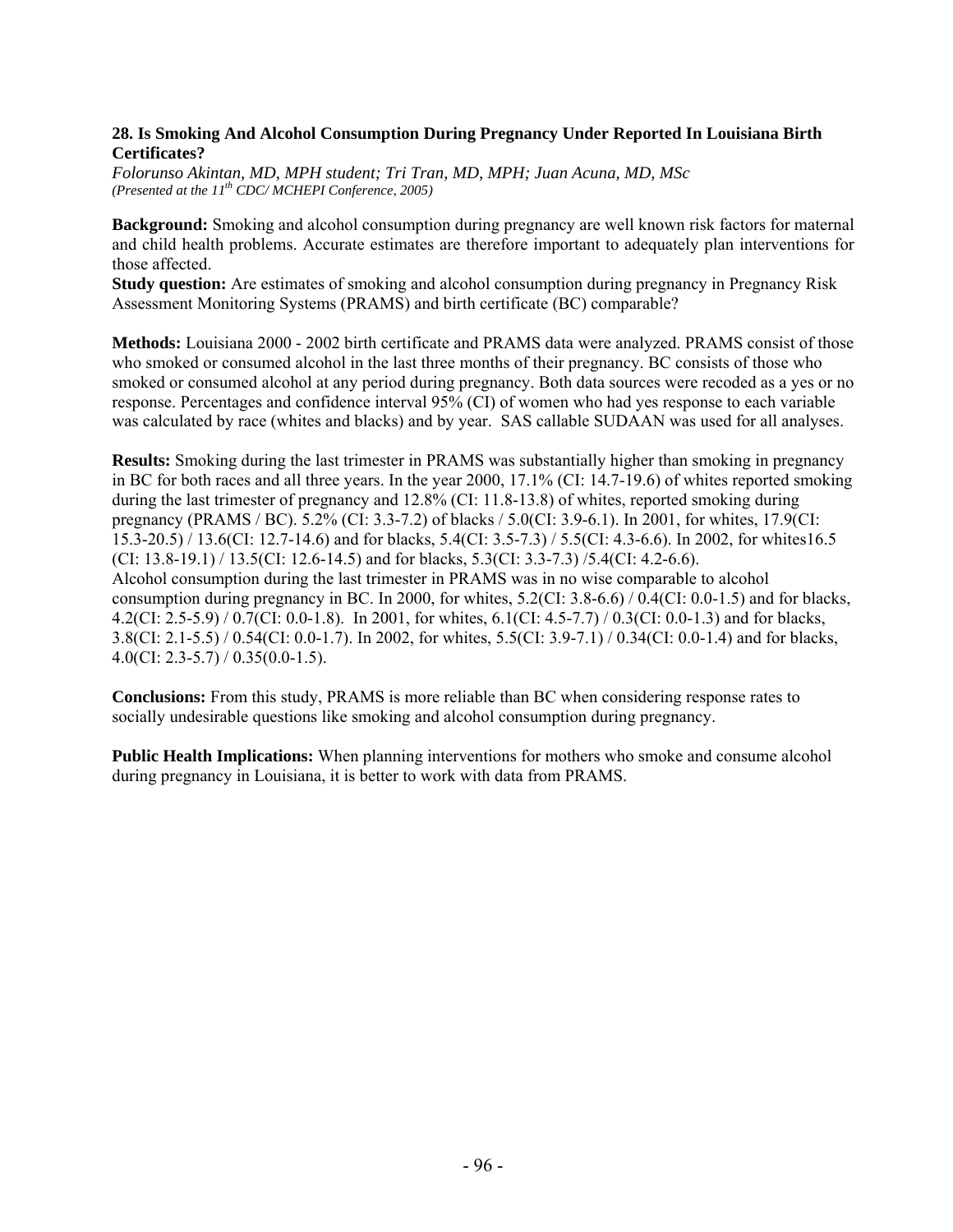# **29. Is There Agreement Between Birth and PRAMS Data?**

*Folorunso Akintan, MD, MPH student; Tri Tran, MD, MPH; Juan Acuna, MD, MSc. (Presented at the 11th CDC/ MCHEPI Conference*, *2005)* 

**Background:** Concerns have been raised about the reliability of some variables in birth certificates (BC). Examining agreement between Pregnancy Risk Assessment Monitoring Systems (PRAMS) and BC may be useful in evaluating differences between some variables in the two data sources.

**Study Question:** Is there agreement beyond chance between the PRAMS and BC data?

**Methods:** Louisiana 2000 - 2002 linked birth/PRAMS data was analyzed. The 2 x 2 Kappa statistics with confidence interval 95% (CI), for both unweighted and weighted data, was used to evaluate agreement between PRAMS and BC for the first trimester prenatal care (PNC), previous live births (PLB), hypertension and diabetes in pregnancy, and placenta complications. Each variable was recoded as yes and no. Percentage of yes response for each variable was calculated from weighted data only. SAS callable SUDAAN was used for all analysis

**Results:** Percentages of PLB from PRAMS/BC, weighted-data Kappa statistics were as follows: for whites, 56.9/57.7, 0.961 in 2000, 56.7/57.4, 0.951 in 2001, and 58.1/60.0, 0.9711 in 2002; for blacks, 59.7/60.9, 0.956 in 2000, 60.6/62.5, 0.919 in 2001, and 61.0/60.7, 0.955 in 2002; for all races: 58.0/58.8, 0.959 in 2000; 58.0/59.3, 0.937 in 2001, 59.3/59.7, 0.963 in 2002. Percentages of the first trimester PNC from PRAMS/BC and weighted-data Kappa statistics were as follows: for whites, 82.9/90.9, 0.387in 2000, 83.0/91.8, 0.437 in 2001, and 83.6/92.2, 0.363 in 2002; for blacks, 56.8/73.9,0.396 in 2000, 62.9/73.6, 0.404 in 2001, and 60.6/74.3, 0.494 in 2002; for all races, 72.0/83.8, 0.430 in 2000; 74.5/84.3, 0.445 in 2001, 74.2/84.9, 0.474 in 2002.

The Kappa statistics for all other variables were below 0.40. There were no statistical differences between Kappa statistics of weighted and unweighted data except for placenta complication for whites in 2001.

**Conclusions:** PRAMS and BC was only found to have excellent agreement beyond chance for PLB and fair agreement for the first trimester PNC. Agreement of all other variables included in this study was considered poor.

**Public Health Implications:** Care must be taken when interpreting data from these two sources.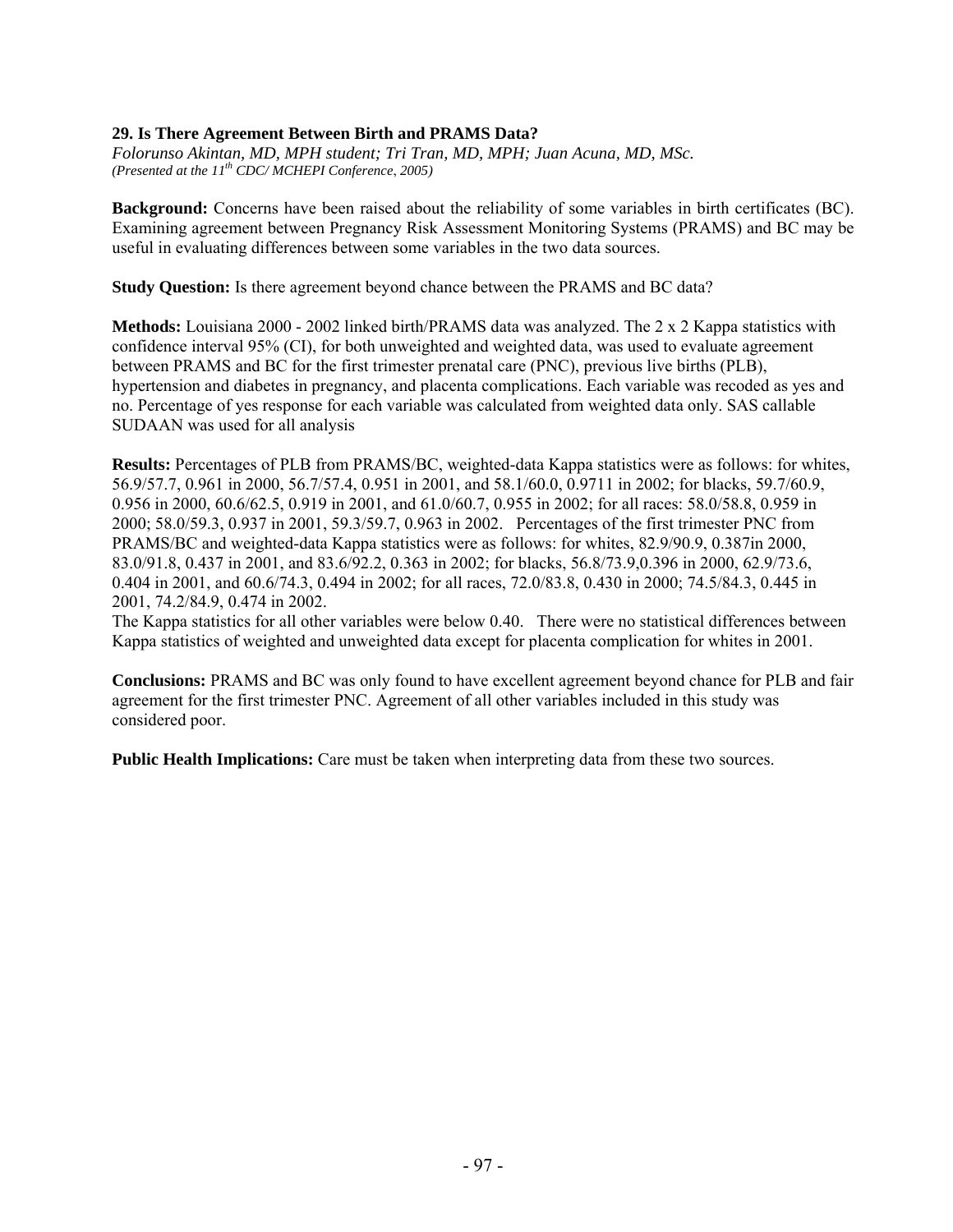#### **30. Life Stress Factors Associated with Physical Abuse during Pregnancy in Louisiana**

*Caleb Wiedeman, MPH; Lyn Kieltyka, PhD MPH; Tri Tran, MD, MPH (Presented at the 11th CDC/ MCHEPI Conference*, *2005 and Jul-Aug 2008, Volume 19 Number 4)*

**Background:** Physical abuse before or during pregnancy is associated with negative health outcomes, including low birth weight, intrauterine growth restriction, preterm delivery, inadequate and excessive maternal weight gain, and maternal depression. National data from states participating in PRAMS (Pregnancy Risk Assessment and Monitoring System) in 2002 indicated 3.7% of women reported physical abuse during pregnancy. In Louisiana, 5.4% of the women surveyed in 2002 reported physical abuse during pregnancy, indicating need to investigate associated risk factors and develop appropriate interventions.

**Study Question:** What stressful life events (SLEs) reported by PRAMS are associated with physical abuse during pregnancy in Louisiana?

**Methods:** Louisiana PRAMS data from 2000-2004 were used for analyses, resulting in a sample size of 9,712 women. Physical abuse was defined as an affirmative response to either abuse during pregnancy by current husband or partner or abuse during pregnancy by an ex-husband or partner. Multivariable logistic regression using backwards elimination (alpha=0.05) was used to examine relationships between physical abuse and SLEs, after controlling for other characteristics of interest.

**Results:** During the study period, the prevalence of physical abuse during pregnancy was 6.65% (95%CI=6.06, 7.29). SLEs associated with higher odds of physical abuse during pregnancy included increased arguing (OR=1.98,  $95\%$ CI=1.46, 2.68), being in a physical fight (OR=6.59,  $95\%$ CI=4.64, 9.36), having somebody close with a drinking or drug problem (OR=1.60, 95%CI=1.17, 2.19), and having somebody close die (OR=1.42, 95%CI=1.06, 1.91). Additionally, abuse in the 12 months before pregnancy, being unmarried, and not having paternal information on the birth certificate were associated with increased odds of abuse during pregnancy. Age, race, and education were considered but not retained in the final model.

**Conclusions:** SLEs related to physical abuse during pregnancy included increased arguing, being in a physical fight, having somebody close with a drinking or drug problem, and having somebody close die.

**Public Health Implications:** Early identification through screening is an imperative step to early intervention and prevention of negative consequences. All women should be screened for physical abuse during pregnancy; however special attention should be given to women with a known history of physical abuse and women reporting these particular SLEs.

(*More detailed info of this study is found at the Louisiana Morbidity Report, Jul-Aug 2008, Volume 19 Number 4)*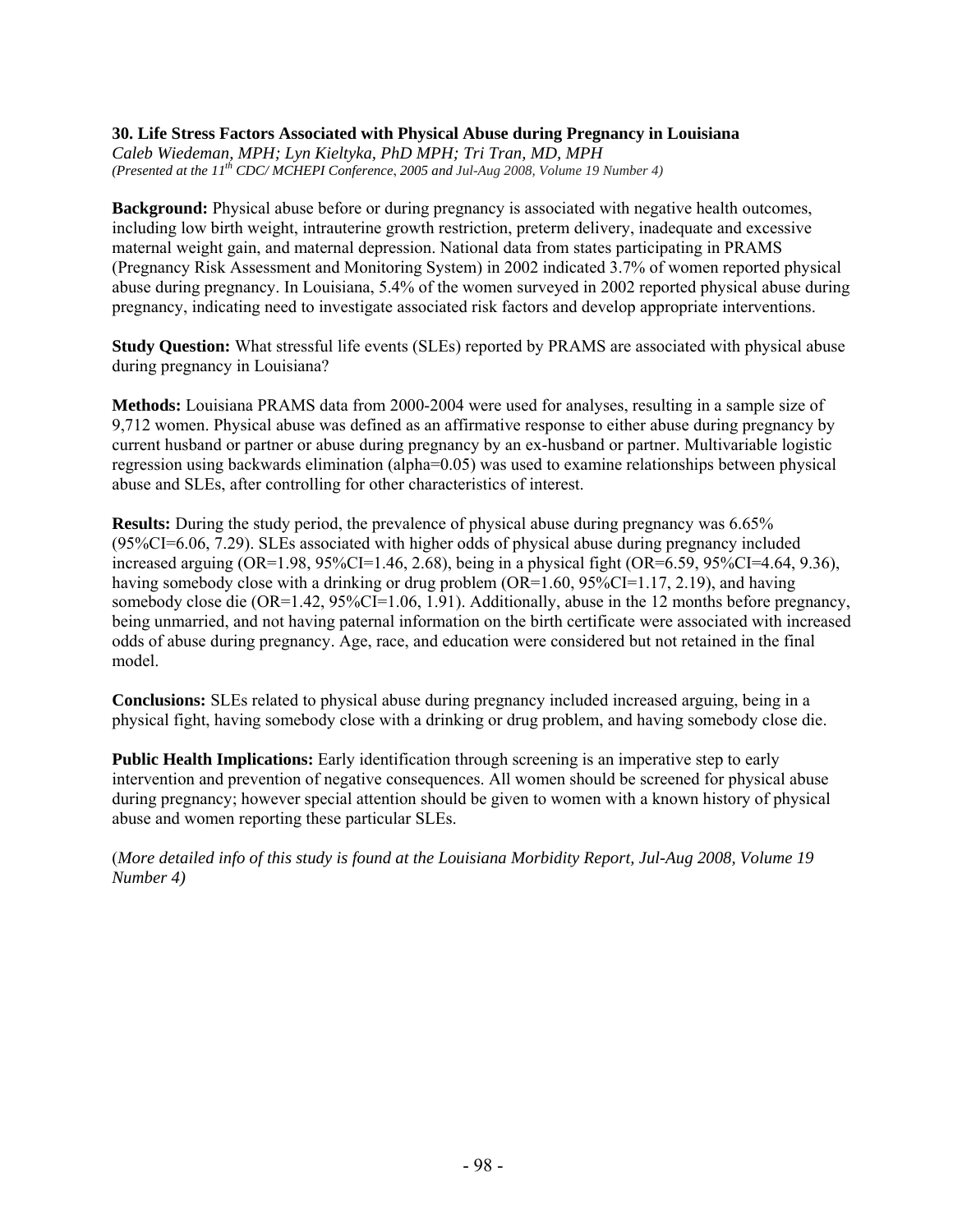## **31. A Short Birth Interval Enhances a Risk of Low Birthweight Louisiana, 2000-2004**

*Tri Tran, MD, MPH; Lyn Kieltyka, PhD, MPH; Ashley Chin, PhD, MPH, MA (Presented at the 12th CDC/ MCHEPI Conference, 2006 and published at the Louisiana Morbidity Report, Mar-Apr 2008, volume 19 number 20)*

**Objectives and methods:** Although many studies have indicated an association between a short birth interval and adverse birth outcomes, the effect of birth interval on low birthweight has not been investigated in Louisiana. The objectives of this study are to define who are more likely to have a short birth interval (less than 12 months) and determine if there is relationship between birth interval and low birthweight (less than 2,500 grams) in Louisiana. The 2000-2002 birth records were linked with 2000-2004 linked Medicaid/birth records. Only singleton births with gestational age greater than thirty-one weeks were included in this study. Maternal social security number was used for the data linkage. Multivariable logistic regression was used to determine factors associated with a short birth interval and the effect of birth interval on low birthweight, accounting for: maternal race; education; marital status; age; smoking during pregnancy; Medicaid payment for delivery and adequacy of prenatal care; gestational age of the newborn. SAS 9.1 was used for analyses and alpha was set at 0.05 for statistical significance.

**Results:** Percents of births within the following intervals are: less than twelve months, 6.4%; twelve to seventeen months, 29.6%; eighteen to twenty-three months 34.9%; greater than twenty-three months 29.1%. Black, less educated, younger, preterm-birth and Medicaid-paid delivery women were statistically more likely to have a birth interval less than twelve months. A birth interval less than twelve months, black, less educated, prenatal smoking, pre-term birth and Medicaid paid delivery women were statistically associated with low birthweight.

**Conclusions:** Babies born to mothers with birth interval less than twelve months were fifty percent more likely to have low birthweight than those born to mothers with birth interval greater than or equal to twelve months. Black, less educated, younger and poor women are a high-risk population for birth intervals less than twelve months. Similar high-risk profiles were found for low-birth weight, including women who were black, less educated, smoked and Medicaid-paid. Family planning interventions targeting women at risk for short birth intervals can play an important role in reducing low birthweight in Louisiana.

(*More detailed info of this study is found at the Louisiana Morbidity Report Mar-Apr 2008, volume 19 number 20)*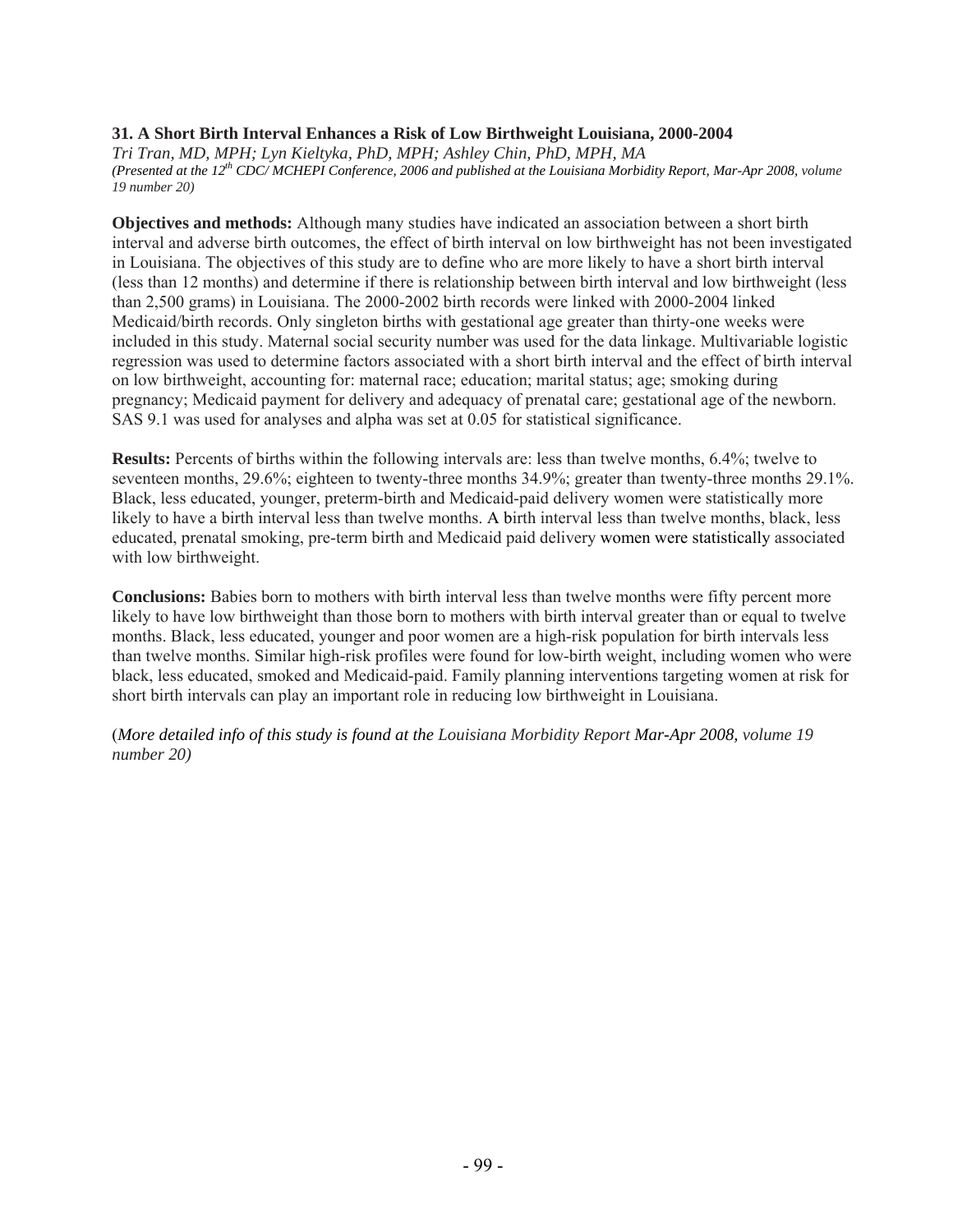## **32. Whose Infants Are More Likely To Be Delivered By Primary Cesarean? Louisiana, 2005**

*Tri Tran MD, MPH; Roshan Badakhsh MPH; Ming-Kuang Hsueh MPH; Lisa Longfellow MPH (Presented at the 13th CDC/MCH EPI conference, 2007 and published at the Louisiana Morbidity Report, May-June 2008, Volume 19 Number 3)* 

## **Objectives, Data Sources, and Methods of Analysis:**

Primary Cesarean (PC) rates in Louisiana have increased from 18.0% in 2000 to 25.4% in 2005. The PC rate for the United States in 2004 was 20.6%. Many epidemiological studies have indicated that risks such as cardiac arrest, hysterectomy, major puerperal infection, re-hospitalization after delivery and fetal distress are more prevalent in c-sections than vaginal deliveries. Determining factors associated with PC is helpful to define high-risk populations for PC. The 2005 birth records, 2005 Medicaid and 2004 to 2005 sexually transmitted disease (STD) data were linked. STD data included chlamydia, gonorrhea and syphilis. Medicaid data provided information of live-birth delivery paid for by Medicaid. Only live births to women without previous cesarean were included in analysis ( $N = 49,679$ ). Multivariable logistic regression was used to determine: association of PC with mother's demographic and economic characteristics; prenatal health behaviors, medical risks, labor/delivery complications, prenatal care and STD during pregnancy; Medicaid paid-for delivery; newborn's gestational age, birth weight, plurality, sex and congenital anomalies. LinkPro 3.0 and SAS 9.1 were used for data analyses and linkage. Alpha was set at .05 for statistical significance.

**Results:** In 2005, the PC rate was 25.4% in Louisiana. This rate was very high in live births with multiple births (71.5%), congenital anomalies (34.8%), very low birth weight (< 1,500 grams) (53.1%), low birth weight (1,500-2,499 grams) (40.4%), high birth weight (4,000+ grams) (35.5%), preterm birth (< 37 weeks) (40.1%), labor/delivery complications (47.4%), intensive prenatal care (29.4%), age greater than thirty-five (30.0%), and first time live birth (37.1%).

Results of the multiple regression model showed that the PC was strongly statistically associated with multiple live births (adjusted odds ratio [OR]: 7.3, CI: 6.1, 8.7), labor/delivery complications (OR: 4.9, CI: 4.7, 5.1), and first time live birth (OR: 5.8, CI: 5.2, 6.4). Low or high birth weight, preterm delivery, older mothers, birth spacing greater than thirty-six months and intensive prenatal care were also statistically associated with PC (p values < .05). STD during pregnancy and Medicaid-paid delivery were not seen to be associated with PC statistically.

**Conclusions:** Live births with multiple births, labor/delivery complications, first-time live birth, longer birth spacing, older mothers, low or high birthweight, preterm birth and intensive prenatal care were more likely to be delivered by cesarean. This message may be useful for physicians when taking care of patients with high-risk of primary cesarean. Effective interventions executed by the Maternal and Child Health programs to decrease modifiable risk factors associated with PC will limit unnecessary primary cesarean and its complications.

*(More detailed info of this study is found at the Louisiana Morbidity Report May-June 2008, Volume 19 Number 3)*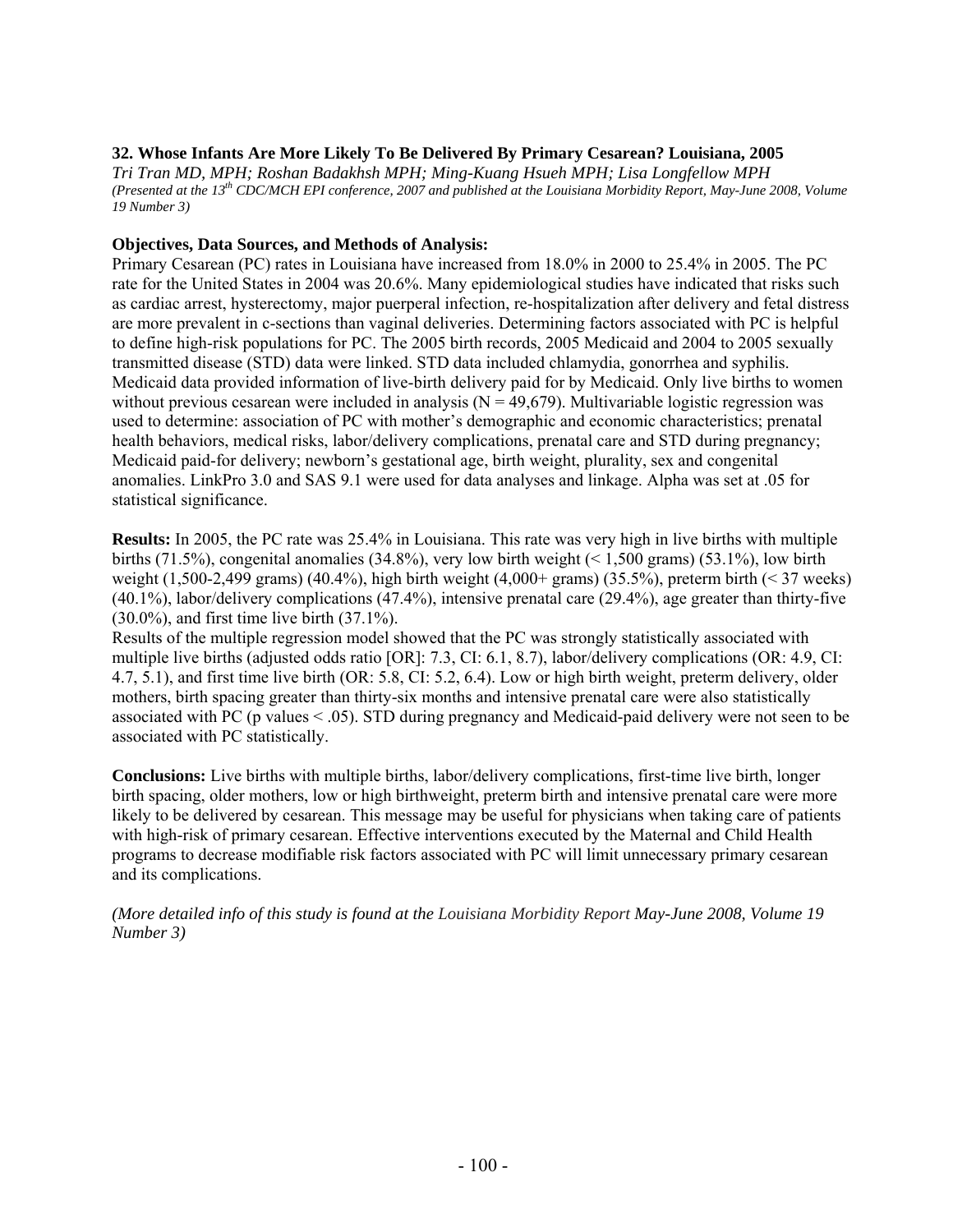## **33. Pregnancy Intention and Breastfeeding Initiation among Women in Louisiana**

*Ashley C. Chin, PhD, MPH, MA, Tri Tran, MD, MPH, Jeanette H. Magnus, MD, PhD (Published at the Louisiana Morbidity Report, Mar-Apr 2007, Volume 18 Number 2)* 

**Background:** In 2004, only 53.9% of African-American women, 73.6% of White women and 70.3% of all women in the United States initiated breastfeeding, well below the goal of seventy-five percent set forth in the Surgeon General's Healthy People 2010. Breastfeeding confers myriad benefits to the child, the mother and society, thus it is vitally important that we determine what factors are associated with a woman's decision to breastfeed her infant. Women with unintended pregnancies tend to be at higher risk for negative health behaviors and birth outcomes. Determining whether pregnancy intention is associated with breastfeeding initiation is particularly important in Louisiana, where approximately half of all pregnancies resulting in a live birth are unintended and breastfeeding rates remain low. If breastfeeding is associated with pregnancy intention, customizing breastfeeding education for the woman with an unintended pregnancy may help to mitigate its negative effects. This research sought to determine whether pregnancy intention is associated with breastfeeding initiation among women in Louisiana.

**Methods:** The 2000-2002 Louisiana Pregnancy Risk Assessment Monitoring System (La PRAMS) data was used, with a sample size of 2,609. Logistic regression was used to determine whether pregnancy intention was associated with breastfeeding initiation among the total sample and stratified by race, adjusting for demographic, behavioral and clinical variables. Alpha was set at 0.05 for statistical significance and SAS-callable SUDAAN was used for analyses.

**Results:** From 2000-2002, fifty-three percent of pregnancies ending in a live birth were classified as unintended and fifty-three percent of new first time mothers initiated breastfeeding. In the unadjusted analysis, women with unintended pregnancies were fifty-eight percent less likely to breastfeed compared to women with intended pregnancies (OR 0.4, 95% CI 0.3, 0.5). After controlling for race, education, age, work/school status, income, smoking and delivery type, pregnancy intention was not significantly associated with breastfeeding initiation (OR 0.8, 95% CI 0.6, 1.1). After stratifying by race, Whites with less than twelve years of education and an unintended pregnancy were significantly less likely to initiate breastfeeding as similarly educated White women with intended pregnancies (OR 0.5, 95% CI 0.2,0.9).

# **Conclusions:**

Overall, pregnancy intention was not significantly associated with breastfeeding initiation among women in Louisiana after adjusting for known covariates. Among Whites with less than twelve years of education, pregnancy intention was significantly associated with breastfeeding initiation.

# **Public Health Implications:**

Although pregnancy intention was not found to be significantly associated with breastfeeding initiation, it is still a very important indicator of prenatal health behaviors, birth outcomes and subsequent well baby care. Efforts to increase breastfeeding should target all women, not only those with unintended pregnancies.

#### *(More detailed info of this study is found at the Louisiana Morbidity Report Mar-Apr 2007, Volume 18 Number 2)*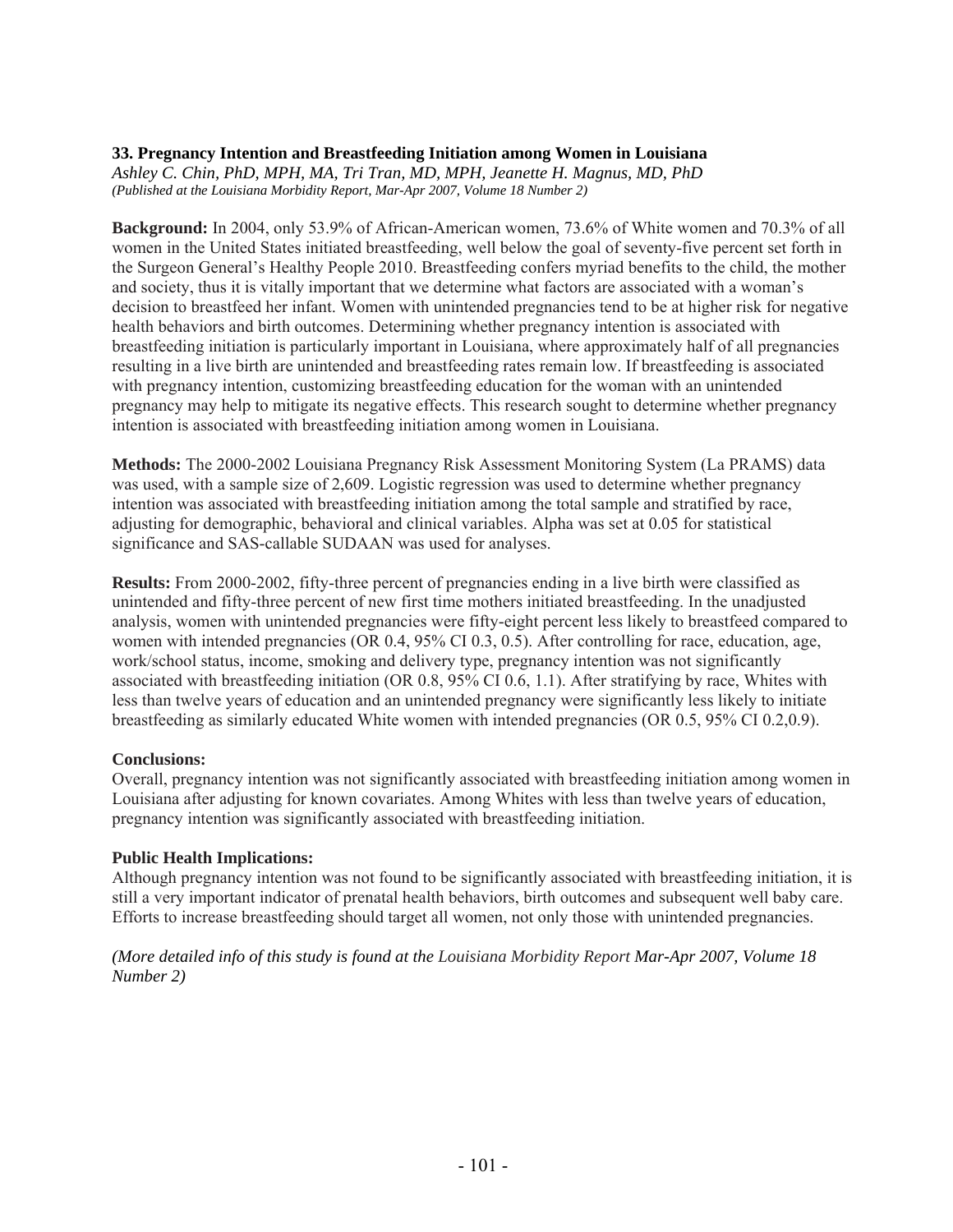## **34. Neonatal Mortality to Teen Mothers Louisiana, 1997-2001**

*Tri Tran, MD MPH; Genet Burka, MD MPH; Frances Mather, PhD; Juan Acuna, MD MSc (Published at the Louisiana Morbidity Report, Mar-Apr 2006, Volume 17 Number 2)* 

#### **Objectives and methods:**

This study analyzes neonatal mortality to Louisiana resident teen births where the mother is thirteen to nineteen years of age during the period 1997 – 2002. The source of data is a cohort birth infant death linked file, with information from the death certificate linked to information from the birth certificate for each neonate less than twenty-eight days of age who died in or out of Louisiana. The data excludes births less than 400 grams of birthweight and less than twenty weeks of gestational age. Only singleton and twin births to Black and White teens are included in the study. Cox regression was used to identify risk factors with adjustment for the confounding factors together in the multivariable regression model. As the birthweight distribution of White births (mean: 3228 g, standard deviation: 564 g) and Black births (mean: 3002 g, standard deviation: 617 g) are different, birthweight was standardized to a Z score for analysis.

**Results:** During the period 1997-2002, 18% of all live births were to teens thirteen to nineteen years of age, 26% among Black births and 18% among White births. Unadjusted neonatal mortality rate (NMR per 1,000 live births) was higher among White teen births (4.4 per 1,000 live births) compared to all White births (3.4 per 1,000 live births) and similar among Black teen births (6.0 per 1,000 live births) and all Black births (6.2 per 1,000 live births). A multivariable Cox regression model including the newborn's and mother's characteristics as risk factors shows that Black neonates were more likely to die than White infants, with adjusted hazard ratio (HR) of 1.5 (CI: 1.2, 2.8). Lower birthweight, newborn complication and lower maternal education are statistically significant for increased hazard of neonatal deaths.

**Conclusions and public health implications:** Attempts to reduce newborn complications among live births to teens should receive high priority. Assisting adolescent mothers to bear infants with birth weights and gestational age in the normal range is an appropriate goal to reduce neonatal mortality.

*(More detailed info of this study is found at the Louisiana Morbidity Report, Mar-Apr 2006, Volume 17 Number 2)*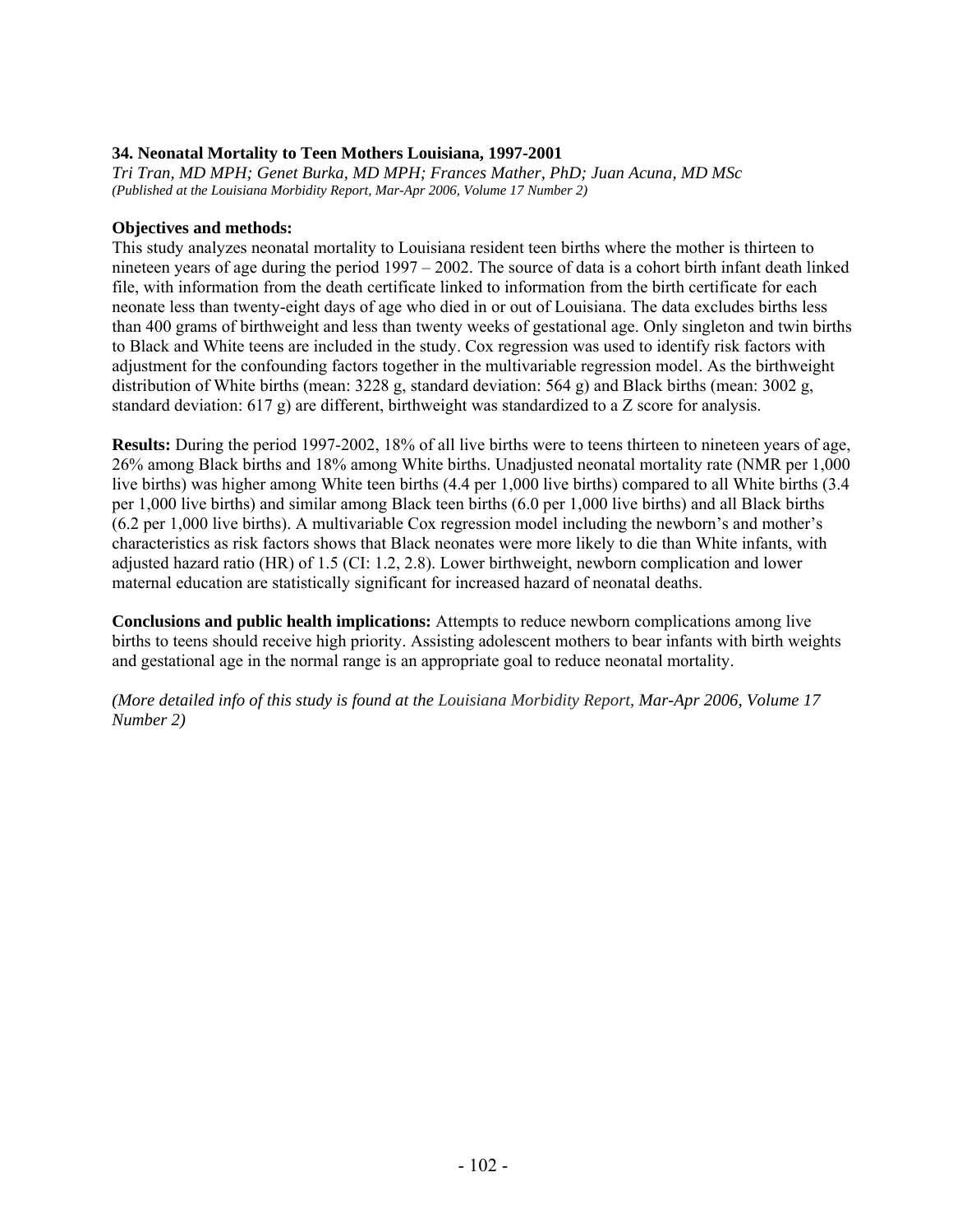### **35. Relationship between Sexually Transmitted Diseases during Pregnancy and Preterm Births in Louisiana**

*Tri Tran MD, MPH, Binh Le, MD, MPH, Lisa Longfellow, MPH, Joan Wightkin, DrPH. (Presented at the 2006 STD Prevention conference)* 

**Background**: Both preterm births (PB) and sexually transmitted diseases during pregnancy (STD/P) increased from 1997 to 2004 in Louisiana. PB was 11.6% in 1997 and 13.3% in 2004. STD/P was 3.3% in 1997 and 6.0% in 2004

**Objectives:** To define relationship between STD/P and PB.

**Methods:** 1999-2004 STD/2000-2004 birth records linked data was analyzed. STD included only chlamydia, gonorrhea, and syphilis. Multivariable logistic regression in SAS 9.0 was used to define relationship between STD/P and PB, adjusting mothers' race, education, age, marital status, smoking, medical risks, geographic area and prenatal care entry.

**Results:** PB in mothers who were not infected by any STD/P was 12.5% and in those who were infected by chlamydia, gonorrhea, and syphilis it was 14.6 %, 17.7%, and 19.7% respectively. Unadjusted and adjusted odds ratios (OR) of PB for chlamydia were 1.2 (CI: 1.1-1.3) and 1.0 (CI: .9-1.0), for gonorrhea 1.5 (CI: 1.4-1.7) and 1.2 (CI: 1.1-1.3), and for syphilis 1.7 (CI: 1.2-2.3) and 1.3 (CI: 1.0-1.8). Women who were black, unmarried, aged  $\geq$  35 years old, smokers, less educated, had no or late prenatal care, and had medical risks were statistically significant to have increased PB.

**Conclusions:** Pregnant women with STD/P were more likely to have PB. The data had no sufficient evidence to support the statistical relationship between PB and chlamydia and syphilis. Chlamydia and syphilis might not affect PB due to early and appropriate treatment.

**Implications for programs, policy, and/or research:** Louisiana STD intervention program effectively might effort in reducing affect of chlamydia and syphilis on PB. Further studies of STD/P related to other maternal and child morbidities and mortalities should be conducted.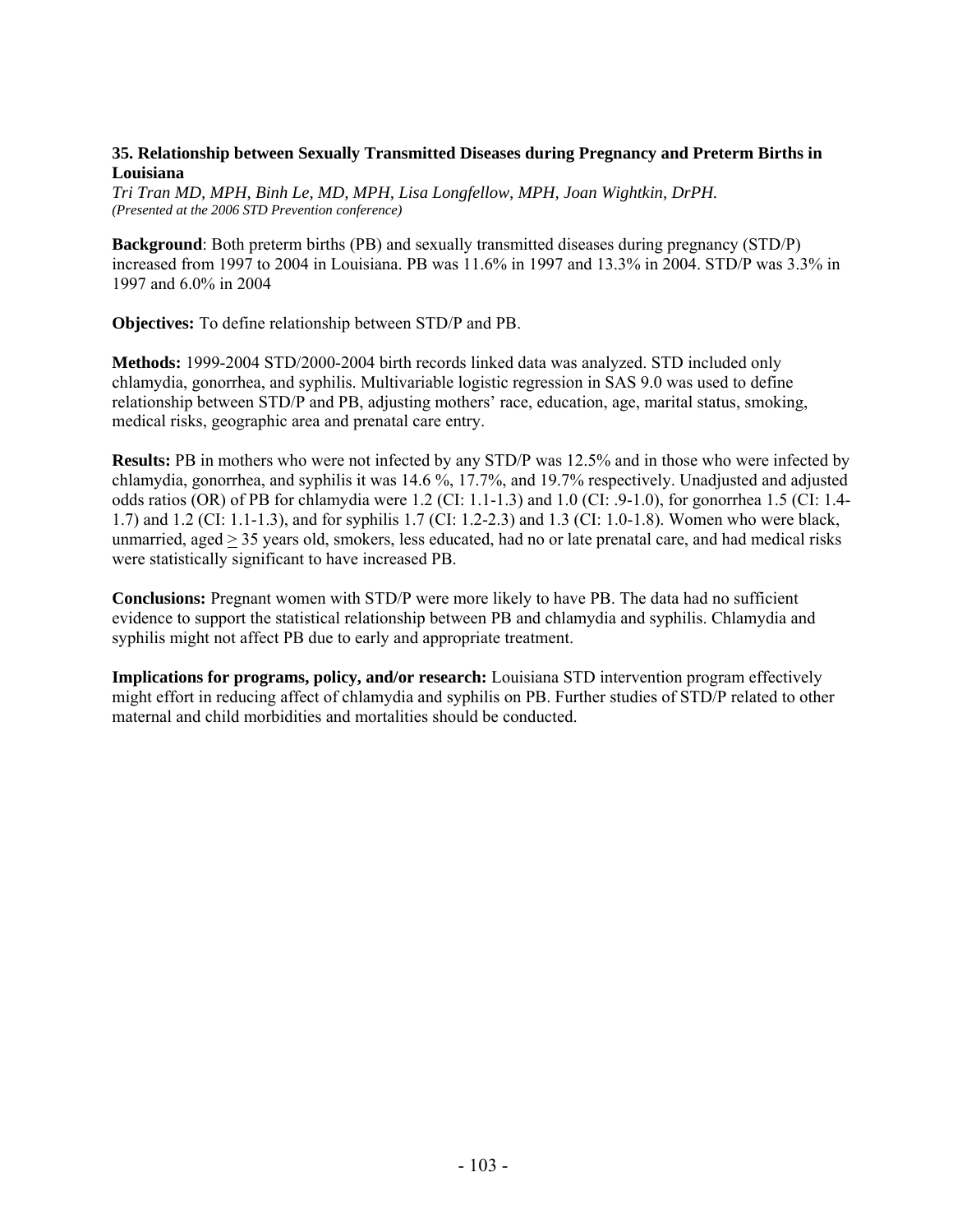## **36. Factors Affecting Sexually Transmitted Diseases during Pregnancy in Louisiana**

*Tri Tran MD, MPH, Binh Le, MD, MPH, Lisa Longfellow, MPH, Joan Wightkin, DrPH. (Presented at the 2006 STD Prevention conference)* 

**Background:** Defining factors affecting sexually transmitted diseases during pregnancy (STD/P) is really essential for STD intervention program in Louisiana.

**Objectives:** Identify risk factors/markers of STD/P in Louisiana.

**Methods:** 1999-2004 STD data were linked with 2000-2004 birth records data. A woman was defined to have STD/P if distance between her date of exam, which had a positive result of any STD, and date of birth of her newborn was less than or equal gestational age of her newborn. Binary multivariable logistic regression was applied to define risk factors/markers of STD/P using SAS 9.0. Maternal race, education, age, marital status, smoking, drinking, geographic areas, and prenatal care entry were independent variables. Alpha was set at .05 for statistical significance

**Results:** Blacks were 4.1 times more likely to have STD/P than whites (adjusted Odds Ratio (OR): 4.1, confidence interval 95% (CI):  $3.9 - 4.3$ ). Younger women had higher risk of STD/P (age < 15, OR: 4.9, CI: 3.9 – 6.1; age 15-19, OR: 6.0, CI: 5.1 – 6.9; age 20-24, OR: 4.6, CI: 4.0 – 5.4; age 25-29, OR: 2.6, CI: 2.2 – 3.0; and age 30-34, OR: 1.6, CI: 1.3 – 1.9). Higher educated women were less likely to have STD/P (less than 10 yrs of education, OR: 1.8, CI:  $1.7 - 1.9$ ; 10-12 yrs of education, OR: 1.6, CI: 1.5 – 1.7). Women who were unmarried (OR: 5.2, CI:  $4.8 - 5.5$ ), lived in urban (OR: 1.3, CI:  $1.3 - 1.4$ ), and smoked (OR: 1.2, CI:  $1.1 - 1.2$ ) were statistically significant to increase STD/P.

**Conclusion:** Pregnant women with any of following characteristics: black, younger, less educated, unmarried, smoking, living in urban, and began later or had no prenatal care were more likely to have STD/P.

**Implications for programs, policy, and/or research:** STD intervention program should more effectively target population with higher risk of STD/P.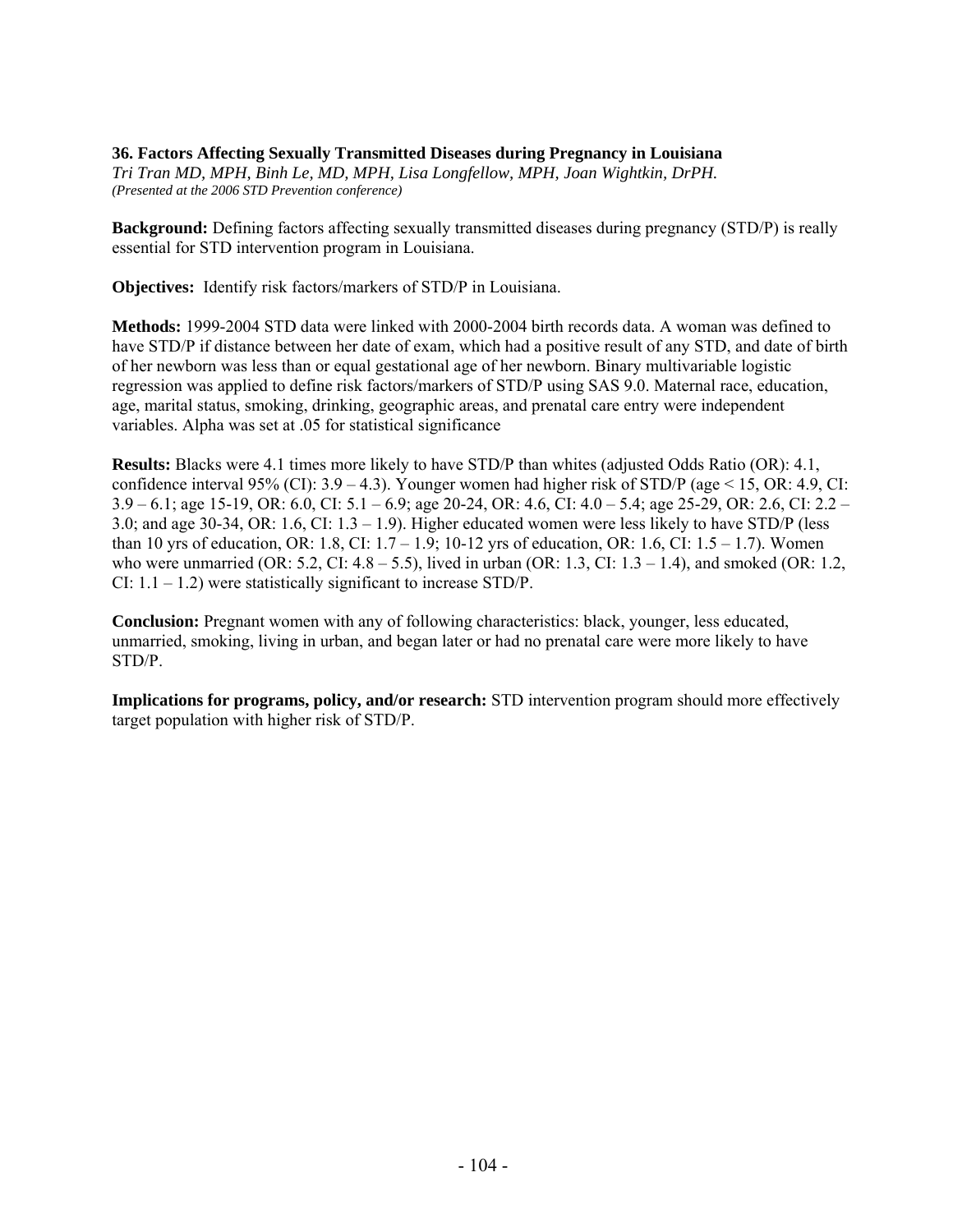## **37. Adequacy of Prenatal Care as a Determinant for Length of Hospital Stay among Moderately Low Birthweight Live Births**

*Tri Tran, MD, MPH, Dionka Pierce, MPH, Tanya Williams, MPH, Genet Burka, MD, MPH, Linda Polfus, MPH, Juan Acuna, MD, MSc. (Presented at the 11<sup>th</sup> CDC/MCHEPI Conference, 2005)* 

**Background:** The benefits of prenatal care (PNC) have long being debated. There is an even less clear perspective on the benefits of prenatal care on moderately low birthweight newborns (MLBW, 1500-2499 grams).

**Objectives:** To define effect of adequate PNC on length of hospital stay (LHS) and difference of this effect between MLBW and normal weight newborns (NW, 2500+ grams).

**Methods:** Data sources: Louisiana 2000-2002 linked birth/PRAMS (Pregnancy Risk Assessment and Monitoring System), excluding infant deaths < 6 days of age and < 1,500 grams at birth. Kotelchuck index was used to determine adequacy of prenatal care categorized into 3 groups: inadequate/intermediate, adequate, and plus adequate PNC. Cumulative logit model for ordinal response (LHS:  $\leq$  3, 3 to 5, and  $\geq$  5 days) was applied to define effects of adequacy of PNC on LHS, adjusting maternal race (white and black only) and age, delivery paid by Medicaid, smoking during the last trimester of pregnancy, and newborn complications. Statistical software SAS-callable SUDAAN 9.0 was used.

## **Results: LHS by PNC adequacy among normal birthweight live births**

| Prenatal care adequacy      | Length of hospital stay (percent, CI95%) |                 |                  |  |
|-----------------------------|------------------------------------------|-----------------|------------------|--|
|                             | $\leq$ 3 days                            | $3-5$ days      | $> 5$ days       |  |
| Inadequate/intermediate PNC | 55.1, 51.4-58.8                          | 39.2, 35.5-42.8 | $5.7, 3.9 - 7.5$ |  |
| Adequate PNC                | 61.0, 58.6-63.5                          | 34.5, 32.1-36.8 | $4.5, 3.4 - 5.5$ |  |
| Adequate plus PNC           | 58.5, 56.0-61.0                          | 35.5, 33.0-37.9 | $6.0, 4.8 - 7.3$ |  |
| Total                       | 58.9, 57.3-60.5                          | 35.8, 34.2-37.3 | $5.2, 4.5 - 6.0$ |  |

# **LHS by PNC adequacy among MLBW live births**

| Prenatal care adequacy      | Length of hospital stay (percent, CI 95%) |                 |                     |
|-----------------------------|-------------------------------------------|-----------------|---------------------|
|                             | $<$ 3 days                                | $3-5$ days      | $> 5$ days          |
| Inadequate/intermediate PNC | 24.2, 12.8-35.5                           | 27.5, 15.4-39.7 | 48.2, 34.5-62.0     |
| Adequate PNC                | 43.8, 30.3-57.3                           | 27.0, 14.7-57.3 | 29.3, 16.9-41.6     |
| Adequate plus PNC           | 18.0, 12.4-23.6                           | 30.1, 23.3-36.9 | 51.9, 44.6-59.2     |
| Total                       | 23.8, 18.9-28.7                           | 29.1, 23.7-34.4 | $47.2, 41.3 - 53.0$ |

Multiple cumulative logit model showed that, only among MLBW newborns there was a strong relationship between shorter LHS and prenatal care adequacy [OR (adequate vs. inadequate/intermediate): 3.5, CI: 1.4-8.6]. In addition, delivery not paid by Medicaid, whites, mothers of younger age, and newborn without complications were also statistically significant for shorter LHS

**Conclusions:** Adequate PNC was strongly associated with shorter lengths of hospital stay among moderately low birthweight babies; no association between adequate PNC and length of hospital stay among normal birthweight babies was identified.

**Public Health Implications:** Promoting prenatal care entry and participation may reduce health care costs by shortening hospital lengths of stay for moderately low birthweight babies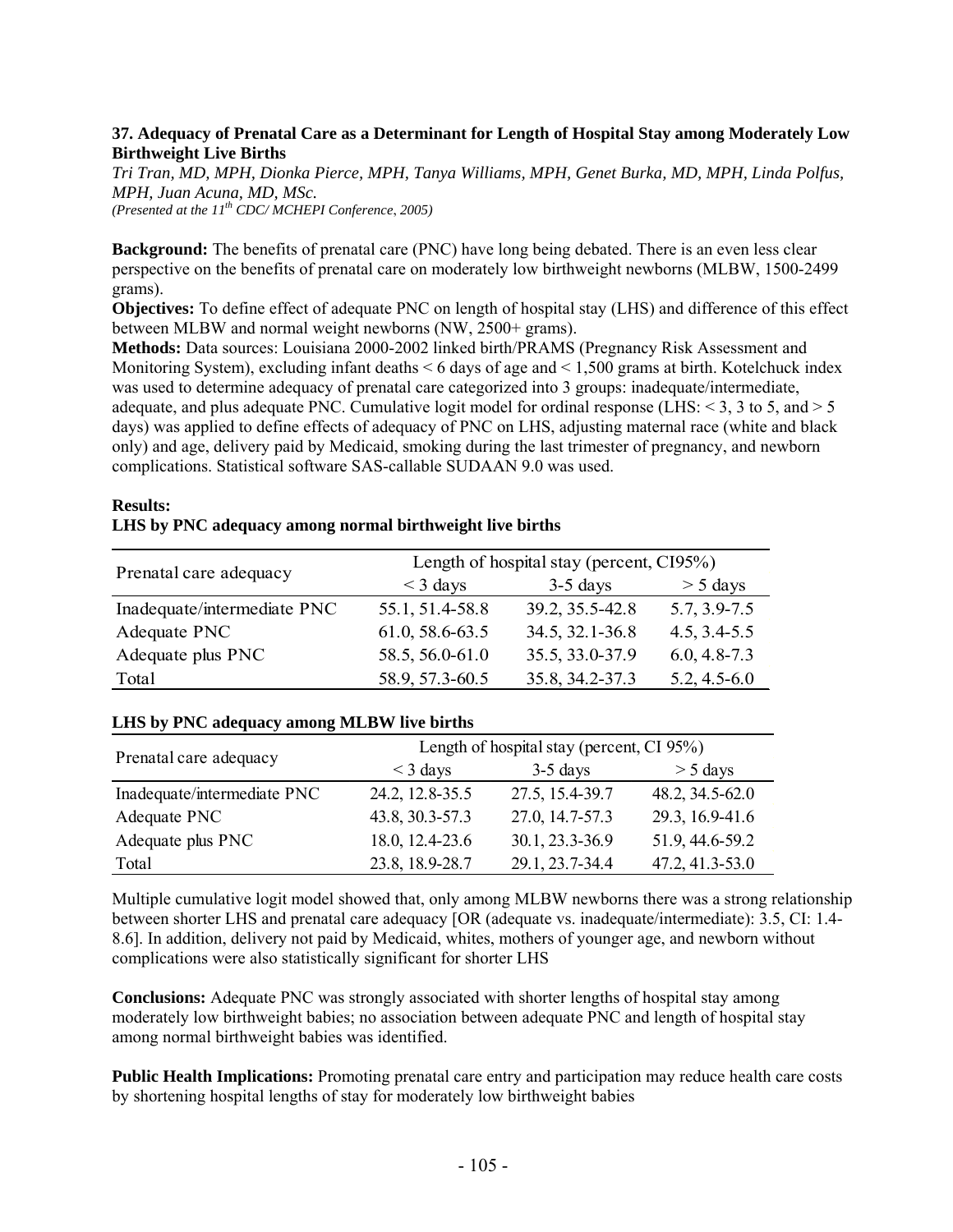## **38. Trends in Birthweight Distribution and Birthweight‐ Specific Mortality among Whites and Blacks in Louisiana from 1991 to 2002**

*Genet Burka MD, MPH, Juan M. Acuña MD, MSc, Fran Mather, PhD, Tri Tran MD, MPH, (Presented at the 10<sup>th</sup> CDC/MCHEPI Conference, 2004)* 

**Background:** Louisiana (LA) continues to have an IMR of 10.2, rising during the last 3 years, after an 8‐year decline. Black IMR is 50% higher than the overall rate, and twice the IMR of the white population. We studied the differences between birth weight –specific mortality (BWSM) and birth weight distribution (BWD) components of the IMR among blacks and whites.

**Study Question:** How do BWSM or BWD changes explain the changes in the IMR in LA?

**Methods:** We used the state's 1991‐2002 linked birth/infant death files. The trends in BWD, BWSM, and excess IMR were analyzed using Kitagawa's method.One tailedKendall's tau\_b test was used to test for trends and a probability level of 0.05 or less were considered significant. For the analysis, the US population was used as a reference group.

**Results:** During 1991‐2002, the proportion of infants born weighing less than 1,249 g increased for blacks. For whites, the proportion born weighing 1,500 – 3,499 g increased. The percentage of infants weighing over 3,500 g decreased for each group. The percentage of infants born weighing less than 1500 g (very low birth weight ‐ VLBW) and less than 2500 g (low birth weight – LBW) increased 10% and 21% for whites and 13% and 5.7% for blacks respectively. For both whites and blacks, the BWSMR for infants weighing less than 500 g. increased, but it declined for all other birth weight categories. On average 80% of excess deaths among blacks were due to BWD contributed by LBW infants. During the study period the excess deaths due to BWSMR declined for both white and black infants.

**Conclusions:** Despite the success in improving the BWSM rate, the state's infant mortality remains high as a result of an increasing proportion of LBW infants among blacks.

**Public Heath Implications:** Population‐based studies and interventions to address LBW should be the priority in Louisiana especially for the black population.

(A paper of this study has been accepted to publish at the *Journal of the Louisiana State Medical Society* for the year of *2009)*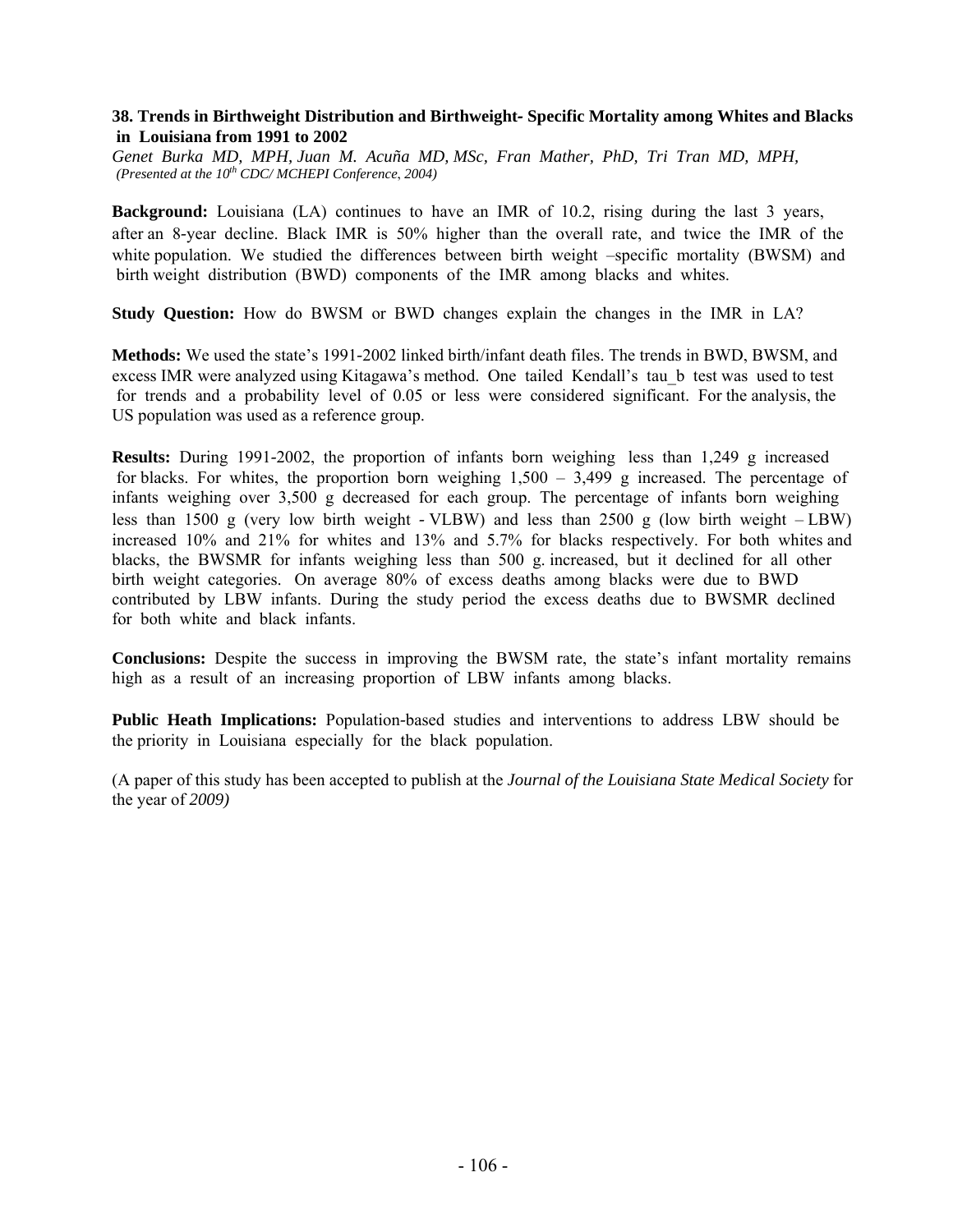## **39. Breastfeeding Profiles in Louisiana's Mothers, 2000-2001**

*Tri Tran, MD MPH; Dionka Pierce, MPH; Genet Burka, MD MPH; Kim Ceci, MPH Candidate; Frances Mather, PhD; Juan Acuña, MD MSc*

*(Presented at the 10th CDC/MCHEPI conference, 2004 and published at the Louisiana Morbidity Report, Jan-Feb 2006, Volume 17 Number 1)* 

**Background:** Among states participating in PRAMS (The Pregnancy Risk Assessment Monitoring System, a CDC sponsored surveillance system), Louisiana has a particularly low proportion of mothers who breastfeed. Black women reported the lowest breastfeeding participation among Louisiana PRAMS participants. Recent analysis done at the Maternal and Child Health (MCH) Epidemiology unit, at the Louisiana Office of Public Health (LOPH), has demonstrated a decreasing trend of breastfeeding prevalence among Louisiana mothers (annual percent change from 1998 to 2001: -8.7 for early postpartum period and –2.0 for breastfeeding at six months after delivery, respectively). If this trend continues, Louisiana will not reach the Healthy People 2010 breastfeeding objectives for early postpartum period (75%) and breastfeeding at six months after delivery (50%). In order to increase the proportion of mothers that breastfeed, it is important to define risk markers associated with not breastfeeding, short duration of breastfeeding and breastfeeding cessation.

**Methods:** Louisiana PRAMS data for 2000-2001 was analyzed to determine factors associated with the breastfeeding circumstances previously described and to adjust for confounding variables. Due to the scope of the report, statistical tests will not be reported. However, statistically significant findings are shown here, unless specifically noted.

**Results:** Breastfeeding prevalence in the first month was 46.6 % for White mothers and 22.6% for Black mothers. The prevalence remained 20.2% for White mothers and 7.5 % for Black mothers at the sixth month and 10.5% for White mothers and 2.9% for Black mothers at the ninth month. Breastfeeding initiation was higher in White women than in Black women (Adjusted Odds Ratio (OR): 2.8, 95% Confidence Limit (CL): 2.2, 3.6). Once breastfeeding was started however, adjusted hazards of breastfeeding for White and Black women were not different statistically (P-value > 0.05). Both White and Black women were more likely to initiate breastfeeding if breastfeeding information was given by the hospital staff (White:  $OR = 9.4$ , CL: 6.4, 13.6; Black:  $OR = 3.5$ , CL: 2.0, 6.1). Older, married, the higher educated and White women as well as those with twin births and those above poverty level were more likely to try breastfeeding.

**Conclusions:** For women initiating breastfeeding, those who were current smokers, had a preterm delivery, were of a younger age and had a lower education level, were at a higher risk of breastfeeding cessation. Breastfeeding information given by the hospital staff is strongly encouraged to increase breastfeeding initiation. Black, young, less educated and unmarried women need additional support for their breastfeeding initiation.

Additional support is also needed to increase breastfeeding duration among women who smoke, are less educated, are younger in age and whose pregnancy resulted in a preterm birth.

(*More detailed info of this study is found at the Louisiana Morbidity Report, Jan-Feb 2006, Volume 17 Number 1)*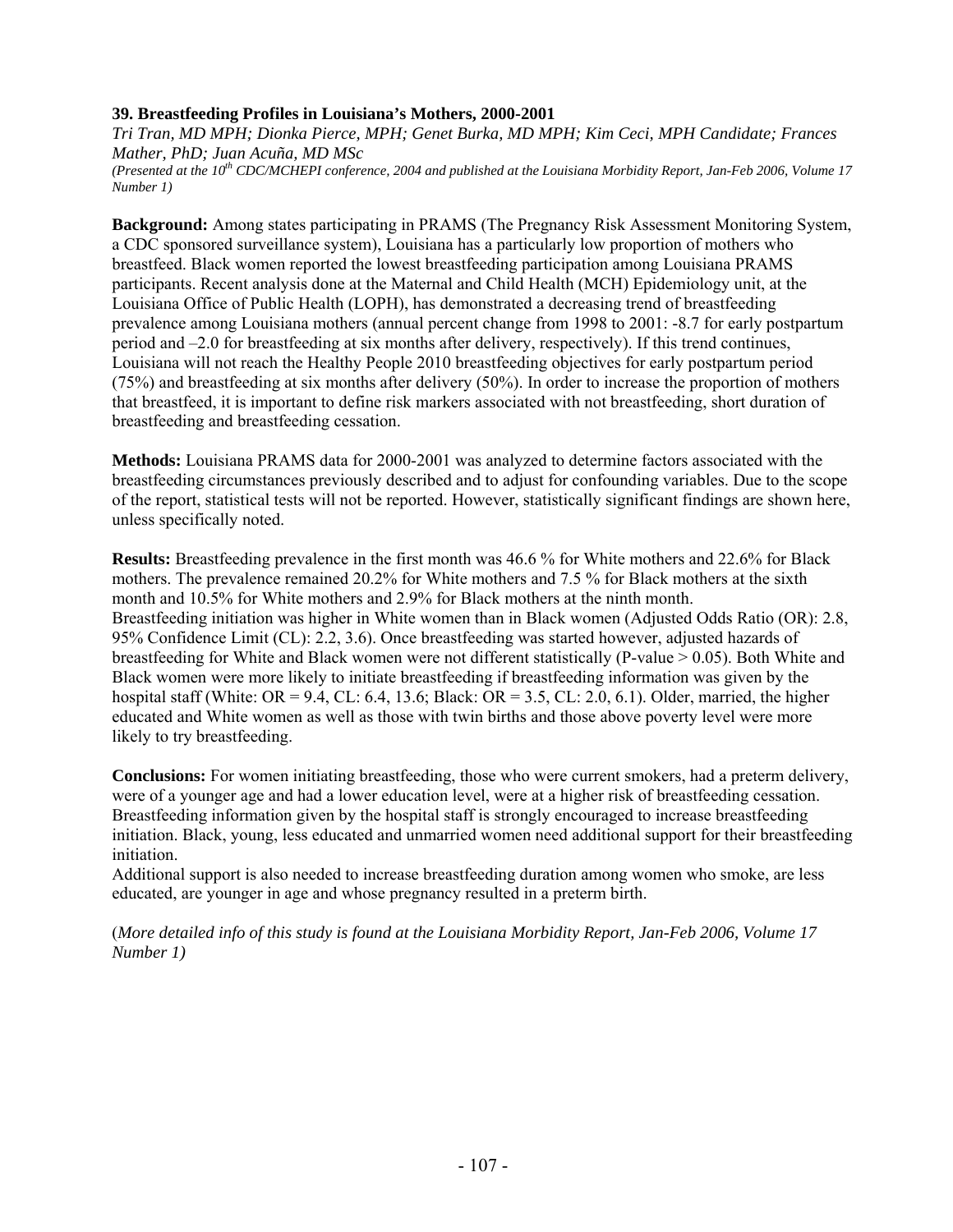## **40. Association between Neonatal Hospital Level and Mortality among Very Low Birth Weight Neonates in Louisiana from 1995 to 2000**

*Tri Tran MD, MPH, Brandy Wallace MPH (Presented at the 9<sup>th</sup> CDC/MCHEPI Conference, 2003)* 

**Background:** The implication of the neonatal hospital level on the risk of death of VLBW newborns has been an issue discussed in the state that has important implications for both public health and clinical practices. This study was done to assess hospital level on VLBW neonatal death risk and survival time for those newborns delivered in level I-II and level III hospitals.

**Methods:** Cohort linkage method was used to link 1995-1999 birth certificates with 1995-2000 infant death certificates. Less than 500 gram births were excluded. Kaplan – Meier survival curves, Log-Rank test, and Cox proportional Hazards models for time – independent variables were used. Alpha levels were set at 0.05.

**Results:** More than 50% of deaths occurred on the first day of life (51.2 % in level III, 95% Confidence Limit [CL]: 47.0, 55.3; 56.8% in level I-II, 95% CL: 48.8, 64.7). Neonatal mortality rate (NMR) was much higher in level I-II (181.8 per 1000 live births, 95% CL: 152.5, 211.1) than in level III hospitals (111.5 per 1000, 95% CL: 105.9, 125.1). Hazard rate was higher in level I-II than in level III hospitals (adjusted Hazard Ratio [HR]: 1.5, 95% CL: 1.2, 1.8), and higher in white than in black VLBW neonates (HR: 1.7, 95% CL: 1.5, 2.0). Hazard rate among level III VLBW neonates was associated with birth weight, gestational age, gender, race, and prenatal care. However, among level I-II VLBW neonates, gender and prenatal care were not associated. Short gestation and/or low birth weight, birth defects, respiratory distress syndrome of the newborn and pulmonary atelectasis were ranked as top causes of deaths in both hospital levels.

**Conclusion:** Mortality among VLBW infants in the neonatal period is higher in level I-II hospitals after adjusted by the included confounders. The risk factors of death and survival time were different but main causes of death were similar between two hospital levels.

**Public Health Implications:** Better prenatal assessment of the risk for preterm delivery; expedite referral to higher-level institutions; and more aggressive intervention on the first day after delivery may decrease the number of VLBW deaths in level I-II hospitals.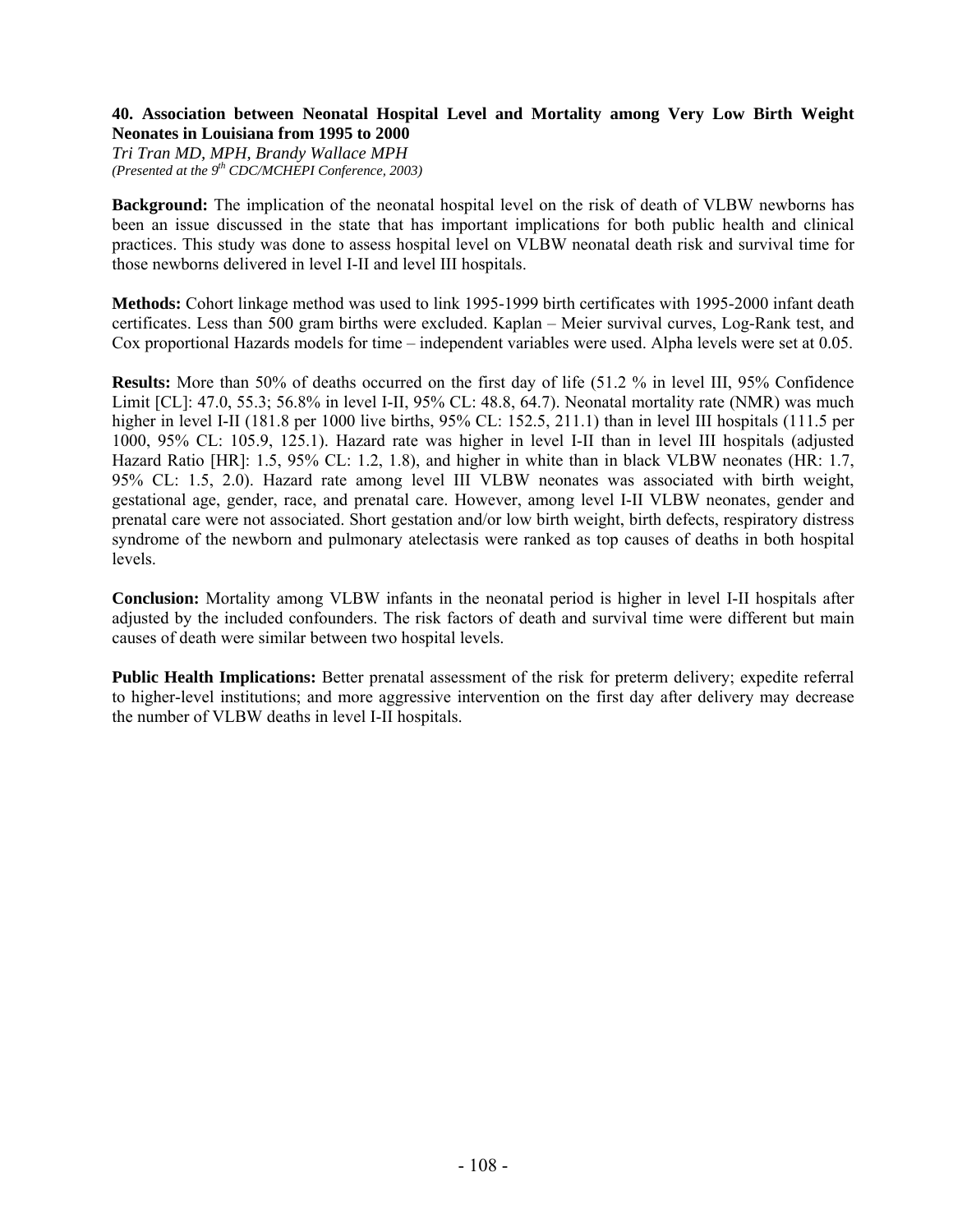### **41. Healthy People 2000-2010: An evaluation of Louisiana's Maternal and Child Health Objectives**

*Tri Tran, MD, MPH; Brandy Wallace, MPH; Juan Acuña, MD, MSc (Presented at the 8<sup>th</sup> CDC/MCHEPI Conference, 2002)* 

**Background:** Has Louisiana (LA) met many Healthy People 2000 (HP2000) Maternal and Child Health MCH objectives? If efforts continue as they are, will LA meet the 2010 objectives? The purposes of this study are to evaluate LA's obtainment of HP2000 MCH objectives, to predict obtainment of the 2010 objectives, and to access the impact on racial disparities.

**Methods:** Objective estimates and predictions were calculated using LA's birth, infant, and fetal death certificate data from 1990 to 2000. One-sided Kendall's Tau-b correlation and log-linear regression were used to evaluate trends and racial disparities, and to project 2010 estimates (alpha of 0.05). Racial disparity was measured as a ratio of rates and proportions.

**Results:** Only the white population met the 2000 objective for infant mortality rate (IMR), neonatal mortality rate (NMR), post-neonatal mortality rate (PMR), and early prenatal care (PNC); the black population did not meet any of these objectives except for PMR. An increase in the last decade was seen for low birth weight (LBW) (28.3% for whites, 95%Confidence limit [CL]: 22.4, 34.2; 5.8% for blacks, CL: 1.7, 9.9); very low birth weight (VLBW) (40.0% for whites, CL: 24.8, 55.2; 27.6% for blacks, CL: 17.5, 37.6), and preterm births (PB) (50.0% for whites, CL: 44.0, 56.0; 25.0% for blacks, CL: 20.4, 29.6). Fetal mortality rates did not change. Racial disparity for early and adequate PNC has declined ( $p \le 0.001$ ). Based on the current annual rates of change the white population will achieve these 2010 objectives for IMR, NMR, PMR, early PNC and adequate PNC.

**Conclusions:** The rates of LBW, VLBW and PB have increased in the last decade. By 2010, we predict that the white population may reach many of the healthy people 2010 objectives. In contrast, the black population will not reach most of the objectives. The racial disparities will not decline, except for PNC.

**Public Health Implications:** Without a significant change in effort or trend, all 2010 objectives for blacks in LA will not be met. Many of the MCH objectives will be met for whites and racial disparities will continue to persist.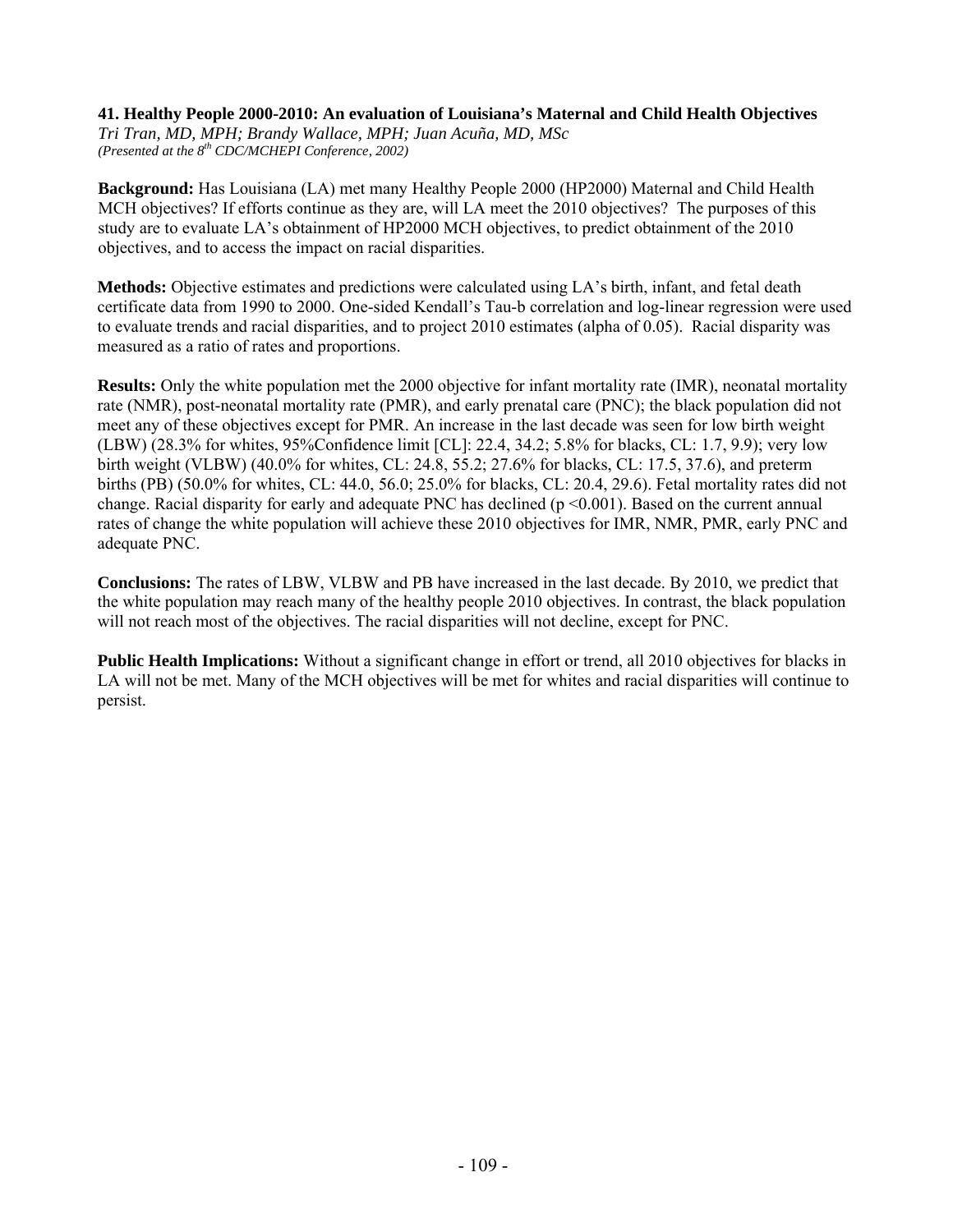# **V. GLOSSARY**

**Adequacy of Prenatal Care Utilization (APNCU) Index**: An assessment of the adequacy of prenatal care measured by the APNCU Index (often referred to as the **Kotelchuck Index**), a composite measure based on gestational age of the newborn, the trimester prenatal care began, and the number of prenatal visits made.

**African American/ "black" (2000)**: The 2000 Census category "Black or African American" describes a person having origins in any of the Black racial groups of Africa. It includes people who indicate their race as "Black, African Am., or Negro," or provide written entries such as African American, Afro American, Kenyan, Nigerian, or Haitian.

**Apgar score**: A summary measure of the condition of the infant based on heart rate, respiratory effort, muscle tone, reflex irritability, and color. Each factor is given a score of 0, 1, or 2; the sum of these five values is the Apgar score, ranging from 0 to 10.

**Behavioral Risk Factor Surveillance System (BRFSS)**: The world's largest telephone survey tracking health risks in the United States. Information from the survey is used to improve the health of the American people. Coordinated by the Centers for Disease Control and Prevention (CDC) and conducted by State health departments.

**Birth defect:** An abnormality in structure, function or body metabolism that is present at birth, such as a cleft lip or palate, phenylketonuria, or sickle cell disease.

**Birth rate**: Measures the number of births that occur to 1,000 adults of reproductive age in any given year. Birth rates are based on information collected from birth certificates, combined with population estimates generated by the U.S. Bureau of the Census.

**Birth weight**: The weight of the fetus or infant at the time of delivery.

**Body Mass Index (BMI)**: A measure of weight relative to height. A BMI of less than 25 is considered ideal or healthy; a BMI of 25-29 is considered overweight; and a BMI greater than 30 is considered to be indicative of obesity. BMI is calculated by dividing an individual's weight in kilograms by the individual's height in meters squared.

**Breastfeeding**: Exclusive use of human milk or use of human milk with a supplemental bottle of formula. "Exclusive breastfeeding" refers to the use of only human milk, supplemented by solid food when appropriate but not supplemented by formula.

**CDC**: Centers for Disease Control and Prevention, based in Atlanta, GA.

**Community**: Any set of persons within the society that differs from other sets due to demographic, economic or social characteristics such as age, sex, education level, race, religion, income level, lifestyle, beliefs, etc.

**Congenital anomalies**: Defects existing usually before birth regardless of causation.

**Crude death rate**: The number of deaths per 1,000 population, calculated by Number of Deaths divided by Population of the Area, multiplied by 1,000. See mortality.

**Death rate**: A death rate is a ratio between mortality and population; the number of deaths per specific number of people. Death rates are usually computed per 100,000 population. Rates allow meaningful comparisons between groups of unequal size.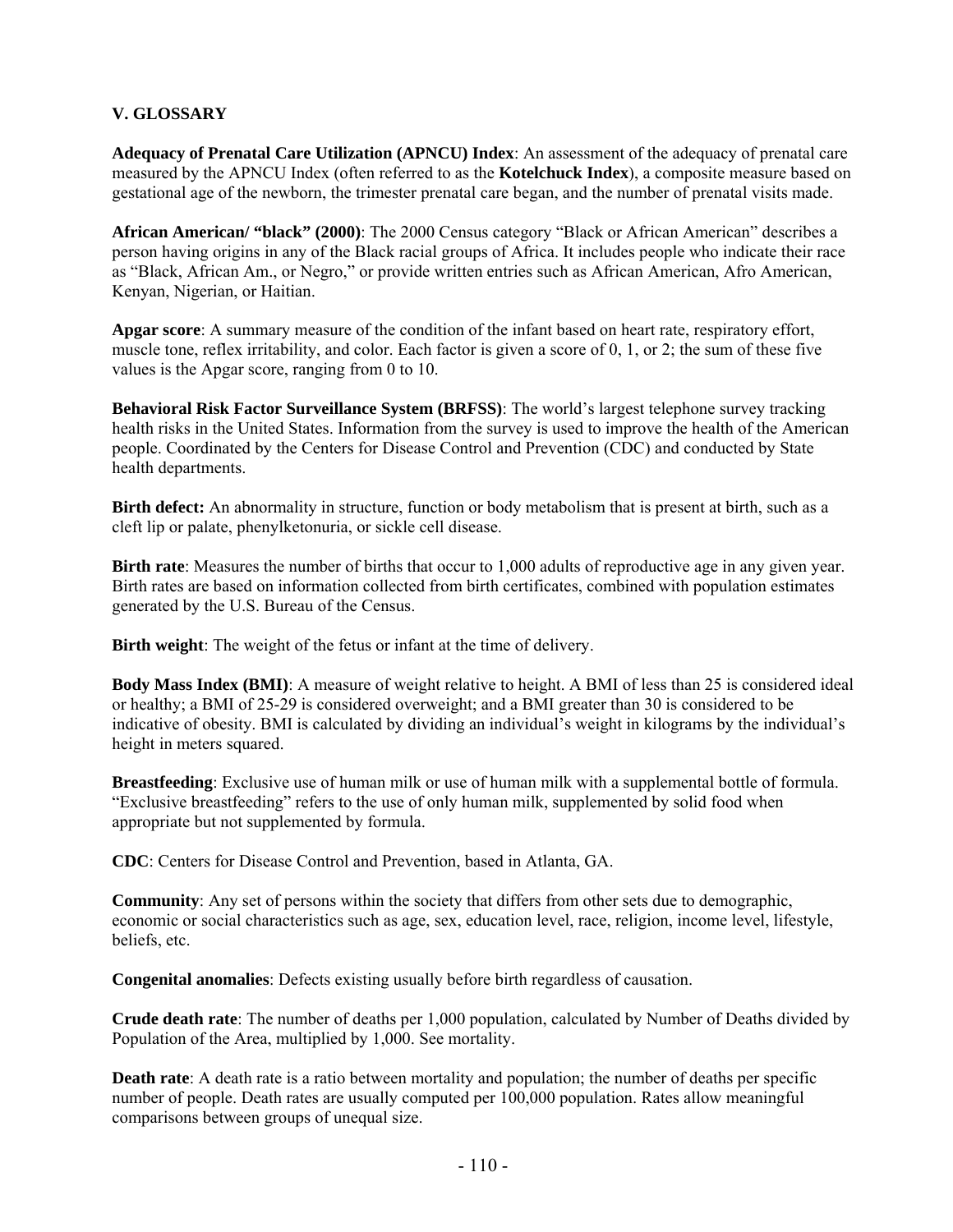**Developmental disabilities**: A broad spectrum of impairments characterized by developmental delay or limitation or both in personal activity, such as mental retardation, cerebral palsy, epilepsy, hearing and other communication disorders, and vision impairment. The more severe developmental disabilities require special interdisciplinary care.

**Disparities**: Differences (in health) among individuals and/or groups in a population.

**Eclampsia/Preeclampsia**: A condition that occurs in the second half of pregnancy, characterized by hypertension, edema, and proteinuria. When convulsions and coma are associated, it is called eclampsia.

**Environmental factors**: Qualities or contaminants of living and working surroundings that contribute to health and health care disparities such as poor air quality, crime, contaminated water, and exposure to toxic chemicals. Environmental factors in combination with individual, social and health system factors lead to health and healthcare disparities.

**Ethnicity**: The characteristic of a group of people that share a common and distinctive national, religious, linguistic, or cultural heritage. A quality or affiliation resulting from similar national, religious, linguistic, or cultural heritage.

**Family**: As defined by the U.S. Census Bureau, a family includes a householder and one or more other people living in the same household who are related to the householder by birth, marriage, or adoption. All people in a household who are related to the householder are regarded as members of his or her family. A household can contain only one family for purposes of census tabulations. Not all households contain families because a household may be a group of unrelated people or one person living alone.

**Fertility Rate**: The number of live births per 1,000 females 15-44 years of age. Calculated by number of live births divided by female population ages 15-44 multiplied by 1,000.

**Genetic disorders**: The group of health conditions that result primarily from alterations in a gene or combination of genes.

**Health**: A state of complete physical, mental and social well-being and not merely the absence of disease or infirmity.

**Health care organization**: Any public or private institution involved in any aspect of delivering health care services.

**Health maintenance organization (HMO)**: A type of managed care organization that provides comprehensive medical care for a predetermined annual fee per enrollee.

**Healthy People 2010**: Healthy People 2010 is a nationwide health promotion and disease prevention initiative that is committed to improving the health of all people in the United States during the first decade of the  $21<sup>st</sup>$  century. Healthy People 2010 is designed to achieve two overarching goals: to increase quality and years of healthy life and to eliminate health disparities in the United States.

**Household**: As defined by the U.S. Census Bureau, a household includes all of the people who occupy a housing unit. A housing unit is a house, an apartment, a mobile home, a group of rooms, or a single room occupied (or if vacant, intended for occupancy) as separate living quarters. Separate living quarters are those in which the occupants live separately from any other people in the building and that have direct access from the outside of the building or through a common hall. The occupants may be a single family, one person living alone, two or more families living together, or any other group of related or unrelated people who share living quarters.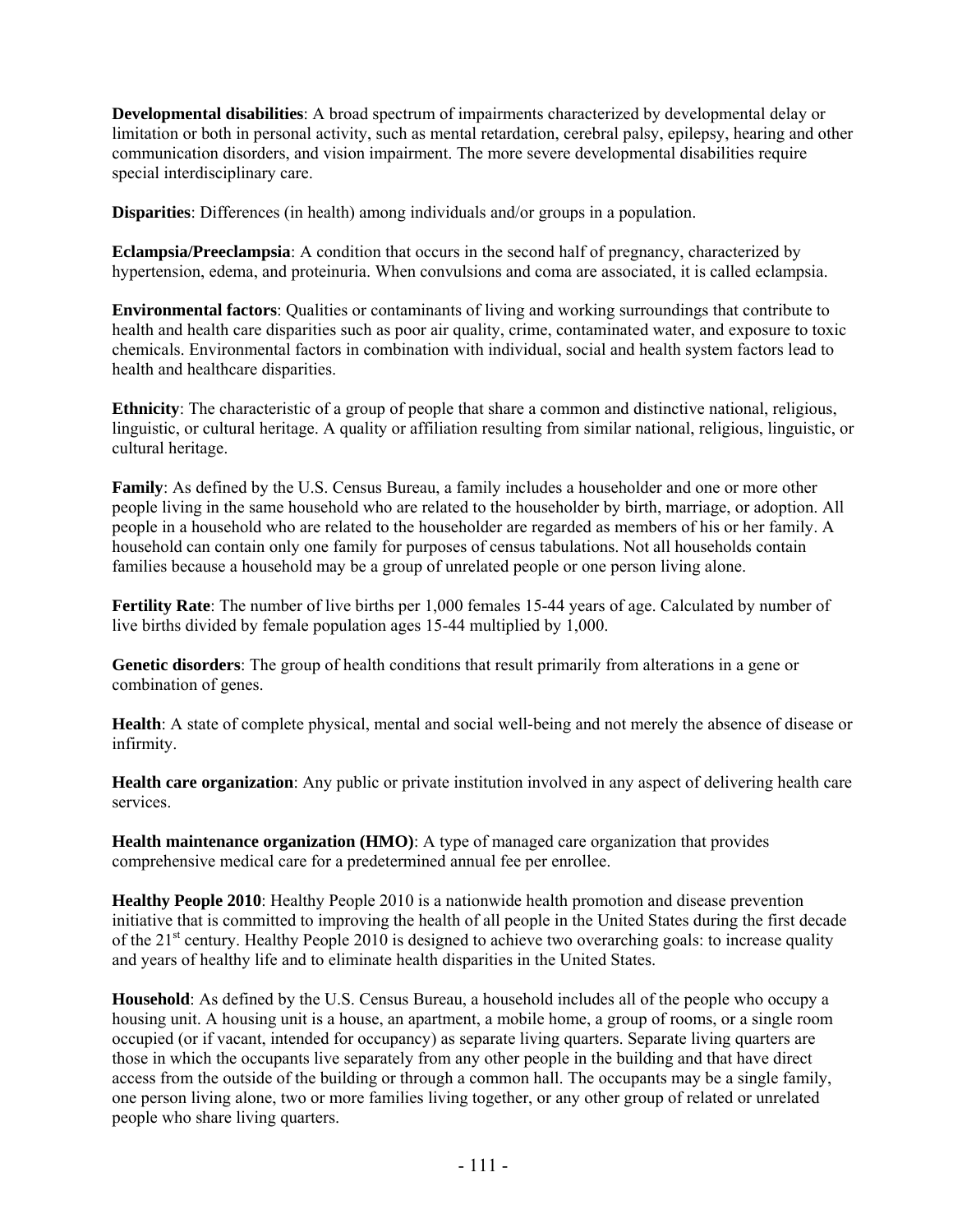**ICD-10 Code**: The cause-identifying number classified in the 10<sup>th</sup> Revision of the international classification of Disease implemented by the National Center for Health Statistics (NCHS) for deaths in 1999.

**Incidence**: Incidence is an estimate of the number of new cases of disease that develop in a population in a specified time period, usually one year. Incidence is often used as an indicator of the need for preventive measures, or to evaluate the effectiveness of existing programs. Incidence measures how often new cases of a health problem occur in a population.

**Infant death rate**: The number of infant deaths per 1,000 live births, calculated as number of infant deaths divided by number of live births, multiplied by 1,000.

**Infant death**: The death of a live-born infant which occurs within the first year of life.

**Interpreter**: A person who not only translates from one language to another but assists in cross-cultural understanding between providers and patients.

**Level III hospital**: A facility for high-risk deliveries and neonates that can provide care to very small infants, including mechanical ventilation and neonatal surgery and special care for transferred patients and for which a full-time neonatologist serves as director.

Live birth: The complete expulsion or extraction of a product of human conception from its mother, irrespective the of the duration of pregnancy, that, after such expulsion or extraction, shows any evidence of life such as breathing, heartbeat, pulsation of the umbilical cord, or voluntary muscle movement, whether or not the umbilical cord has been cut or the placenta attached. Each infant from such a birth is considered live born.

**Maternal death**: Deaths attributable to delivery or the complications of pregnancy, childbirth or the immediate time period following childbirth.

**Medical home**: Medical care for infants and children that is accessible, continuous, comprehensive, familycentered, coordinated, and compassionate.

**Medicaid**: A state and federal program which funds and provides specific approved health care and related services for individuals meeting certain eligibility conditions.

**Medicare**: A federal health insurance program designed to provide health care for the elderly and the disabled.

**Minority (2000)**: Includes all persons who are not Non-Hispanic White Alone (e.g., White Hispanics would be a minority population as would persons who classified themselves as both White and American Indian).

**Morbidity**: A term used to describe disease, sickness or illness, as a departure from normal physiological and psychological conditions. It is normally expressed as a morbidity rate. Morbidity rates give the closes frame of the quality of life and health status in a given population.

**Mortality**: A term used to describe death. It is normally expressed as a rate, expressing the proportion of a particular population who die of one or more diseases or of all causes during a specified unit of time, usually a year. It is also the probability of dying within a specified time period.

**Occurrence data**: Vital statistics compiled on the basis of where the vital event happened.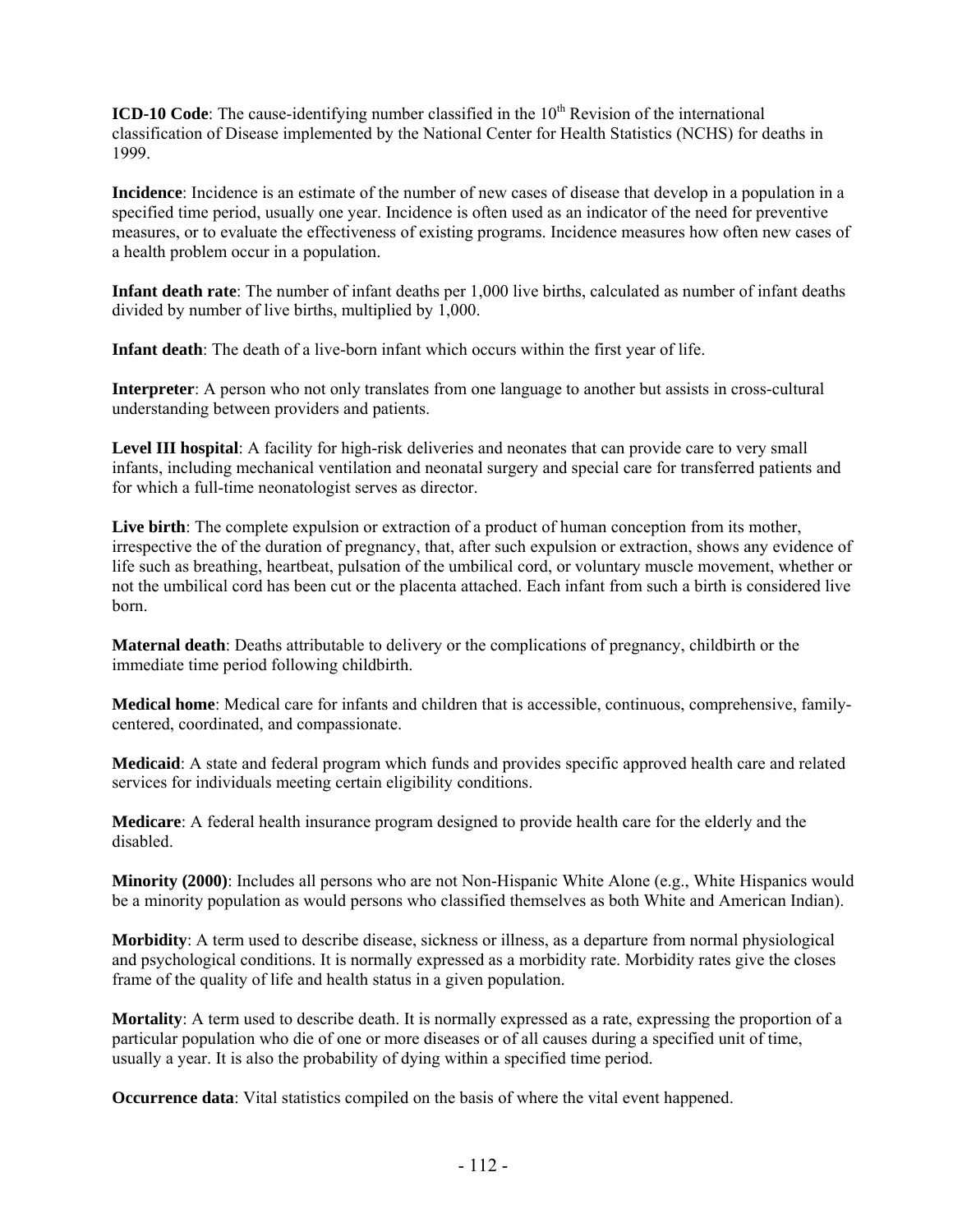**Patients/consumers**: Individuals, including accompanying family members, guardians, or companions, seeking physical or mental health care services, or other health-related services.

**Population**: All people, male and female, child and adult, living in a given geographic area.

**Prenatal care**: Pregnancy-related health care services provided to a woman between conception and delivery. The American College of Obstetricians and Gynecologists recommends at least 13 prenatal visits in a normal 9-month pregnancy: one each month for the first 28 weeks of pregnancy, one every 2 weeks until 36 weeks, and then weekly until birth.

**Prevalence**: Prevalence is an estimate of how many people have a specific condition or disease at a given point in time. This number is useful in assessing the level of medical and social care needed for current cases.

**Race (2000):** The data on race were derived from answers to the question on race that was asked of all people. The concept of race, as used by the Census Bureau, reflects self-identification by people according to the race or races with which they most closely identify. These categories are socio-political constructs and should not be interpreted as being scientific or anthropological in nature. Furthermore, the race categories include both racial and national-origin groups.

The racial classifications used by the Census Bureau adhere to the October 30, 1997, Federal Register Notice entitled "Revision to the Standards for the Classification of Federal data on Race and Ethnicity" issued by the Office of Management and Budget (OMB). These guidelines reflect "the increasing diversity of our Nation's population, stemming from growing in interracial marriages and immigration."

The OMB standards govern the categories used to collect and present federal data on race and ethnicity. The OMB requires five minimum categories (White, Black or African American, American Indian or Alaska Native, Asian and Native Hawaiian or Other Pacific Islander) for race. A sixth category "Some other race," was added with OMB approval. In addition to the five race groups, the OMB also states that respondents should be offered the option of selecting one or more races.

If an individual did not provide a race response, the race or races of the householder or other household members were assigned using specific rules of precedence of household relationship. For example, if race was missing for a natural-born child, the spouse of the householder was assigned. If race was not reported for anyone in the household, the race or races of a householder in a previously processed household was assigned.

Comparability of 2000 Census race data with previous censuses: Census 2000 race data are not directly comparable with data from 1990 and previous censuses. See the Census 2000 Brief, "Overview of Race and Hispanic Origin" at www.census.gov/prod/2001pubs/c2kbr01-1.pdf.

**Social factors**: Influences on individual behavior attributable to the social values and/or behavior of the groups to which an individual belongs or aspires to belong.

**Sudden Infant Death Syndrome (SIDS):** Sudden, unexplained death of an infant from an unknown cause.

**Surveillance**: The ongoing study of a condition, characteristic or disease, generally to detect changes in trends or distribution to initiate, investigate or control measures.

**Teenage pregnancy**: A live birth, still birth or abortion occurring to a female under 20 years of age.

**Trimester**: A three-month period of time. First trimester care, for example, refers to care initiated in the first three months of pregnancy.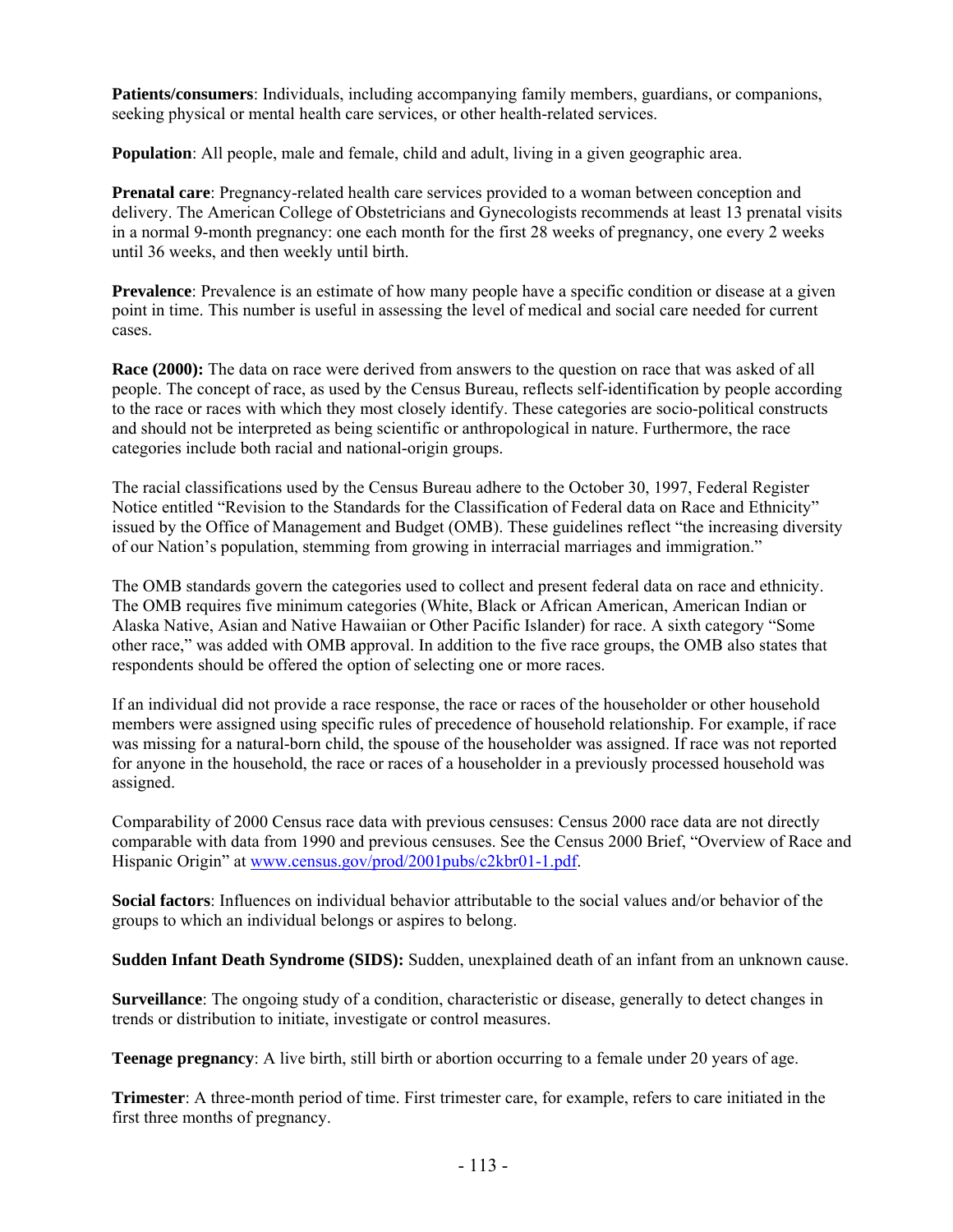**Vulnerable**: Susceptible to injury or harm; those whose needs are not fully addressed by traditional service providers; people who feel they cannot comfortably or safely access and use the standard resources offered. They include, but are not limited to, those who are physically or mentally disabled, limited or non-English speaking, geographically or culturally isolated, medically or chemically dependent, homeless, frail/elderly and children.

**Weeks gestation**: The number of weeks between the last reported normal menses and the delivery of the fetus or infant.

White (2000): The 2000 census category "White" describes a person having origins in any of the original peoples of Europe, the Middle East, or North Africa. It includes people who indicate their race as "White" or report entries such as Irish, German, Italian, Lebanese, Near Easterner, Arab or Polish.